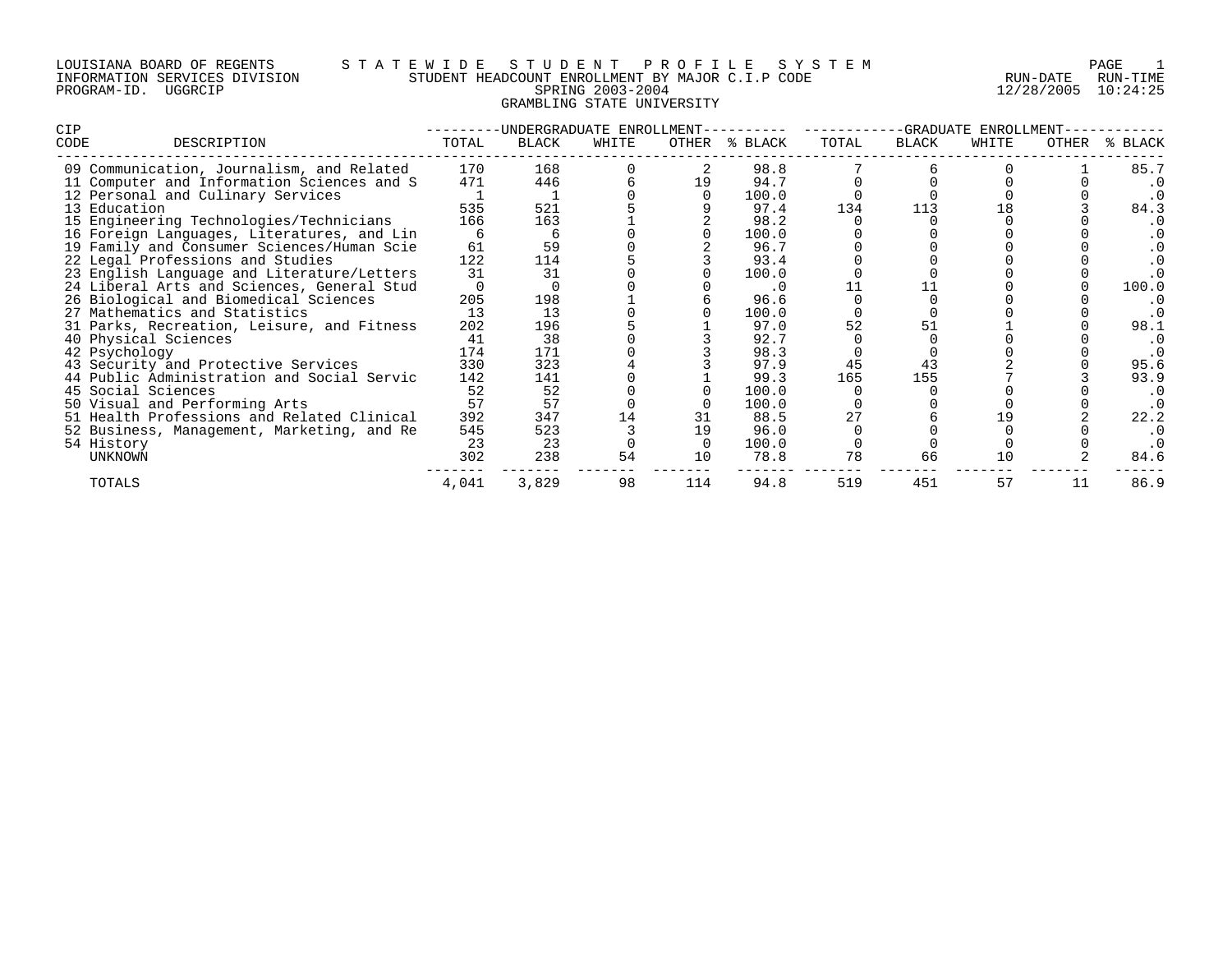# LOUISIANA BOARD OF REGENTS S T A T E W I D E S T U D E N T P R O F I L E S Y S T E M PAGE 2 INFORMATION SERVICES DIVISION STUDENT HEADCOUNT ENROLLMENT BY MAJOR C.I.P CODE RUN-DATE RUN-TIME PROGRAM-ID. UGGRCIP SPRING 2003-2004 12/28/2005 10:24:25 LOUISIANA TECH UNIVERSITY

| <b>CIP</b>                                 |       | -UNDERGRADUATE ENROLLMEN |       |       | -GRADUATE<br>ENROLLMENT |       |       |       |       |                                                   |
|--------------------------------------------|-------|--------------------------|-------|-------|-------------------------|-------|-------|-------|-------|---------------------------------------------------|
| CODE<br>DESCRIPTION                        | TOTAL | BLACK                    | WHITE | OTHER | % BLACK                 | TOTAL | BLACK | WHITE | OTHER | BLACK<br>°≈                                       |
| 01 Agriculture, Agriculture Operations, an | 147   |                          | 130   | 14    | 2.0                     |       |       |       |       | . 0                                               |
| 03 Natural Resources and Conservation      | 146   |                          | 139   |       | 2.1                     |       |       |       |       | . 0                                               |
| 04 Architecture and Related Services       | 237   |                          | 189   | 27    | 8.9                     |       |       |       |       | . 0                                               |
| 09 Communication, Journalism, and Related  | 70    |                          | 53    |       | 15.7                    |       |       |       |       | $\begin{smallmatrix} 0.1 \ 0.9 \end{smallmatrix}$ |
| 11 Computer and Information Sciences and S | 131   | 34                       | 81    | 16    | 26.0                    | 113   |       |       | 104   |                                                   |
| 13 Education                               | 627   | 60                       | 530   | 37    | 9.6                     | 412   | 115   | 270   | 27    | 27.9                                              |
| 14 Engineering                             | 990   | 110                      | 784   | 96    | 11.1                    | 387   |       | 27    | 357   | . 8                                               |
| 15 Engineering Technologies/Technicians    | 185   | 29                       | 144   | 12    | 15.7                    |       |       |       |       | 50.0                                              |
| 16 Foreign Languages, Literatures, and Lin | 14    |                          | 12    |       | 7.1                     |       |       |       |       | . 0                                               |
| 19 Family and Consumer Sciences/Human Scie | 196   | 29                       | 162   |       | 14.8                    |       |       |       |       | 18.2                                              |
| 23 English Language and Literature/Letters | 161   | 13                       | 141   |       | 8.1                     | 31    |       | 25    |       | 9.7                                               |
| 24 Liberal Arts and Sciences, General Stud | 846   | 232                      | 423   | 191   | 27.4                    |       |       |       |       |                                                   |
| 26 Biological and Biomedical Sciences      | 436   | 84                       | 310   | 42    | 19.3                    | 30    |       | 24    |       | 6.7                                               |
| 27 Mathematics and Statistics              | 20    |                          | 14    |       | 15.0                    |       |       |       |       | . 0                                               |
| 30 Multi/Interdisciplinary Studies         |       |                          |       |       | . 0                     |       |       |       |       | . 0                                               |
| 31 Parks, Recreation, Leisure, and Fitness | 117   |                          | 91    |       | 17.9                    |       |       |       |       |                                                   |
| 40 Physical Sciences                       | 49    |                          | 39    |       | 12.2                    |       |       |       |       | 7.1                                               |
| 42 Psychology                              | 220   | 38                       | 170   |       | 17.3                    | 138   | 36    |       |       | 26.1                                              |
| 45 Social Sciences                         | 286   | 107                      | 159   | 20    | 37.4                    |       |       |       |       |                                                   |
| 49 Transportation and Materials Moving     | 197   |                          | 164   | 26    | 3.6                     |       |       |       |       |                                                   |
| 50 Visual and Performing Arts              | 356   | 34                       | 296   | 26    | 9.6                     | 18    |       |       |       | 5.6                                               |
| 51 Health Professions and Related Clinical | 696   | 93                       | 558   | 45    | 13.4                    | 60    |       | 50    |       | 8.3                                               |
| 52 Business, Management, Marketing, and Re | 997   | 147                      | 745   | 105   | 14.7                    | 104   |       | 62    |       | 4.8                                               |
| 54 History                                 | 69    |                          | 57    |       | 7.2                     | 26    |       | 18    |       | 19.2                                              |
| UNKNOWN                                    | 1,461 | 296                      | 999   | 166   | 20.3                    | 373   | 126   | 227   | 20    | 33.8                                              |
| TOTALS                                     | 8,654 | 1,387                    | 6,390 | 877   | 16.0                    | 1,734 | 309   | 835   | 590   | 17.8                                              |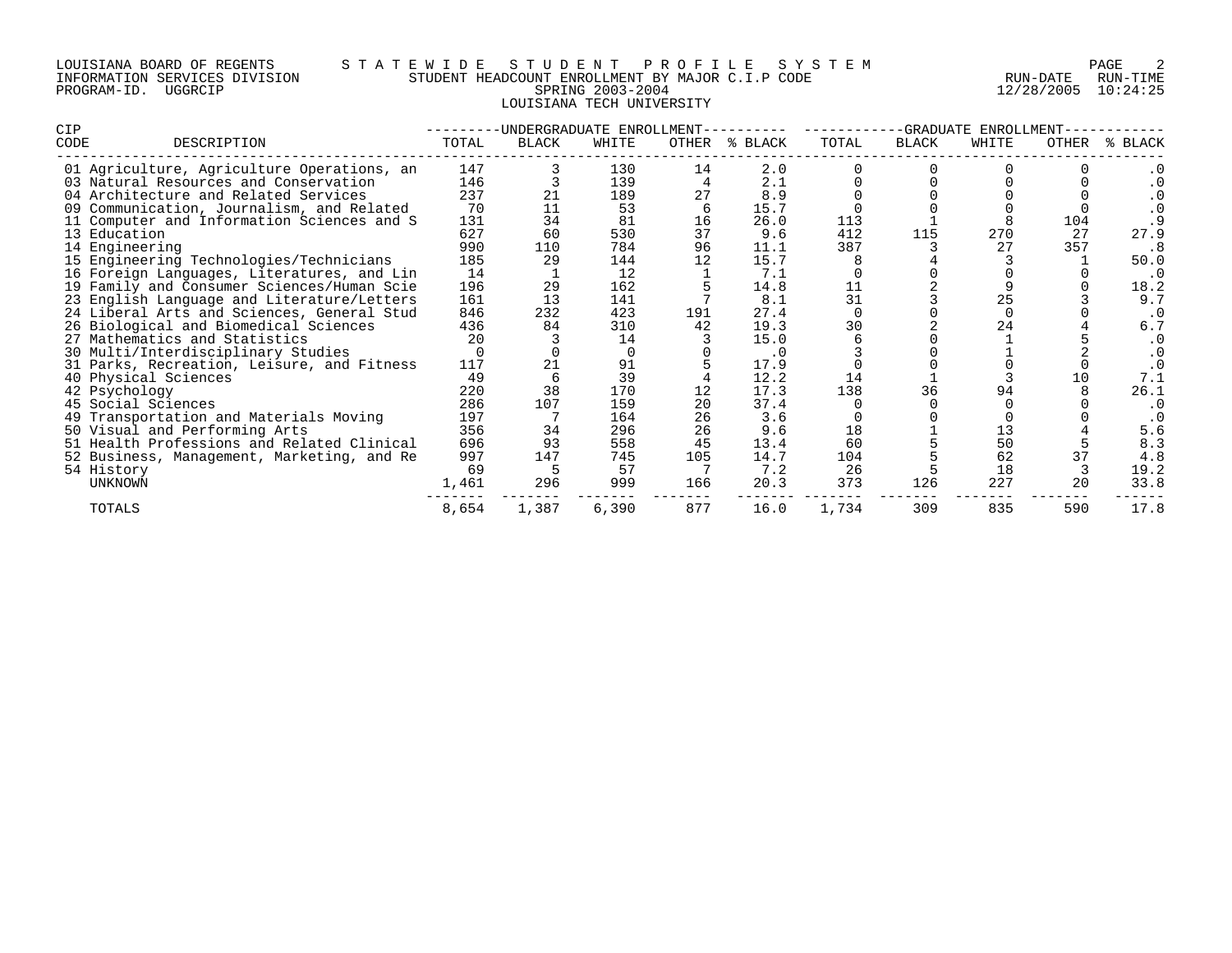# LOUISIANA BOARD OF REGENTS S T A T E W I D E S T U D E N T P R O F I L E S Y S T E M PAGE 3 INFORMATION SERVICES DIVISION STUDENT HEADCOUNT ENROLLMENT BY MAJOR C.I.P CODE RUN-DATE RUN-TIME PROGRAM-ID. UGGRCIP SPRING 2003-2004 12/28/2005 10:24:25 MCNEESE STATE UNIVERSITY

| <b>CIP</b>                                 |       | -UNDERGRADUATE ENROLLMENT |       |       |         | -GRADUATE<br>ENROLLMENT |       |       |       |             |  |
|--------------------------------------------|-------|---------------------------|-------|-------|---------|-------------------------|-------|-------|-------|-------------|--|
| CODE<br>DESCRIPTION                        | TOTAL | BLACK                     | WHITE | OTHER | % BLACK | TOTAL                   | BLACK | WHITE | OTHER | BLACK<br>°≈ |  |
| 01 Agriculture, Agriculture Operations, an | 141   |                           | 132   |       | 2.8     |                         |       |       |       |             |  |
| 03 Natural Resources and Conservation      | 86    |                           | 76    |       | 5.8     |                         |       |       |       | . 0         |  |
| 09 Communication, Journalism, and Related  | 213   |                           | 158   |       | 23.0    |                         |       |       |       |             |  |
| 11 Computer and Information Sciences and S | 148   | 36                        | 96    |       | 24.3    |                         |       |       |       | . 0         |  |
| 13 Education                               | 1,141 | 182                       | 926   | 33    | 16.0    | 398                     | 82    | 300   | 16    | 20.6        |  |
| 14 Engineering                             | 355   | 48                        | 272   | 35    | 13.5    | 64                      |       | 12    | 49    | 4.7         |  |
| 15 Engineering Technologies/Technicians    | 130   | 29                        | 97    |       | 22.3    |                         |       |       |       | . 0         |  |
| 16 Foreign Languages, Literatures, and Lin |       |                           |       |       | 40.0    |                         |       |       |       |             |  |
| 19 Family and Consumer Sciences/Human Scie | 138   | 47                        | 87    |       | 34.1    |                         |       |       |       |             |  |
| 22 Legal Professions and Studies           | 69    | 13                        | 54    |       | 18.8    |                         |       |       |       |             |  |
| 23 English Language and Literature/Letters | 71    | 10                        | 58    |       | 14.1    |                         |       |       |       | 7.5         |  |
| 24 Liberal Arts and Sciences, General Stud | 393   | 117                       | 259   |       | 29.8    |                         |       |       |       |             |  |
| 26 Biological and Biomedical Sciences      | 234   | 60                        | 156   | 18    | 25.6    |                         |       |       |       | 20.0        |  |
| 27 Mathematics and Statistics              | 21    |                           | 15    |       | 23.8    | 35                      |       |       |       | $\cdot$ 0   |  |
| 31 Parks, Recreation, Leisure, and Fitness | 161   |                           | 90    | 17    | 33.5    |                         |       |       |       | . 0         |  |
| 40 Physical Sciences                       | 52    | 12                        | 34    |       | 23.1    |                         |       |       |       | 25.9        |  |
| 42 Psychology                              | 235   | 42                        | 181   | 12    | 17.9    | 64                      |       | 48    |       | 18.8        |  |
| 43 Security and Protective Services        | 244   | 75                        | 160   |       | 30.7    |                         |       |       |       | . 0         |  |
| 45 Social Sciences                         | 159   | 48                        | 106   |       | 30.2    |                         |       |       |       |             |  |
| 50 Visual and Performing Arts              | 215   | 24                        | 170   | 21    | 11.2    |                         |       |       |       |             |  |
| 51 Health Professions and Related Clinical | 1,070 | 238                       | 802   | 30    | 22.2    | 56                      |       |       |       | 7.1         |  |
| 52 Business, Management, Marketing, and Re | 1,110 | 189                       | 845   | 76    | 17.0    | 92                      |       | 55    | 30    | 7.6         |  |
| 54 History                                 | 42    |                           | 36    |       | 11.9    |                         |       |       |       | . 0         |  |
| TRANSFER                                   |       |                           |       |       | . 0     |                         |       |       |       | . 0         |  |
| <b>UNKNOWN</b>                             | 439   | 93                        | 330   | 16    | 21.2    | 222                     | 48    | 165   |       | 21.6        |  |
| TOTALS                                     | 6,877 | 1,387                     | 5,148 | 342   | 20.2    | 1,003                   | 167   | 698   | 138   | 16.7        |  |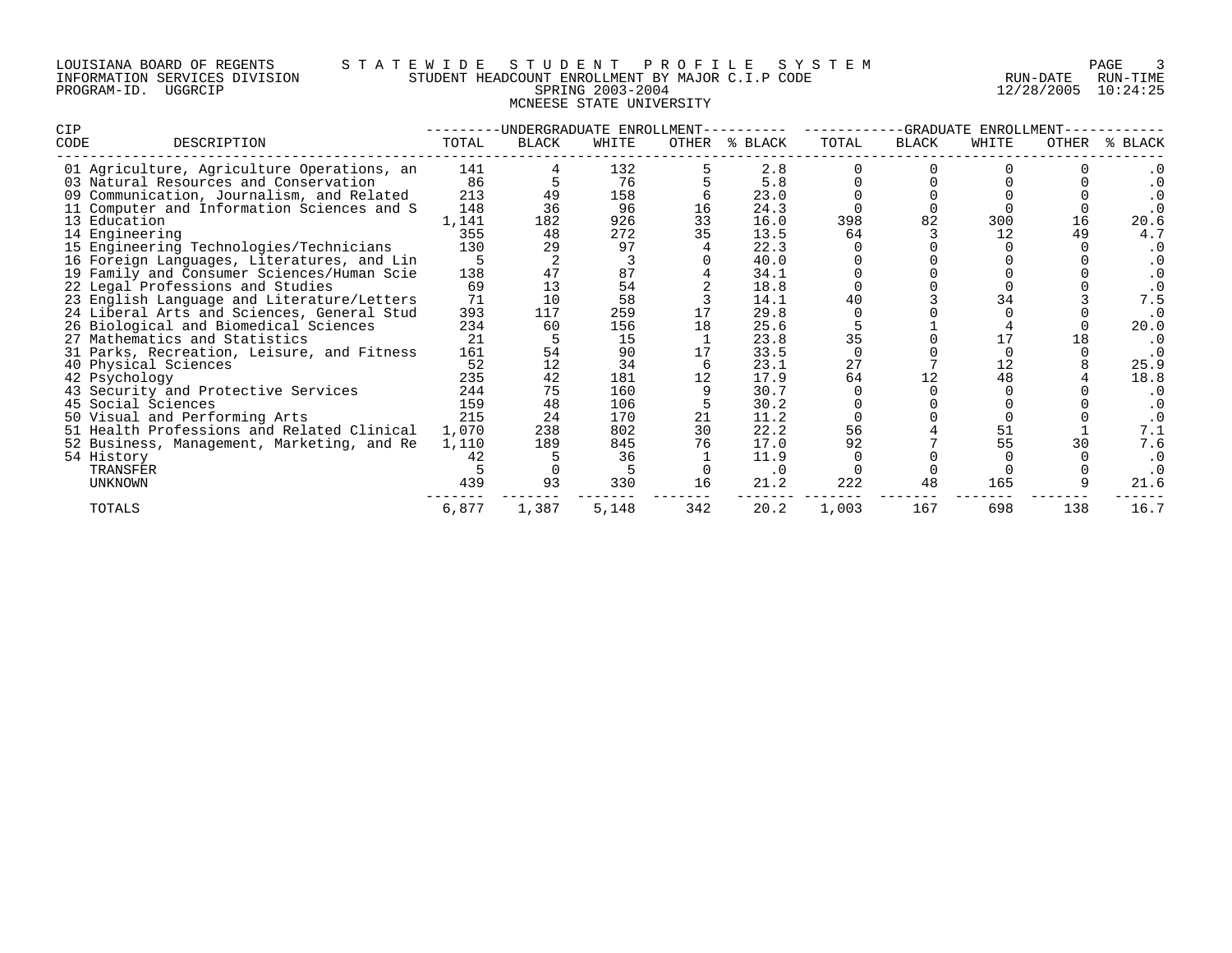# LOUISIANA BOARD OF REGENTS S T A T E W I D E S T U D E N T P R O F I L E S Y S T E M PAGE 4 INFORMATION SERVICES DIVISION STUDENT HEADCOUNT ENROLLMENT BY MAJOR C.I.P CODE RUN-DATE RUN-TIME PROGRAM-ID. UGGRCIP SPRING 2003-2004 12/28/2005 10:24:25 NICHOLLS STATE UNIVERSITY

| <b>CIP</b>                                 |       | -UNDERGRADUATE ENROLLMENT |       |       | -GRADUATE ENROLLMENT |       |       |       |       |       |
|--------------------------------------------|-------|---------------------------|-------|-------|----------------------|-------|-------|-------|-------|-------|
| CODE<br>DESCRIPTION                        | TOTAL | BLACK                     | WHITE | OTHER | % BLACK              | TOTAL | BLACK | WHITE | OTHER | BLACK |
| 01 Agriculture, Agriculture Operations, an | 46    |                           | 44    |       |                      |       |       |       |       |       |
| 09 Communication, Journalism, and Related  | 144   | 32                        | 103   |       | 22.2                 |       |       |       |       | . 0   |
| 11 Computer and Information Sciences and S | 79    |                           | 60    |       | 10.1                 |       |       |       |       |       |
| 12 Personal and Culinary Services          | 196   | 26                        | 157   | 13    | 13.3                 |       |       |       |       |       |
| 13 Education                               | 704   | 73                        | 585   | 46    | 10.4                 | 224   |       |       |       | 16.5  |
| 15 Engineering Technologies/Technicians    | 149   | 10                        | 126   | 13    | 6.7                  |       |       |       |       | . 0   |
| 16 Foreign Languages, Literatures, and Lin |       |                           |       |       | 50.0                 |       |       |       |       |       |
| 19 Family and Consumer Sciences/Human Scie | 260   | 61                        | 189   | 10    | 23.5                 |       |       |       |       | . 0   |
| 22 Legal Professions and Studies           | 58    |                           | 45    |       | 10.3                 |       |       |       |       | . 0   |
| 23 English Language and Literature/Letters | 58    |                           | 53    |       | 5.2                  |       |       |       |       |       |
| 24 Liberal Arts and Sciences, General Stud | 745   | 217                       | 459   | 69    | 29.1                 |       |       |       |       |       |
| 26 Biological and Biomedical Sciences      | 226   | 33                        | 174   | 19    | 14.6                 | 18    |       |       |       | 11.1  |
| 27 Mathematics and Statistics              | 21    |                           | 17    |       | $\cdot$ 0            |       |       | 14    |       | 5.9   |
| 40 Physical Sciences                       | 30    |                           | 19    |       | 26.7                 |       |       |       |       |       |
| 41 Science Technologies/Technicians        |       |                           |       |       | $\cdot$ 0            |       |       |       |       |       |
| 42 Psychology                              | 139   |                           | 107   |       | 14.4                 | 66    |       |       |       | 24.2  |
| 43 Security and Protective Services        | 85    | 28                        | 54    |       | 32.9                 |       |       |       |       | . 0   |
| 45 Social Sciences                         | 211   | 53                        | 138   | 20    | 25.1                 |       |       |       |       | . 0   |
| 50 Visual and Performing Arts              | 141   |                           | 124   |       | 5.7                  |       |       |       |       | . 0   |
| 51 Health Professions and Related Clinical | 1,305 | 261                       | 970   | 74    | 20.0                 |       |       |       |       |       |
| 52 Business, Management, Marketing, and Re | 1,199 | 197                       | 912   | 90    | 16.4                 | 116   |       |       |       | 4.3   |
| 54 History                                 | 45    |                           | 37    |       | 8.9                  |       |       |       |       |       |
| TRANSFER                                   | 114   | 14                        | 94    |       | 12.3                 |       |       |       |       |       |
| UNKNOWN                                    | 43    |                           | 37    |       | 7.0                  | 268   | 52    | 204   | 12    | 19.4  |
| TOTALS                                     | 6,002 | 1,066                     | 4,507 | 429   | 17.8                 | 709   | 113   | 550   | 46    | 15.9  |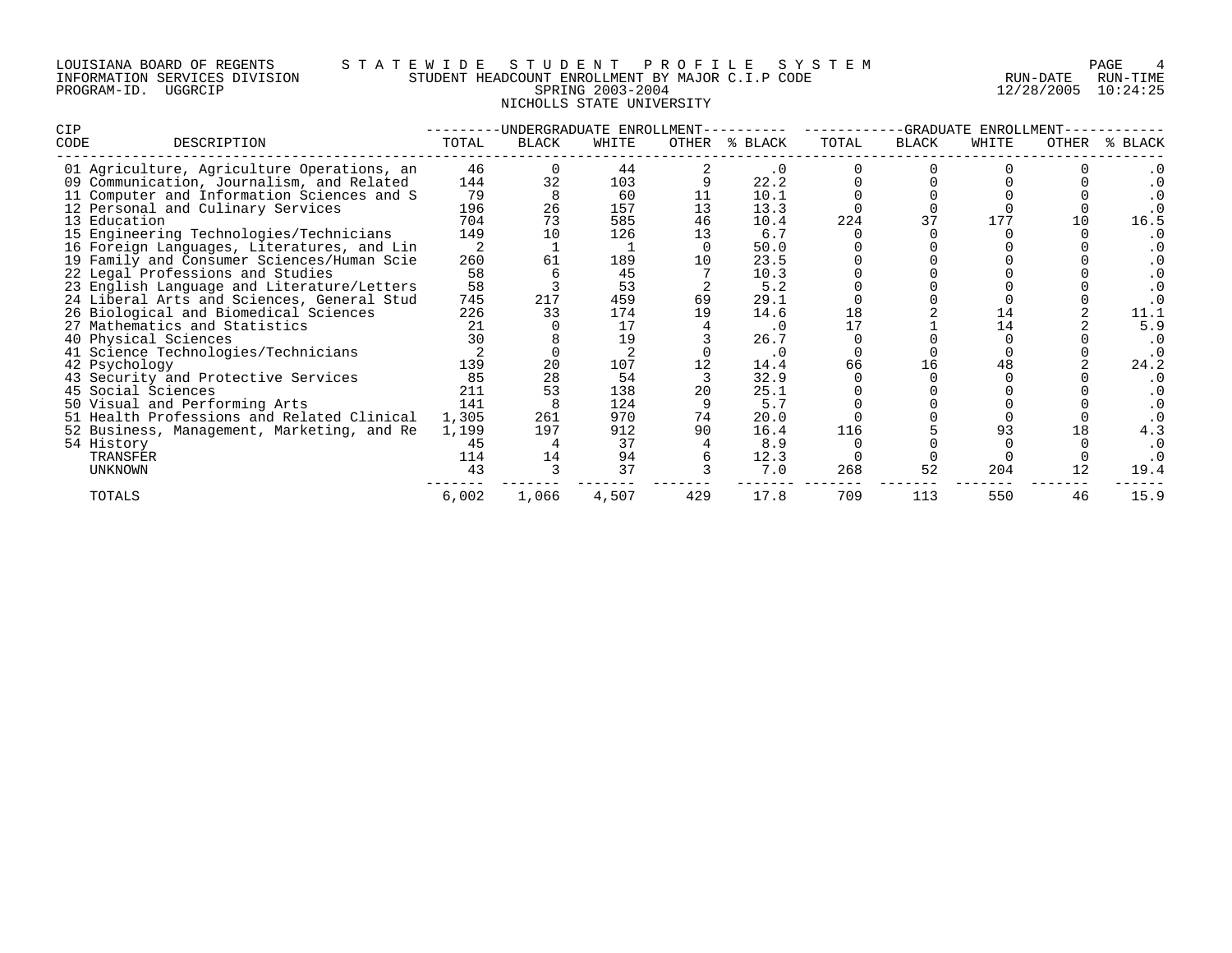| LOUISIANA BOARD OF REGENTS    |         |  |  |
|-------------------------------|---------|--|--|
| INFORMATION SERVICES DIVISION |         |  |  |
| PROGRAM-ID.                   | UGGRCIP |  |  |

# LOUISIANA BOARD OF REGENTS S T A T E W I D E S T U D E N T P R O F I L E S Y S T E M PAGE 5 INFORMATION SERVICES DIVISION STUDENT HEADCOUNT ENROLLMENT BY MAJOR C.I.P CODE RUN-DATE RUN-TIME EWILL HEADCOUNT ENROLLMENT BY MAJOR C.I.P CODE THAT AND RUN-DATE RUN-TIME SPRING 2003-2004 UNIVERSITY OF LA. AT MONROE

| <b>CIP</b> |                                            |       | -UNDERGRADUATE ENROLLMENT |       |       |           | -GRADUATE ENROLLMENT |       |       |              |             |
|------------|--------------------------------------------|-------|---------------------------|-------|-------|-----------|----------------------|-------|-------|--------------|-------------|
| CODE       | DESCRIPTION                                | TOTAL | BLACK                     | WHITE | OTHER | % BLACK   | TOTAL                | BLACK | WHITE | <b>OTHER</b> | BLACK<br>°≈ |
|            | 01 Agriculture, Agriculture Operations, an | 53    |                           | 49    |       | 7.5       |                      |       |       |              |             |
|            | 09 Communication, Journalism, and Related  | 130   | 39                        | 88    |       | 30.0      | 16                   |       |       |              | 31.3        |
|            | 11 Computer and Information Sciences and S | 64    | 14                        | 42    |       | 21.9      |                      |       |       |              | $\cdot$ 0   |
|            | 13 Education                               | 791   | 211                       | 563   | 17    | 26.7      | 298                  | 96    | 195   |              | 32.2        |
|            | 15 Engineering Technologies/Technicians    | 177   | 18                        | 156   |       | 10.2      |                      |       |       |              | $\cdot$ 0   |
|            | 16 Foreign Languages, Literatures, and Lin | 29    |                           | 23    |       | 10.3      |                      |       |       |              | . 0         |
|            | 19 Family and Consumer Sciences/Human Scie | 105   |                           | 64    |       | 39.0      |                      |       |       |              |             |
|            | 22 Legal Professions and Studies           |       |                           |       |       | 71.4      |                      |       |       |              | $\cdot$ 0   |
|            | 23 English Language and Literature/Letters | 104   | 32                        | 68    |       | 30.8      | 21                   |       |       |              | 28.6        |
|            | 24 Liberal Arts and Sciences, General Stud | 386   | 133                       | 237   | 16    | 34.5      |                      |       |       |              | . 0         |
|            | 26 Biological and Biomedical Sciences      | 241   | 74                        | 147   |       | 30.7      | 29                   |       |       |              | 6.9         |
|            | 27 Mathematics and Statistics              | 19    |                           | 11    |       | 26.3      |                      |       |       |              | $\cdot$ 0   |
|            | 30 Multi/Interdisciplinary Studies         |       |                           |       |       | $\cdot$ 0 | 22                   |       | 18    |              | 13.6        |
|            | 31 Parks, Recreation, Leisure, and Fitness | 56    |                           | 34    |       | 33.9      | 23                   |       | 20    |              | 13.0        |
|            | 40 Physical Sciences                       | 68    |                           | 60    |       | 5.9       |                      |       |       |              | $\cdot$ 0   |
|            | 42 Psychology                              | 208   | 70                        | 131   |       | 33.7      | 42                   |       | 30    |              | 26.2        |
|            | 43 Security and Protective Services        | 281   | 130                       | 150   |       | 46.3      | 27                   | 11    | 15    |              | 40.7        |
|            | 44 Public Administration and Social Servic | 126   | 66                        | 58    |       | 52.4      |                      |       |       |              | . 0         |
|            | 45 Social Sciences                         | 70    | 30                        | 37    |       | 42.9      |                      |       |       |              | . 0         |
|            | 49 Transportation and Materials Moving     | 58    |                           | 46    |       | 6.9       |                      |       |       |              |             |
|            | 50 Visual and Performing Arts              | 82    | 15                        | 64    |       | 18.3      | 14                   |       | 10    |              | 14.3        |
|            | 51 Health Professions and Related Clinical | 2,002 | 471                       | 1,423 | 108   | 23.5      | 531                  | 52    | 368   | 111          | 9.8         |
|            | 52 Business, Management, Marketing, and Re | 1,040 | 319                       | 668   | 53    | 30.7      | 101                  |       | 54    | 39           | 7.9         |
|            | 54 History                                 | 46    |                           | 39    |       | 8.7       | 15                   |       | 12    |              | 6.7         |
|            | TRANSFER                                   |       |                           |       |       |           |                      |       |       |              |             |
|            | <b>UNKNOWN</b>                             | 534   | 130                       | 391   | 13    | 24.3      | 174                  | 62    | 108   |              | 35.6        |
|            | TOTALS                                     | 6,678 | 1,841                     | 4,551 | 286   | 27.6      | 1,317                | 262   | 881   | 174          | 19.9        |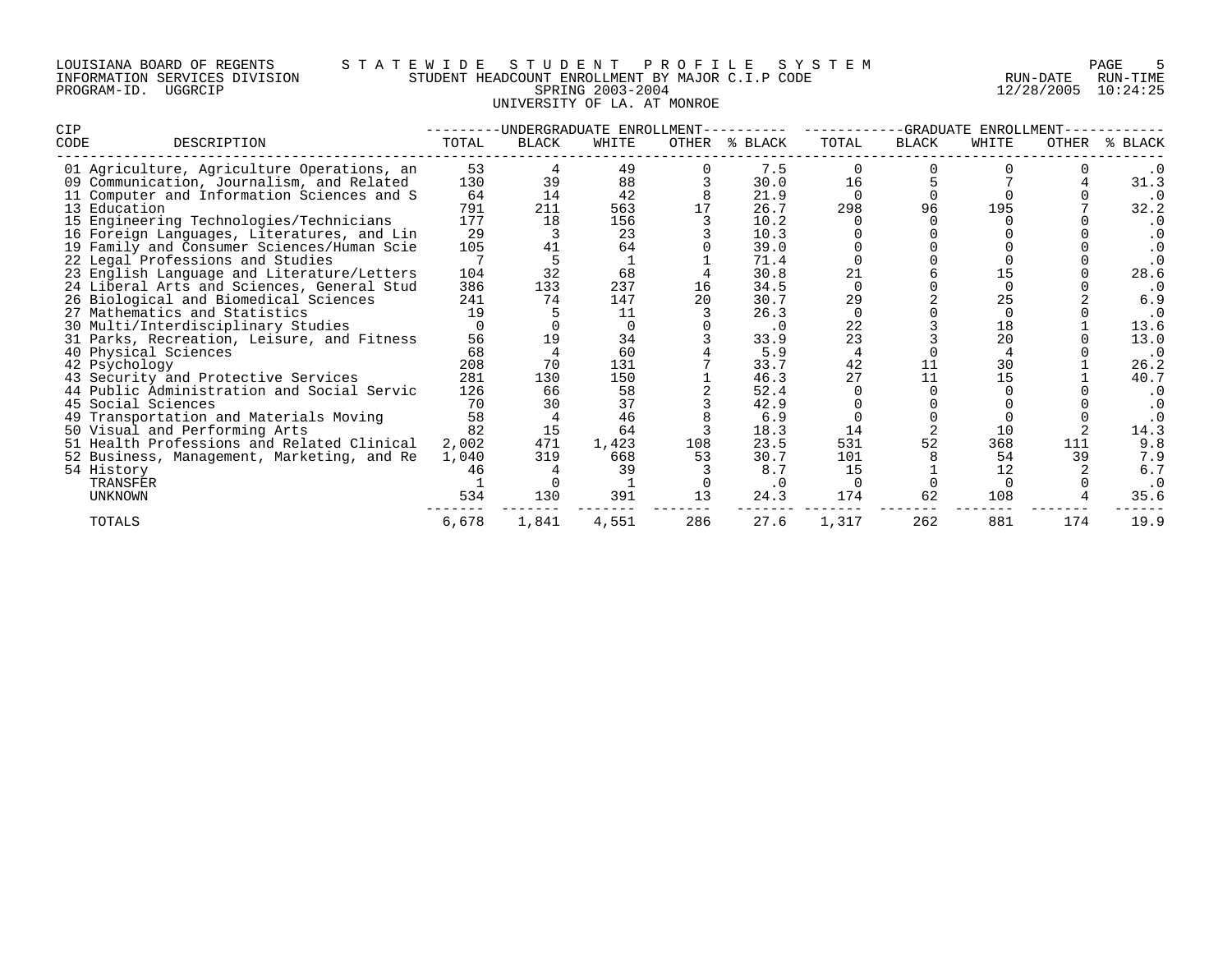# LOUISIANA BOARD OF REGENTS S T A T E W I D E S T U D E N T P R O F I L E S Y S T E M PAGE 6 INFORMATION SERVICES DIVISION STUDENT HEADCOUNT ENROLLMENT BY MAJOR C.I.P CODE RUN-DATE RUN-TIME PROGRAM-ID. UGGRCIP SPRING 2003-2004 12/28/2005 10:24:25 NORTHWESTERN STATE UNIVERSITY

| CIP                                 |                                            |       | -UNDERGRADUATE ENROLLMENT- |       |       |         | -GRADUATE ENROLLMENT- |       |       |       |         |
|-------------------------------------|--------------------------------------------|-------|----------------------------|-------|-------|---------|-----------------------|-------|-------|-------|---------|
| CODE                                | DESCRIPTION                                | TOTAL | BLACK                      | WHITE | OTHER | % BLACK | TOTAL                 | BLACK | WHITE | OTHER | % BLACK |
|                                     | 09 Communication, Journalism, and Related  | 164   | 59                         | 97    |       | 36.0    |                       |       |       |       |         |
|                                     | 11 Computer and Information Sciences and S | 216   | 84                         | 107   | 25    | 38.9    |                       |       |       |       |         |
| 13 Education                        |                                            | 944   | 226                        | 640   |       | 23.9    | 667                   | 182   | 442   |       | 27.3    |
|                                     | 15 Engineering Technologies/Technicians    | 212   | 78                         | 112   | 22    | 36.8    |                       |       |       |       |         |
|                                     | 19 Family and Consumer Sciences/Human Scie | 102   |                            | 63    | 12    | 26.5    |                       |       |       |       | . 0     |
|                                     | 23 English Language and Literature/Letters | 39    |                            | 30    |       | 15.4    | 35                    |       | 25    |       | 11.4    |
|                                     | 24 Liberal Arts and Sciences, General Stud | 1,443 | 511                        | 800   | 132   | 35.4    |                       |       |       |       |         |
|                                     | 26 Biological and Biomedical Sciences      | 379   | 141                        | 203   | 35    | 37.2    |                       |       |       |       | . 0     |
| 27 Mathematics and Statistics       |                                            | 28    |                            | 23    |       | 10.7    |                       |       |       |       |         |
| 40 Physical Sciences                |                                            | 46    |                            | 27    |       | 13.0    |                       |       |       |       |         |
| 42 Psychology                       |                                            | 369   | 110                        | 212   | 47    | 29.8    | 26                    |       |       |       | 19.2    |
| 43 Security and Protective Services |                                            | 390   | 149                        | 210   | 31    | 38.2    |                       |       |       |       | 100.0   |
|                                     | 44 Public Administration and Social Servic | 237   | 124                        | 95    | 18    | 52.3    |                       |       |       |       | . 0     |
| 45 Social Sciences                  |                                            | 133   | 34                         | 81    | 18    | 25.6    |                       |       |       |       | . 0     |
| 50 Visual and Performing Arts       |                                            | 241   | 43                         | 157   | 41    | 17.8    | 24                    |       | 20    |       | 12.5    |
|                                     | 51 Health Professions and Related Clinical | 2,476 | 675                        | 1,612 | 189   | 27.3    | 109                   |       | 90    |       | 13.8    |
|                                     | 52 Business, Management, Marketing, and Re | 1,067 | 421                        | 554   | 92    | 39.5    |                       |       |       |       | . 0     |
| 54 History                          |                                            | 66    |                            | 52    |       | 12.1    |                       |       |       |       | . 0     |
| TRANSFER                            |                                            | 18    |                            |       |       | 38.9    |                       |       |       |       |         |
| UNKNOWN                             |                                            | 98    | 22                         | 67    |       | 22.4    | 348                   | 73    | 261   | 14    | 21.0    |
| TOTALS                              |                                            | 8,668 | 2,734                      | 5,151 | 783   | 31.5    | 1,213                 | 283   | 859   | 71    | 23.3    |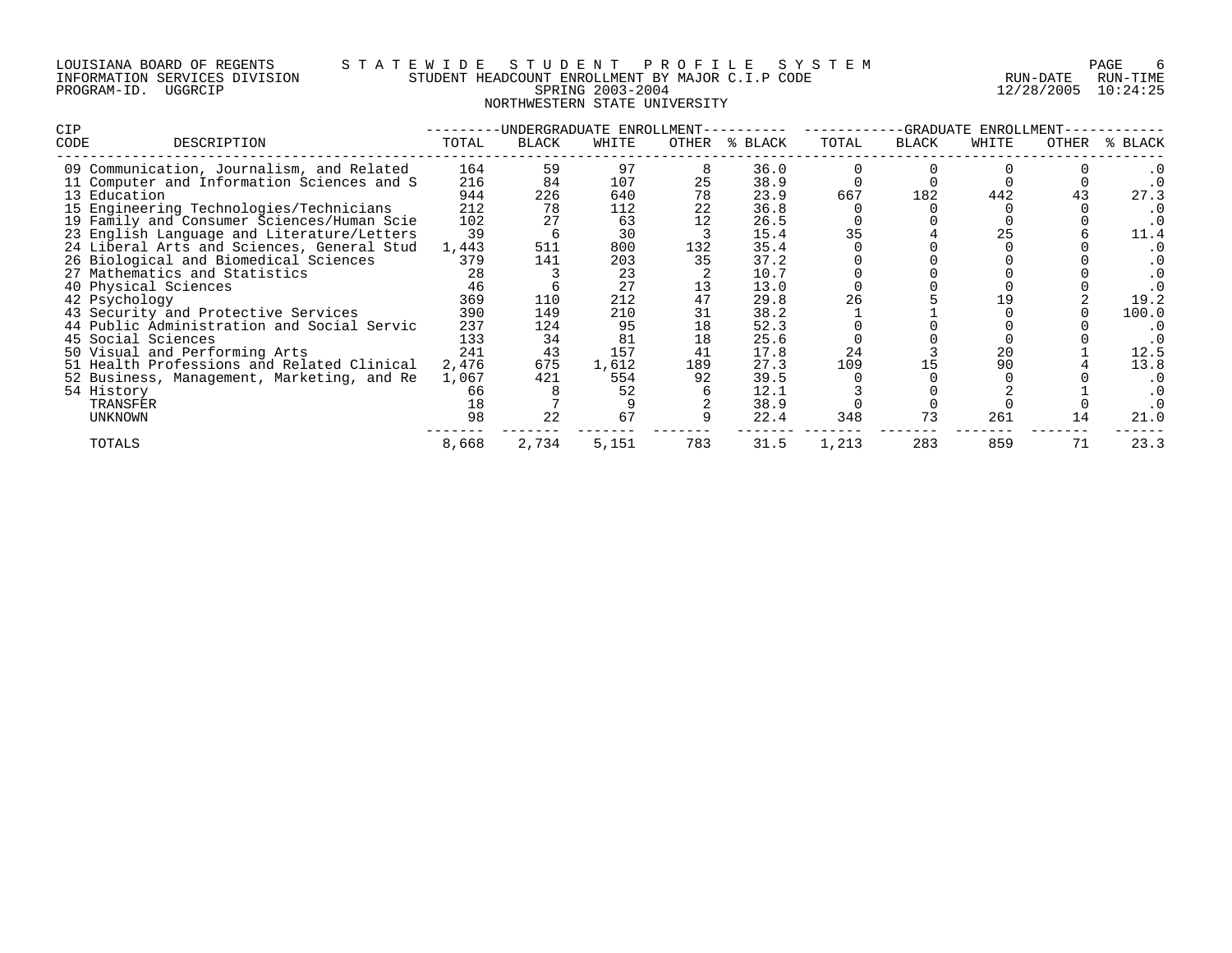| LOUISIANA BOARD OF REGENTS    |         |  |  |
|-------------------------------|---------|--|--|
| INFORMATION SERVICES DIVISION |         |  |  |
| PROGRAM-ID.                   | UGGRCIP |  |  |

# LOUISIANA BOARD OF REGENTS S T A T E W I D E S T U D E N T P R O F I L E S Y S T E M PAGE 7 INFORMATION SERVICES DIVISION STUDENT HEADCOUNT ENROLLMENT BY MAJOR C.I.P CODE RUN-DATE RUN-TIME E WILD HEADCOUNT ENROLLMENT BY MAJOR C.I.P CODE THAT THE RUN-DATE RUN-TIME SPRING 2003-2004 SOUTHEASTERN LA. UNIVERSITY

| <b>CIP</b>                                 |        |       | -UNDERGRADUATE ENROLLMENT |       | -GRADUATE<br>ENROLLMENT |       |       |       |       |             |
|--------------------------------------------|--------|-------|---------------------------|-------|-------------------------|-------|-------|-------|-------|-------------|
| CODE<br>DESCRIPTION                        | TOTAL  | BLACK | WHITE                     | OTHER | % BLACK                 | TOTAL | BLACK | WHITE | OTHER | BLACK<br>°≈ |
| 01 Agriculture, Agriculture Operations, an | 19     |       | 18                        |       |                         |       |       |       |       |             |
| 09 Communication, Journalism, and Related  | 332    | 64    | 256                       |       | 19.3                    | 28    |       |       |       | 14.3        |
| 11 Computer and Information Sciences and S | 285    | 59    | 198                       | 28    | 20.7                    |       |       |       |       | . 0         |
| 13 Education                               | 2,149  | 309   | 1,751                     | 89    | 14.4                    | 900   | 155   | 719   |       | 17.2        |
| 15 Engineering Technologies/Technicians    | 389    | 32    | 339                       | 18    | 8.2                     |       |       |       |       | . 0         |
| 16 Foreign Languages, Literatures, and Lin | 32     |       | 21                        |       | 18.8                    |       |       |       |       | . 0         |
| 19 Family and Consumer Sciences/Human Scie | 131    | 34    | 94                        |       | 26.0                    |       |       |       |       | $\cdot$ 0   |
| 23 English Language and Literature/Letters | 99     |       | 89                        |       | 8.1                     | 37    |       |       |       | 10.8        |
| 24 Liberal Arts and Sciences, General Stud | 543    | 93    | 437                       | 13    | 17.1                    |       |       |       |       | . 0         |
| 26 Biological and Biomedical Sciences      | 746    | 124   | 578                       | 44    | 16.6                    | 27    |       | 23    |       | 7.4         |
| 27 Mathematics and Statistics              | 41     |       | 38                        |       | 4.9                     |       |       |       |       | $\cdot$ 0   |
| 30 Multi/Interdisciplinary Studies         |        |       |                           |       | . 0                     | 35    |       |       |       | 5.7         |
| 40 Physical Sciences                       | 164    | 18    | 135                       |       | 11.0                    |       |       |       |       | . 0         |
| 42 Psychology                              | 407    | 69    | 316                       | 22    | 17.0                    | 29    |       | 22    |       | 20.7        |
| 43 Security and Protective Services        | 437    | 84    | 331                       | 22    | 19.2                    |       |       |       |       |             |
| 44 Public Administration and Social Servic | 237    | 73    | 153                       | 11    | 30.8                    |       |       |       |       |             |
| 45 Social Sciences                         | 211    | 51    | 156                       |       | 24.2                    | 25    |       | 19    |       | 24.0        |
| 50 Visual and Performing Arts              | 278    | 21    | 239                       | 18    | 7.6                     | 23    |       |       |       | 4.3         |
| 51 Health Professions and Related Clinical | 1,642  | 308   | 1,262                     | 72    | 18.8                    | 136   |       | 125   |       | 5.9         |
| 52 Business, Management, Marketing, and Re | 2,612  | 394   | 2,078                     | 140   | 15.1                    | 185   | 10    | 139   |       | 5.4         |
| 54 History                                 | 150    | 13    | 125                       | 12    | 8.7                     | 37    |       | 33    |       | 8.1         |
| UNKNOWN                                    | 1,750  | 234   | 1,440                     | 76    | 13.4                    | 645   | 83    | 546   | 16    | 12.9        |
| TOTALS                                     | 12,654 | 1,996 | 10,054                    | 604   | 15.8                    | 2,107 | 284   | 1,713 | 110   | 13.5        |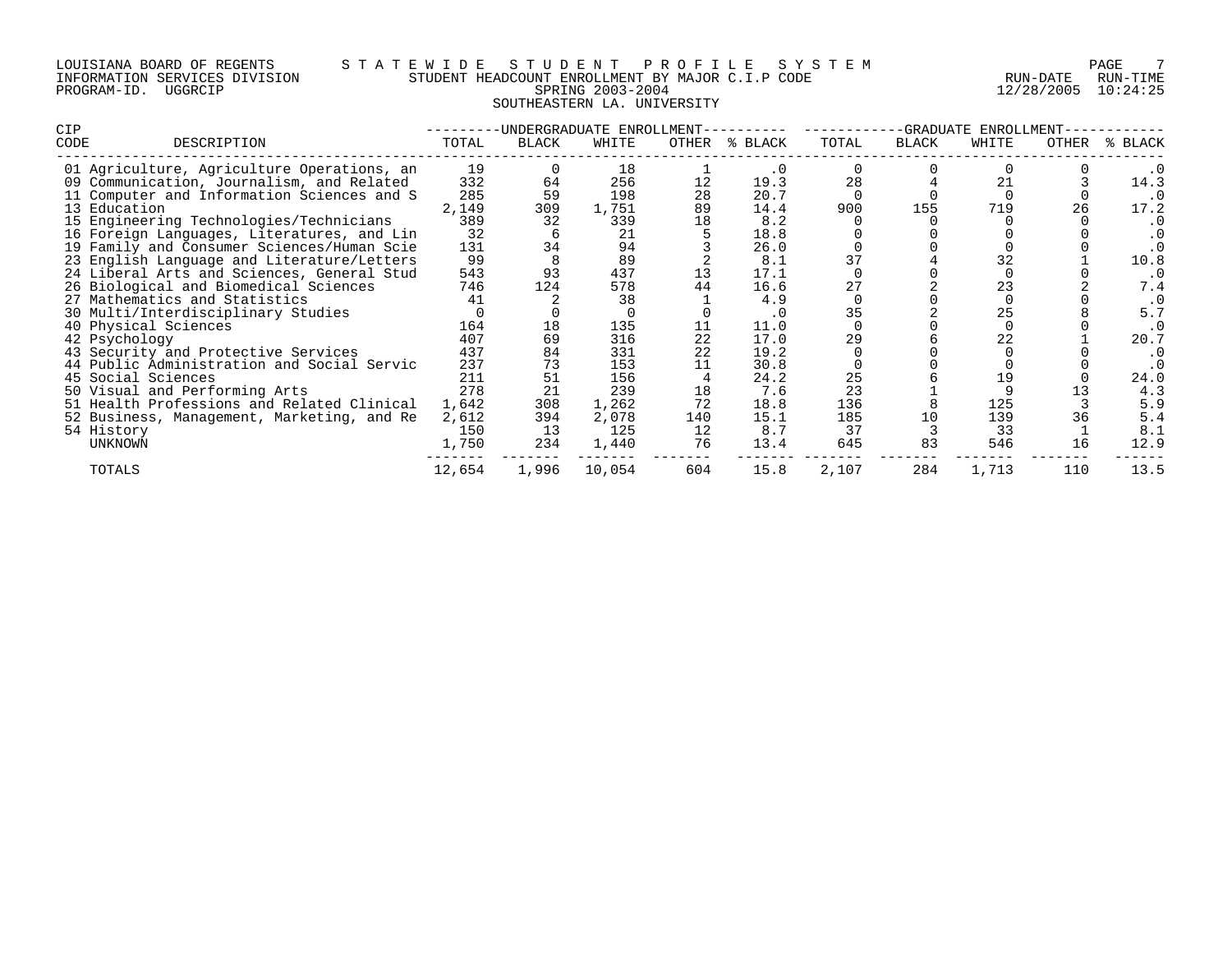| LOUISIANA BOARD OF REGENTS    |         |  |  |
|-------------------------------|---------|--|--|
| INFORMATION SERVICES DIVISION |         |  |  |
| PROGRAM-ID.                   | UGGRCIP |  |  |

# LOUISIANA BOARD OF REGENTS S T A T E W I D E S T U D E N T P R O F I L E S Y S T E M PAGE 8 INFORMATION SERVICES DIVISION STUDENT HEADCOUNT ENROLLMENT BY MAJOR C.I.P CODE RUN-DATE RUN-TIME PROGRAM-ID. UGGRCIP SPRING 2003-2004 12/28/2005 10:24:25 UNIVERSITY OF LA. IN LAFAYETTE

| <b>CIP</b>                              |                                            |          | -UNDERGRADUATE ENROLLMENT |          | -GRADUATE<br>ENROLLMENT |           |          |              |              |       |            |
|-----------------------------------------|--------------------------------------------|----------|---------------------------|----------|-------------------------|-----------|----------|--------------|--------------|-------|------------|
| CODE<br>DESCRIPTION                     |                                            | TOTAL    | <b>BLACK</b>              | WHITE    | OTHER                   | % BLACK   | TOTAL    | <b>BLACK</b> | WHITE        | OTHER | BLACK<br>⋇ |
|                                         | 01 Agriculture, Agriculture Operations, an | 66       |                           | 59       |                         | 7.6       |          |              |              |       | . 0        |
| 03 Natural Resources and Conservation   |                                            | 80       |                           | 75       |                         | 1.3       |          |              |              |       | . 0        |
| 04 Architecture and Related Services    |                                            | 365      | 39                        | 277      | 49                      | 10.7      |          |              |              |       | . 0        |
|                                         | 05 Area, Ethnic, Cultural, and Gender Stud | $\Omega$ |                           | $\Omega$ | $\Omega$                | $\cdot$ 0 | 24       |              |              | 17    | $\cdot$ 0  |
|                                         | 09 Communication, Journalism, and Related  | 527      | 112                       | 381      | 34                      | 21.3      | 26       |              | 16           |       | 3.8        |
|                                         | 11 Computer and Information Sciences and S | 241      | 29                        | 182      | 30                      | 12.0      | 140      |              | 17           | 122   |            |
| 13 Education                            |                                            | 1,712    | 330                       | 1,311    | 71                      | 19.3      | 240      | 32           | 201          |       | 13.3       |
| 14 Engineering                          |                                            | 845      | 103                       | 638      | 104                     | 12.2      | 154      |              | 23           | 128   | 1.9        |
| 15 Engineering Technologies/Technicians |                                            | 251      | 30                        | 214      |                         | 12.0      | 25       |              |              | 14    | 12.0       |
|                                         | 16 Foreign Languages, Literatures, and Lin | 32       |                           | 22       |                         | 9.4       | 10       |              |              |       | $\cdot$ 0  |
|                                         | 19 Family and Consumer Sciences/Human Scie | 274      | 99                        | 169      |                         | 36.1      | 17       |              | 16           |       | 5.9        |
| 22 Legal Professions and Studies        |                                            | 150      | 34                        | 107      |                         | 22.7      | $\Omega$ |              | <sup>0</sup> |       | . 0        |
|                                         | 23 English Language and Literature/Letters | 188      | 21                        | 158      |                         | 11.2      | 98       |              | 80           | 13    | 5.1        |
|                                         | 24 Liberal Arts and Sciences, General Stud | 751      | 206                       | 499      | 46                      | 27.4      | $\Omega$ |              |              |       | . 0        |
| 26 Biological and Biomedical Sciences   |                                            | 471      | 82                        | 336      | 53                      | 17.4      | 72       |              | 43           | 29    | $\cdot$ 0  |
| 27 Mathematics and Statistics           |                                            | 39       |                           | 30       |                         | 7.7       | 37       |              | 12           | 24    | 2.7        |
| 30 Multi/Interdisciplinary Studies      |                                            |          |                           | $\cap$   |                         | $\cdot$ 0 | 14       |              | 12           |       | 7.1        |
| 38 Philosophy and Religious Studies     |                                            | 25       |                           | 24       |                         |           | $\Omega$ |              |              |       | $\cdot$ 0  |
| 40 Physical Sciences                    |                                            | 97       | 11                        | 69       | 17                      | 11.3      | 22       |              | 16           |       | . 0        |
| 42 Psychology                           |                                            | 402      | 79                        | 301      | 22                      | 19.7      | 20       |              | 16           |       | . 0        |
| 43 Security and Protective Services     |                                            | 354      | 115                       | 223      | 16                      | 32.5      | $\Omega$ |              |              |       | . 0        |
| 45 Social Sciences                      |                                            | 287      | 91                        | 178      | 18                      | 31.7      |          |              |              |       | $\cdot$ 0  |
| 50 Visual and Performing Arts           |                                            | 677      | 91                        | 544      | 42                      | 13.4      | 16       |              | 12           |       | 12.5       |
|                                         | 51 Health Professions and Related Clinical | 1,651    | 368                       | 1,204    | 79                      | 22.3      | 130      | 11           | 110          |       | 8.5        |
|                                         | 52 Business, Management, Marketing, and Re | 2,744    | 465                       | 2,076    | 203                     | 16.9      | 162      |              | 126          | 29    | 4.3        |
| 54 History                              |                                            | 103      | 12                        | 89       |                         | 11.7      | 25       |              | 21           |       | 12.0       |
| TRANSFER                                |                                            | 141      | 28                        | 95       | 18                      | 19.9      | $\Omega$ |              |              |       | . 0        |
| UNKNOWN                                 |                                            | 1,337    | 201                       | 1,023    | 113                     | 15.0      | 296      | 45           | 234          | 17    | 15.2       |
| TOTALS                                  |                                            | 13,810   | 2,558                     | 10,284   | 968                     | 18.5      | 1,533    | 116          | 979          | 438   | 7.6        |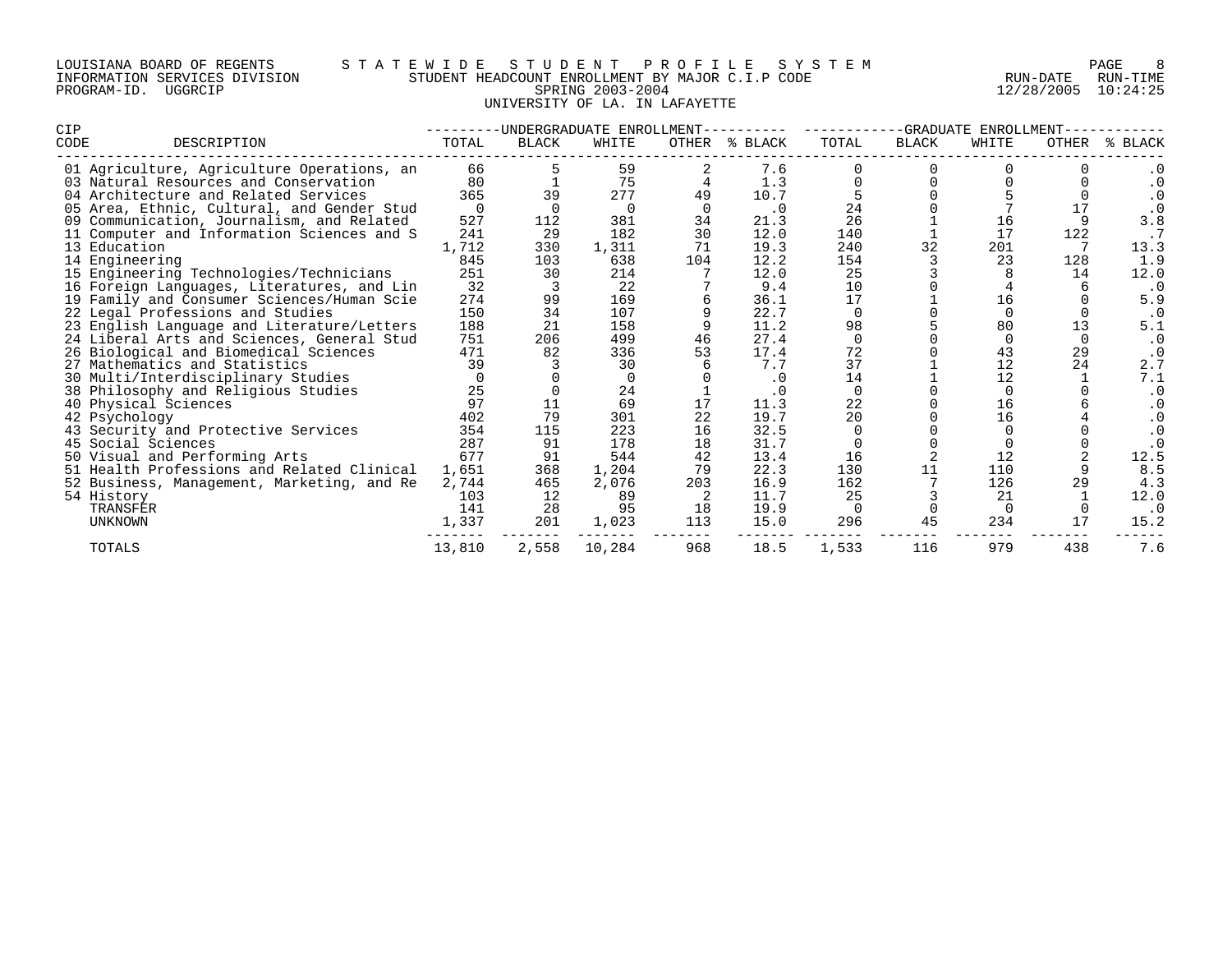# LOUISIANA BOARD OF REGENTS S T A T E W I D E S T U D E N T P R O F I L E S Y S T E M PAGE 9 INFORMATION SERVICES DIVISION STUDENT HEADCOUNT ENROLLMENT BY MAJOR C.I.P CODE RUN-DATE RUN-TIME PROGRAM-ID. UGGRCIP SPRING 2003-2004 12/28/2005 10:24:25 L.S.U. AT ALEXANDRIA

| CIP                                                        |           | -UNDERGRADUATE ENROLLMENT- |           |       |              | -GRADUATE ENROLLMENT- |              |       |       |         |
|------------------------------------------------------------|-----------|----------------------------|-----------|-------|--------------|-----------------------|--------------|-------|-------|---------|
| CODE<br>DESCRIPTION                                        | TOTAL     | <b>BLACK</b>               | WHITE     | OTHER | % BLACK      | TOTAL                 | <b>BLACK</b> | WHITE | OTHER | % BLACK |
| 11 Computer and Information Sciences and S<br>13 Education | 81<br>389 |                            | 58<br>299 |       | 23.5<br>18.5 |                       |              |       |       |         |
| 22 Legal Professions and Studies                           | 25        |                            |           |       | 8.0          |                       |              |       |       |         |
| 24 Liberal Arts and Sciences, General Stud                 | 1,007     | 192                        | 766       | 49    | 19.1         |                       |              |       |       |         |
| 26 Biological and Biomedical Sciences                      | 148       |                            | 115       |       | 12.2         |                       |              |       |       |         |
| 43 Security and Protective Services                        | 107       |                            | 74        |       | 25.2         |                       |              |       |       |         |
| 51 Health Professions and Related Clinical                 | 1,253     | 263                        | 932       | 58    | 21.0         |                       |              |       |       |         |
| UNKNOWN                                                    |           |                            | 28        |       | 17.9         |                       |              |       |       |         |
| TOTALS                                                     | 3,049     | 600                        | 2,293     | L56   | 19.7         |                       |              |       |       |         |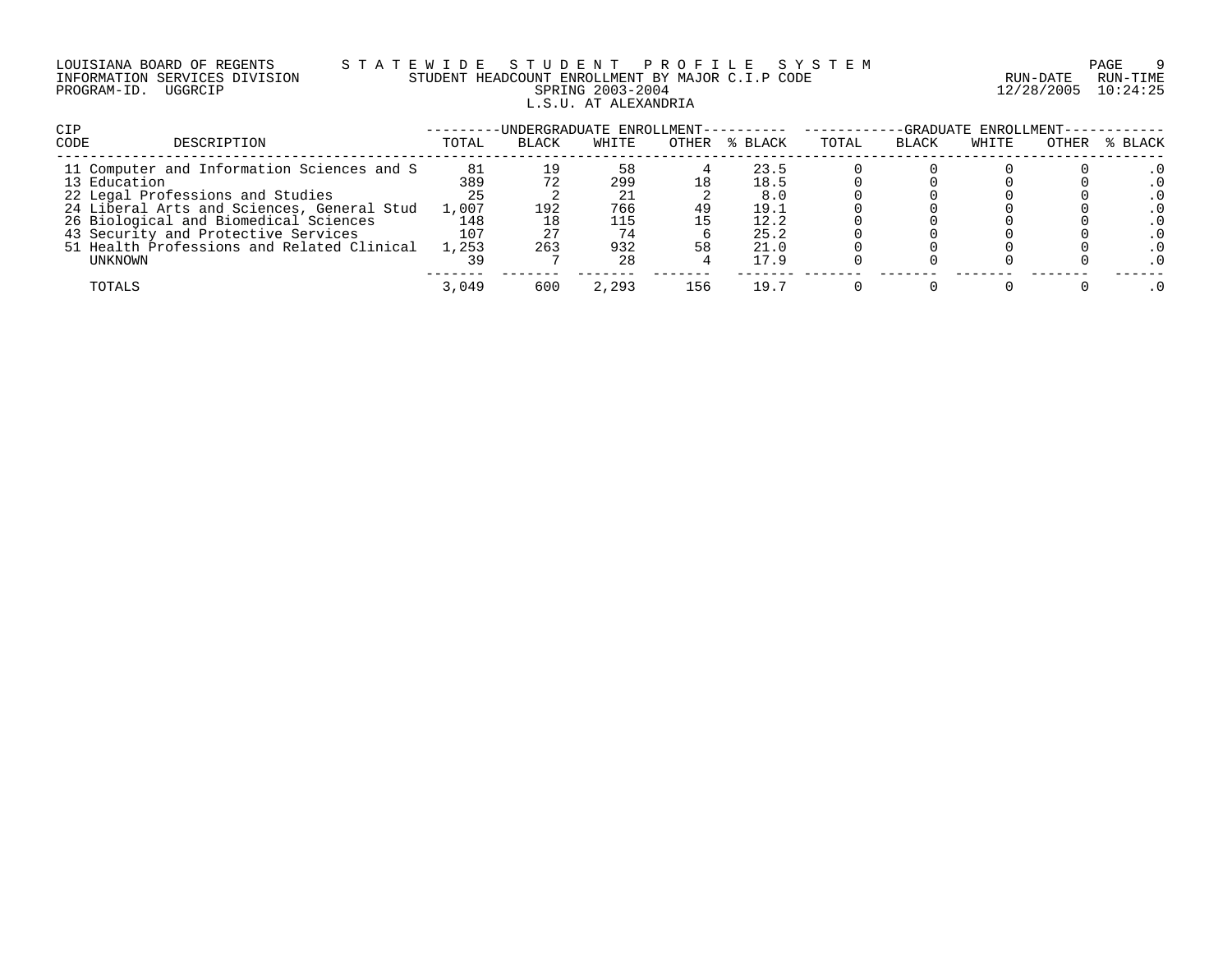| LOUISIANA BOARD OF REGENTS    |         |  |  |
|-------------------------------|---------|--|--|
| INFORMATION SERVICES DIVISION |         |  |  |
| PROGRAM-ID.                   | UGGRCIP |  |  |

# LOUISIANA BOARD OF REGENTS S T A T E W I D E S T U D E N T P R O F I L E S Y S T E M PAGE 10 INFORMATION SERVICES DIVISION STUDENT HEADCOUNT ENROLLMENT BY MAJOR C.I.P CODE RUN-DATE RUN-TIME PROGRAM-ID. UGGRCIP SPRING 2003-2004 12/28/2005 10:24:25 L.S.U. AT BATON ROUGE

| <b>CIP</b>                                 |          |              | -UNDERGRADUATE ENROLLMENT- |       | -GRADUATE<br>ENROLLMENT |       |                |       |              |             |
|--------------------------------------------|----------|--------------|----------------------------|-------|-------------------------|-------|----------------|-------|--------------|-------------|
| CODE<br>DESCRIPTION                        | TOTAL    | <b>BLACK</b> | WHITE                      | OTHER | % BLACK                 | TOTAL | <b>BLACK</b>   | WHITE | <b>OTHER</b> | BLACK<br>°≈ |
| 01 Agriculture, Agriculture Operations, an | 624      | 45           | 520                        | 59    | 7.2                     | 190   |                | 87    | 95           | 4.2         |
| 03 Natural Resources and Conservation      | 181      |              | 162                        | 12    | 3.9                     | 100   |                | 63    | 33           | 4.0         |
| 04 Architecture and Related Services       | 806      | 26           | 703                        | 77    | 3.2                     | 73    |                | 50    | 23           | $\cdot$ 0   |
| 05 Area, Ethnic, Cultural, and Gender Stud | 14       |              | 10                         |       | 7.1                     |       |                |       |              | $\cdot$ 0   |
| 09 Communication, Journalism, and Related  | 1,048    | 90           | 873                        | 85    | 8.6                     | 62    | 13             | 31    | 18           | 21.0        |
| 11 Computer and Information Sciences and S | 337      | 27           | 247                        | 63    | 8.0                     | 99    | $\overline{4}$ | 13    | 82           | 4.0         |
| 13 Education                               | 2,283    | 227          | 1,910                      | 146   | 9.9                     | 535   | 75             | 400   | 60           | 14.0        |
| 14 Engineering                             | 2,533    | 237          | 1,881                      | 415   | 9.4                     | 586   | 11             | 96    | 479          | 1.9         |
| 16 Foreign Languages, Literatures, and Lin | 96       |              | 75                         | 16    | 5.2                     | 65    |                | 28    | 34           | 4.6         |
| 19 Family and Consumer Sciences/Human Scie | 160      | 17           | 136                        |       | 10.6                    | 35    |                | 22    | 10           | 8.6         |
| 23 English Language and Literature/Letters | 831      | 81           | 686                        | 64    | 9.7                     | 123   |                | 97    | 17           | 7.3         |
| 24 Liberal Arts and Sciences, General Stud | 1,273    | 146          | 1,040                      | 87    | 11.5                    | 36    | 6              | 27    |              | 16.7        |
| 25 Library Science                         |          | - 0          | $\Omega$                   |       | $\cdot$ 0               | 178   | 19             | 137   | 22           | 10.7        |
| 26 Biological and Biomedical Sciences      | 2,347    | 234          | 1,769                      | 344   | 10.0                    | 178   | 5              | 97    | 76           | 2.8         |
| 27 Mathematics and Statistics              | 131      | 17           | 96                         | 18    | 13.0                    | 93    |                | 33    | 58           | 2.2         |
| 30 Multi/Interdisciplinary Studies         | 121      |              | 88                         | 26    | 5.8                     | 25    |                | 19    |              | 20.0        |
| 38 Philosophy and Religious Studies        | 100      |              | 85                         |       | 8.0                     | 11    |                |       |              | $\cdot$ 0   |
| 40 Physical Sciences                       | 289      | 28           | 217                        | 44    | 9.7                     | 285   | 38             | 106   | 141          | 13.3        |
| 42 Psychology                              | 1,105    | 123          | 887                        | 95    | 11.1                    | 91    |                | 78    | 10           | 3.3         |
| 44 Public Administration and Social Servic | $\Omega$ | $\Omega$     | $\Omega$                   |       | $\cdot$ 0               | 331   | 64             | 236   | 31           | 19.3        |
| 45 Social Sciences                         | 1,654    | 221          | 1,287                      | 146   | 13.4                    | 211   | 12             | 127   | 72           | 5.7         |
| 50 Visual and Performing Arts              | 888      | 37           | 728                        | 123   | 4.2                     | 249   | 14             | 166   | 69           | 5.6         |
| 51 Health Professions and Related Clinical | 371      | 18           | 328                        | 25    | 4.9                     | 457   | 10             | 404   | 43           | 2.2         |
| 52 Business, Management, Marketing, and Re | 4,477    | 316          | 3,723                      | 438   | 7.1                     | 449   | 19             | 319   | 111          | 4.2         |
| 54 History                                 | 371      | 31           | 320                        | 20    | 8.4                     | 55    |                | 41    |              | 9.1         |
| TRANSFER                                   | 540      | 49           | 456                        | 35    | 9.1                     |       |                |       |              | $\cdot$ 0   |
| UNKNOWN                                    | 1,553    | 253          | 1,074                      | 226   | 16.3                    | 474   | 86             | 311   | 77           | 18.1        |
| TOTALS                                     | 24,133   | 2,251        | 19,301                     | 2,581 | 9.3                     | 4,991 | 418            | 2,997 | 1,576        | 8.4         |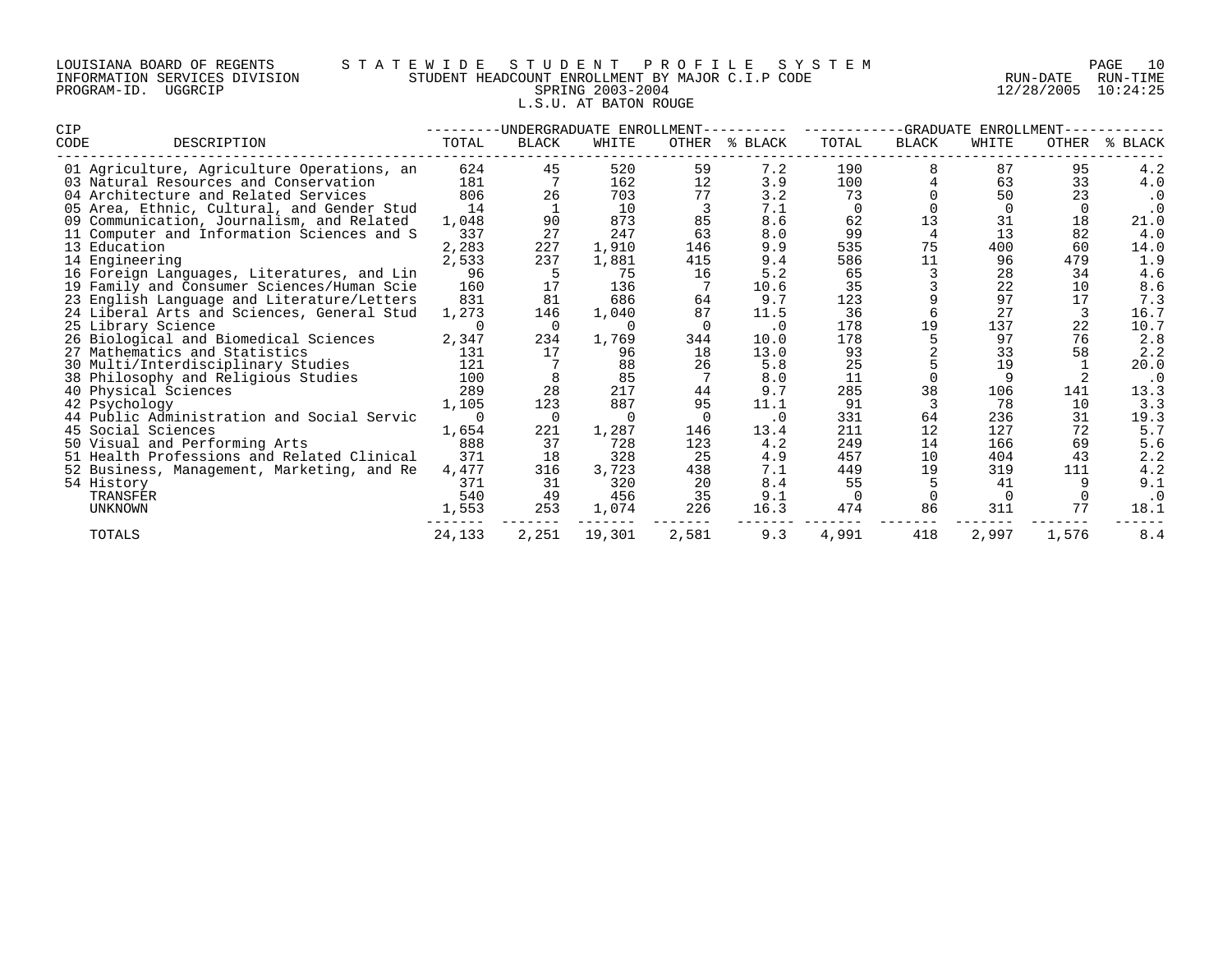| LOUISIANA BOARD OF REGENTS    |  |
|-------------------------------|--|
| INFORMATION SERVICES DIVISION |  |
| PROGRAM-ID. UGGRCIP           |  |

# LOUISIANA BOARD OF REGENTS S T A T E W I D E S T U D E N T P R O F I L E S Y S T E M PAGE 11 INFORMATION SERVICES DIVISION STUDENT HEADCOUNT ENROLLMENT BY MAJOR C.I.P CODE RUN-DATE RUN-TIME PRING 2003-2004 12/28/2005 10:24:25 L.S.U. AT EUNICE

| <b>CIP</b>                                 |       | -UNDERGRADUATE ENROLLMENT- |       |       |         | -GRADUATE ENROLLMENT- |              |       |       |         |
|--------------------------------------------|-------|----------------------------|-------|-------|---------|-----------------------|--------------|-------|-------|---------|
| CODE<br>DESCRIPTION                        | TOTAL | <b>BLACK</b>               | WHITE | OTHER | % BLACK | TOTAL                 | <b>BLACK</b> | WHITE | OTHER | % BLACK |
| 11 Computer and Information Sciences and S | 84    | 38                         | 44    |       | 45.2    |                       |              |       |       |         |
| 13 Education                               | 142   |                            | 62    |       | 54.9    |                       |              |       |       |         |
| 22 Legal Professions and Studies           | 60    |                            | 45    |       | 18.3    |                       |              |       |       |         |
| 24 Liberal Arts and Sciences, General Stud | 159   |                            | 115   |       | 23.9    |                       |              |       |       |         |
| 43 Security and Protective Services        | 235   |                            | 167   |       | 26.8    |                       |              |       |       |         |
| 51 Health Professions and Related Clinical | 1,045 | 269                        | 751   |       | 25.7    |                       |              |       |       |         |
| 52 Business, Management, Marketing, and Re | 270   | 98                         | 166   |       | 36.3    |                       |              |       |       |         |
| TRANSFER                                   | 1,060 | 239                        | 791   |       | 22.5    |                       |              |       |       |         |
| UNKNOWN                                    | 68    |                            | 56    |       | 14.7    |                       |              |       |       |         |
| TOTALS                                     | 3,123 | 844                        | 2,197 | 82    | 27.0    |                       |              |       |       |         |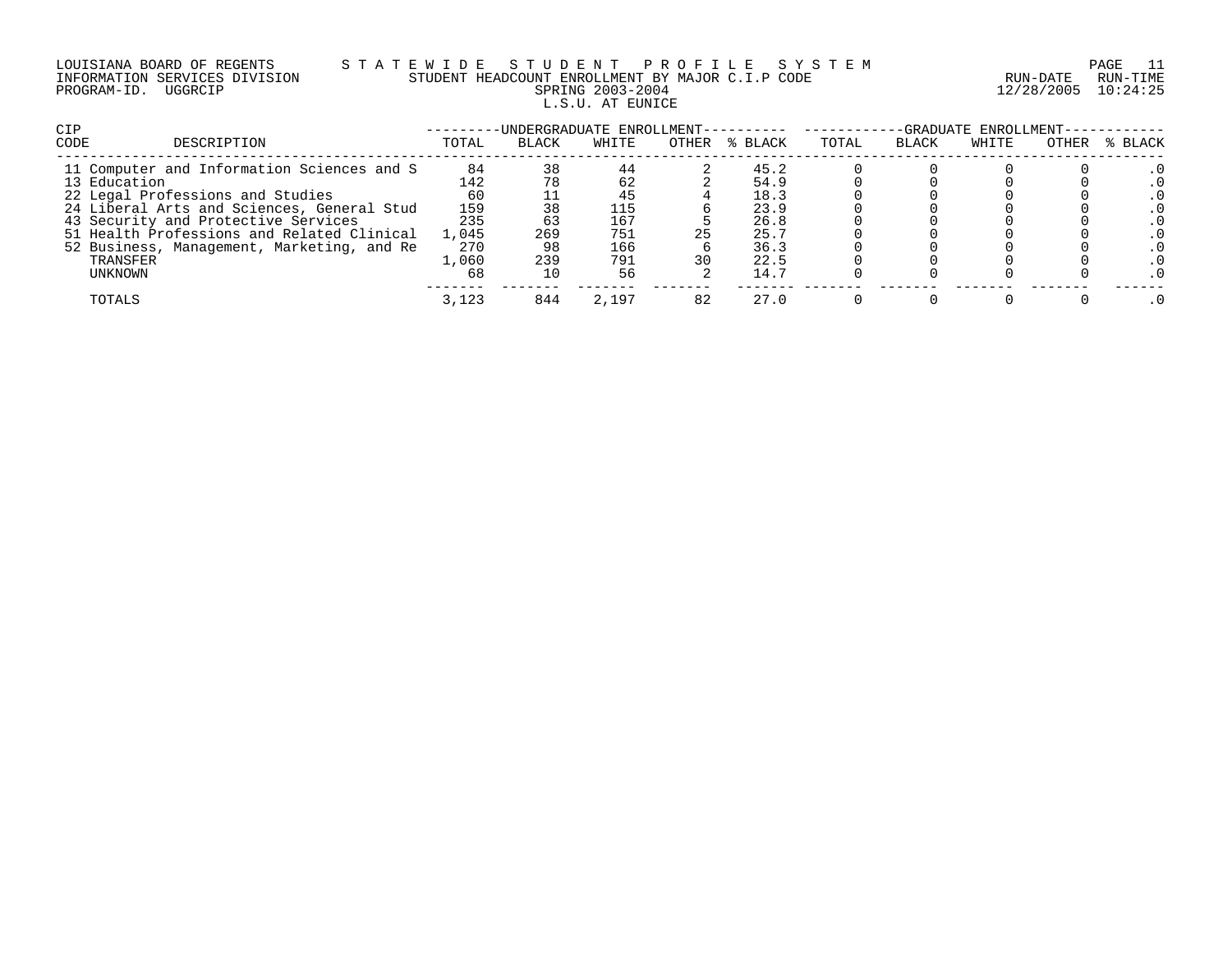| LOUISIANA BOARD OF REGENTS    |         |  |  |
|-------------------------------|---------|--|--|
| INFORMATION SERVICES DIVISION |         |  |  |
| PROGRAM-ID.                   | UGGRCIP |  |  |

# LOUISIANA BOARD OF REGENTS S T A T E W I D E S T U D E N T P R O F I L E S Y S T E M PAGE 12 INFORMATION SERVICES DIVISION STUDENT HEADCOUNT ENROLLMENT BY MAJOR C.I.P CODE RUN-DATE RUN-TIME PROGRAM-ID. UGGRCIP SPRING 2003-2004 12/28/2005 10:24:25 L.S.U. AT SHREVEPORT

| CIP  |                                            | -UNDERGRADUATE ENROLLMENT- |       |       |       |         | -GRADUATE ENROLLMENT- |       |       |       |         |
|------|--------------------------------------------|----------------------------|-------|-------|-------|---------|-----------------------|-------|-------|-------|---------|
| CODE | DESCRIPTION                                | TOTAL                      | BLACK | WHITE | OTHER | % BLACK | TOTAL                 | BLACK | WHITE | OTHER | % BLACK |
|      | 03 Natural Resources and Conservation      | 10                         |       |       |       |         |                       |       |       |       |         |
|      | 09 Communication, Journalism, and Related  | 112                        | 32    | 67    |       | 28.6    |                       |       |       |       |         |
|      | 11 Computer and Information Sciences and S | 141                        | 25    | 93    | 23    | 17.7    |                       |       |       |       |         |
|      | 13 Education                               | 478                        | 61    | 357   |       | 12.8    |                       |       |       |       | 25.6    |
|      | 16 Foreign Languages, Literatures, and Lin | 13                         |       | 10    |       | 15.4    |                       |       |       |       |         |
|      | 23 English Language and Literature/Letters | 54                         |       | 39    |       | 11.1    |                       |       |       |       | . 0     |
|      | 24 Liberal Arts and Sciences, General Stud | 200                        | 37    | 139   | 24    | 18.5    |                       |       |       |       | 20.0    |
|      | 26 Biological and Biomedical Sciences      | 297                        |       | 178   | 49    | 23.6    |                       |       |       |       | . 0     |
|      | 27 Mathematics and Statistics              | 24                         |       | 16    |       | 16.7    |                       |       |       |       | . 0     |
|      | 40 Physical Sciences                       | 42                         |       | 27    | 10    | 11.9    |                       |       |       |       |         |
|      | 42 Psychology                              | 194                        |       | 120   |       | 22.2    |                       |       |       |       |         |
|      | 43 Security and Protective Services        | 132                        | 44    | 69    | 19    | 33.3    |                       |       |       |       |         |
|      | 44 Public Administration and Social Servic |                            |       |       |       | . 0     |                       |       |       |       | 42.9    |
|      | 45 Social Sciences                         | 85                         | 28    | 51    |       | 32.9    |                       |       |       |       |         |
|      | 50 Visual and Performing Arts              | 59                         |       | 38    |       | 16.9    |                       |       |       |       |         |
|      | 51 Health Professions and Related Clinical |                            |       |       |       | . 0     |                       |       |       |       |         |
|      | 52 Business, Management, Marketing, and Re | 844                        | 194   | 546   | 104   | 23.0    |                       |       |       |       | 6.0     |
|      | 54 History                                 | 52                         |       | 38    | 10    | 7.7     |                       |       |       |       | . 0     |
|      | UNKNOWN                                    | 701                        | 161   | 433   | 107   | 23.0    | 611                   | 137   | 408   | 66    | 22.4    |
|      | TOTALS                                     | 3,443                      | 726   | 2,235 | 482   | 21.1    | 768                   | 169   | 521   | 78    | 22.0    |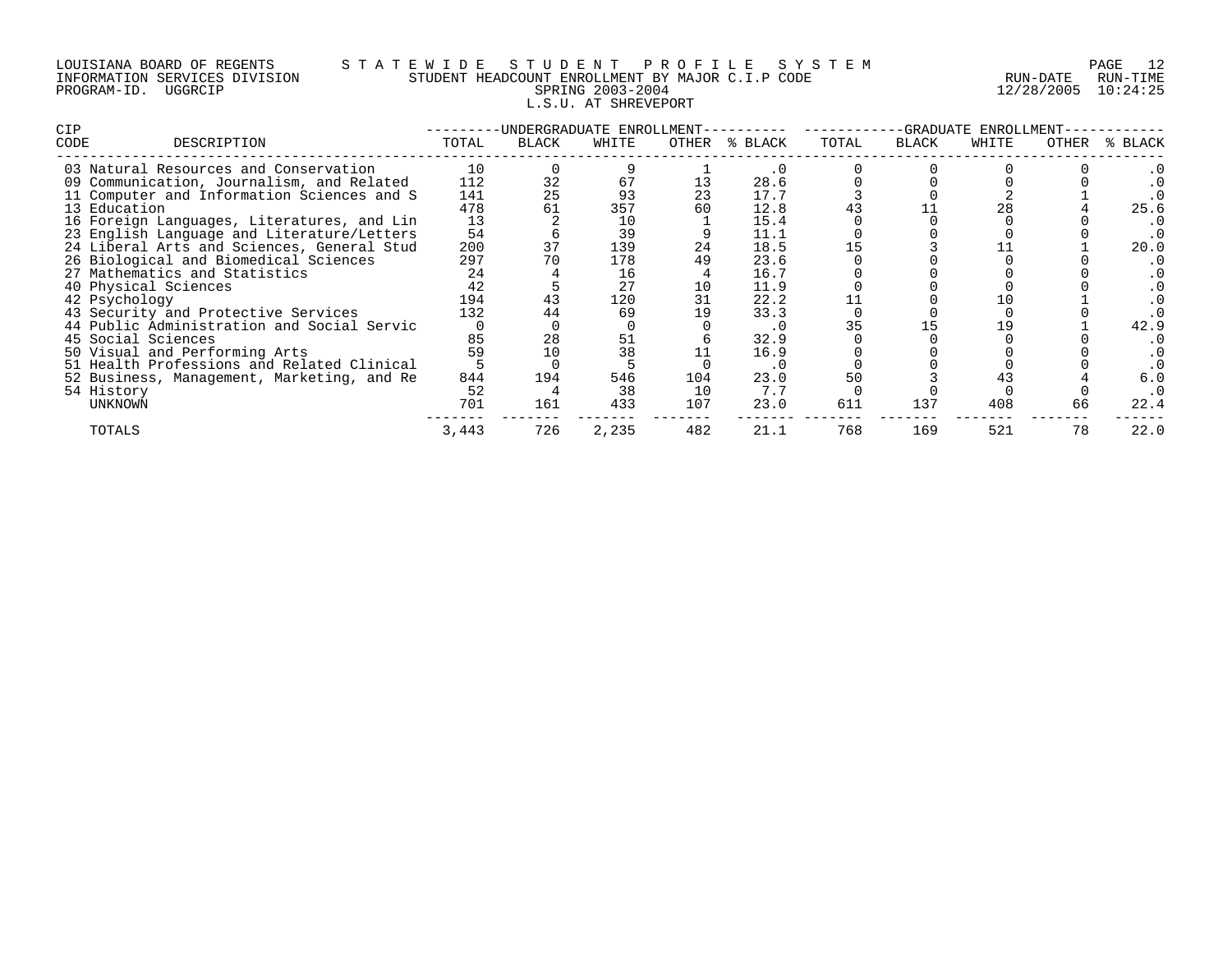# LOUISIANA BOARD OF REGENTS S T A T E W I D E S T U D E N T P R O F I L E S Y S T E M PAGE 13 INFORMATION SERVICES DIVISION STUDENT HEADCOUNT ENROLLMENT BY MAJOR C.I.P CODE RUN-DATE RUN-TIME PROGRAM-ID. UGGRCIP SPRING 2003-2004 12/28/2005 10:24:25 UNIVERSITY OF NEW ORLEANS

| <b>CIP</b>                    | -UNDERGRADUATE ENROLLMENT-                 |        |              |       |       | -GRADUATE<br>ENROLLMENT |       |       |       |       |           |
|-------------------------------|--------------------------------------------|--------|--------------|-------|-------|-------------------------|-------|-------|-------|-------|-----------|
| CODE                          | DESCRIPTION                                | TOTAL  | <b>BLACK</b> | WHITE | OTHER | % BLACK                 | TOTAL | BLACK | WHITE | OTHER | % BLACK   |
|                               | 03 Natural Resources and Conservation      | 18     |              | 16    |       | 5.6                     |       |       |       |       | . 0       |
|                               | 04 Architecture and Related Services       |        |              |       |       | $\cdot$ 0               | 60    | 12    | 42    |       | 20.0      |
|                               | 05 Area, Ethnic, Cultural, and Gender Stud |        |              |       |       |                         |       |       |       |       | . 0       |
|                               | 09 Communication, Journalism, and Related  | 763    | 181          | 458   | 124   | 23.7                    |       |       |       |       | 12.5      |
|                               | 11 Computer and Information Sciences and S | 404    | 91           | 209   | 104   | 22.5                    | 68    |       |       | 50    | 1.5       |
| 13 Education                  |                                            | 385    | 71           | 270   | 44    | 18.4                    | 630   | 188   | 368   | 74    | 29.8      |
| 14 Engineering                |                                            | 1,126  | 210          | 628   | 288   | 18.7                    | 223   |       | 71    | 144   | 3.6       |
|                               | 15 Engineering Technologies/Technicians    |        |              |       |       | . 0                     | 34    |       | 20    | 11    | 8.8       |
|                               | 16 Foreign Languages, Literatures, and Lin | 54     |              | 24    | 22    | 14.8                    | 27    |       |       | 13    | 18.5      |
|                               | 23 English Language and Literature/Letters | 279    | 40           | 189   | 50    | 14.3                    | 74    |       | 58    |       | 5.4       |
|                               | 24 Liberal Arts and Sciences, General Stud | 870    | 210          | 521   | 139   | 24.1                    |       |       |       |       | $\cdot$ 0 |
|                               | 26 Biological and Biomedical Sciences      | 383    | 75           | 230   | 78    | 19.6                    | 38    |       | 30    |       | 7.9       |
| 27 Mathematics and Statistics |                                            | 30     |              | 14    |       | 36.7                    | 25    |       |       | 14    | 8.0       |
|                               | 30 Multi/Interdisciplinary Studies         | 26     |              | 14    |       | 26.9                    |       |       |       |       | $\cdot$ 0 |
|                               | 38 Philosophy and Religious Studies        | 58     |              | 41    | 13    | 6.9                     |       |       |       |       | . 0       |
| 40 Physical Sciences          |                                            | 126    | 26           | 72    | 28    | 20.6                    | 111   | 10    | 39    | 62    | 9.0       |
| 42 Psychology                 |                                            | 309    | 103          | 161   | 45    | 33.3                    | 27    |       | 23    |       | 7.4       |
|                               | 44 Public Administration and Social Servic |        |              |       |       | $\cdot$ 0               | 39    | 16    | 19    |       | 41.0      |
| 45 Social Sciences            |                                            | 595    | 164          | 322   | 109   | 27.6                    | 161   | 32    | 89    | 40    | 19.9      |
| 50 Visual and Performing Arts |                                            | 427    | 78           | 261   | 88    | 18.3                    | 207   | 22    | 142   | 43    | 10.6      |
|                               | 51 Health Professions and Related Clinical | 30     | 10           |       | 11    | 33.3                    | 66    | 19    | 34    | 13    | 28.8      |
|                               | 52 Business, Management, Marketing, and Re | 3,385  | 842          | 1,760 | 783   | 24.9                    | 896   | 157   | 469   | 270   | 17.5      |
| 54 History                    |                                            | 179    | 24           | 127   | 28    | 13.4                    | 35    |       | 25    |       | 8.6       |
| UNKNOWN                       |                                            | 3,314  | 1,022        | 1,552 | 740   | 30.8                    | 1,183 | 277   | 708   | 198   | 23.4      |
| TOTALS                        |                                            | 12,765 | 3,178        | 6,880 | 2,707 | 24.9                    | 3,912 | 765   | 2,178 | 969   | 19.6      |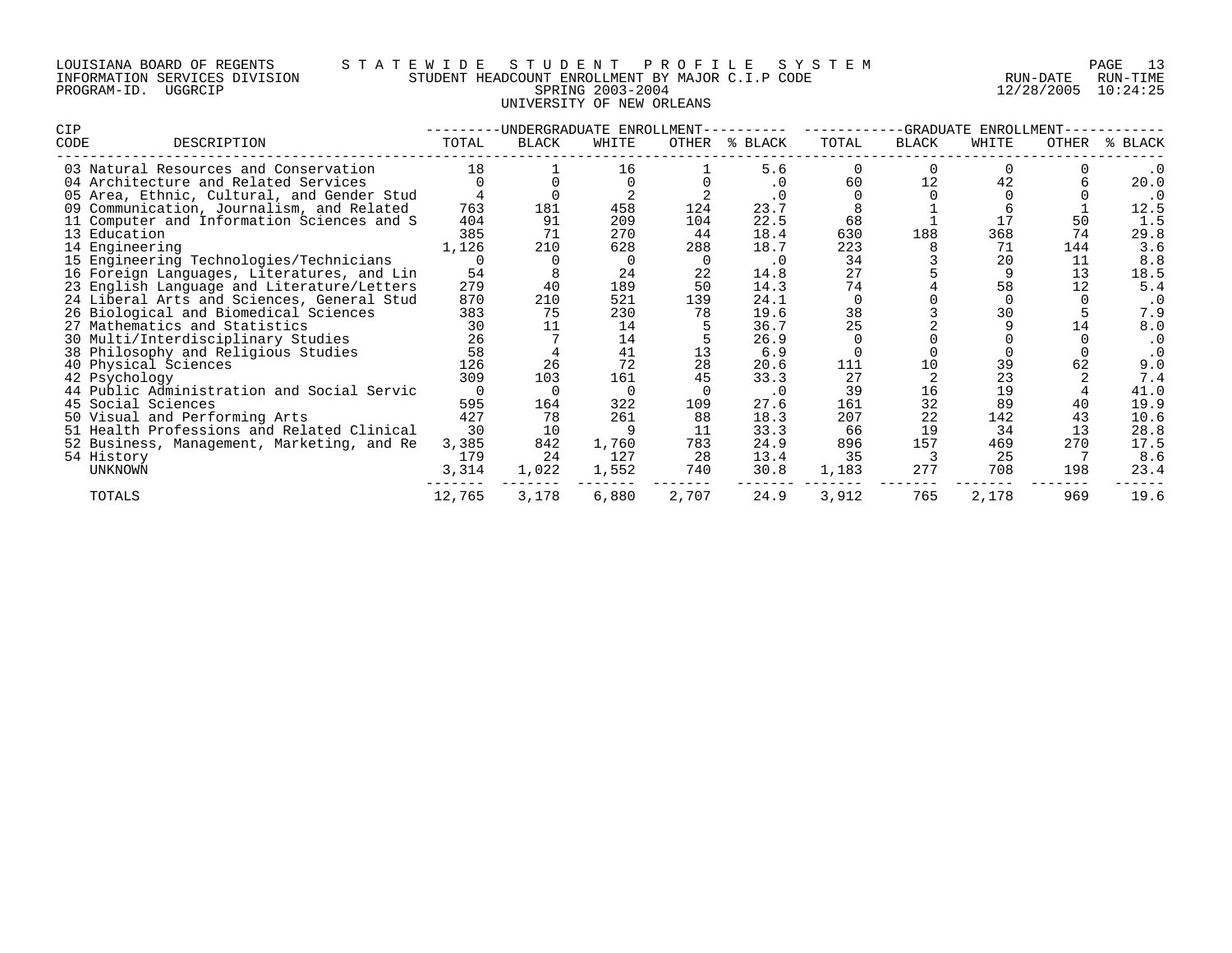| LOUISIANA BOARD OF REGENTS    | STATEWIDE STUDENT PROFILE SYSTEM                 |                     | PAGE 14  |
|-------------------------------|--------------------------------------------------|---------------------|----------|
| INFORMATION SERVICES DIVISION | STUDENT HEADCOUNT ENROLLMENT BY MAJOR C.I.P CODE | RUN-DATE            | RUN-TIME |
| PROGRAM-ID. UGGRCIP           | SPRING 2003-2004                                 | 12/28/2005 10:24:25 |          |
|                               | L.S.U. LAW CENTER                                |                     |          |

| CIP     |                                  | --------UNDERGRADUATE ENROLLMENT----- |       |       |       |              | -----------GRADUATE                                   ENROLLMENT------------ |              |       |       |         |
|---------|----------------------------------|---------------------------------------|-------|-------|-------|--------------|------------------------------------------------------------------------------|--------------|-------|-------|---------|
| CODE    | DESCRIPTION                      | TOTAL                                 | BLACK | WHITE | OTHER | <b>BLACK</b> | TOTAL                                                                        | <b>BLACK</b> | WHITE | OTHER | % BLACK |
| UNKNOWN | 22 Legal Professions and Studies |                                       |       |       |       |              | 686<br>25                                                                    | 63           | 570   | 53    | 9.2     |
| TOTALS  |                                  |                                       |       |       |       |              |                                                                              |              | 581   | h y   |         |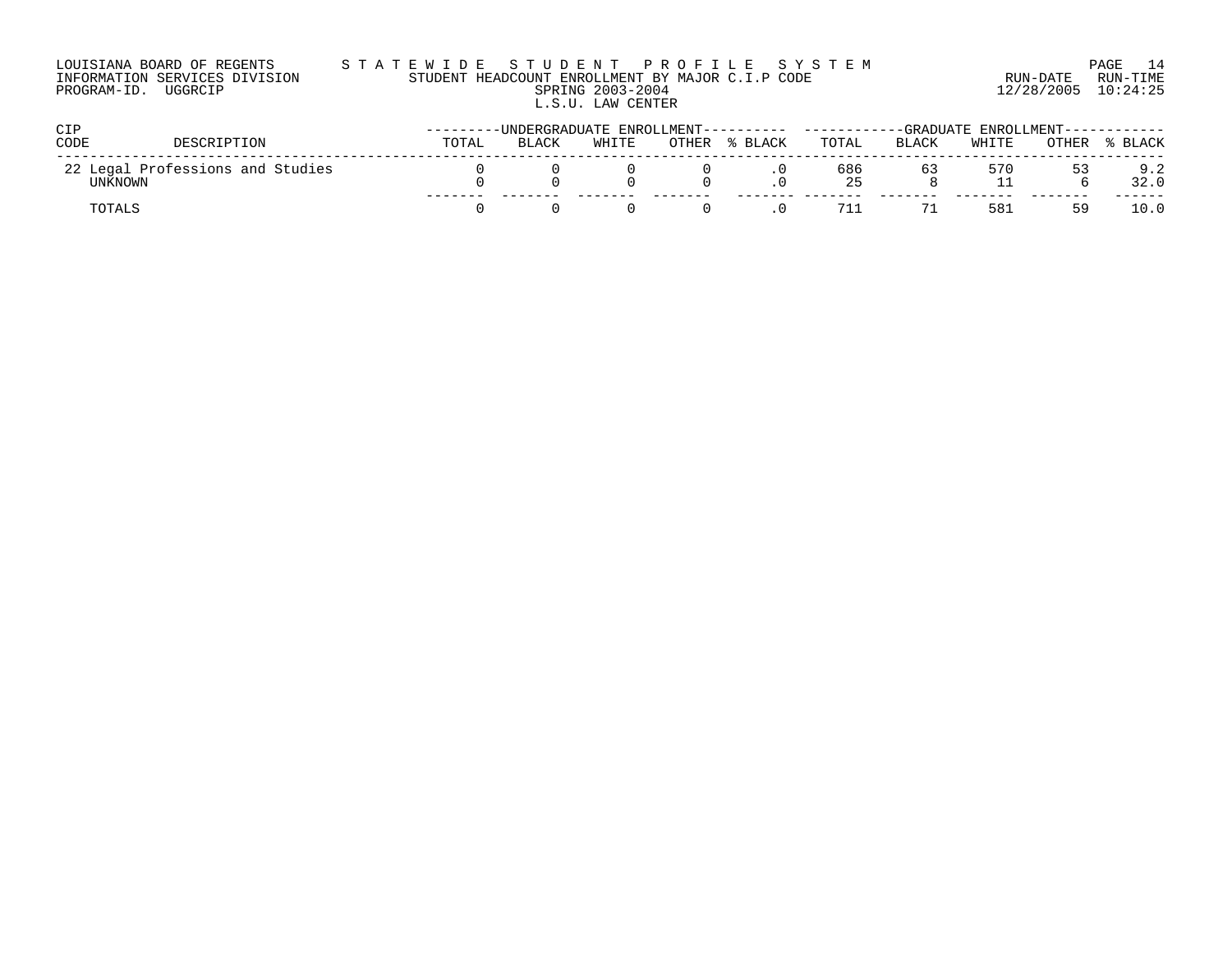# LOUISIANA BOARD OF REGENTS S T A T E W I D E S T U D E N T P R O F I L E S Y S T E M PAGE 15 INFORMATION SERVICES DIVISION STUDENT HEADCOUNT ENROLLMENT BY MAJOR C.I.P CODE RUN-DATE RUN-TIME PROGRAM-ID. UGGRCIP SPRING 2003-2004 SPRING 2003-2004 12/28/2005 10:24:25 SOUTHERN U. AT BATON ROUGE

| CIP  |                                            | -UNDERGRADUATE ENROLLMENT- |       |       |     |               | -GRADUATE ENROLLMENT- |       |       |       |           |
|------|--------------------------------------------|----------------------------|-------|-------|-----|---------------|-----------------------|-------|-------|-------|-----------|
| CODE | DESCRIPTION                                | TOTAL                      | BLACK | WHITE |     | OTHER % BLACK | TOTAL                 | BLACK | WHITE | OTHER | % BLACK   |
|      | 01 Agriculture, Agriculture Operations, an | 68                         | 68    |       |     | 100.0         |                       |       |       |       |           |
|      | 03 Natural Resources and Conservation      | 35                         | 35    |       |     | 100.0         | 14                    | 12    |       |       | 85.7      |
|      | 04 Architecture and Related Services       | 142                        | 136   |       |     | 95.8          |                       |       |       |       | . 0       |
|      | 09 Communication, Journalism, and Related  | 262                        | 260   |       |     | 99.2          | 21                    | 19    |       |       | 90.5      |
|      | 11 Computer and Information Sciences and S | 490                        | 482   |       |     | 98.4          | 60                    | 28    |       |       | 46.7      |
|      | 13 Education                               | 559                        | 546   | 12    |     | 97.7          | 358                   | 322   | 30    |       | 89.9      |
|      | 14 Engineering                             | 587                        | 561   |       | 21  | 95.6          | 37                    | 21    |       |       | 56.8      |
|      | 15 Engineering Technologies/Technicians    | 168                        | 164   |       |     | 97.6          |                       |       |       |       | $\cdot$ 0 |
|      | 16 Foreign Languages, Literatures, and Lin |                            |       |       |     | 100.0         |                       |       |       |       | . 0       |
|      | 19 Family and Consumer Sciences/Human Scie | 159                        | 156   |       |     | 98.1          |                       |       |       |       | . 0       |
|      | 23 English Language and Literature/Letters | 61                         | 61    |       |     | 100.0         |                       |       |       |       | $\cdot$ 0 |
|      | 26 Biological and Biomedical Sciences      | 374                        | 369   |       |     | 98.7          | 29                    | 23    |       |       | 79.3      |
|      | 27 Mathematics and Statistics              | 32                         | 30    |       |     | 93.8          | 12                    | 10    |       |       | 83.3      |
|      | 40 Physical Sciences                       | 118                        | 117   |       |     | 99.2          |                       |       |       |       | 85.7      |
|      | 42 Psychology                              | 330                        | 327   |       |     | 99.1          |                       |       |       |       | . 0       |
|      | 43 Security and Protective Services        | 283                        | 283   |       |     | 100.0         |                       |       |       |       | . 0       |
|      | 44 Public Administration and Social Servic | 221                        | 219   |       |     | 99.1          | 194                   | 172   | 10    |       | 88.7      |
|      | 45 Social Sciences                         | 260                        | 258   |       |     | 99.2          | 73                    | 71    |       |       | 97.3      |
|      | 50 Visual and Performing Arts              | 174                        | 172   |       |     | 98.9          |                       |       |       |       | $\cdot$ 0 |
|      | 51 Health Professions and Related Clinical | 1,300                      | 1,263 | 25    |     | 97.2          | 208                   | 192   |       |       | 92.3      |
|      | 52 Business, Management, Marketing, and Re | 1,131                      | 1,104 |       | 23  | 97.6          |                       |       |       |       | . 0       |
|      | 54 History                                 | 56                         | 55    |       |     | 98.2          |                       |       |       |       |           |
|      | UNKNOWN                                    | 448                        | 392   | 37    | 19  | 87.5          | 371                   | 334   | 31    |       | 90.0      |
|      | TOTALS                                     | 7,267                      | 7,067 | 99    | 101 | 97.2          | 1,384                 | 1,210 | 89    | 85    | 87.4      |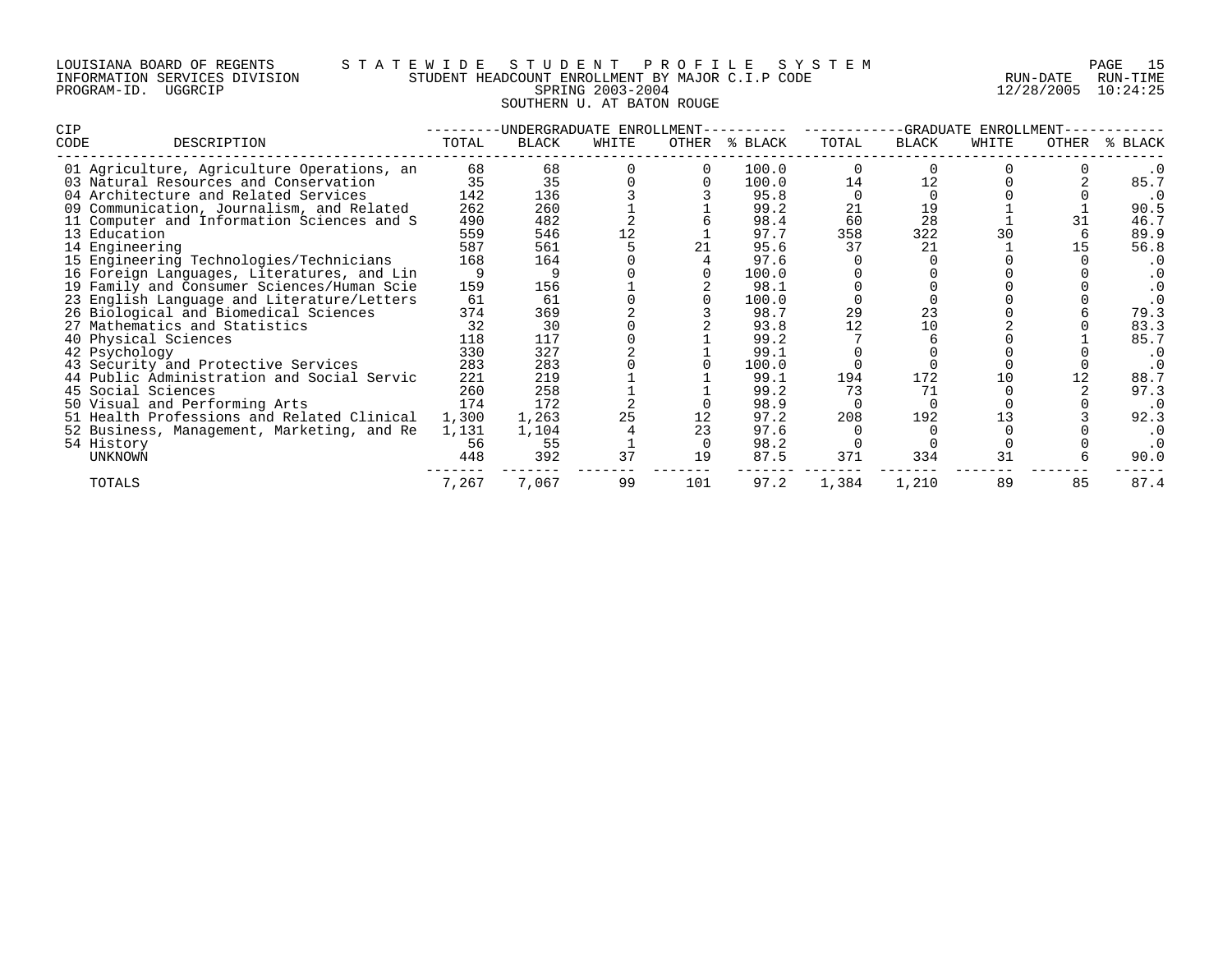# LOUISIANA BOARD OF REGENTS S T A T E W I D E S T U D E N T P R O F I L E S Y S T E M PAGE 16 INFORMATION SERVICES DIVISION STUDENT HEADCOUNT ENROLLMENT BY MAJOR C.I.P CODE RUN-DATE RUN-TIME PROGRAM-ID. UGGRCIP SPRING 2003-2004 SPRING 2003-2004 12/28/2005 10:24:25 SOUTHERN U. AT NEW ORLEANS

| <b>CIP</b>                                 |       | -UNDERGRADUATE ENROLLMENT- |       |       |         | -GRADUATE ENROLLMENT- |       |       |       |         |
|--------------------------------------------|-------|----------------------------|-------|-------|---------|-----------------------|-------|-------|-------|---------|
| CODE<br>DESCRIPTION                        | TOTAL | BLACK                      | WHITE | OTHER | % BLACK | TOTAL                 | BLACK | WHITE | OTHER | % BLACK |
| 09 Communication, Journalism, and Related  | 33    | 32                         |       |       | 97.0    |                       |       |       |       | 100.0   |
| 11 Computer and Information Sciences and S | 165   | 143                        |       | 20    | 86.7    | 42                    | 30    |       |       | 71.4    |
| 13 Education                               | 275   | 265                        |       |       | 96.4    | 110                   | 105   |       |       | 95.5    |
| 14 Engineering                             |       |                            |       |       | 100.0   |                       |       |       |       | . 0     |
| 16 Foreign Languages, Literatures, and Lin |       |                            |       |       | . 0     |                       |       |       |       | 66.7    |
| 23 English Language and Literature/Letters | 10    |                            |       |       | 100.0   |                       |       |       |       | 100.0   |
| 24 Liberal Arts and Sciences, General Stud | 94    | 83                         |       |       | 88.3    |                       |       |       |       | . 0     |
| 26 Biological and Biomedical Sciences      | 147   | 141                        |       |       | 95.9    |                       |       |       |       | 33.3    |
| 27 Mathematics and Statistics              | 23    | 21                         |       |       | 91.3    |                       |       |       |       | 100.0   |
| 30 Multi/Interdisciplinary Studies         |       |                            |       |       | . 0     |                       |       |       |       | 90.9    |
| 40 Physical Sciences                       |       | 25                         |       |       | 80.6    |                       |       |       |       | 100.0   |
| 42 Psychology                              | 128   | 126                        |       |       | 98.4    |                       |       |       |       | 100.0   |
| 43 Security and Protective Services        | 188   | 183                        |       |       | 97.3    | 69                    | 60    |       |       | 87.0    |
| 44 Public Administration and Social Servic | 184   | 176                        |       |       | 95.7    | 299                   | 261   |       |       | 87.3    |
| 45 Social Sciences                         | 36    | 35                         |       |       | 97.2    |                       |       |       |       | . 0     |
| 50 Visual and Performing Arts              | 15    | 12                         |       |       | 80.0    |                       |       |       |       | . 0     |
| 51 Health Professions and Related Clinical | 26    | 23                         |       |       | 88.5    | 25                    | 22    |       |       | 88.0    |
| 52 Business, Management, Marketing, and Re | 336   | 323                        |       |       | 96.1    |                       |       |       |       | 100.0   |
| 54 History                                 | 24    | 24                         |       |       | 100.0   |                       |       |       |       | 100.0   |
| UNKNOWN                                    | 1,065 | 1,036                      |       | 26    | 97.3    | 223                   | 198   |       |       | 88.8    |
| TOTALS                                     | 2,784 | 2,659                      | 32    | 93    | 95.5    | 807                   | 711   | 66    | 30    | 88.1    |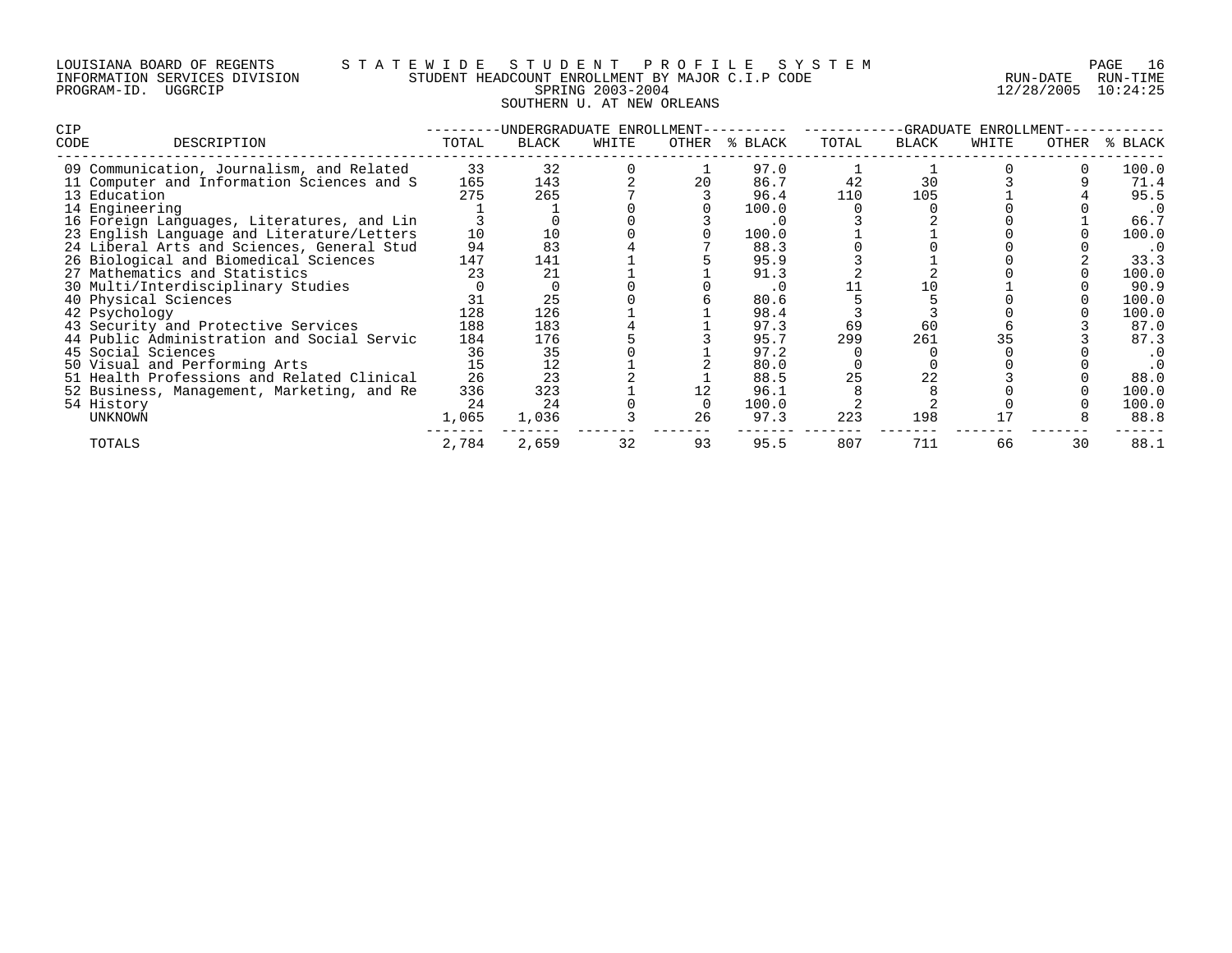# LOUISIANA BOARD OF REGENTS S T A T E W I D E S T U D E N T P R O F I L E S Y S T E M PAGE 17 INFORMATION SERVICES DIVISION STUDENT HEADCOUNT ENROLLMENT BY MAJOR C.I.P CODE RUN-DATE RUN-TIME PROGRAM-ID. UGGRCIP SPRING 2003-2004 12/28/2005 10:24:25 SOUTHERN U. AT SHREVEPORT

| <b>CIP</b>                        | -UNDERGRADUATE ENROLLMENT-                 |       |       |       |  | -GRADUATE ENROLLMENT- |       |       |       |       |         |
|-----------------------------------|--------------------------------------------|-------|-------|-------|--|-----------------------|-------|-------|-------|-------|---------|
| CODE                              | DESCRIPTION                                | TOTAL | BLACK | WHITE |  | OTHER % BLACK         | TOTAL | BLACK | WHITE | OTHER | % BLACK |
|                                   | 11 Computer and Information Sciences and S | 47    |       |       |  | 100.0                 |       |       |       |       |         |
| 12 Personal and Culinary Services |                                            | 15    |       |       |  | 80.0                  |       |       |       |       |         |
| 13 Education                      |                                            | 162   | 155   |       |  | 95.7                  |       |       |       |       |         |
|                                   | 15 Engineering Technologies/Technicians    | 36    | 32    |       |  | 88.9                  |       |       |       |       |         |
|                                   | 19 Family and Consumer Sciences/Human Scie | 19    |       |       |  | 89.5                  |       |       |       |       |         |
| 22 Legal Professions and Studies  |                                            |       |       |       |  | 80.0                  |       |       |       |       |         |
|                                   | 24 Liberal Arts and Sciences, General Stud | 935   | 835   |       |  | 89.3                  |       |       |       |       |         |
|                                   | 26 Biological and Biomedical Sciences      | 43    | 39    |       |  | 90.7                  |       |       |       |       |         |
| 27 Mathematics and Statistics     |                                            |       |       |       |  | 100.0                 |       |       |       |       |         |
| 40 Physical Sciences              |                                            |       |       |       |  | 54.5                  |       |       |       |       |         |
|                                   | 43 Security and Protective Services        | 41    | 39    |       |  | 95.1                  |       |       |       |       |         |
|                                   | 47 Mechanic and Repair Technologies/Techni | 46    |       |       |  | 60.9                  |       |       |       |       |         |
| 50 Visual and Performing Arts     |                                            |       |       |       |  | 100.0                 |       |       |       |       |         |
|                                   | 51 Health Professions and Related Clinical | 698   | 604   | 86    |  | 86.5                  |       |       |       |       |         |
|                                   | 52 Business, Management, Marketing, and Re | 178   | 175   |       |  | 98.3                  |       |       |       |       |         |
| UNKNOWN                           |                                            | 81    | 66    |       |  | 81.5                  |       |       |       |       |         |
| TOTALS                            |                                            | 2,321 | 2,063 | 235   |  | 88.9                  |       |       |       |       |         |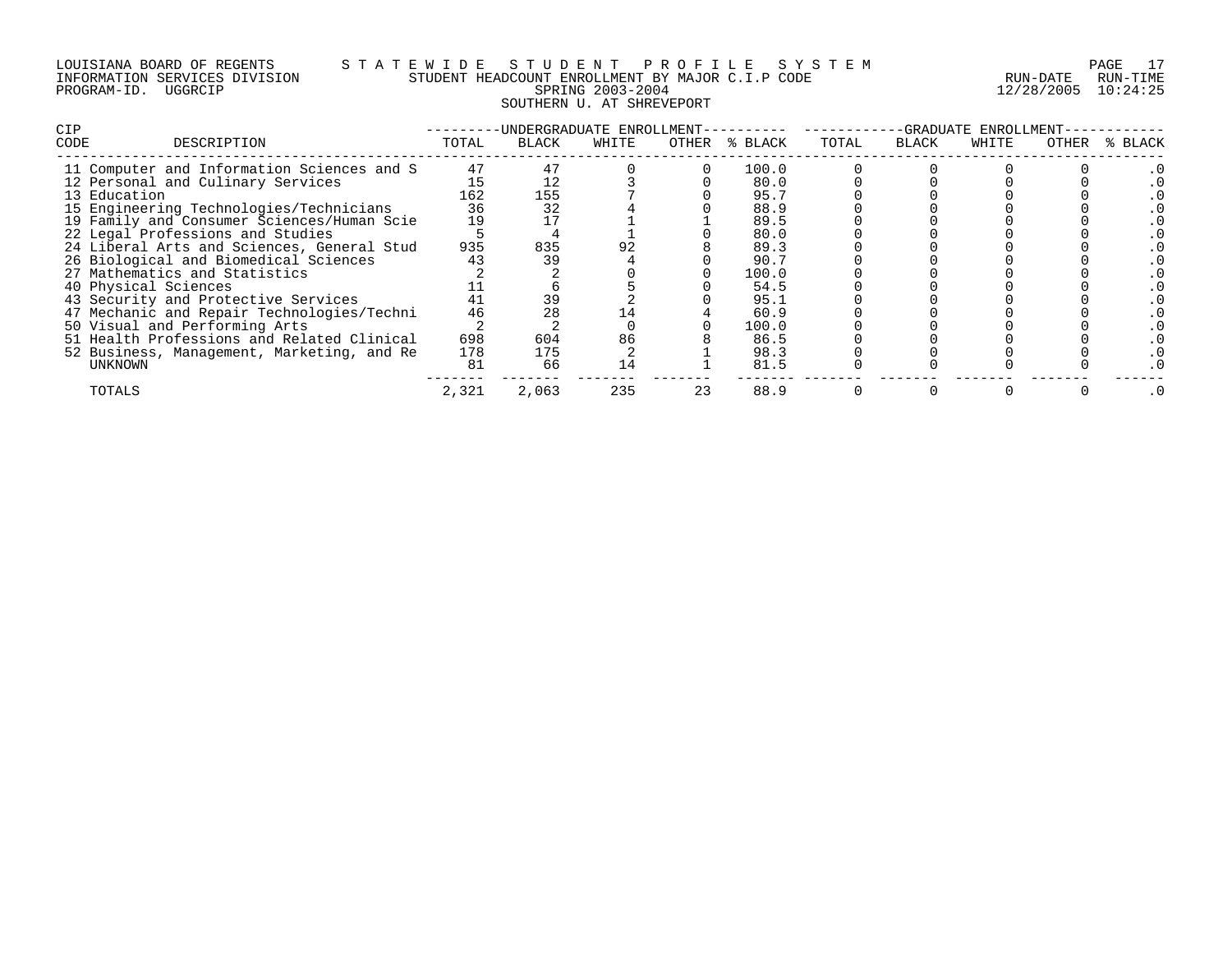| LOUISIANA BOARD OF REGENTS    | STATEWIDE STUDENT PROFILE SYSTEM                 |                         | 18<br>PAGE |
|-------------------------------|--------------------------------------------------|-------------------------|------------|
| INFORMATION SERVICES DIVISION | STUDENT HEADCOUNT ENROLLMENT BY MAJOR C.I.P CODE | RIIN-DATE               | RUN-TIME   |
| PROGRAM-ID. UGGRCIP           | SPRING 2003-2004                                 | $12/28/2005$ $10:24:25$ |            |
|                               | SOUTHERN LAW CENTER                              |                         |            |

| <b>CIP</b>  |                                  |       | ----------UNDERGRADUATE_ENROLLMENT---------- -----------GRADUATE_ENROLLMENT----------- |       |       |         |       |       |       |       |         |
|-------------|----------------------------------|-------|----------------------------------------------------------------------------------------|-------|-------|---------|-------|-------|-------|-------|---------|
| <b>CODE</b> | DESCRIPTION                      | TOTAL | BLACK                                                                                  | WHITE | OTHER | % BLACK | TOTAL | BLACK | WHITE | OTHER | % BLACK |
|             | 22 Legal Professions and Studies |       |                                                                                        |       |       |         | 409   | 274   | 124   |       | 67.0    |
|             |                                  |       |                                                                                        |       |       |         | 409   | 274   | 124   |       | 67.0    |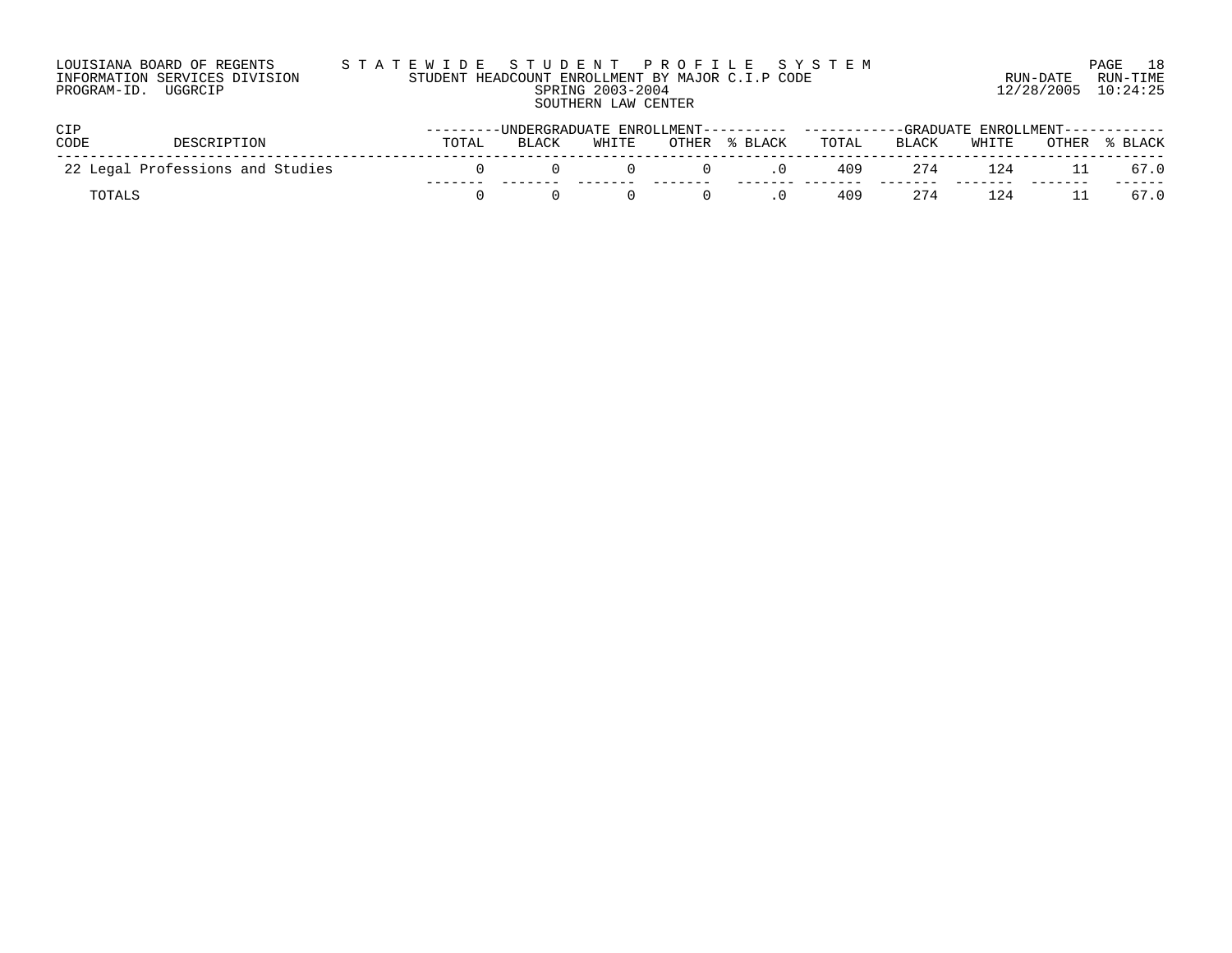## LOUISIANA BOARD OF REGENTS S T A T E W I D E S T U D E N T P R O F I L E S Y S T E M PAGE 19 INFORMATION SERVICES DIVISION STUDENT HEADCOUNT ENROLLMENT BY MAJOR C.I.P CODE RUN-DATE RUN-TIME PROGRAM-ID. UGGRCIP SPRING 2003-2004 12/28/2005 10:24:25 BATON ROUGE COMMUNITY COLLEGE

| <b>CIP</b>                                                                                                                                     |                              |                          |                           |           | -UNDERGRADUATE ENROLLMENT---------- | -GRADUATE ENROLLMENT--- |       |       |       |         |
|------------------------------------------------------------------------------------------------------------------------------------------------|------------------------------|--------------------------|---------------------------|-----------|-------------------------------------|-------------------------|-------|-------|-------|---------|
| <b>CODE</b><br>DESCRIPTION                                                                                                                     | TOTAL                        | BLACK                    | WHITE                     | OTHER     | % BLACK                             | TOTAL                   | BLACK | WHITE | OTHER | % BLACK |
| 15 Engineering Technologies/Technicians<br>24 Liberal Arts and Sciences, General Stud<br>52 Business, Management, Marketing, and Re<br>UNKNOWN | 254<br>1,826<br>569<br>2,519 | 115<br>873<br>300<br>612 | 135<br>841<br>247<br>.749 | 22<br>158 | 45.3<br>47.8<br>52.7<br>24.3        |                         |       |       |       |         |
| TOTALS                                                                                                                                         | 5,168                        | ,900                     | 2,972                     | 296       | 36.8                                |                         |       |       |       |         |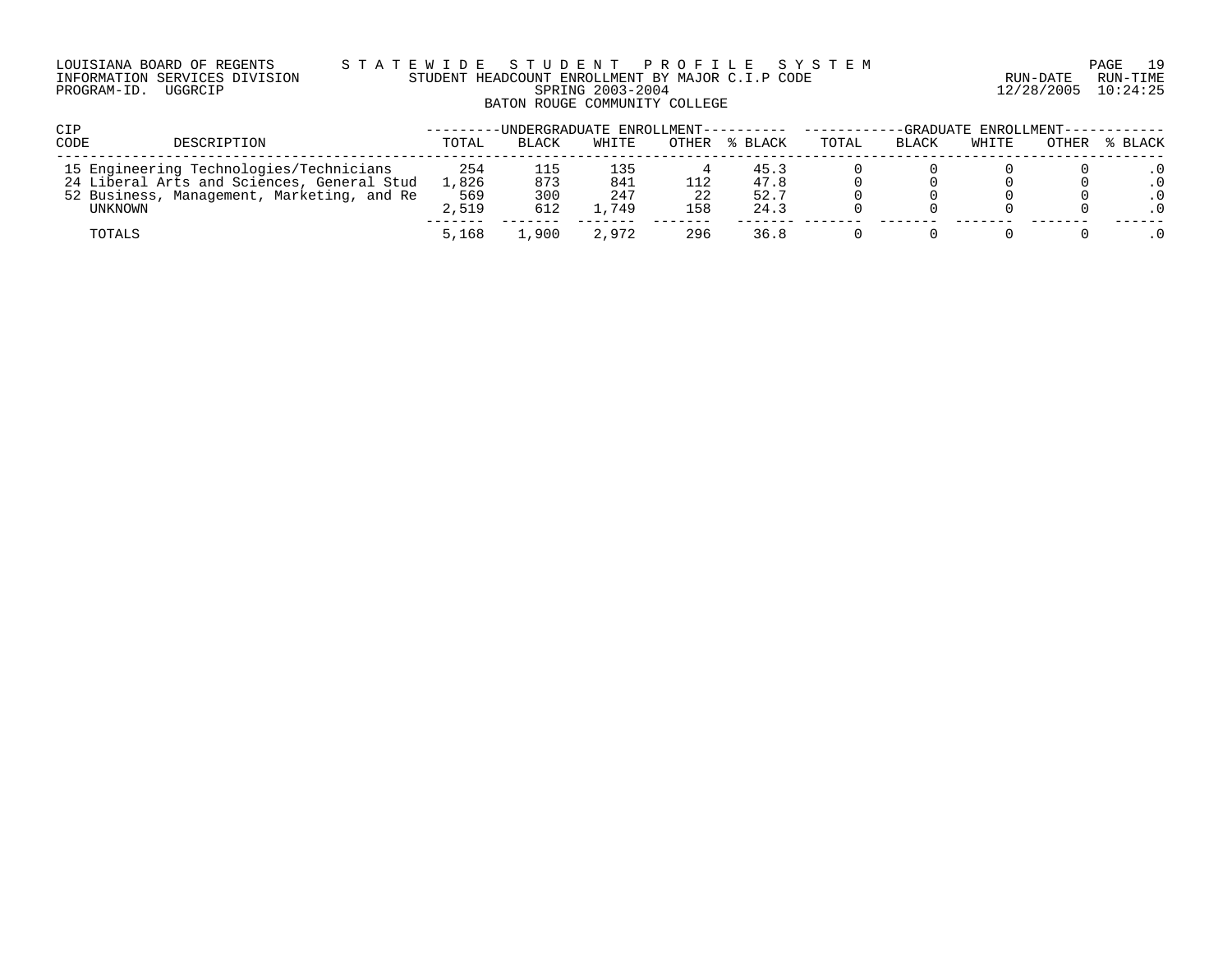| LOUISIANA BOARD OF REGENTS    |         |  |  |
|-------------------------------|---------|--|--|
| INFORMATION SERVICES DIVISION |         |  |  |
| PROGRAM-ID.                   | UGGRCIP |  |  |

# LOUISIANA BOARD OF REGENTS S T A T E W I D E S T U D E N T P R O F I L E S Y S T E M PAGE 20 INFORMATION SERVICES DIVISION STUDENT HEADCOUNT ENROLLMENT BY MAJOR C.I.P CODE RUN-DATE RUN-TIME PROGRAM-ID. UGGRCIP SPRING 2003-2004 12/28/2005 10:24:25 BOSSIER PARISH COMMUNITY COLLEGE

| OTHER | % BLACK |
|-------|---------|
|       |         |
|       |         |
|       |         |
|       |         |
|       |         |
|       |         |
|       |         |
|       |         |
|       |         |
|       |         |
|       |         |
|       |         |
|       |         |
|       |         |
|       |         |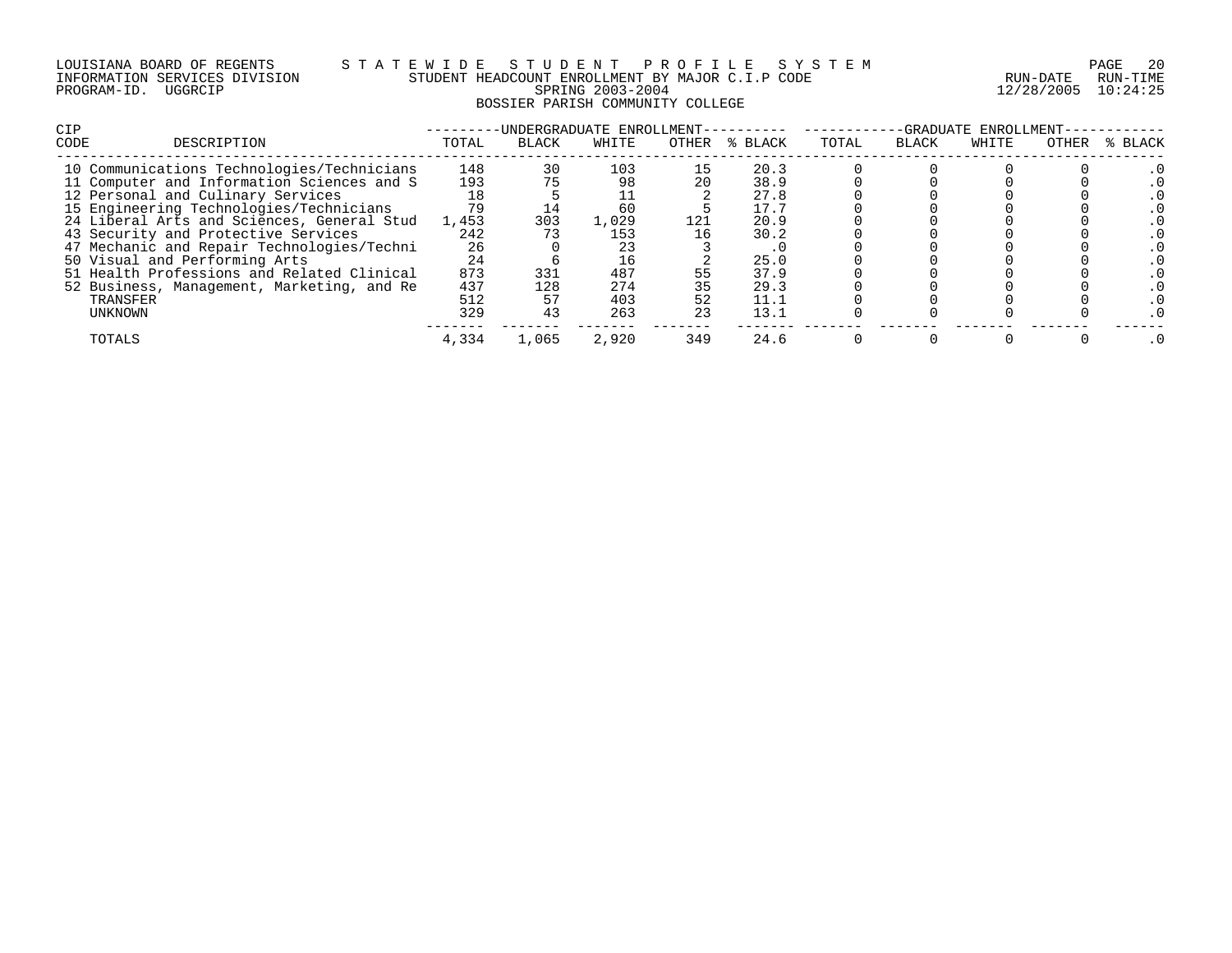#### LOUISIANA BOARD OF REGENTS S T A T E W I D E S T U D E N T P R O F I L E S Y S T E M PAGE 21 INFORMATION SERVICES DIVISION STUDENT HEADCOUNT ENROLLMENT BY MAJOR C.I.P CODE RUN-DATE RUN-TIME PROGRAM-ID. UGGRCIP SPRING 2003-2004 12/28/2005 10:24:25 DELGADO COMMUNITY COLLEGE

| <b>CIP</b> |                                            |        | -UNDERGRADUATE ENROLLMENT-- |       |       |               | -GRADUATE ENROLLMENT- |       |       |       |         |
|------------|--------------------------------------------|--------|-----------------------------|-------|-------|---------------|-----------------------|-------|-------|-------|---------|
| CODE       | DESCRIPTION                                | TOTAL  | BLACK                       | WHITE |       | OTHER % BLACK | TOTAL                 | BLACK | WHITE | OTHER | % BLACK |
|            | 01 Agriculture, Agriculture Operations, an | 42     |                             | 31    |       | 11.9          |                       |       |       |       |         |
|            | 09 Communication, Journalism, and Related  | 204    |                             | 69    |       | 45.6          |                       |       |       |       |         |
|            | 11 Computer and Information Sciences and S | 730    | 401                         | 195   | 134   | 54.9          |                       |       |       |       |         |
|            | 12 Personal and Culinary Services          | 370    | 186                         | 140   | 44    | 50.3          |                       |       |       |       |         |
|            | 13 Education                               | 810    | 515                         | 194   | 101   | 63.6          |                       |       |       |       |         |
|            | 15 Engineering Technologies/Technicians    | 498    | 188                         | 211   | 99    | 37.8          |                       |       |       |       |         |
|            | 16 Foreign Languages, Literatures, and Lin | 99     | 44                          | 40    |       | 44.4          |                       |       |       |       |         |
|            | 22 Legal Professions and Studies           | 98     | 56                          | 27    |       | 57.1          |                       |       |       |       |         |
|            | 24 Liberal Arts and Sciences, General Stud | 1,845  | 648                         | 848   | 349   | 35.1          |                       |       |       |       |         |
|            | 43 Security and Protective Services        | 691    | 350                         | 243   | 98    | 50.7          |                       |       |       |       |         |
|            | 46 Construction Trades                     | 49     | 21                          | 24    |       | 42.9          |                       |       |       |       |         |
|            | 47 Mechanic and Repair Technologies/Techni | 294    | 123                         | 117   | 54    | 41.8          |                       |       |       |       |         |
|            | 48 Precision Production                    | 19     |                             | 10    |       | 21.1          |                       |       |       |       |         |
|            | 50 Visual and Performing Arts              | 647    | 207                         | 323   | 117   | 32.0          |                       |       |       |       |         |
|            | 51 Health Professions and Related Clinical | 6,905  | 3,085                       | 2,612 | 1,208 | 44.7          |                       |       |       |       |         |
|            | 52 Business, Management, Marketing, and Re | 1,985  | 943                         | 709   | 333   | 47.5          |                       |       |       |       |         |
|            | UNKNOWN                                    | 1,156  | 283                         | 450   | 423   | 24.5          |                       |       |       |       |         |
|            | TOTALS                                     | 16,442 | 7,152                       | 6,243 | 3,047 | 43.5          |                       |       |       |       |         |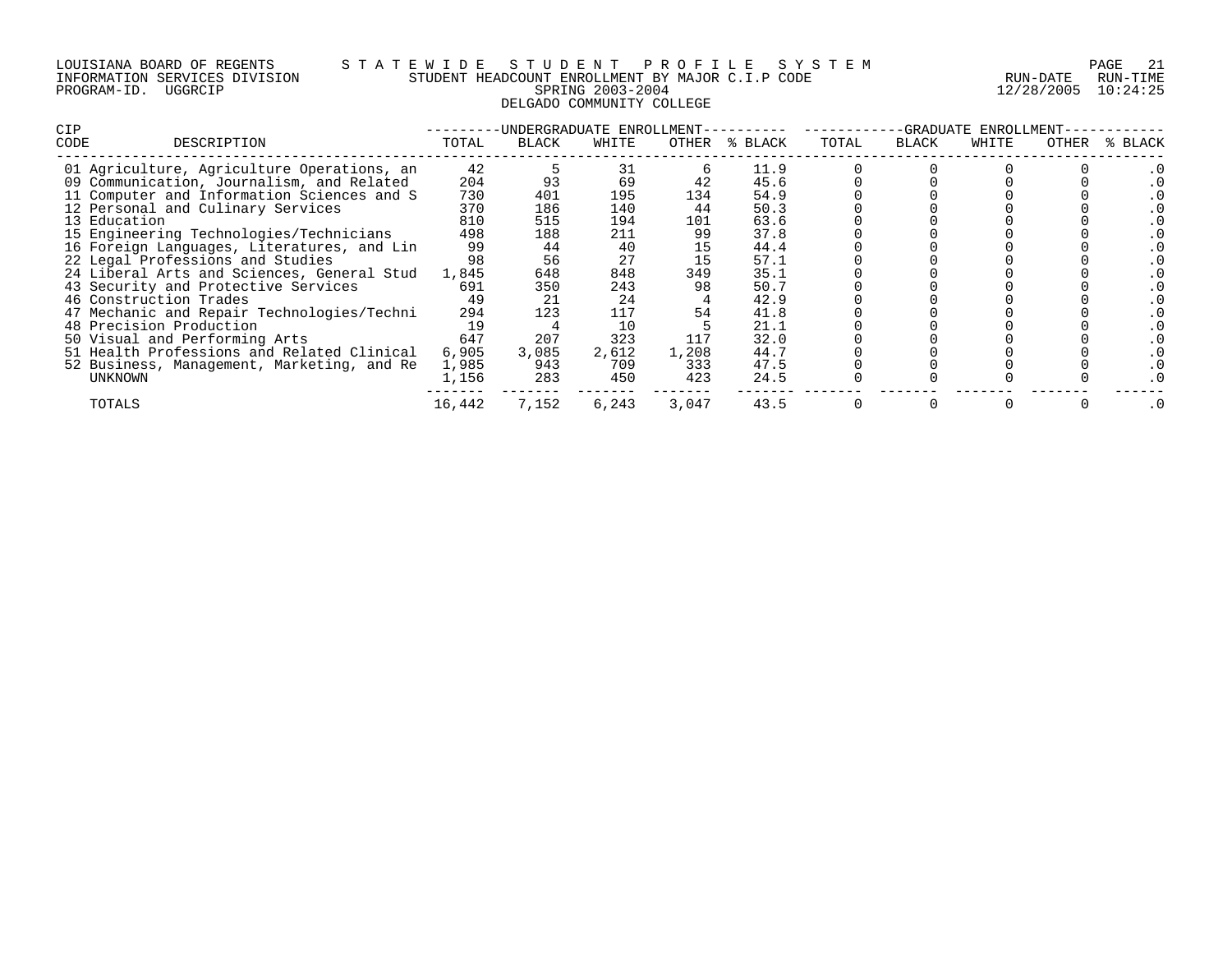# LOUISIANA BOARD OF REGENTS S T A T E W I D E S T U D E N T P R O F I L E S Y S T E M PAGE 22 INFORMATION SERVICES DIVISION STUDENT HEADCOUNT ENROLLMENT BY MAJOR C.I.P CODE RUN-DATE RUN-TIME PROGRAM-ID. UGGRCIP SPRING 2003-2004 12/28/2005 10:24:25 ELAINE P. NUNEZ COMMUN. COLLEGE

| <b>CIP</b>   |                                            |       |              | UNDERGRADUATE ENROLLMENT- |       |         | GRADUATE<br>ENROLLMENT- |       |       |       |         |
|--------------|--------------------------------------------|-------|--------------|---------------------------|-------|---------|-------------------------|-------|-------|-------|---------|
| CODE         | DESCRIPTION                                | TOTAL | <b>BLACK</b> | WHITE                     | OTHER | % BLACK | TOTAL                   | BLACK | WHITE | OTHER | % BLACK |
|              | 11 Computer and Information Sciences and S | 93    | 24           | 59                        |       | 25.8    |                         |       |       |       |         |
|              | 12 Personal and Culinary Services          | 50    | 18           | 31                        |       | 36.0    |                         |       |       |       |         |
| 13 Education |                                            | 121   |              | 63                        |       | 42.1    |                         |       |       |       |         |
|              | 15 Engineering Technologies/Technicians    | 157   | 20           | 124                       |       | 12.7    |                         |       |       |       |         |
|              | 22 Legal Professions and Studies           | 88    |              | 66                        |       | 19.3    |                         |       |       |       |         |
|              | 24 Liberal Arts and Sciences, General Stud | 512   | 93           | 384                       | 35    | 18.2    |                         |       |       |       |         |
|              | 26 Biological and Biomedical Sciences      |       |              |                           |       |         |                         |       |       |       |         |
|              | 46 Construction Trades                     | 34    |              | 18                        |       | 44.1    |                         |       |       |       |         |
|              | 47 Mechanic and Repair Technologies/Techni | 58    |              | 35                        |       | 25.9    |                         |       |       |       |         |
|              | 48 Precision Production                    | 30    | 10           |                           |       | 33.3    |                         |       |       |       |         |
|              | 51 Health Professions and Related Clinical | 559   | 291          | 242                       | 26    | 52.1    |                         |       |       |       |         |
|              | 52 Business, Management, Marketing, and Re | 284   | 81           | 181                       | 22    | 28.5    |                         |       |       |       |         |
| UNKNOWN      |                                            | 276   | 64           | 186                       | 26    | 23.2    |                         |       |       |       |         |
| TOTALS       |                                            | 2,265 | 699          | 1,409                     | 157   | 30.9    |                         |       |       |       |         |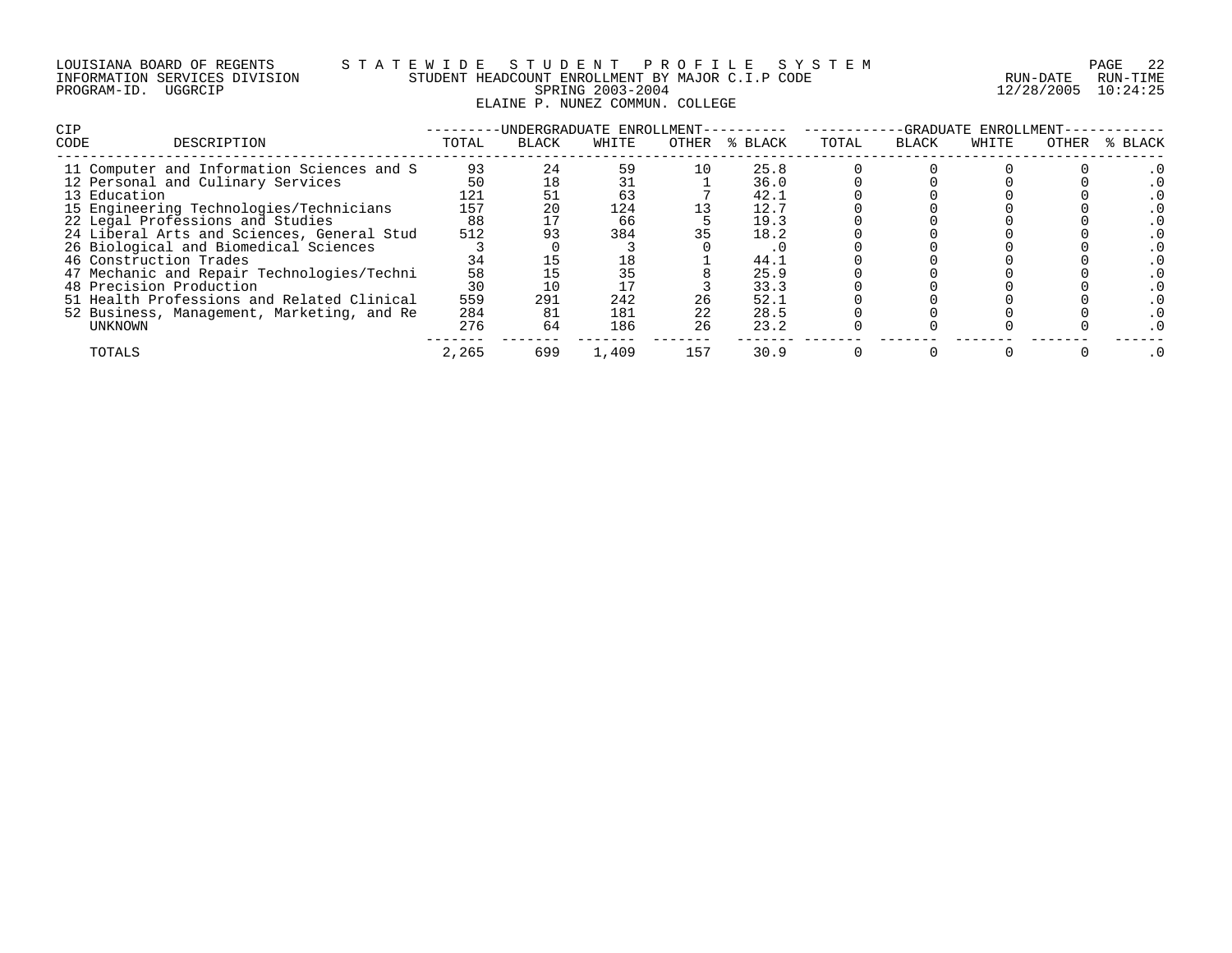| LOUISIANA BOARD OF REGENTS    | STATEWIDE STUDENT PROFILE SYSTEM                                                         |                     | PAGE 23  |
|-------------------------------|------------------------------------------------------------------------------------------|---------------------|----------|
| INFORMATION SERVICES DIVISION | STUDENT HEADCOUNT ENROLLMENT BY MAJOR C.I.P CODE                                         | RUN-DATE            | RUN-TIME |
| PROGRAM-ID. UGGRCIP           | SPRING 2003-2004                                                                         | 12/28/2005 10:24:25 |          |
|                               | RIVER PARISHES COMMUNITY COLLEGE                                                         |                     |          |
| CIP                           | ---------UNDERGRADUATE_ENROLLMENT------------------------GRADUATE_ENROLLMENT------------ |                     |          |

| ◡⊥ェ     |                                            | UNDERGRADOAIE ENROUEMENI |              |            |       |              | GRADOAIE ENROUENIEN |              |       |       |       |
|---------|--------------------------------------------|--------------------------|--------------|------------|-------|--------------|---------------------|--------------|-------|-------|-------|
| CODE    | DESCRIPTION                                | TOTAL                    | <b>BLACK</b> | WHITE      | OTHER | BLACK        | TOTAL               | <b>BLACK</b> | WHITE | OTHER | BLACK |
| UNKNOWN | 24 Liberal Arts and Sciences, General Stud | 395<br>303               | 103<br>46    | 280<br>249 |       | 26.1<br>15.2 |                     |              |       |       |       |
| TOTALS  |                                            | 698                      | i 49         | 529        | 20    |              |                     |              |       |       |       |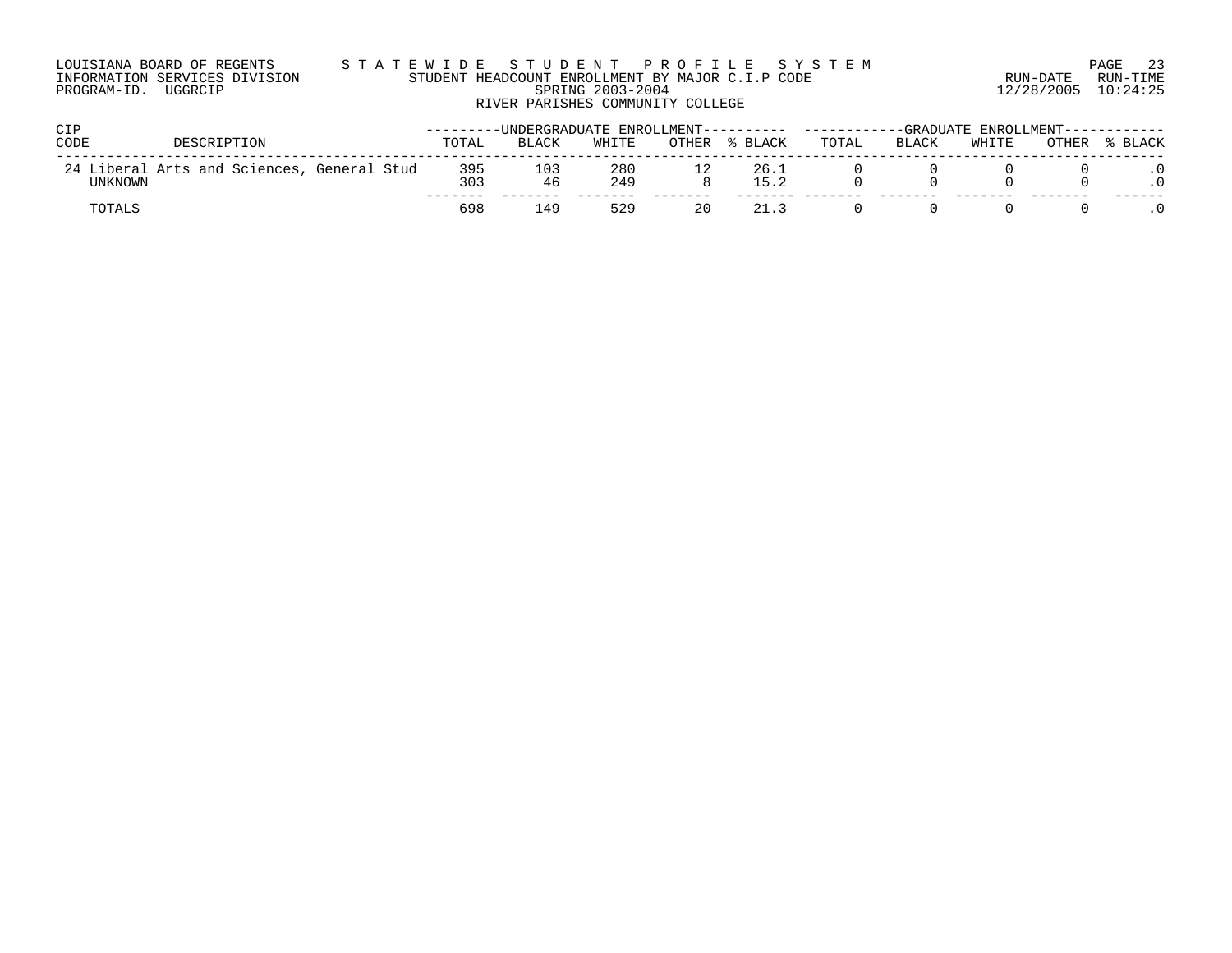## LOUISIANA BOARD OF REGENTS S T A T E W I D E S T U D E N T P R O F I L E S Y S T E M PAGE 24 INFORMATION SERVICES DIVISION STUDENT HEADCOUNT ENROLLMENT BY MAJOR C.I.P CODE RUN-DATE RUN-TIME PROGRAM-ID. UGGRCIP SPRING 2003-2004 12/28/2005 10:24:25 SOUTH LA. COMMUNITY COLLEGE

| <b>CIP</b>                                 |       |              | -UNDERGRADUATE ENROLLMENT---------- |       |         | -GRADUATE ENROLLMENT-- |              |       |       |         |
|--------------------------------------------|-------|--------------|-------------------------------------|-------|---------|------------------------|--------------|-------|-------|---------|
| CODE<br>DESCRIPTION                        | TOTAL | <b>BLACK</b> | WHITE                               | OTHER | % BLACK | TOTAL                  | <b>BLACK</b> | WHITE | OTHER | % BLACK |
| 13 Education                               | 234   | 145          | 86                                  |       | 62.0    |                        |              |       |       |         |
| 15 Engineering Technologies/Technicians    |       |              | 35                                  |       | 11.1    |                        |              |       |       |         |
| 24 Liberal Arts and Sciences, General Stud | 164   |              | 104                                 |       | 32.9    |                        |              |       |       |         |
| 43 Security and Protective Services        | 53    |              | 28                                  |       | 39.6    |                        |              |       |       |         |
| 51 Health Professions and Related Clinical | 342   |              | 285                                 |       | 13.5    |                        |              |       |       |         |
| 52 Business, Management, Marketing, and Re | 115   |              | 82                                  |       | 27.0    |                        |              |       |       |         |
| UNKNOWN                                    | 895   | 236          | 563                                 | 96    | 26.4    |                        |              |       |       |         |
| TOTALS                                     | 1,848 | 538          | .183                                | 127   | 29.1    |                        |              |       |       |         |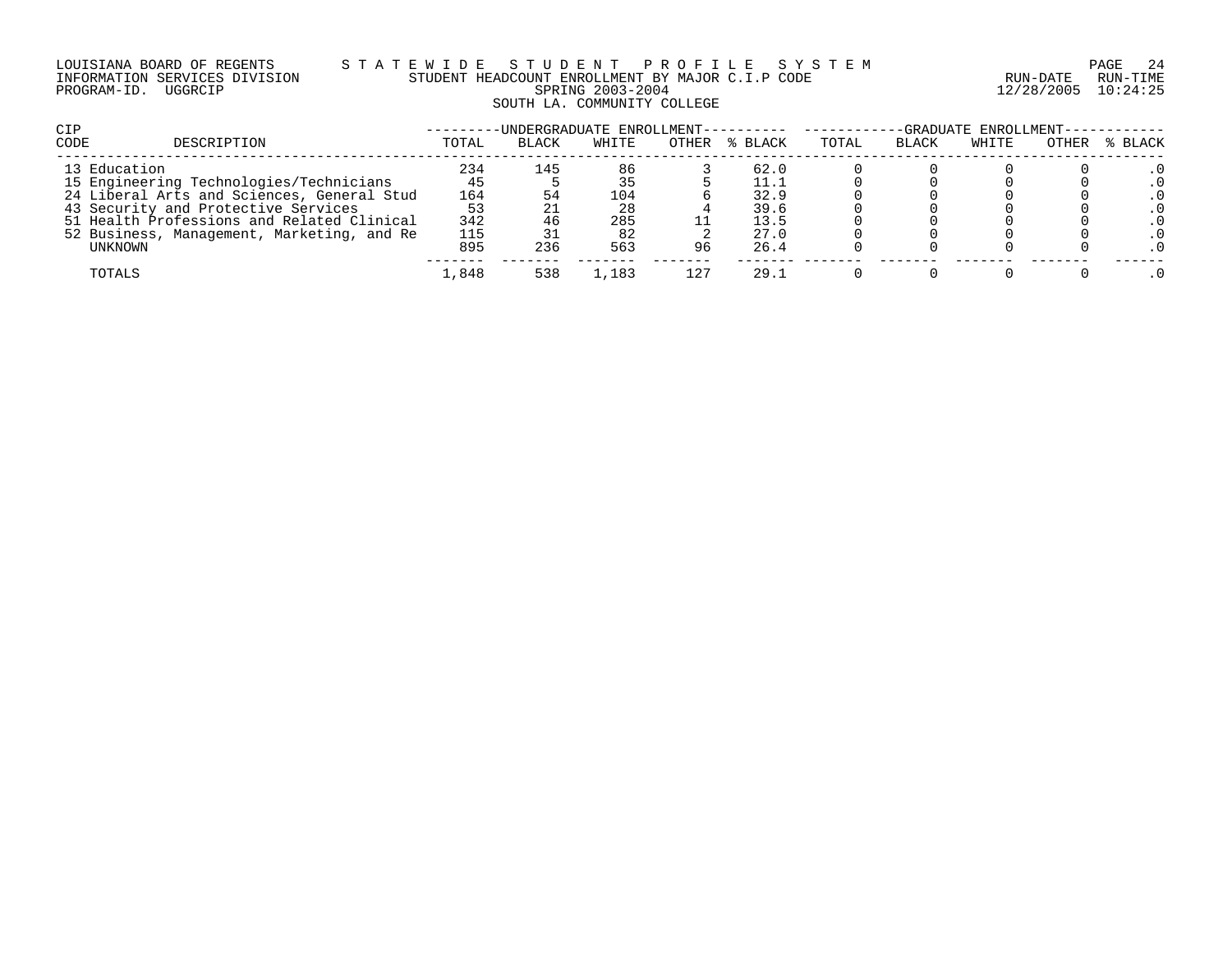### LOUISIANA BOARD OF REGENTS S T A T E W I D E S T U D E N T P R O F I L E S Y S T E M PAGE 25 INFORMATION SERVICES DIVISION STUDENT HEADCOUNT ENROLLMENT BY MAJOR C.I.P CODE RUN-DATE RUN-TIME PROGRAM-ID. UGGRCIP SPRING 2003-2004 12/28/2005 10:24:25 LA. DELTA COMMUNITY COLLEGE

| <b>CIP</b>   |                                                                                          | -UNDERGRADUATE ENROLLMENT---------- |       |          |       | -GRADUATE ENROLLMENT------------ |       |              |       |       |         |
|--------------|------------------------------------------------------------------------------------------|-------------------------------------|-------|----------|-------|----------------------------------|-------|--------------|-------|-------|---------|
| CODE         | DESCRIPTION                                                                              | TOTAL                               | BLACK | WHITE    | OTHER | % BLACK                          | TOTAL | <b>BLACK</b> | WHITE | OTHER | % BLACK |
| 13 Education | 24 Liberal Arts and Sciences, General Stud<br>52 Business, Management, Marketing, and Re | 164<br>59                           | 65    | 98<br>37 |       | 81.0<br>39.6<br>37.3             |       |              |       |       |         |
| UNKNOWN      |                                                                                          | 489                                 | 139   | 334      | 16    | 28.4                             |       |              |       |       |         |
| TOTALS       |                                                                                          | 733                                 | 243   | 473      |       | 33.2                             |       |              |       |       |         |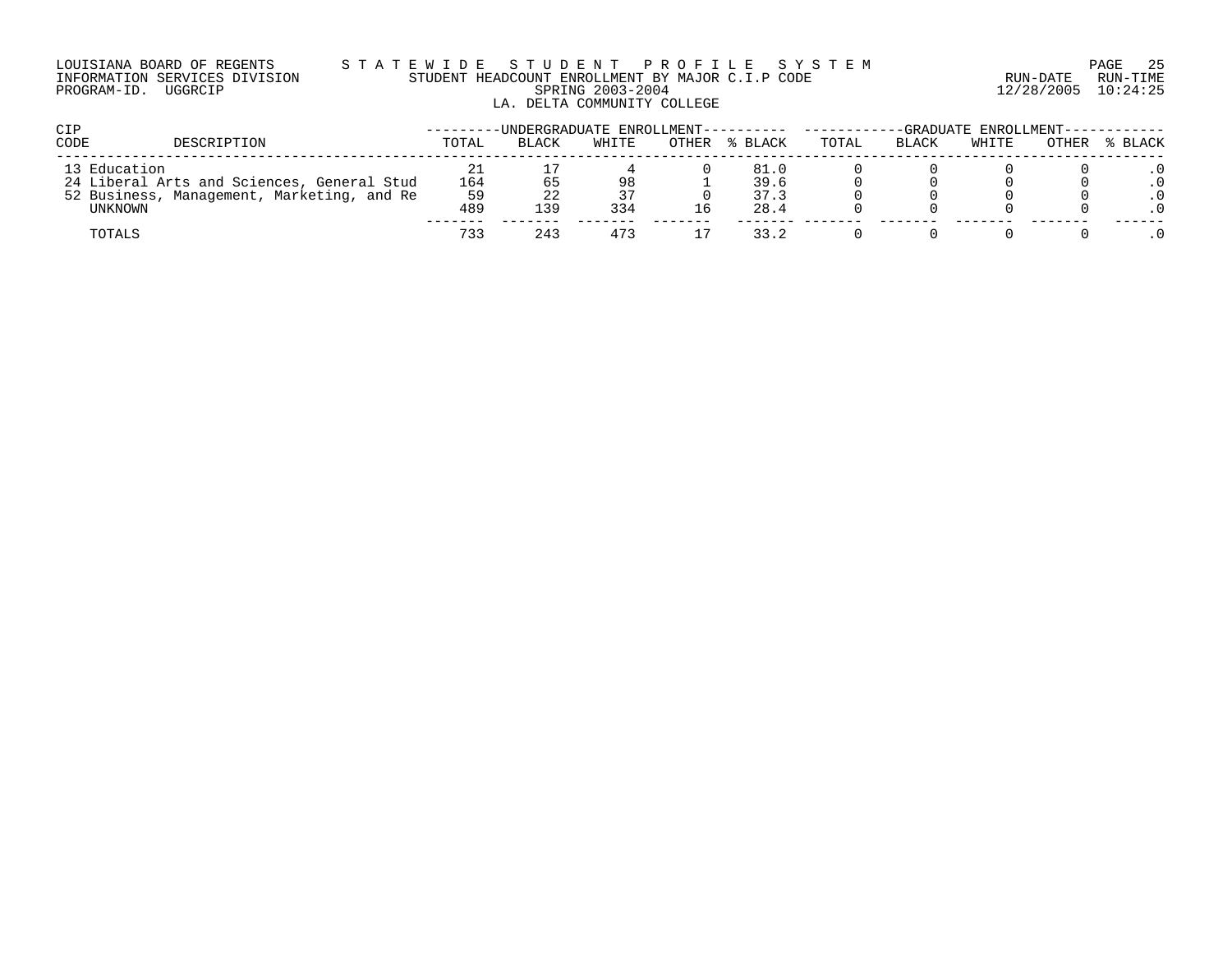# LOUISIANA BOARD OF REGENTS S T A T E W I D E S T U D E N T P R O F I L E S Y S T E M PAGE 26 INFORMATION SERVICES DIVISION STUDENT HEADCOUNT ENROLLMENT BY MAJOR C.I.P CODE RUN-DATE RUN-TIME PROGRAM-ID. UGGRCIP SPRING 2003-2004 12/28/2005 10:24:25 L.T.C.-ACADIAN

| CIP                                        |       | -UNDERGRADUATE ENROLLMENT---------- ------ |       |       |         | -GRADUATE ENROLLMENT----------- |              |       |       |         |
|--------------------------------------------|-------|--------------------------------------------|-------|-------|---------|---------------------------------|--------------|-------|-------|---------|
| CODE<br>DESCRIPTION                        | TOTAL | <b>BLACK</b>                               | WHITE | OTHER | % BLACK | TOTAL                           | <b>BLACK</b> | WHITE | OTHER | % BLACK |
| 15 Engineering Technologies/Technicians    |       |                                            |       |       |         |                                 |              |       |       |         |
| 47 Mechanic and Repair Technologies/Techni |       |                                            |       |       |         |                                 |              |       |       |         |
| 48 Precision Production                    | 30    |                                            | 25    |       | 16.7    |                                 |              |       |       |         |
| 51 Health Professions and Related Clinical | 20    |                                            | 16    |       | 20.0    |                                 |              |       |       |         |
| 52 Business, Management, Marketing, and Re | 40    |                                            | 34    |       | 15.0    |                                 |              |       |       |         |
| UNKNOWN                                    | 70    |                                            | 45    |       | 35.7    |                                 |              |       |       |         |
| TOTALS                                     | 203   |                                            | 159   |       | 20.7    |                                 |              |       |       |         |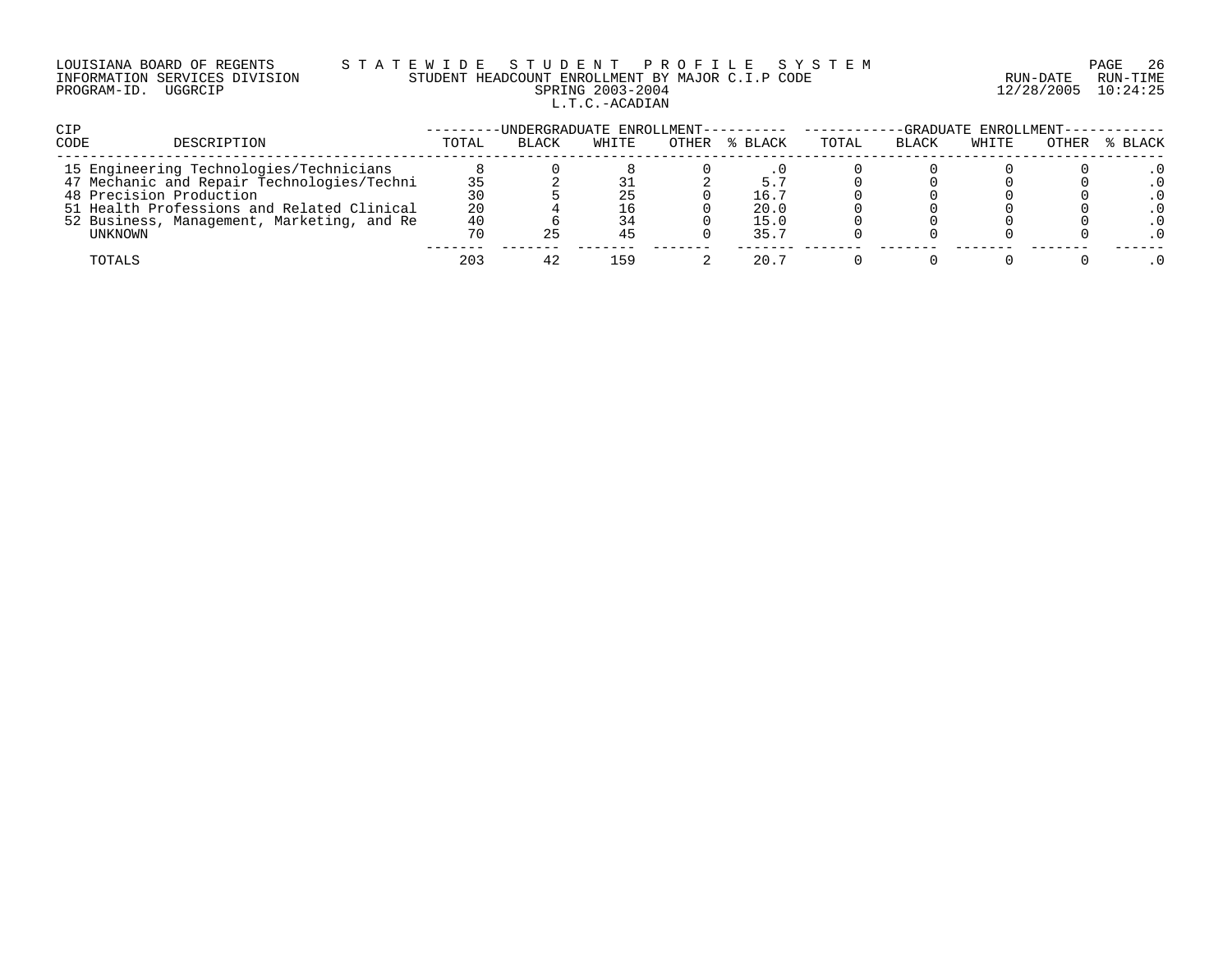# LOUISIANA BOARD OF REGENTS S T A T E W I D E S T U D E N T P R O F I L E S Y S T E M PAGE 27 INFORMATION SERVICES DIVISION STUDENT HEADCOUNT ENROLLMENT BY MAJOR C.I.P CODE RUN-DATE RUN-TIME PROGRAM-ID. UGGRCIP SPRING 2003-2004 12/28/2005 10:24:25 L.T.C.-ALEXANDRIA

| <b>CIP</b>                                 |       | -UNDERGRADUATE ENROLLMENT---------- |       |       |         | -GRADUATE ENROLLMENT--- |              |       |       |         |
|--------------------------------------------|-------|-------------------------------------|-------|-------|---------|-------------------------|--------------|-------|-------|---------|
| CODE<br>DESCRIPTION                        | TOTAL | <b>BLACK</b>                        | WHITE | OTHER | % BLACK | TOTAL                   | <b>BLACK</b> | WHITE | OTHER | % BLACK |
| 15 Engineering Technologies/Technicians    | 19    |                                     | 16    |       | 15.8    |                         |              |       |       |         |
| 46 Construction Trades                     | 20    |                                     |       |       | 30.0    |                         |              |       |       |         |
| 47 Mechanic and Repair Technologies/Techni | 105   |                                     | 61    |       | 33.3    |                         |              |       |       |         |
| 48 Precision Production                    | 34    |                                     | 20    |       | 38.2    |                         |              |       |       |         |
| 51 Health Professions and Related Clinical | 156   |                                     | 59    |       | 59.0    |                         |              |       |       |         |
| 52 Business, Management, Marketing, and Re | 81    |                                     | 27    |       | 64.2    |                         |              |       |       |         |
| UNKNOWN                                    | 209   | 140                                 | 53    |       | 67.0    |                         |              |       |       |         |
| TOTALS                                     | 624   | 341                                 | 247   | 36    | 54.6    |                         |              |       |       |         |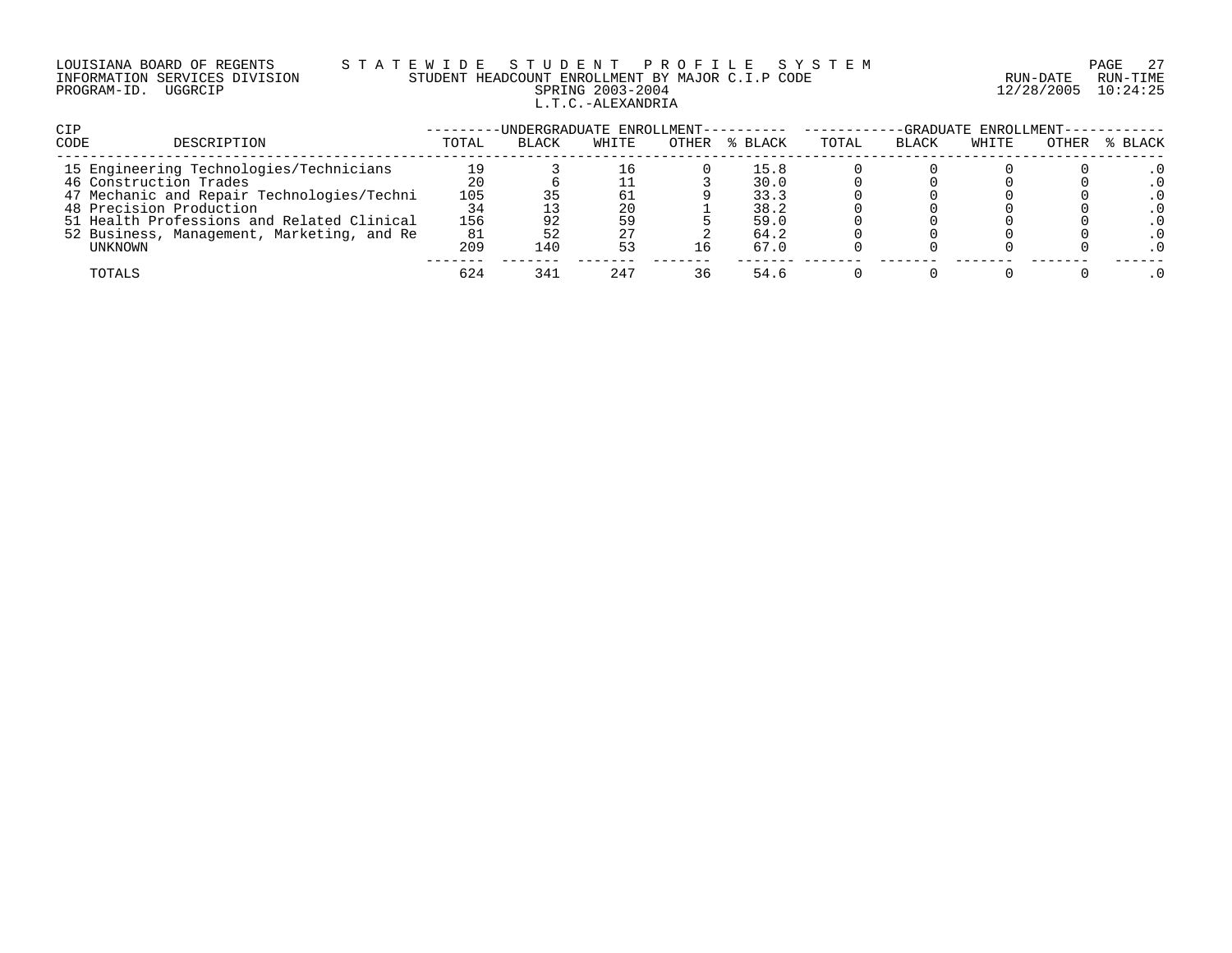# LOUISIANA BOARD OF REGENTS S T A T E W I D E S T U D E N T P R O F I L E S Y S T E M PAGE 28 INFORMATION SERVICES DIVISION STUDENT HEADCOUNT ENROLLMENT BY MAJOR C.I.P CODE RUN-DATE RUN-TIME PROGRAM-ID. UGGRCIP SPRING 2003-2004 12/28/2005 10:24:25 L.T.C.-ASCENSION

| CIP                                        |       | -UNDERGRADUATE ENROLLMENT---------- |       |       |         | -GRADUATE ENROLLMENT----------- |              |       |       |         |
|--------------------------------------------|-------|-------------------------------------|-------|-------|---------|---------------------------------|--------------|-------|-------|---------|
| CODE<br>DESCRIPTION                        | TOTAL | <b>BLACK</b>                        | WHITE | OTHER | % BLACK | TOTAL                           | <b>BLACK</b> | WHITE | OTHER | % BLACK |
| 15 Engineering Technologies/Technicians    |       |                                     | 65    |       | 9.6     |                                 |              |       |       |         |
| 41 Science Technologies/Technicians        | 27    |                                     |       |       | 33.3    |                                 |              |       |       |         |
| 47 Mechanic and Repair Technologies/Techni | 27    |                                     | 23    |       | 14.8    |                                 |              |       |       |         |
| 48 Precision Production                    |       |                                     |       |       | 53.3    |                                 |              |       |       |         |
| 52 Business, Management, Marketing, and Re | 49    |                                     | 30    |       | 34.7    |                                 |              |       |       |         |
| UNKNOWN                                    |       |                                     |       |       | 25.0    |                                 |              |       |       |         |
| TOTALS                                     | 199   |                                     | 149   |       | 23.6    |                                 |              |       |       |         |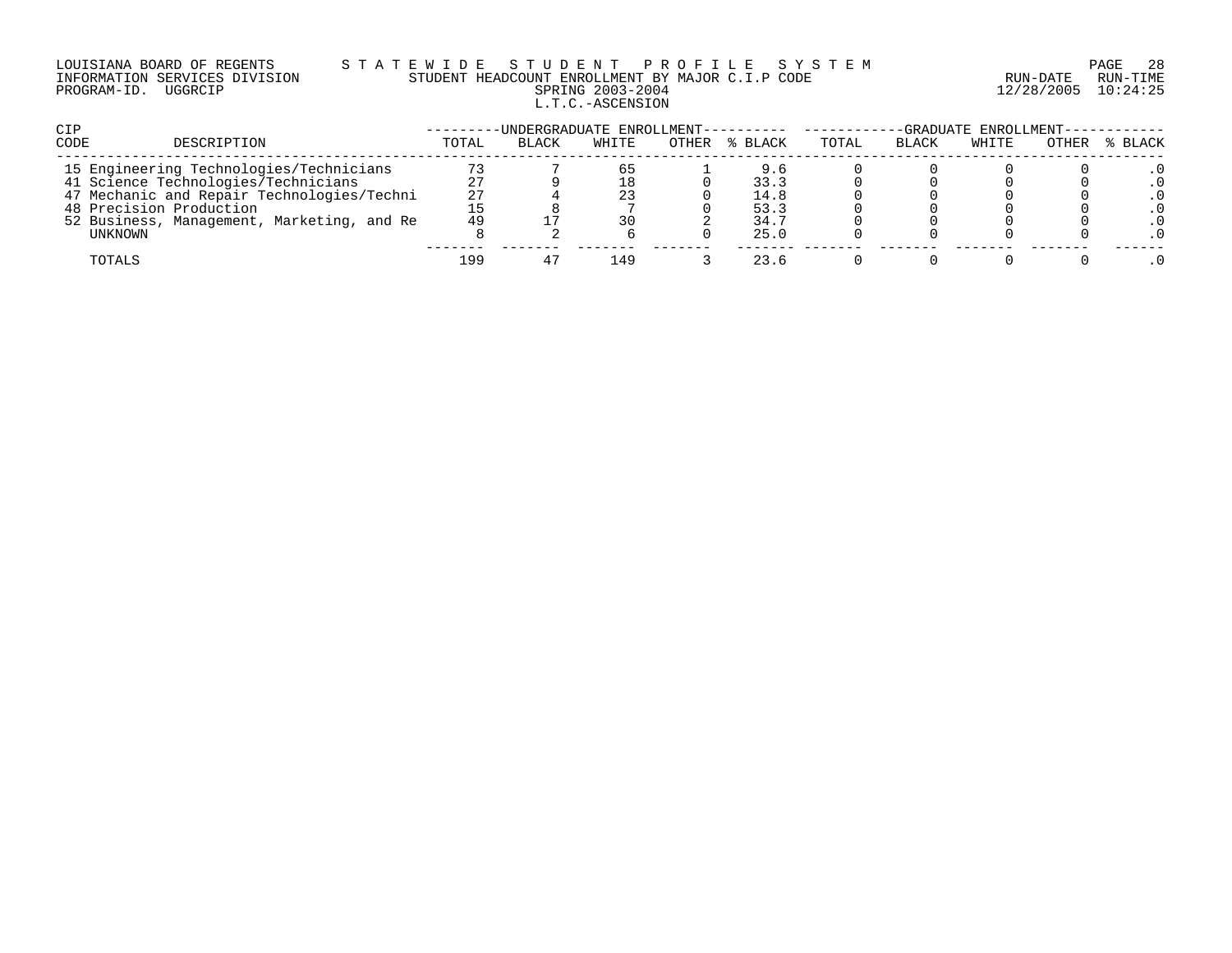# LOUISIANA BOARD OF REGENTS S T A T E W I D E S T U D E N T P R O F I L E S Y S T E M PAGE 29 INFORMATION SERVICES DIVISION STUDENT HEADCOUNT ENROLLMENT BY MAJOR C.I.P CODE RUN-DATE RUN-TIME PROGRAM-ID. UGGRCIP SPRING 2003-2004 12/28/2005 10:24:25 L.T.C.-AVOYELLES

| <b>CIP</b>                                 |       | -UNDERGRADUATE ENROLLMENT---------- |       |       |         | -GRADUATE ENROLLMENT--- |              |       |       |         |
|--------------------------------------------|-------|-------------------------------------|-------|-------|---------|-------------------------|--------------|-------|-------|---------|
| <b>CODE</b><br>DESCRIPTION                 | TOTAL | BLACK                               | WHITE | OTHER | % BLACK | TOTAL                   | <b>BLACK</b> | WHITE | OTHER | % BLACK |
| 12 Personal and Culinary Services          |       | 29                                  |       |       | 87.9    |                         |              |       |       |         |
| 47 Mechanic and Repair Technologies/Techni | 29    |                                     |       |       | 55.2    |                         |              |       |       |         |
| 48 Precision Production                    |       |                                     |       |       |         |                         |              |       |       |         |
| 51 Health Professions and Related Clinical | 70    |                                     | 46    |       | 34.3    |                         |              |       |       |         |
| 52 Business, Management, Marketing, and Re | 48    |                                     | 19    |       | 60.4    |                         |              |       |       |         |
| UNKNOWN                                    | 276   | 181                                 | 89    |       | 65.6    |                         |              |       |       |         |
| TOTALS                                     | 462   | 279                                 | 175   |       | 60.4    |                         |              |       |       |         |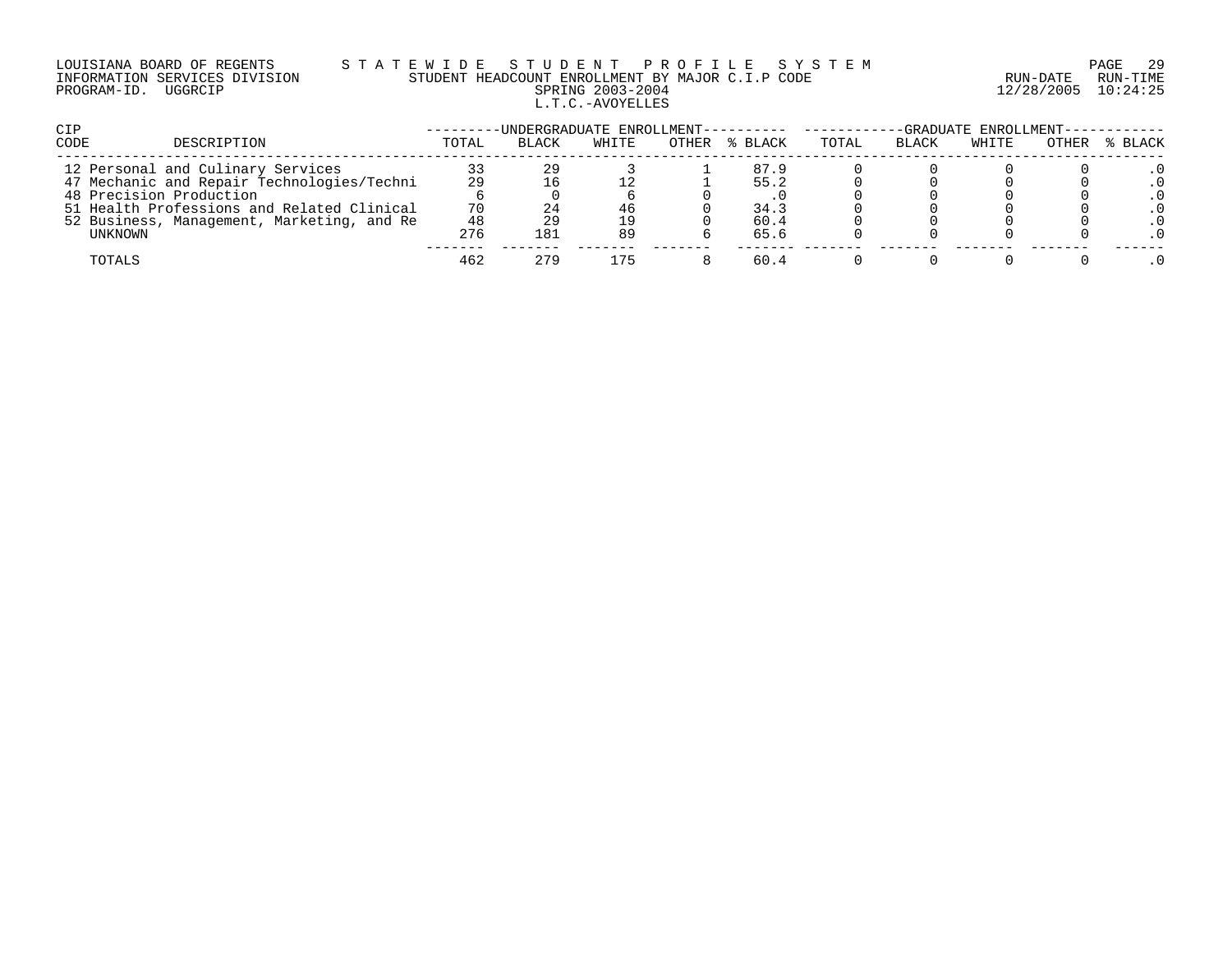# LOUISIANA BOARD OF REGENTS S T A T E W I D E S T U D E N T P R O F I L E S Y S T E M PAGE 30 INFORMATION SERVICES DIVISION STUDENT HEADCOUNT ENROLLMENT BY MAJOR C.I.P CODE RUN-DATE RUN-TIME PROGRAM-ID. UGGRCIP SPRING 2003-2004 12/28/2005 10:24:25 L.T.C.-BASTROP

| CIP                                        |       | -UNDERGRADUATE ENROLLMENT---------- ------ |       |       |         | -GRADUATE ENROLLMENT----------- |              |       |       |         |
|--------------------------------------------|-------|--------------------------------------------|-------|-------|---------|---------------------------------|--------------|-------|-------|---------|
| <b>CODE</b><br>DESCRIPTION                 | TOTAL | <b>BLACK</b>                               | WHITE | OTHER | % BLACK | TOTAL                           | <b>BLACK</b> | WHITE | OTHER | % BLACK |
| 15 Engineering Technologies/Technicians    |       |                                            | 16    |       | 15.8    |                                 |              |       |       |         |
| 47 Mechanic and Repair Technologies/Techni | 18    |                                            |       |       | 16.7    |                                 |              |       |       |         |
| 48 Precision Production                    | 16    |                                            |       |       | 6.3     |                                 |              |       |       |         |
| 51 Health Professions and Related Clinical | 29    |                                            | 16    |       | 37.9    |                                 |              |       |       |         |
| 52 Business, Management, Marketing, and Re | 96    |                                            | 42    |       | 54.2    |                                 |              |       |       |         |
| UNKNOWN                                    | 39    |                                            |       |       | 79.5    |                                 |              |       |       |         |
| TOTALS                                     | 217   | 101                                        | 109   |       | 46.5    |                                 |              |       |       |         |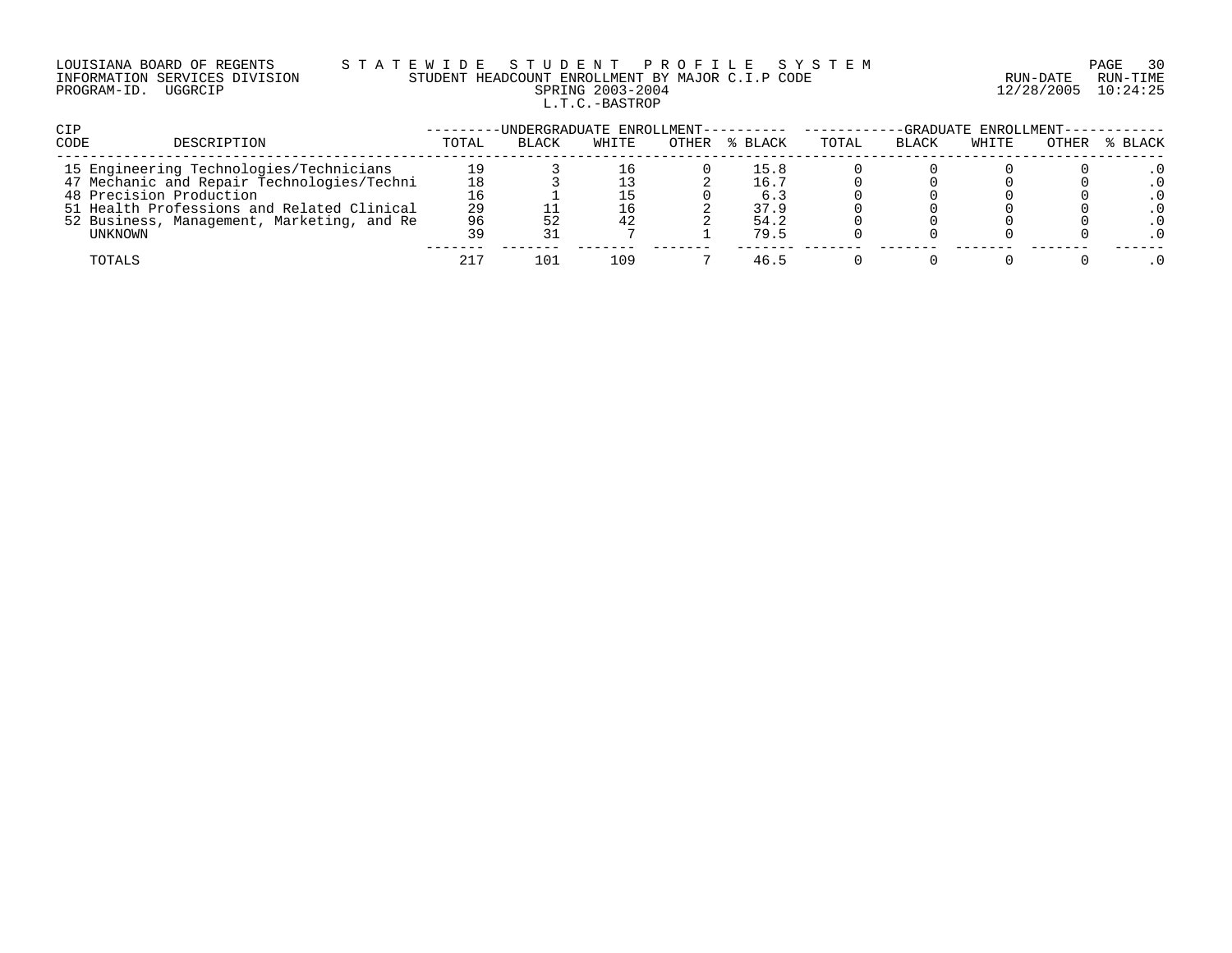| LOUISIANA BOARD OF REGENTS    |         |  |
|-------------------------------|---------|--|
| INFORMATION SERVICES DIVISION |         |  |
| PROGRAM-ID.                   | UGGRCIP |  |

# S T A T E W I D E S T U D E N T P R O F I L E S Y S T E M PAGE 31 PAGE 31 STUDENT HEADCOUNT ENROLLMENT BY MAJOR C.I.P CODE STUDENT HEADCOUNT ENROLLMENT BY MAJOR C.I.P CODE PRING 2003-2004 12/28/2005 10:24:25 L.T.C.-BATON ROUGE

| <b>CIP</b>                                 |       | -UNDERGRADUATE ENROLLMENT- |       |       |         | -GRADUATE ENROLLMENT- |              |       |       |         |  |
|--------------------------------------------|-------|----------------------------|-------|-------|---------|-----------------------|--------------|-------|-------|---------|--|
| CODE<br>DESCRIPTION                        | TOTAL | <b>BLACK</b>               | WHITE | OTHER | % BLACK | TOTAL                 | <b>BLACK</b> | WHITE | OTHER | % BLACK |  |
| 10 Communications Technologies/Technicians | 40    |                            |       |       | 77.5    |                       |              |       |       |         |  |
| 11 Computer and Information Sciences and S | 118   |                            | 70    |       | 35.6    |                       |              |       |       |         |  |
| 12 Personal and Culinary Services          | 98    |                            | 19    |       | 77.6    |                       |              |       |       |         |  |
| 15 Engineering Technologies/Technicians    | 39    |                            | 25    |       | 30.8    |                       |              |       |       |         |  |
| 19 Family and Consumer Sciences/Human Scie | 222   | 147                        | 43    | 32    | 66.2    |                       |              |       |       |         |  |
| 47 Mechanic and Repair Technologies/Techni | 80    |                            | 36    |       | 46.3    |                       |              |       |       |         |  |
| 48 Precision Production                    | 75    |                            | 40    |       | 42.7    |                       |              |       |       |         |  |
| 51 Health Professions and Related Clinical | 123   |                            | 34    |       | 62.6    |                       |              |       |       |         |  |
| 52 Business, Management, Marketing, and Re | 101   |                            |       |       | 81.2    |                       |              |       |       |         |  |
| UNKNOWN                                    | 29    | 18                         |       |       | 62.1    |                       |              |       |       |         |  |
| TOTALS                                     | 925   | 554                        | 299   |       | 59.9    |                       |              |       |       |         |  |
|                                            |       |                            |       |       |         |                       |              |       |       |         |  |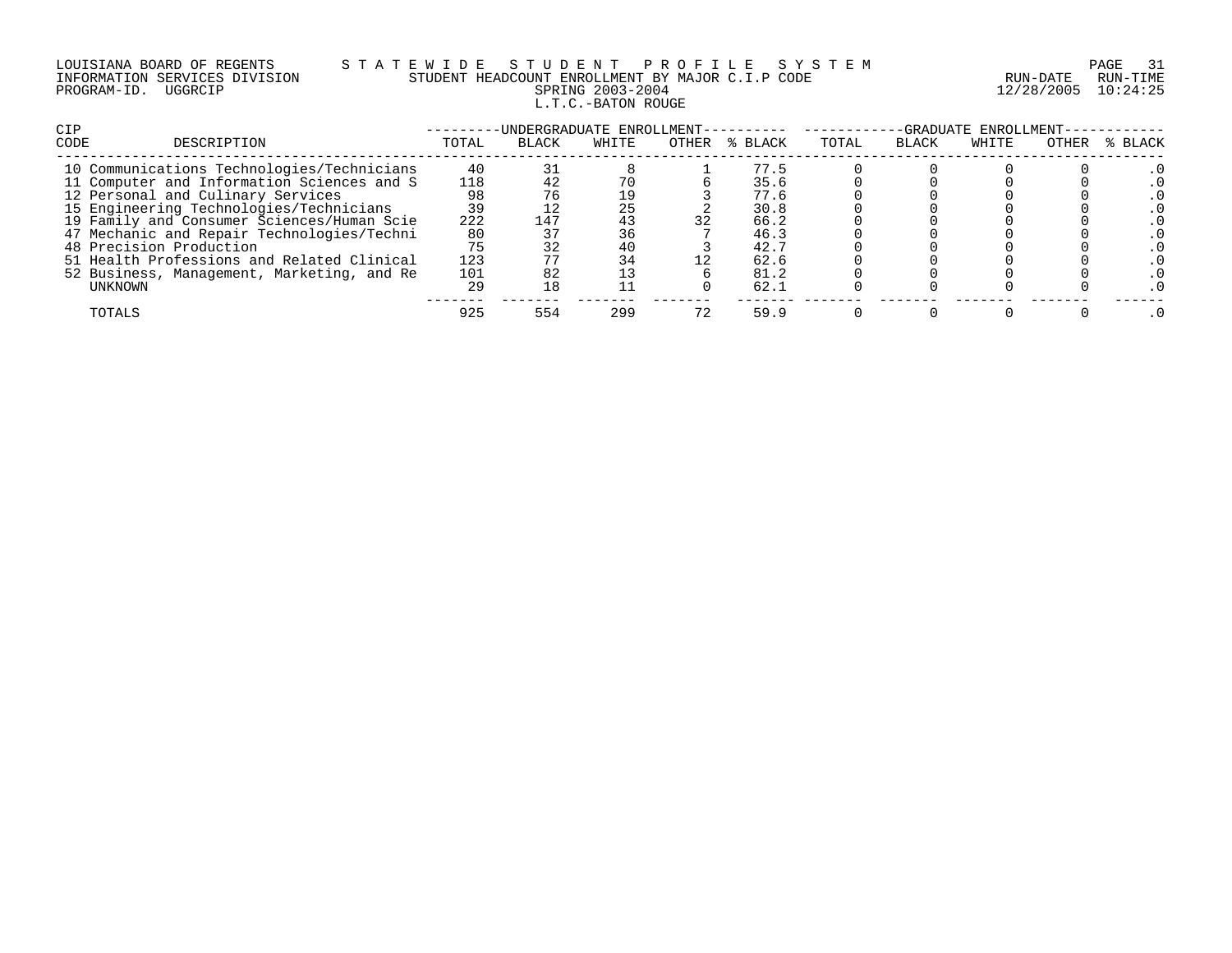# LOUISIANA BOARD OF REGENTS S T A T E W I D E S T U D E N T P R O F I L E S Y S T E M PAGE 32 INFORMATION SERVICES DIVISION STUDENT HEADCOUNT ENROLLMENT BY MAJOR C.I.P CODE RUN-DATE RUN-TIME PROGRAM-ID. UGGRCIP SPRING 2003-2004 12/28/2005 10:24:25 L.T.C.-CHARLES B. COREIL

| <b>CIP</b>                                 |       |              | -UNDERGRADUATE ENROLLMENT---------- |       |         | -GRADUATE ENROLLMENT--------- |              |       |       |         |
|--------------------------------------------|-------|--------------|-------------------------------------|-------|---------|-------------------------------|--------------|-------|-------|---------|
| <b>CODE</b><br>DESCRIPTION                 | TOTAL | <b>BLACK</b> | WHITE                               | OTHER | % BLACK | TOTAL                         | <b>BLACK</b> | WHITE | OTHER | % BLACK |
| 47 Mechanic and Repair Technologies/Techni |       |              |                                     |       | 16.7    |                               |              |       |       |         |
| 48 Precision Production                    |       |              |                                     |       | 25.0    |                               |              |       |       |         |
| 51 Health Professions and Related Clinical | 21    |              |                                     |       | 47.6    |                               |              |       |       |         |
| 52 Business, Management, Marketing, and Re | 38    |              | 22                                  |       | 42.1    |                               |              |       |       |         |
| UNKNOWN                                    | 126   |              | 77                                  |       | 36.5    |                               |              |       |       |         |
| TOTALS                                     | 203   | 76           | 124                                 |       | 37.4    |                               |              |       |       |         |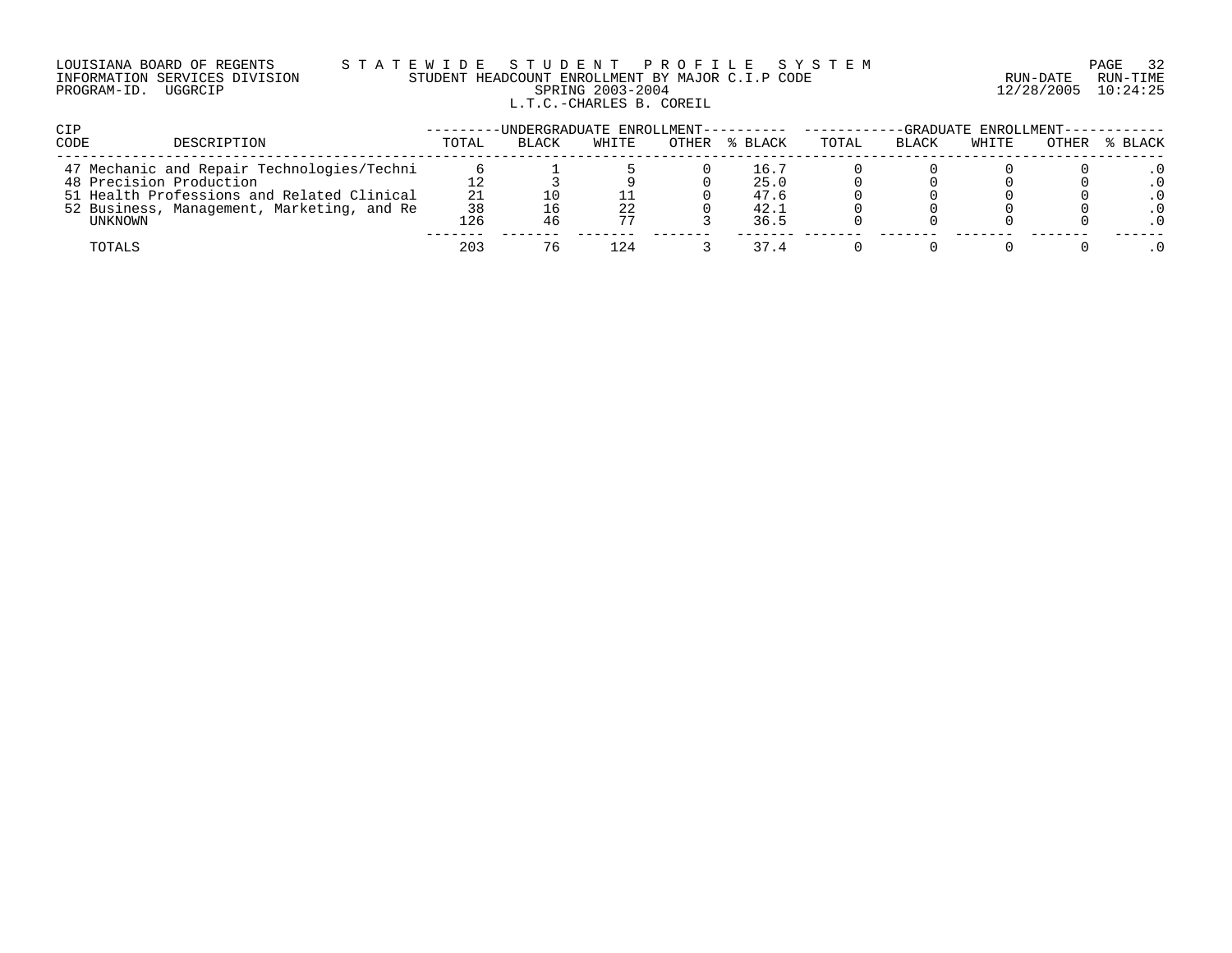|             | LOUISIANA BOARD OF REGENTS    |  |
|-------------|-------------------------------|--|
|             | INFORMATION SERVICES DIVISION |  |
| PROGRAM-ID. | UGGRCIP                       |  |

# S T A T E W I D E S T U D E N T P R O F I L E S Y S T E M PAGE 33 STUDENT HEADCOUNT ENROLLMENT BY MAJOR C.I.P CODE STUDENT HEADCOUNT ENROLLMENT BY MAJOR C.I.P CODE PRING 2003-2004 12/28/2005 10:24:25 L.T.C.-DELTA OUACHITA

| <b>CIP</b>                                 |       | -UNDERGRADUATE ENROLLMENT- |       |       |         | -GRADUATE ENROLLMENT- |              |       |       |         |  |
|--------------------------------------------|-------|----------------------------|-------|-------|---------|-----------------------|--------------|-------|-------|---------|--|
| CODE<br>DESCRIPTION                        | TOTAL | <b>BLACK</b>               | WHITE | OTHER | % BLACK | TOTAL                 | <b>BLACK</b> | WHITE | OTHER | % BLACK |  |
| 11 Computer and Information Sciences and S | 83    |                            |       |       | 12.0    |                       |              |       |       |         |  |
| 12 Personal and Culinary Services          |       |                            |       |       | 62.9    |                       |              |       |       |         |  |
| 15 Engineering Technologies/Technicians    | 23    |                            |       |       | 8.5     |                       |              |       |       |         |  |
| 19 Family and Consumer Sciences/Human Scie | 39    |                            |       |       | 43.6    |                       |              |       |       |         |  |
| 46 Construction Trades                     |       |                            |       |       | 20.6    |                       |              |       |       |         |  |
| 47 Mechanic and Repair Technologies/Techni | 72    |                            | 54    |       | 19.4    |                       |              |       |       |         |  |
| 48 Precision Production                    | 23    |                            | 21    |       |         |                       |              |       |       |         |  |
| 51 Health Professions and Related Clinical | 78    |                            | 61    |       | 20.5    |                       |              |       |       |         |  |
| 52 Business, Management, Marketing, and Re | 42    |                            | 25    |       | 35.7    |                       |              |       |       |         |  |
| UNKNOWN                                    | 52    |                            | 40    |       | 17.3    |                       |              |       |       |         |  |
| TOTALS                                     | 481   |                            | 350   |       | 23.3    |                       |              |       |       |         |  |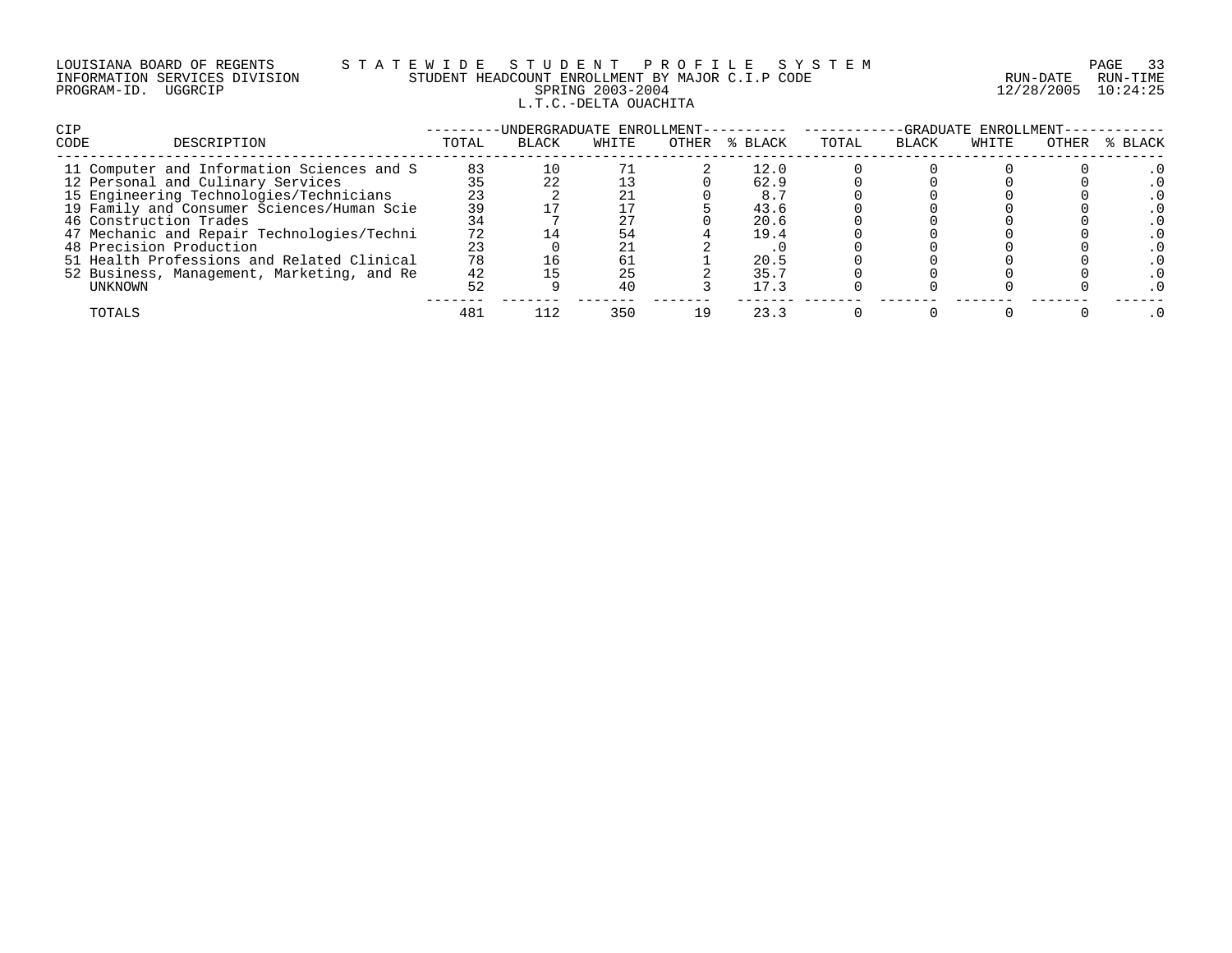# LOUISIANA BOARD OF REGENTS S T A T E W I D E S T U D E N T P R O F I L E S Y S T E M PAGE 34 INFORMATION SERVICES DIVISION STUDENT HEADCOUNT ENROLLMENT BY MAJOR C.I.P CODE RUN-DATE RUN-TIME PROGRAM-ID. UGGRCIP SPRING 2003-2004 12/28/2005 10:24:25 L.T.C.-EVANGELINE

| <b>CIP</b>                                 |       | -UNDERGRADUATE ENROLLMENT---------- |       |       |         | -GRADUATE ENROLLMENT-- |              |       |       |         |
|--------------------------------------------|-------|-------------------------------------|-------|-------|---------|------------------------|--------------|-------|-------|---------|
| <b>CODE</b><br>DESCRIPTION                 | TOTAL | <b>BLACK</b>                        | WHITE | OTHER | % BLACK | TOTAL                  | <b>BLACK</b> | WHITE | OTHER | % BLACK |
| 19 Family and Consumer Sciences/Human Scie | 32    |                                     |       |       | 68.8    |                        |              |       |       |         |
| 47 Mechanic and Repair Technologies/Techni | 47    |                                     |       |       | 53.2    |                        |              |       |       |         |
| 48 Precision Production                    |       |                                     |       |       | 28.6    |                        |              |       |       |         |
| 51 Health Professions and Related Clinical |       |                                     |       |       | 92.3    |                        |              |       |       |         |
| 52 Business, Management, Marketing, and Re | 43    |                                     |       |       | 74.4    |                        |              |       |       |         |
| UNKNOWN                                    | 187   | 82                                  | 88    |       | 43.9    |                        |              |       |       |         |
| TOTALS                                     | 336   |                                     | 120   | 39    | 52.7    |                        |              |       |       |         |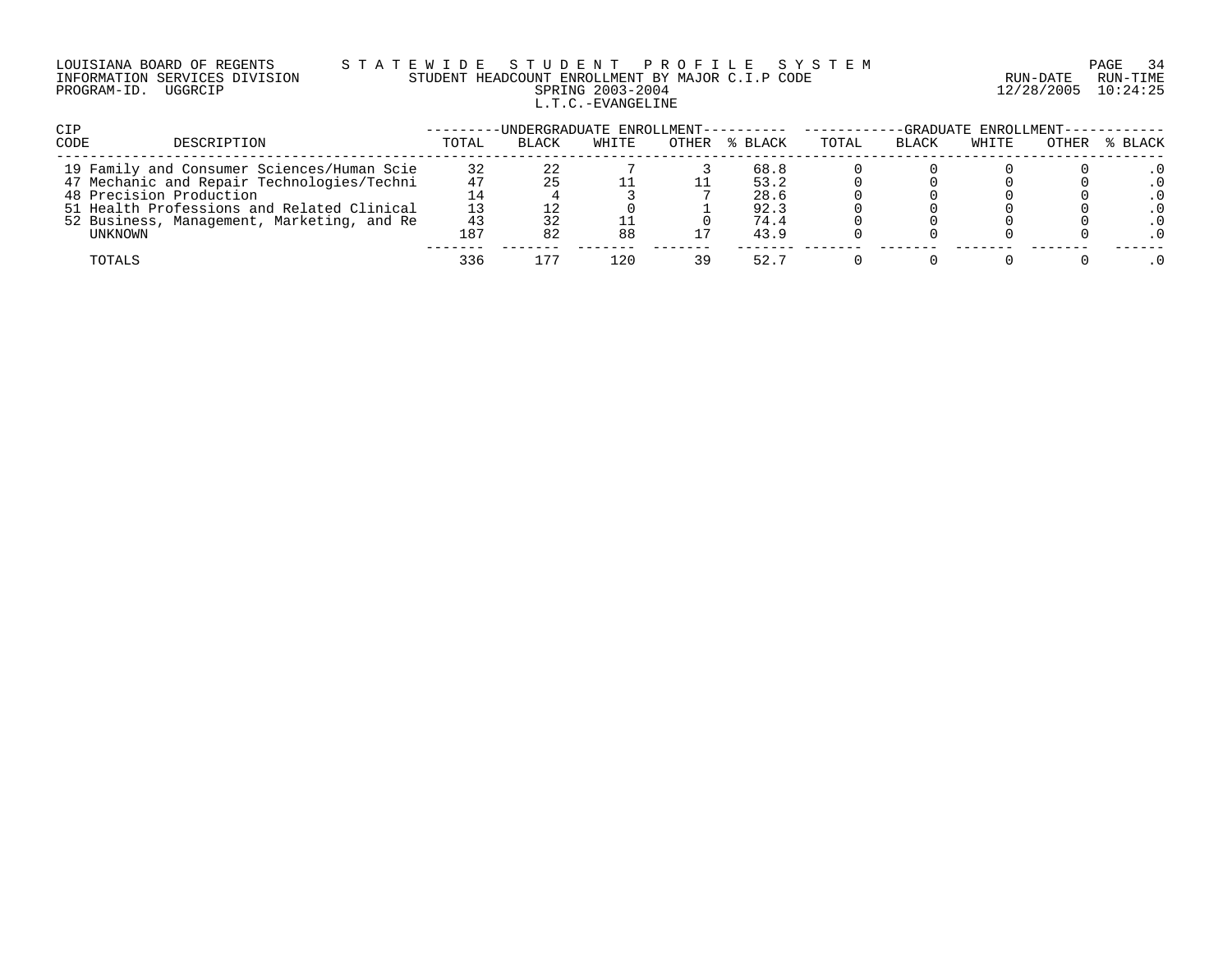# LOUISIANA BOARD OF REGENTS S T A T E W I D E S T U D E N T P R O F I L E S Y S T E M PAGE 35 INFORMATION SERVICES DIVISION STUDENT HEADCOUNT ENROLLMENT BY MAJOR C.I.P CODE RUN-DATE RUN-TIME PROGRAM-ID. UGGRCIP SPRING 2003-2004 12/28/2005 10:24:25 L.T.C.-FLORIDA PARISHES

| <b>CIP</b> |                                            |       | -UNDERGRADUATE ENROLLMENT---------- ------ |       |       |         | -GRADUATE ENROLLMENT----------- |              |       |       |         |
|------------|--------------------------------------------|-------|--------------------------------------------|-------|-------|---------|---------------------------------|--------------|-------|-------|---------|
| CODE       | DESCRIPTION                                | TOTAL | <b>BLACK</b>                               | WHITE | OTHER | % BLACK | TOTAL                           | <b>BLACK</b> | WHITE | OTHER | % BLACK |
|            | 46 Construction Trades                     |       |                                            |       |       | 37.5    |                                 |              |       |       |         |
|            | 47 Mechanic and Repair Technologies/Techni |       |                                            |       |       |         |                                 |              |       |       |         |
|            | 48 Precision Production                    |       |                                            |       |       | 26.7    |                                 |              |       |       |         |
|            | 51 Health Professions and Related Clinical | 26    |                                            |       |       | 50.0    |                                 |              |       |       |         |
|            | 52 Business, Management, Marketing, and Re | 31    |                                            |       |       | 32.3    |                                 |              |       |       |         |
|            | UNKNOWN                                    | 223   | 93                                         | 128   |       | 41.7    |                                 |              |       |       |         |
|            | TOTALS                                     | 315   | 126                                        | 186   |       | 40.0    |                                 |              |       |       |         |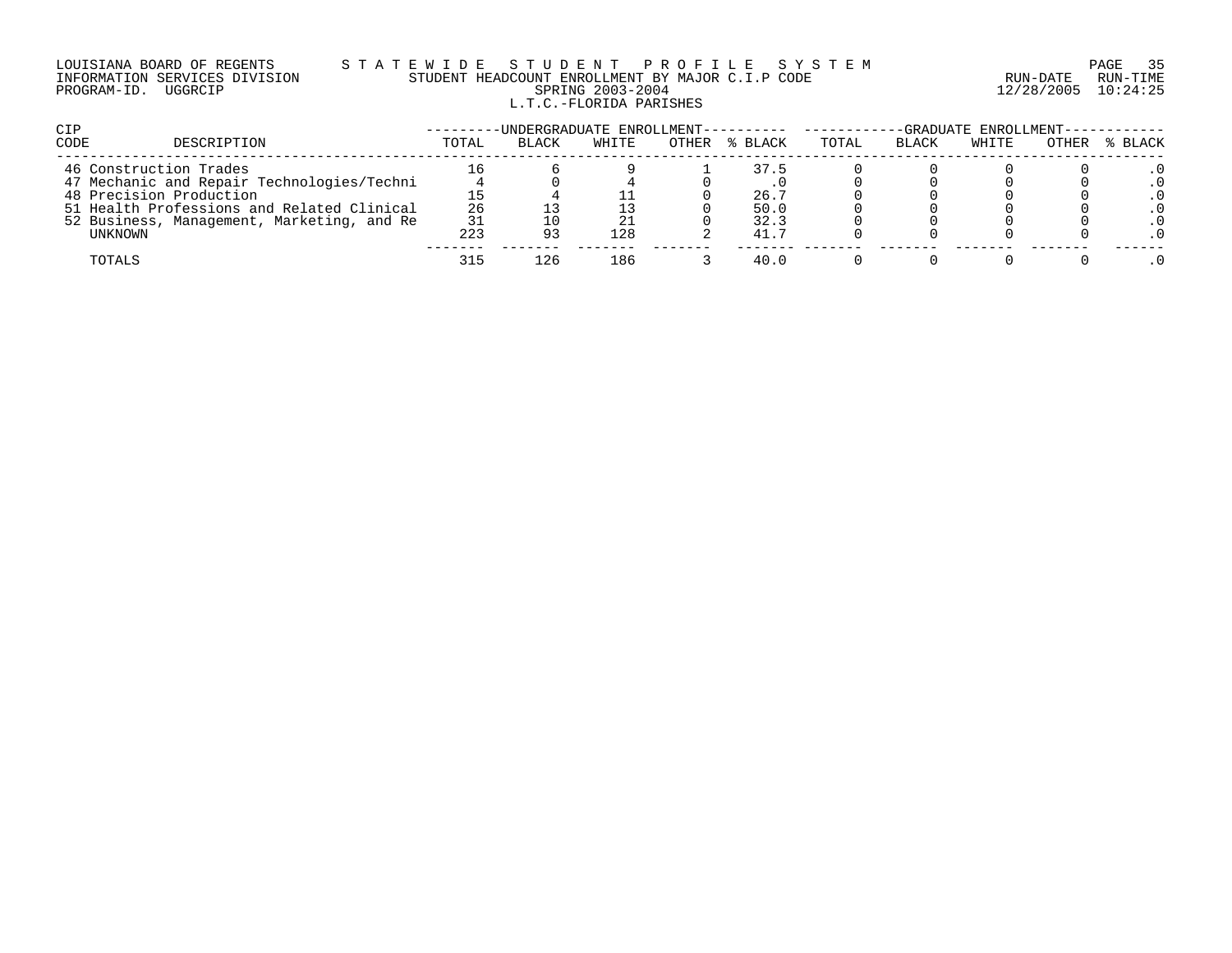# LOUISIANA BOARD OF REGENTS S T A T E W I D E S T U D E N T P R O F I L E S Y S T E M PAGE 36 INFORMATION SERVICES DIVISION STUDENT HEADCOUNT ENROLLMENT BY MAJOR C.I.P CODE RUN-DATE RUN-TIME PROGRAM-ID. UGGRCIP SPRING 2003-2004 12/28/2005 10:24:25 L.T.C.-FOLKES

| CIP                                                                                      |           | -UNDERGRADUATE ENROLLMENT---------- |          |       |              | -GRADUATE ENROLLMENT----------- |              |       |       |         |
|------------------------------------------------------------------------------------------|-----------|-------------------------------------|----------|-------|--------------|---------------------------------|--------------|-------|-------|---------|
| CODE<br>DESCRIPTION                                                                      | TOTAL     | BLACK                               | WHITE    | OTHER | % BLACK      | TOTAL                           | <b>BLACK</b> | WHITE | OTHER | % BLACK |
| 01 Agriculture, Agriculture Operations, an<br>47 Mechanic and Repair Technologies/Techni | 61<br>101 | 66                                  | 21<br>27 |       | 50.8<br>65.3 |                                 |              |       |       |         |
| 48 Precision Production                                                                  | 62        | 50                                  |          |       | 80.6         |                                 |              |       |       |         |
| 51 Health Professions and Related Clinical<br>52 Business, Management, Marketing, and Re | 14<br>147 |                                     | 46       |       | 71.4<br>62.6 |                                 |              |       |       |         |
| UNKNOWN                                                                                  | 907       | 638                                 | 183      | 86    | 70.3         |                                 |              |       |       |         |
| TOTALS                                                                                   | 1,292     | 887                                 | 292      |       | 68.7         |                                 |              |       |       |         |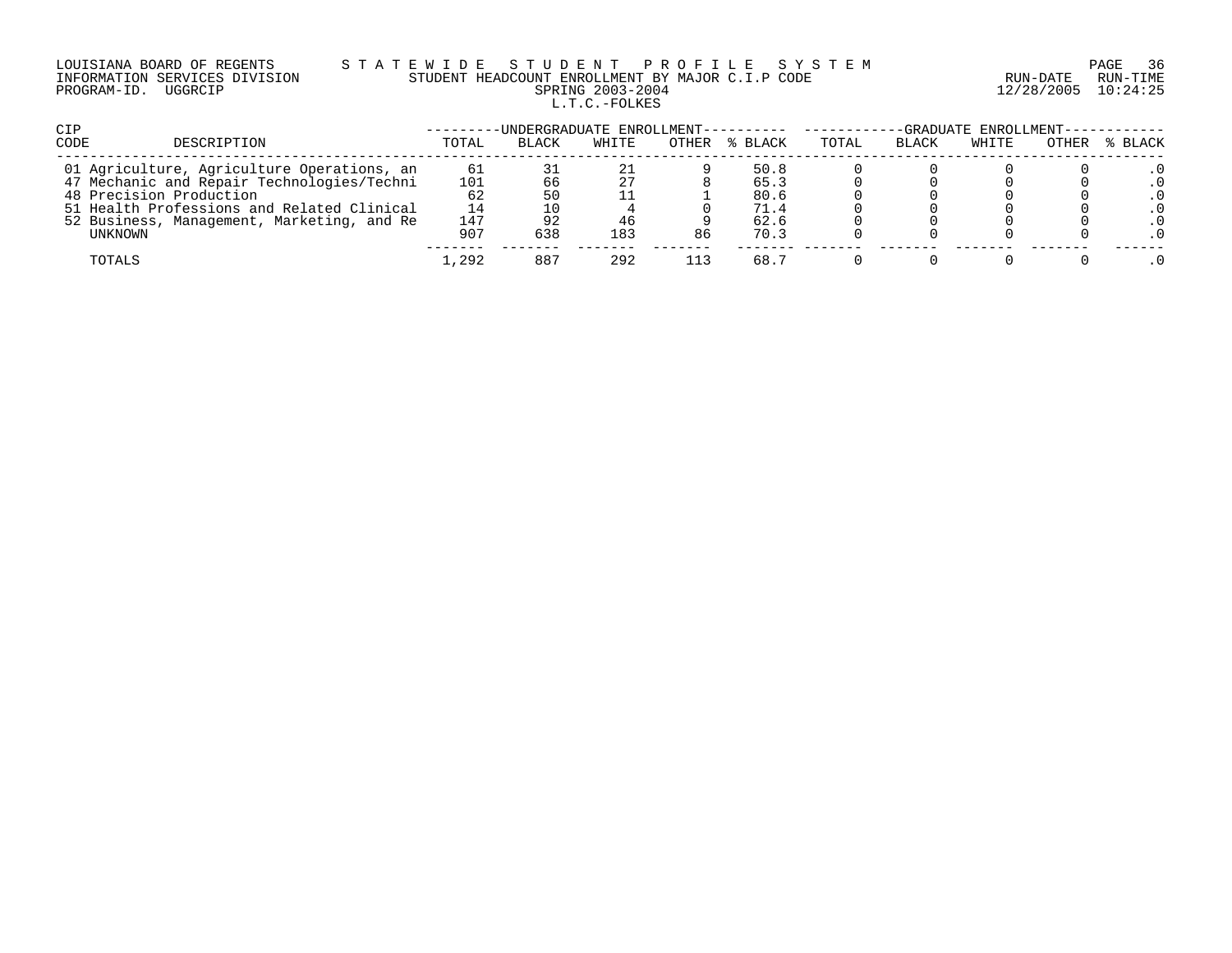|                     | LOUISIANA BOARD OF REGENTS    |  |
|---------------------|-------------------------------|--|
|                     | INFORMATION SERVICES DIVISION |  |
| PROGRAM-ID. UGGRCIP |                               |  |

# LOUISIANA BOARD OF REGENTS S T A T E W I D E S T U D E N T P R O F I L E S Y S T E M PAGE 37 INFORMATION SERVICES DIVISION STUDENT HEADCOUNT ENROLLMENT BY MAJOR C.I.P CODE RUN-DATE RUN-TIME PRING 2003-2004 12/28/2005 10:24:25 L.T.C.-GULF AREA

| <b>CIP</b>                                 | -GRADUATE ENROLLMENT-<br>UNDERGRADUATE ENROLLMENT---------- |              |       |  |               |       |              |       |       |         |  |  |
|--------------------------------------------|-------------------------------------------------------------|--------------|-------|--|---------------|-------|--------------|-------|-------|---------|--|--|
| CODE<br>DESCRIPTION                        | TOTAL                                                       | <b>BLACK</b> | WHITE |  | OTHER % BLACK | TOTAL | <b>BLACK</b> | WHITE | OTHER | % BLACK |  |  |
| 11 Computer and Information Sciences and S | 27                                                          |              |       |  | 18.5          |       |              |       |       |         |  |  |
| 12 Personal and Culinary Services          | 36                                                          |              |       |  | 19.4          |       |              |       |       |         |  |  |
| 15 Engineering Technologies/Technicians    |                                                             |              |       |  | 33.3          |       |              |       |       |         |  |  |
| 46 Construction Trades                     |                                                             |              |       |  | 25.0          |       |              |       |       |         |  |  |
| 47 Mechanic and Repair Technologies/Techni | 63                                                          |              | 49    |  | 14.3          |       |              |       |       |         |  |  |
| 48 Precision Production                    |                                                             |              |       |  |               |       |              |       |       |         |  |  |
| 51 Health Professions and Related Clinical | 80                                                          |              | 35    |  | 55.0          |       |              |       |       |         |  |  |
| 52 Business, Management, Marketing, and Re | 59                                                          |              | 42    |  | 28.8          |       |              |       |       |         |  |  |
| UNKNOWN                                    | 94                                                          |              | 80    |  | 11.7          |       |              |       |       |         |  |  |
| TOTALS                                     | 393                                                         | 98           | 274   |  | 24.9          |       |              |       |       |         |  |  |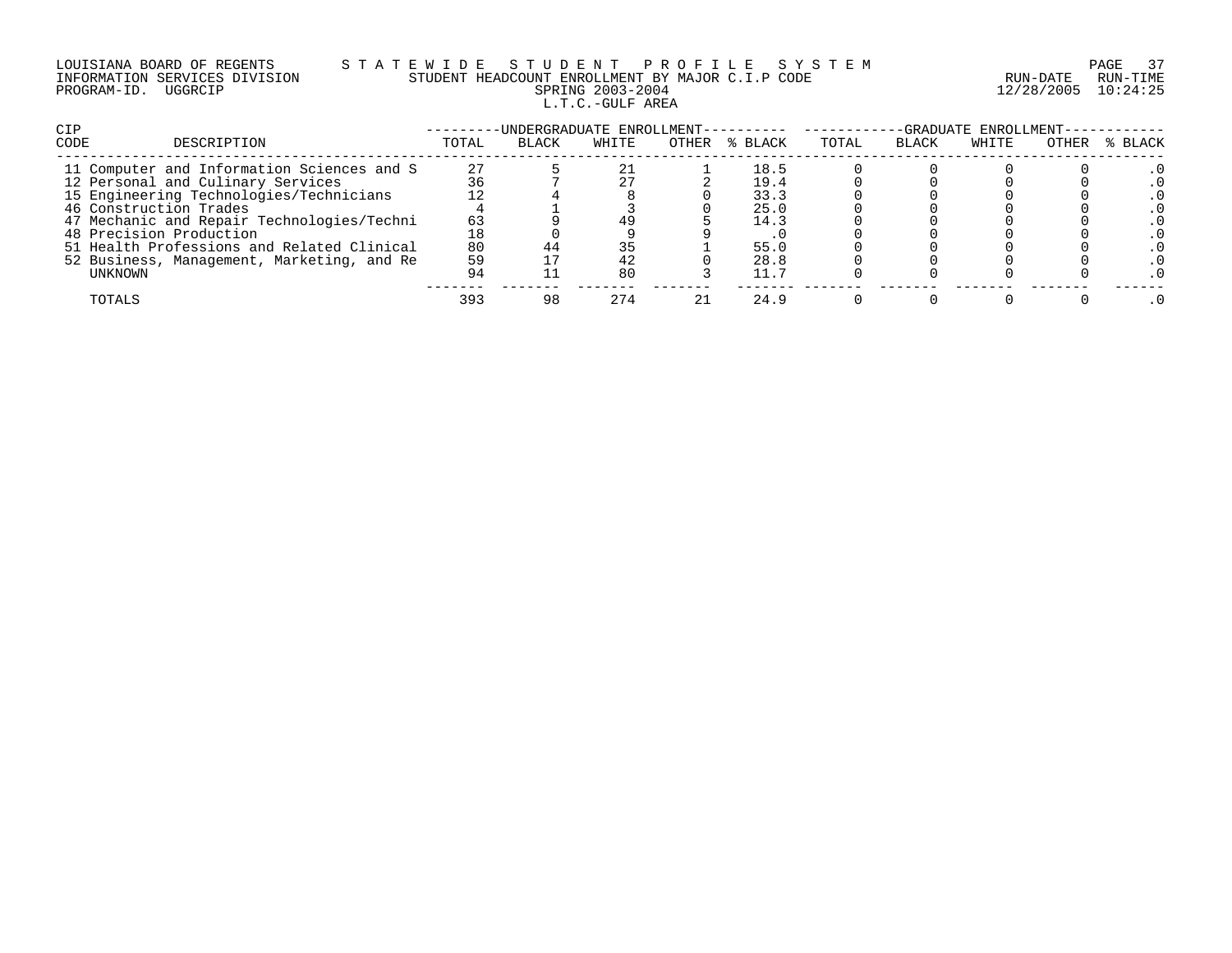# LOUISIANA BOARD OF REGENTS S T A T E W I D E S T U D E N T P R O F I L E S Y S T E M PAGE 38 INFORMATION SERVICES DIVISION STUDENT HEADCOUNT ENROLLMENT BY MAJOR C.I.P CODE RUN-DATE RUN-TIME PROGRAM-ID. UGGRCIP SPRING 2003-2004 12/28/2005 10:24:25 L.T.C.-HAMMOND AREA

| <b>CIP</b>                                 |       | -UNDERGRADUATE ENROLLMENT---------- ------ |       |               |       |              | -GRADUATE ENROLLMENT--- |       |         |
|--------------------------------------------|-------|--------------------------------------------|-------|---------------|-------|--------------|-------------------------|-------|---------|
| CODE<br>DESCRIPTION                        | TOTAL | BLACK                                      | WHITE | OTHER % BLACK | TOTAL | <b>BLACK</b> | WHITE                   | OTHER | % BLACK |
| 11 Computer and Information Sciences and S | 35    |                                            |       | 8.6           |       |              |                         |       |         |
| 12 Personal and Culinary Services          | 22    |                                            |       | 27.3          |       |              |                         |       |         |
| 47 Mechanic and Repair Technologies/Techni | 28    |                                            | 22    | 17.9          |       |              |                         |       |         |
| 48 Precision Production                    |       |                                            |       | 42.9          |       |              |                         |       |         |
| 51 Health Professions and Related Clinical | 79    |                                            |       | 27.8          |       |              |                         |       |         |
| 52 Business, Management, Marketing, and Re | 53    |                                            | 33    | 35.8          |       |              |                         |       |         |
| UNKNOWN                                    |       |                                            | 19    | 42.4          |       |              |                         |       |         |
| TOTALS                                     | 264   |                                            | 186   | 28.4          |       |              |                         |       |         |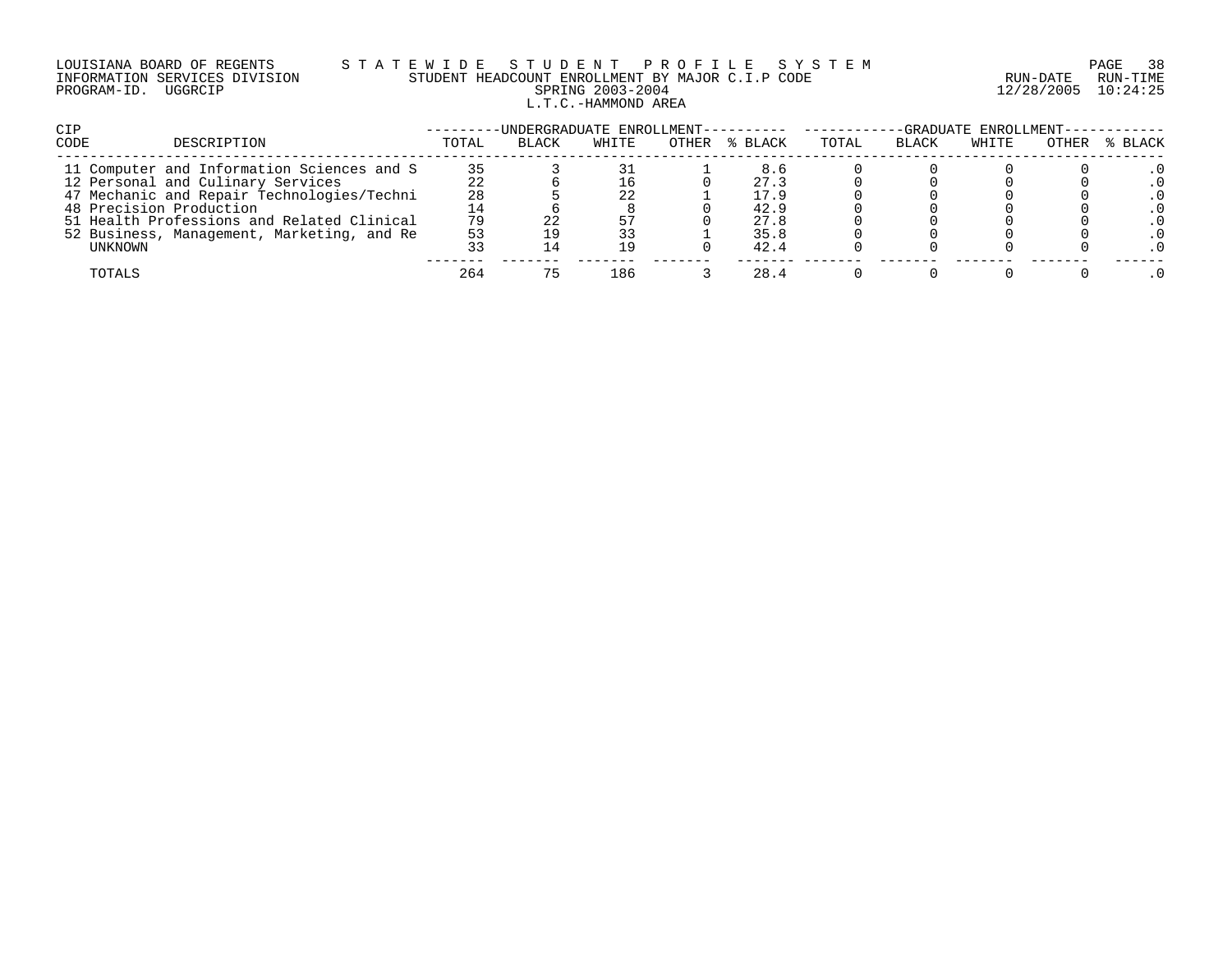# LOUISIANA BOARD OF REGENTS S T A T E W I D E S T U D E N T P R O F I L E S Y S T E M PAGE 39 INFORMATION SERVICES DIVISION STUDENT HEADCOUNT ENROLLMENT BY MAJOR C.I.P CODE RUN-DATE RUN-TIME PROGRAM-ID. UGGRCIP SPRING 2003-2004 12/28/2005 10:24:25 L.T.C.-HUEY P. LONG

| <b>CIP</b>                                 |       | -UNDERGRADUATE ENROLLMENT---------- ------ |       |       |         |       |              | -GRADUATE ENROLLMENT----------- |       |         |
|--------------------------------------------|-------|--------------------------------------------|-------|-------|---------|-------|--------------|---------------------------------|-------|---------|
| CODE<br>DESCRIPTION                        | TOTAL | <b>BLACK</b>                               | WHITE | OTHER | % BLACK | TOTAL | <b>BLACK</b> | WHITE                           | OTHER | % BLACK |
| 46 Construction Trades                     |       |                                            |       |       | 55.6    |       |              |                                 |       |         |
| 47 Mechanic and Repair Technologies/Techni |       |                                            |       |       | 37.5    |       |              |                                 |       |         |
| 48 Precision Production                    | 29    |                                            | 22    |       | 17.2    |       |              |                                 |       |         |
| 51 Health Professions and Related Clinical | 66    |                                            | 49    |       | 25.8    |       |              |                                 |       |         |
| 52 Business, Management, Marketing, and Re | 52    |                                            | 36    |       | 30.8    |       |              |                                 |       |         |
| UNKNOWN                                    | 62    | 26                                         | 33    |       | 41.9    |       |              |                                 |       |         |
| TOTALS                                     | 226   |                                            | 149   |       | 31.9    |       |              |                                 |       |         |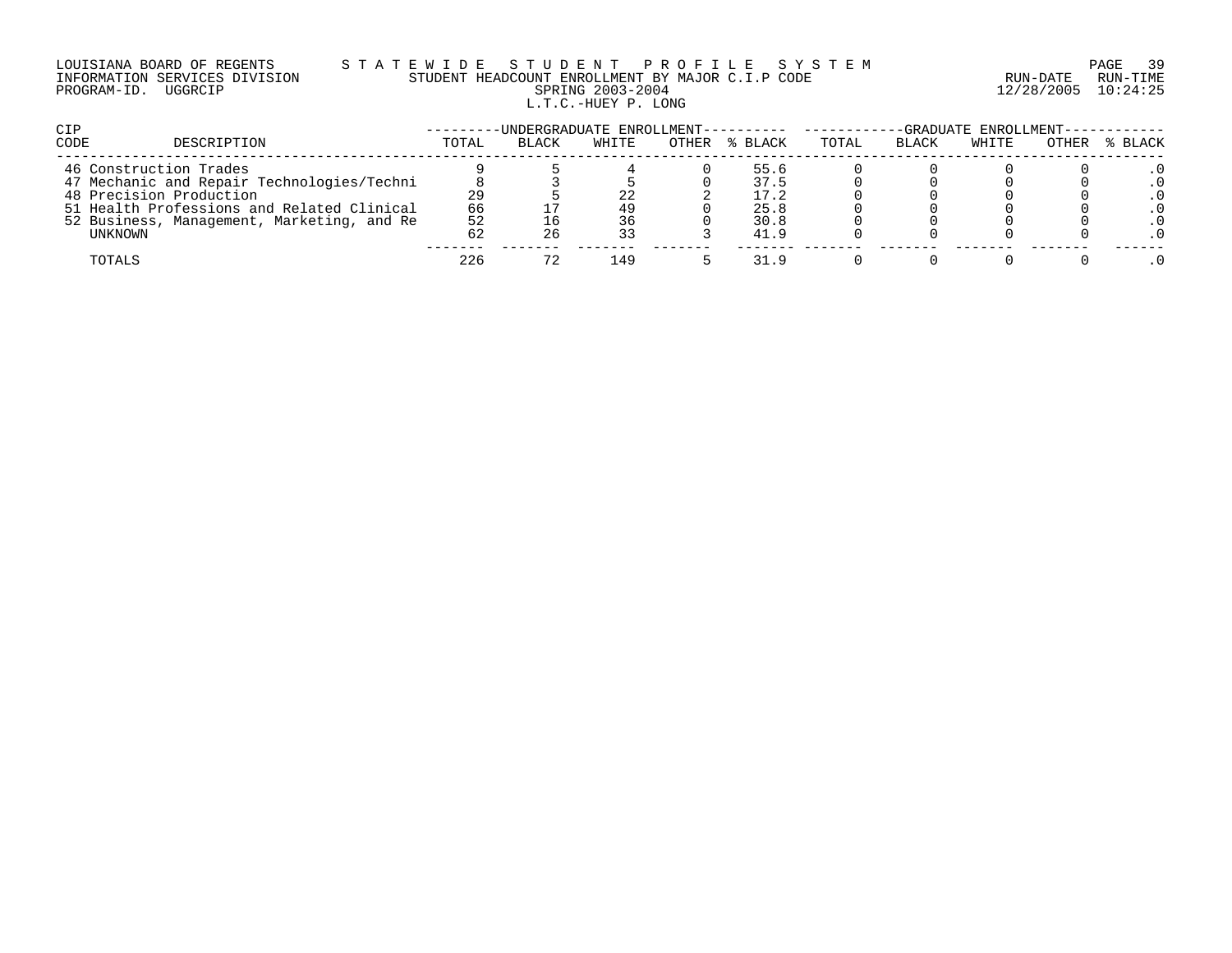# LOUISIANA BOARD OF REGENTS S T A T E W I D E S T U D E N T P R O F I L E S Y S T E M PAGE 40 INFORMATION SERVICES DIVISION STUDENT HEADCOUNT ENROLLMENT BY MAJOR C.I.P CODE RUN-DATE RUN-TIME PROGRAM-ID. UGGRCIP SPRING 2003-2004 12/28/2005 10:24:25 L.T.C.-JEFFERSON

| <b>CIP</b>                                 |       | -UNDERGRADUATE ENROLLMENT- |       |       |         |       |              | -GRADUATE ENROLLMENT- |       |         |
|--------------------------------------------|-------|----------------------------|-------|-------|---------|-------|--------------|-----------------------|-------|---------|
| CODE<br>DESCRIPTION                        | TOTAL | <b>BLACK</b>               | WHITE | OTHER | % BLACK | TOTAL | <b>BLACK</b> | WHITE                 | OTHER | % BLACK |
| 12 Personal and Culinary Services          | 22    |                            | 10    |       | 40.9    |       |              |                       |       |         |
| 15 Engineering Technologies/Technicians    |       |                            |       |       | 9.5     |       |              |                       |       |         |
| 46 Construction Trades                     |       |                            |       |       | 50.0    |       |              |                       |       |         |
| 47 Mechanic and Repair Technologies/Techni | 41    |                            | 24    |       | 19.5    |       |              |                       |       |         |
| 48 Precision Production                    |       |                            |       |       | 18.2    |       |              |                       |       |         |
| 51 Health Professions and Related Clinical | 84    |                            | 19    |       | 71.4    |       |              |                       |       |         |
| 52 Business, Management, Marketing, and Re | 51    |                            | 22    |       | 37.3    |       |              |                       |       |         |
| UNKNOWN                                    | 116   | 24                         | 54    | 38    | 20.7    |       |              |                       |       |         |
| TOTALS                                     | 358   | 130                        | 155   |       | 36.3    |       |              |                       |       |         |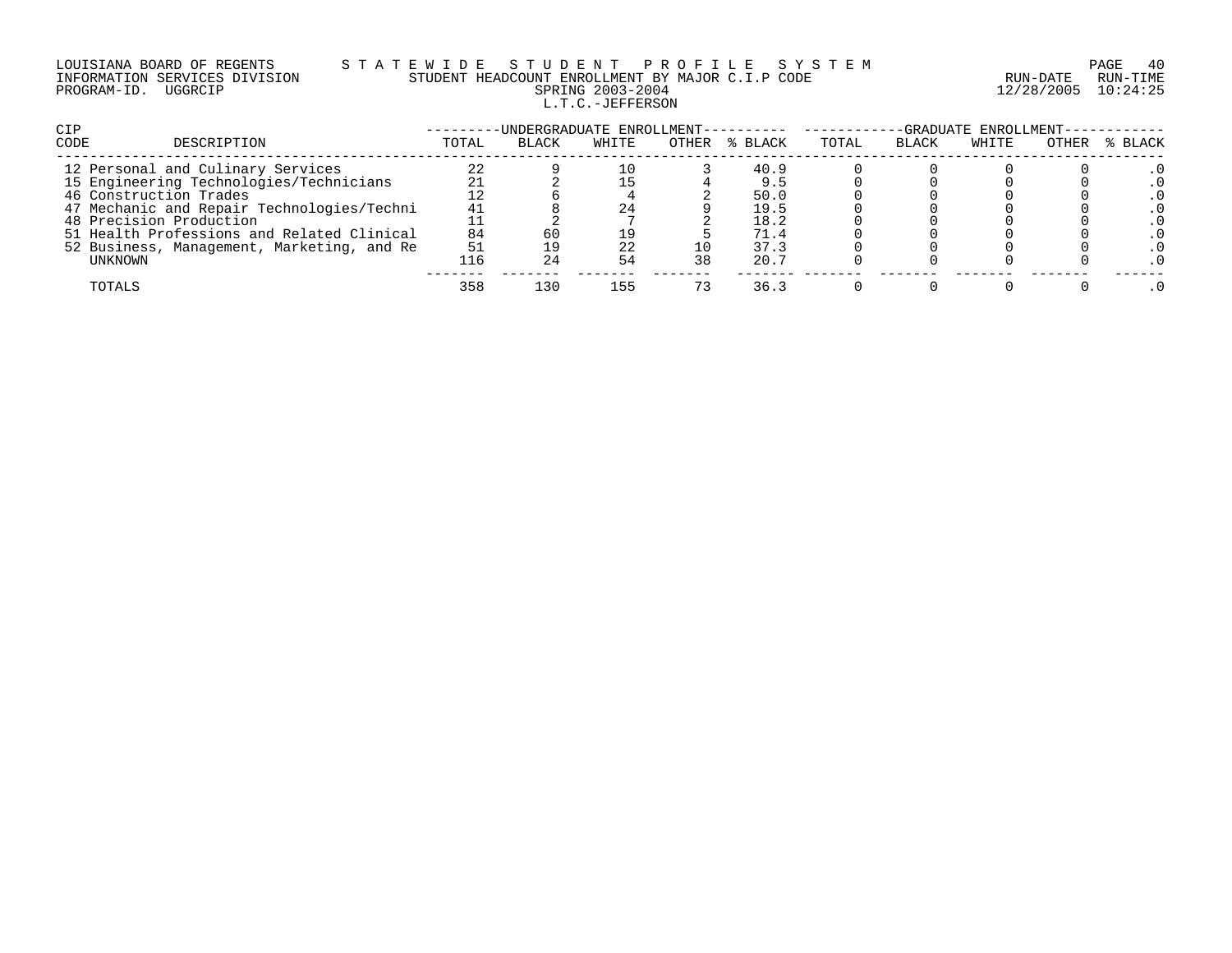#### LOUISIANA BOARD OF REGENTS S T A T E W I D E S T U D E N T P R O F I L E S Y S T E M PAGE 41 INFORMATION SERVICES DIVISION STUDENT HEADCOUNT ENROLLMENT BY MAJOR C.I.P CODE RUN-DATE RUN-TIME PROGRAM-ID. UGGRCIP SPRING 2003-2004 12/28/2005 10:24:25 L.T.C.-JUMONVILLE

| <b>CIP</b>                                                                               |          | -UNDERGRADUATE ENROLLMENT---------- |       |       |              |       |              | -GRADUATE ENROLLMENT--- |       |         |
|------------------------------------------------------------------------------------------|----------|-------------------------------------|-------|-------|--------------|-------|--------------|-------------------------|-------|---------|
| CODE<br>DESCRIPTION                                                                      | TOTAL    | <b>BLACK</b>                        | WHITE | OTHER | % BLACK      | TOTAL | <b>BLACK</b> | WHITE                   | OTHER | % BLACK |
| 48 Precision Production                                                                  | 22       |                                     |       |       | 40.9         |       |              |                         |       |         |
| 51 Health Professions and Related Clinical<br>52 Business, Management, Marketing, and Re | 33<br>47 |                                     | 18    |       | 63.6<br>59.6 |       |              |                         |       |         |
| UNKNOWN                                                                                  | 17       |                                     |       |       | 64.7         |       |              |                         |       |         |
| TOTALS                                                                                   | 1 Q      | 69                                  | 49    |       | 58.0         |       |              |                         |       |         |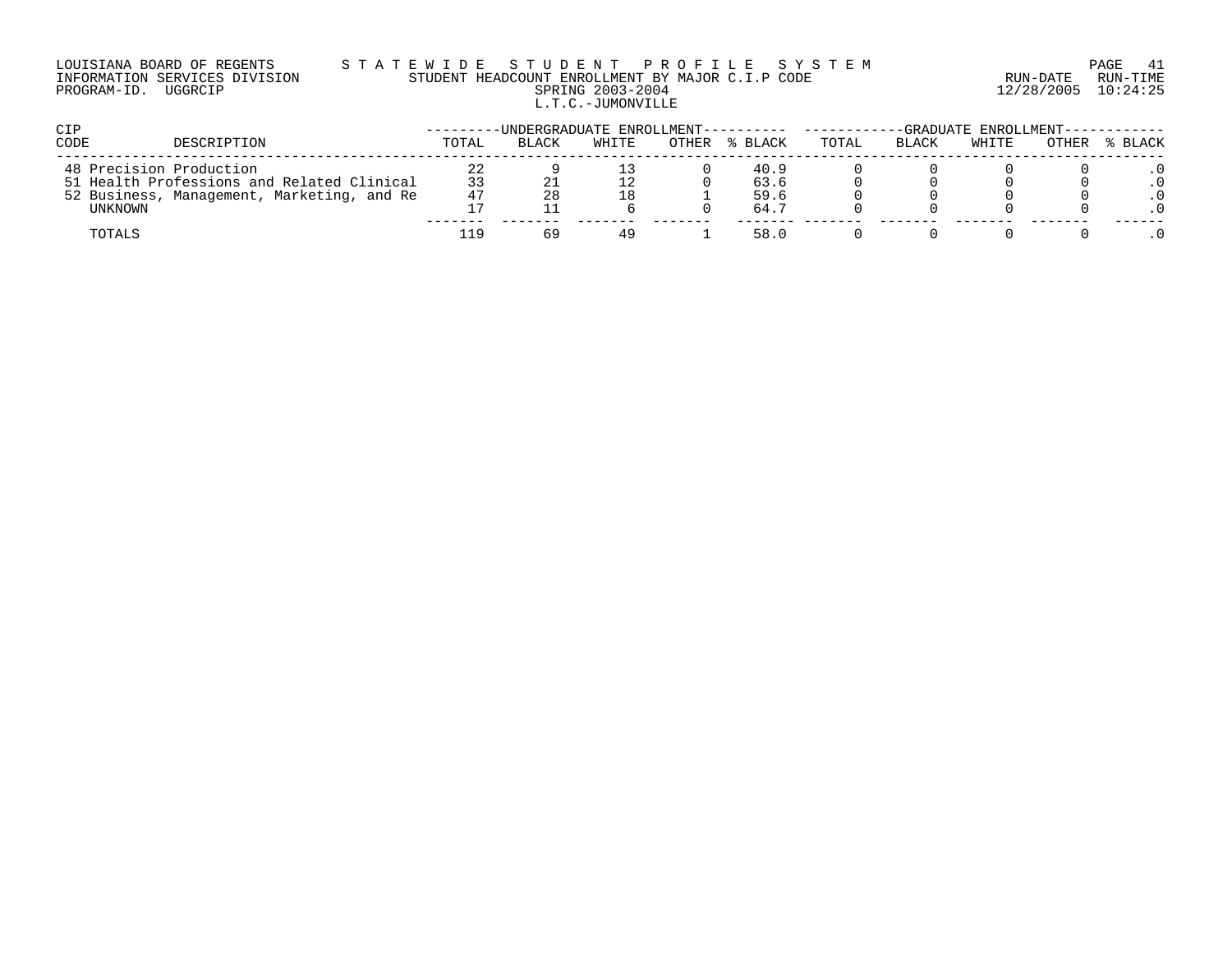| LOUISIANA BOARD OF REGENTS    |         |  |
|-------------------------------|---------|--|
| INFORMATION SERVICES DIVISION |         |  |
| PROGRAM-ID.                   | UGGRCIP |  |

# LOUISIANA BOARD OF REGENTS S T A T E W I D E S T U D E N T P R O F I L E S Y S T E M PAGE 42 INFORMATION SERVICES DIVISION STUDENT HEADCOUNT ENROLLMENT BY MAJOR C.I.P CODE RUN-DATE RUN-TIME PRING 2003-2004 12/28/2005 10:24:25 L. E. FLETCHER

| CIP                                        |       | -UNDERGRADUATE ENROLLMENT- |       |       |         |       |              | -GRADUATE ENROLLMENT- |       |         |
|--------------------------------------------|-------|----------------------------|-------|-------|---------|-------|--------------|-----------------------|-------|---------|
| CODE<br>DESCRIPTION                        | TOTAL | <b>BLACK</b>               | WHITE | OTHER | % BLACK | TOTAL | <b>BLACK</b> | WHITE                 | OTHER | % BLACK |
| 15 Engineering Technologies/Technicians    | 56    |                            | 44    |       | 10.7    |       |              |                       |       |         |
| 46 Construction Trades                     |       |                            |       |       | 41.2    |       |              |                       |       |         |
| 47 Mechanic and Repair Technologies/Techni | 73    |                            | 53    |       | 20.5    |       |              |                       |       |         |
| 48 Precision Production                    | 36    |                            | 26    |       | 19.4    |       |              |                       |       |         |
| 49 Transportation and Materials Moving     |       |                            | 79    | 14    | 16.2    |       |              |                       |       |         |
| 51 Health Professions and Related Clinical | 87    |                            | 66    |       | 19.5    |       |              |                       |       |         |
| 52 Business, Management, Marketing, and Re | 158   |                            | 101   |       | 25.9    |       |              |                       |       |         |
| UNKNOWN                                    | 90    |                            | 71    |       | 13.3    |       |              |                       |       |         |
| TOTALS                                     | 628   | 123                        | 450   | 55    | 19.6    |       |              |                       |       |         |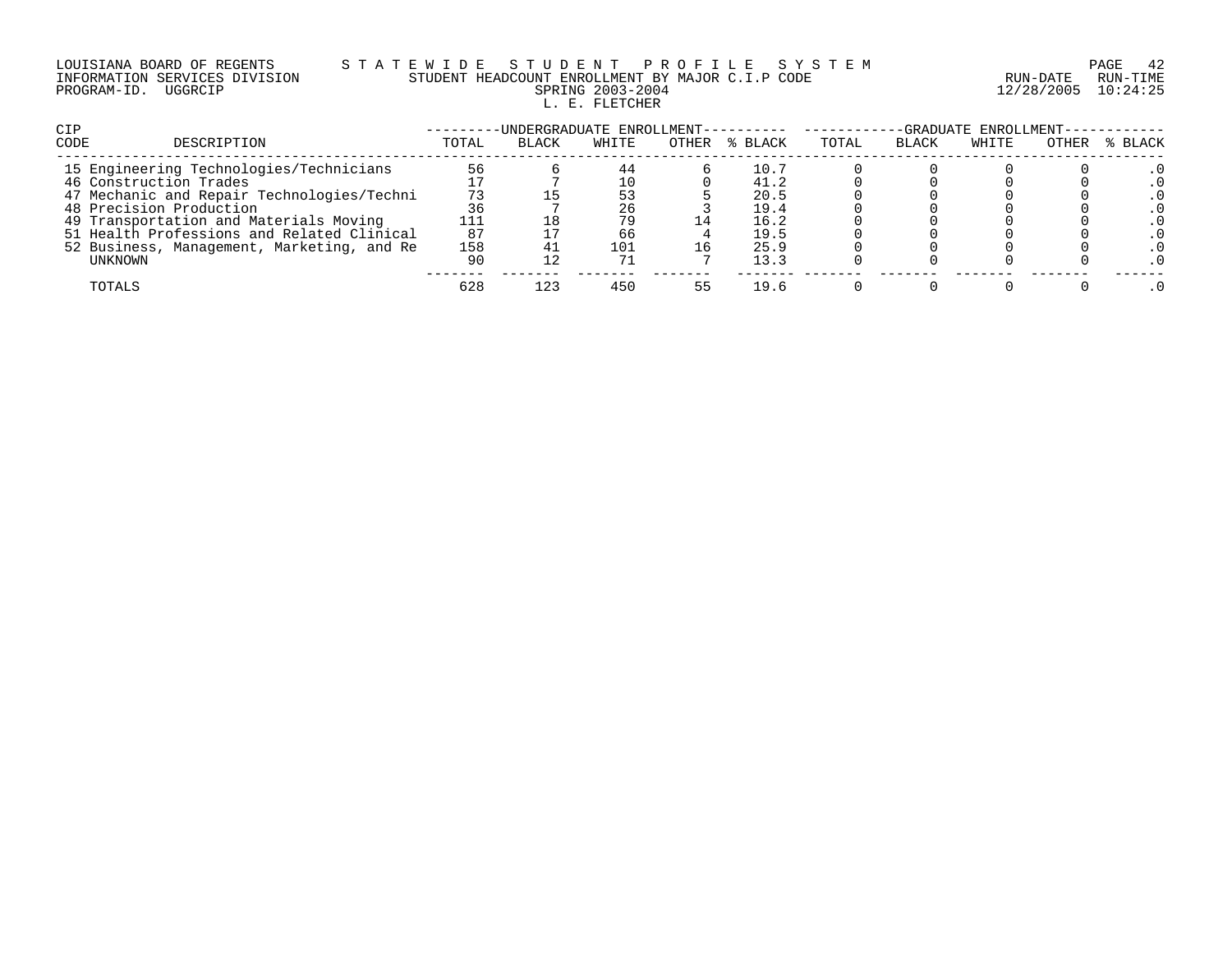|             | LOUISIANA BOARD OF REGENTS    |
|-------------|-------------------------------|
|             | INFORMATION SERVICES DIVISION |
| PROGRAM-ID. | UGGRCIP                       |

# S T A T E W I D E S T U D E N T P R O F I L E S Y S T E M PAGE 43<br>STUDENT HEADCOUNT ENROLLMENT BY MAJOR C.I.P CODE RUN - DATE RUN-TIME STUDENT HEADCOUNT ENROLLMENT BY MAJOR C.I.P CODE PRING 2003-2004 12/28/2005 10:24:25 L.T.C.-LAFAYETTE

| <b>CIP</b>                                 |       |              | -UNDERGRADUATE ENROLLMENT- |       |         |       |              | -GRADUATE ENROLLMENT- |       |         |
|--------------------------------------------|-------|--------------|----------------------------|-------|---------|-------|--------------|-----------------------|-------|---------|
| CODE<br>DESCRIPTION                        | TOTAL | <b>BLACK</b> | WHITE                      | OTHER | % BLACK | TOTAL | <b>BLACK</b> | WHITE                 | OTHER | % BLACK |
| 10 Communications Technologies/Technicians | 32    |              | 28                         |       | 9.4     |       |              |                       |       |         |
| 11 Computer and Information Sciences and S | 93    |              | 66                         |       | 23.7    |       |              |                       |       |         |
| 12 Personal and Culinary Services          | 53    |              | 20                         |       | 58.5    |       |              |                       |       |         |
| 15 Engineering Technologies/Technicians    |       |              | 15                         |       | 11.8    |       |              |                       |       |         |
| 19 Family and Consumer Sciences/Human Scie | 38    |              |                            |       | 65.8    |       |              |                       |       |         |
| 46 Construction Trades                     | 30    |              | 16                         |       | 46.7    |       |              |                       |       |         |
| 47 Mechanic and Repair Technologies/Techni | 171   |              | 119                        |       | 21.6    |       |              |                       |       |         |
| 48 Precision Production                    | 40    |              | 22                         |       | 42.5    |       |              |                       |       |         |
| 51 Health Professions and Related Clinical | 202   | 82           | 115                        |       | 40.6    |       |              |                       |       |         |
| 52 Business, Management, Marketing, and Re | 141   | 60           | 76                         |       | 42.6    |       |              |                       |       |         |
| UNKNOWN                                    | 72    | 38           | 31                         |       | 52.8    |       |              |                       |       |         |
| TOTALS                                     | 889   | 331          | 520                        | 38    | 37.2    |       |              |                       |       |         |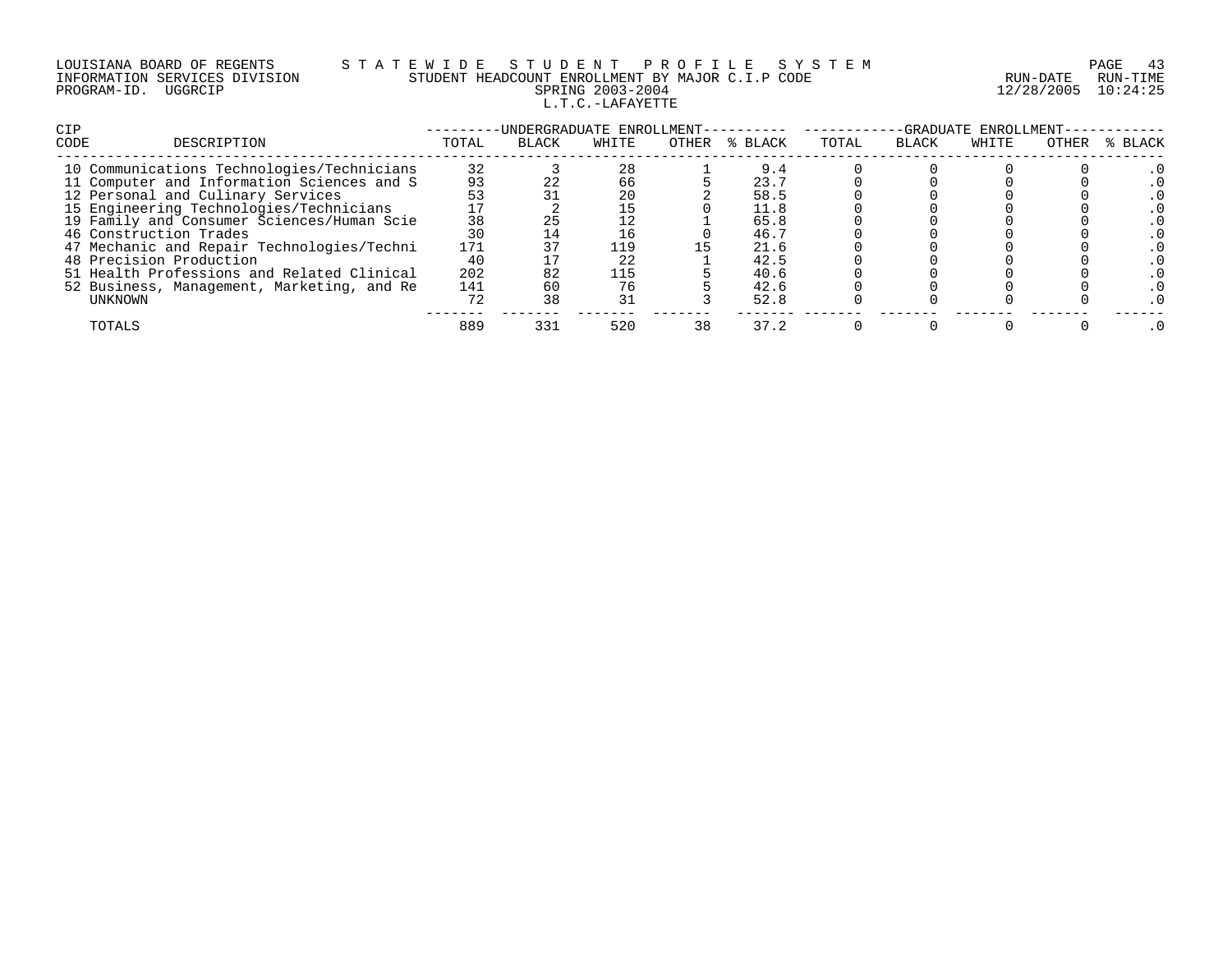## LOUISIANA BOARD OF REGENTS S T A T E W I D E S T U D E N T P R O F I L E S Y S T E M PAGE 44 INFORMATION SERVICES DIVISION STUDENT HEADCOUNT ENROLLMENT BY MAJOR C.I.P CODE RUN-DATE RUN-TIME PROGRAM-ID. UGGRCIP SPRING 2003-2004 12/28/2005 10:24:25 L.T.C.-LAFOURCHE

| <b>CIP</b>                                 |       | -UNDERGRADUATE ENROLLMENT---------- |       |       |         |       |              | -GRADUATE ENROLLMENT-- |       |         |
|--------------------------------------------|-------|-------------------------------------|-------|-------|---------|-------|--------------|------------------------|-------|---------|
| <b>CODE</b><br>DESCRIPTION                 | TOTAL | <b>BLACK</b>                        | WHITE | OTHER | % BLACK | TOTAL | <b>BLACK</b> | WHITE                  | OTHER | % BLACK |
| 46 Construction Trades                     | 24    |                                     |       |       | 29.2    |       |              |                        |       |         |
| 47 Mechanic and Repair Technologies/Techni | 21    |                                     | 20    |       |         |       |              |                        |       |         |
| 48 Precision Production                    | 24    |                                     |       |       | 54.2    |       |              |                        |       |         |
| 51 Health Professions and Related Clinical | 42    |                                     | 36    |       | 14.3    |       |              |                        |       |         |
| 52 Business, Management, Marketing, and Re | 96    |                                     |       |       | 21.9    |       |              |                        |       |         |
| UNKNOWN                                    | 161   |                                     | 114   |       | 19.9    |       |              |                        |       |         |
| TOTALS                                     | 368   |                                     | 269   | 20    | 21.5    |       |              |                        |       |         |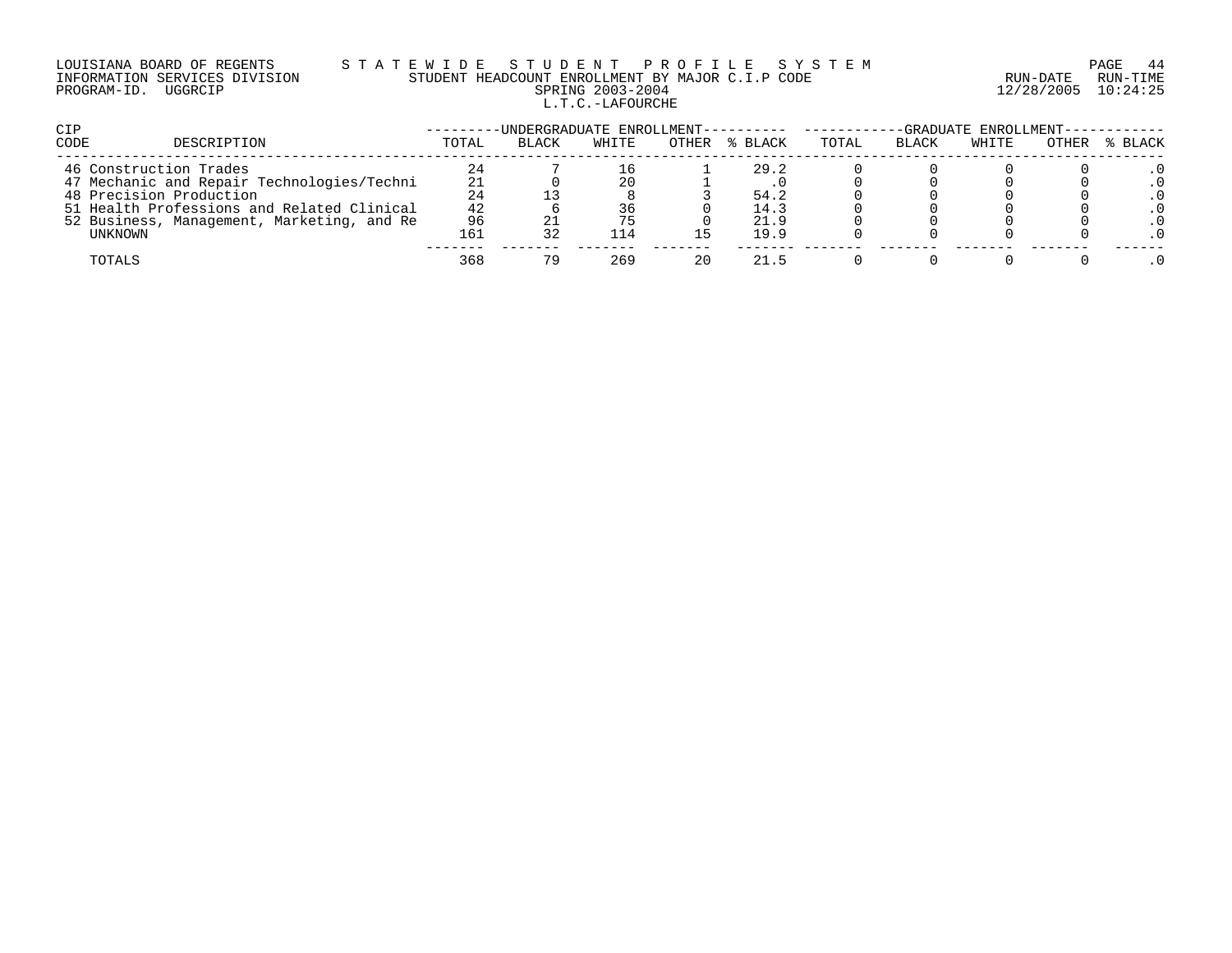| LOUISIANA BOARD OF REGENTS    |         |  |
|-------------------------------|---------|--|
| INFORMATION SERVICES DIVISION |         |  |
| PROGRAM-ID.                   | UGGRCIP |  |

# LOUISIANA BOARD OF REGENTS S T A T E W I D E S T U D E N T P R O F I L E S Y S T E M PAGE 45 INFORMATION SERVICES DIVISION STUDENT HEADCOUNT ENROLLMENT BY MAJOR C.I.P CODE RUN-DATE RUN-TIME PROGRAM-ID. UGGRCIP SPRING 2003-2004 12/28/2005 10:24:25 L.T.C.-LAMAR SALTER

| <b>CIP</b>                                 |       |              |       |       |         | -UNDERGRADUATE ENROLLMENT---------- -------<br>-GRADUATE ENROLLMENT-- |       |       |       |         |
|--------------------------------------------|-------|--------------|-------|-------|---------|-----------------------------------------------------------------------|-------|-------|-------|---------|
| <b>CODE</b><br>DESCRIPTION                 | TOTAL | <b>BLACK</b> | WHITE | OTHER | % BLACK | TOTAL                                                                 | BLACK | WHITE | OTHER | % BLACK |
| 11 Computer and Information Sciences and S | 21    |              |       |       | 9.5     |                                                                       |       |       |       |         |
| 19 Family and Consumer Sciences/Human Scie | 12    |              |       |       | 58.3    |                                                                       |       |       |       |         |
| 46 Construction Trades                     |       |              |       |       | 6.5     |                                                                       |       |       |       |         |
| 47 Mechanic and Repair Technologies/Techni | 37    |              | 28    |       | 16.2    |                                                                       |       |       |       |         |
| 48 Precision Production                    |       |              | 10    |       | 28.6    |                                                                       |       |       |       |         |
| 51 Health Professions and Related Clinical | 48    |              | 41    |       | 6.3     |                                                                       |       |       |       |         |
| 52 Business, Management, Marketing, and Re | 37    |              | 22    |       | 29.7    |                                                                       |       |       |       |         |
| UNKNOWN                                    | 66    |              | 43    |       | 18.2    |                                                                       |       |       |       |         |
| TOTALS                                     | 250   |              | 177   | 27    | 18.4    |                                                                       |       |       |       |         |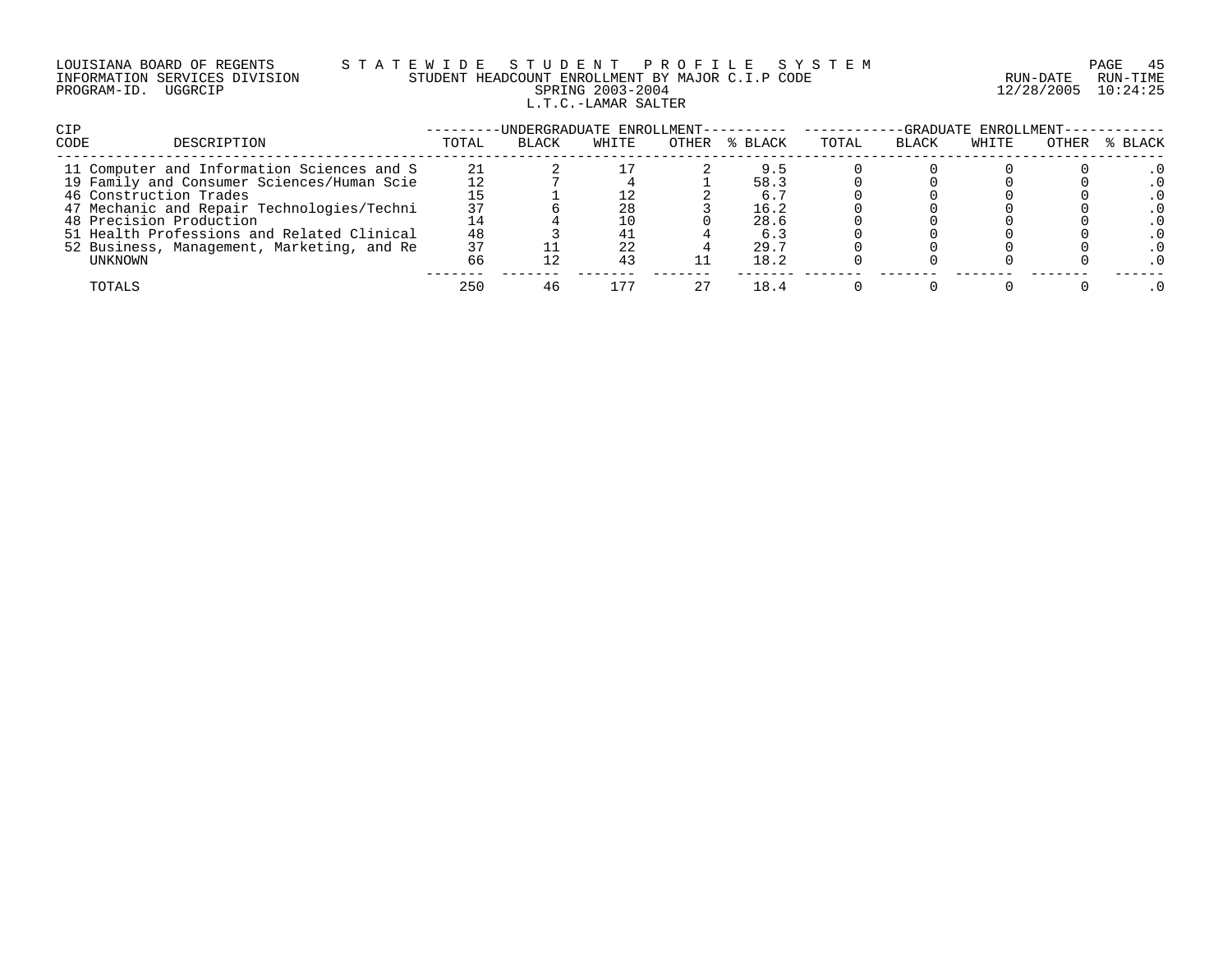## LOUISIANA BOARD OF REGENTS S T A T E W I D E S T U D E N T P R O F I L E S Y S T E M PAGE 46 INFORMATION SERVICES DIVISION STUDENT HEADCOUNT ENROLLMENT BY MAJOR C.I.P CODE RUN-DATE RUN-TIME PROGRAM-ID. UGGRCIP SPRING 2003-2004 12/28/2005 10:24:25 L.T.C.-MANSFIELD

| CIP                                        |       | -UNDERGRADUATE ENROLLMENT---------- ------ |       |               | -GRADUATE ENROLLMENT- |       |       |       |         |
|--------------------------------------------|-------|--------------------------------------------|-------|---------------|-----------------------|-------|-------|-------|---------|
| CODE<br>DESCRIPTION                        | TOTAL | <b>BLACK</b>                               | WHITE | OTHER % BLACK | TOTAL                 | BLACK | WHITE | OTHER | % BLACK |
| 11 Computer and Information Sciences and S |       |                                            |       |               |                       |       |       |       |         |
| 47 Mechanic and Repair Technologies/Techni |       |                                            |       | 77.8          |                       |       |       |       |         |
| 48 Precision Production                    |       |                                            |       | 33.3          |                       |       |       |       |         |
| 51 Health Professions and Related Clinical | 29    |                                            | 14    | 37.9          |                       |       |       |       |         |
| 52 Business, Management, Marketing, and Re | 37    |                                            |       | 51.4          |                       |       |       |       |         |
| UNKNOWN                                    |       |                                            |       | 47.8          |                       |       |       |       |         |
| TOTALS                                     |       | 52                                         | 53    | 46.8          |                       |       |       |       |         |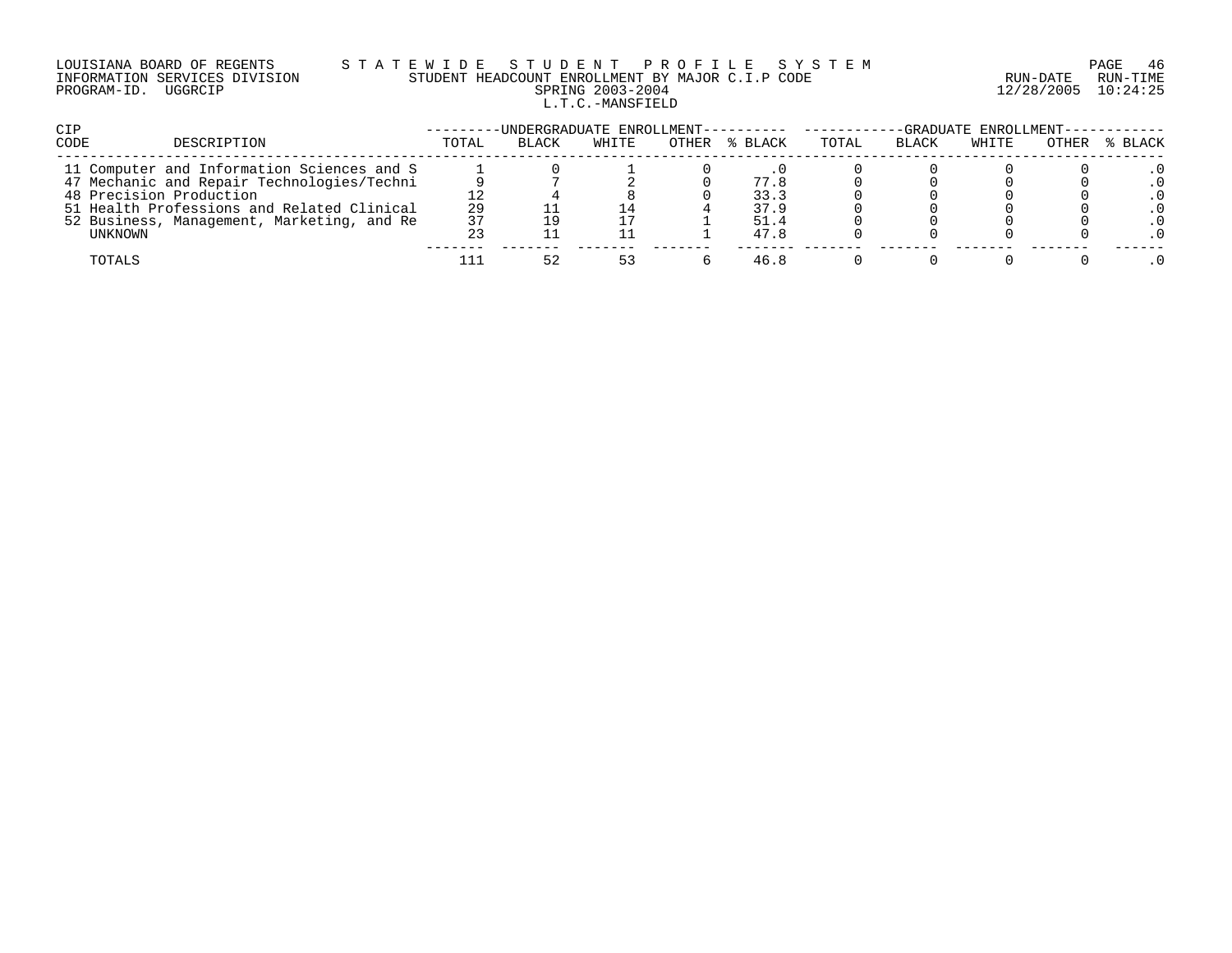# LOUISIANA BOARD OF REGENTS S T A T E W I D E S T U D E N T P R O F I L E S Y S T E M PAGE 47 INFORMATION SERVICES DIVISION STUDENT HEADCOUNT ENROLLMENT BY MAJOR C.I.P CODE RUN-DATE RUN-TIME PROGRAM-ID. UGGRCIP SPRING 2003-2004 12/28/2005 10:24:25 L.T.C.-MORGAN SMITH

| <b>CIP</b> |                                            |       | -UNDERGRADUATE ENROLLMENT---------- |       |       |         | -GRADUATE ENROLLMENT-- |              |       |       |         |
|------------|--------------------------------------------|-------|-------------------------------------|-------|-------|---------|------------------------|--------------|-------|-------|---------|
| CODE       | DESCRIPTION                                | TOTAL | <b>BLACK</b>                        | WHITE | OTHER | % BLACK | TOTAL                  | <b>BLACK</b> | WHITE | OTHER | % BLACK |
|            | 46 Construction Trades                     |       |                                     |       |       | 6.3     |                        |              |       |       |         |
|            | 47 Mechanic and Repair Technologies/Techni |       |                                     |       |       | 20.0    |                        |              |       |       |         |
|            | 48 Precision Production                    |       |                                     | 18    |       |         |                        |              |       |       |         |
|            | 51 Health Professions and Related Clinical | 21    |                                     | 16    |       | 23.8    |                        |              |       |       |         |
|            | 52 Business, Management, Marketing, and Re | 50    |                                     | 42    |       | 16.0    |                        |              |       |       |         |
|            | UNKNOWN                                    |       |                                     | 20    |       | 35.5    |                        |              |       |       |         |
|            | TOTALS                                     | 151   | 28                                  | 123   |       | 18.5    |                        |              |       |       |         |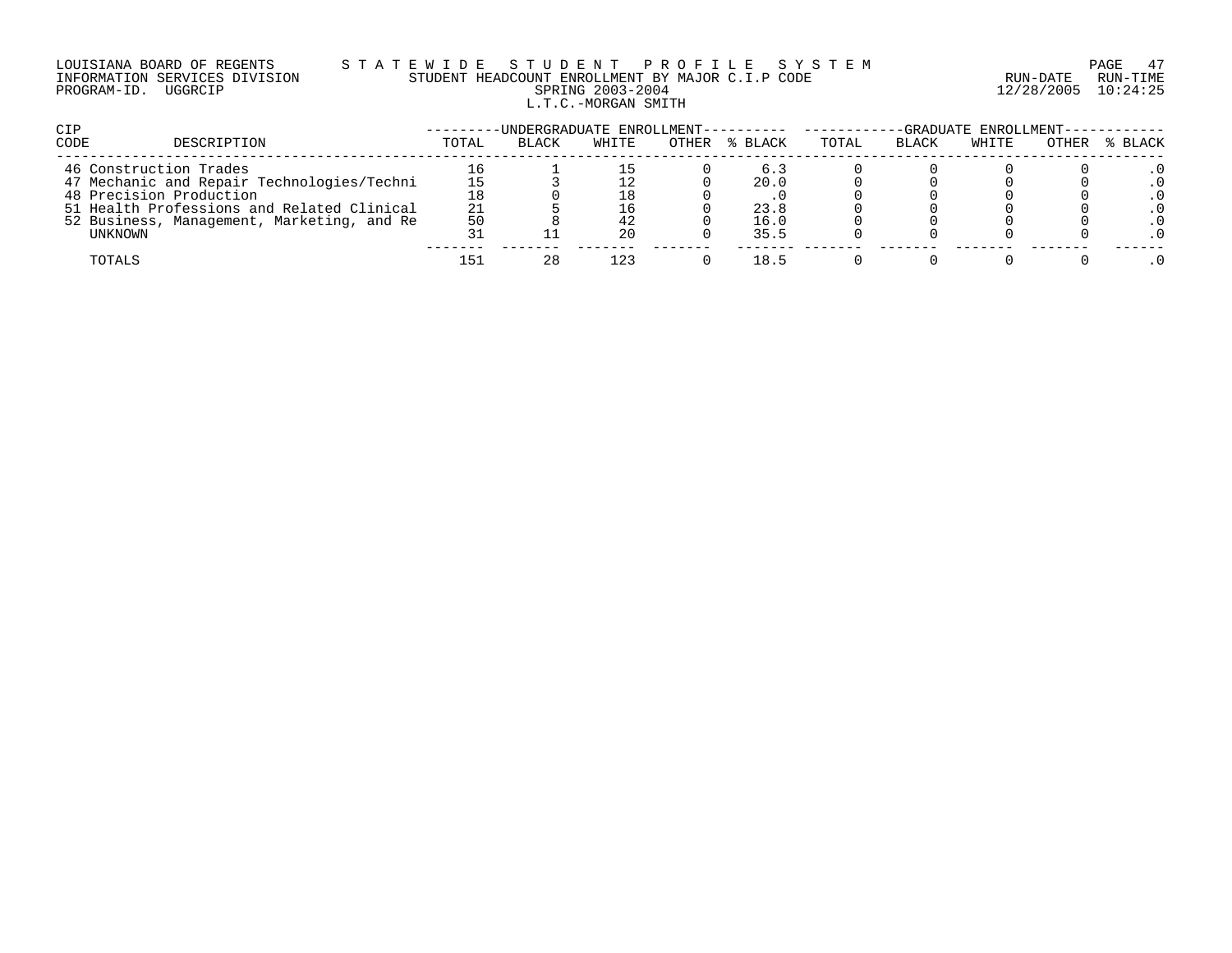# LOUISIANA BOARD OF REGENTS S T A T E W I D E S T U D E N T P R O F I L E S Y S T E M PAGE 48 INFORMATION SERVICES DIVISION STUDENT HEADCOUNT ENROLLMENT BY MAJOR C.I.P CODE RUN-DATE RUN-TIME PROGRAM-ID. UGGRCIP SPRING 2003-2004 12/28/2005 10:24:25 L.T.C.-NATCHITOCHES

| <b>CIP</b>                                 |       |       |       |    |               | -GRADUATE ENROLLMENT--<br>-UNDERGRADUATE ENROLLMENT---------- ------- |       |       |       |         |
|--------------------------------------------|-------|-------|-------|----|---------------|-----------------------------------------------------------------------|-------|-------|-------|---------|
| CODE<br>DESCRIPTION                        | TOTAL | BLACK | WHITE |    | OTHER % BLACK | TOTAL                                                                 | BLACK | WHITE | OTHER | % BLACK |
| 12 Personal and Culinary Services          |       |       |       |    | 14.3          |                                                                       |       |       |       |         |
| 19 Family and Consumer Sciences/Human Scie | 59    |       |       |    | 55.9          |                                                                       |       |       |       |         |
| 46 Construction Trades                     |       |       |       |    | 87.5          |                                                                       |       |       |       |         |
| 47 Mechanic and Repair Technologies/Techni | 33    |       | 23    |    | 24.2          |                                                                       |       |       |       |         |
| 50 Visual and Performing Arts              |       |       |       |    | 44.4          |                                                                       |       |       |       |         |
| 51 Health Professions and Related Clinical | 10    |       |       |    | 10.0          |                                                                       |       |       |       |         |
| 52 Business, Management, Marketing, and Re | 26    |       |       |    | 57.7          |                                                                       |       |       |       |         |
| UNKNOWN                                    | 246   | 117   | 112   |    | 47.6          |                                                                       |       |       |       |         |
| TOTALS                                     | 398   | 186   | 183   | 29 | 46.7          |                                                                       |       |       |       |         |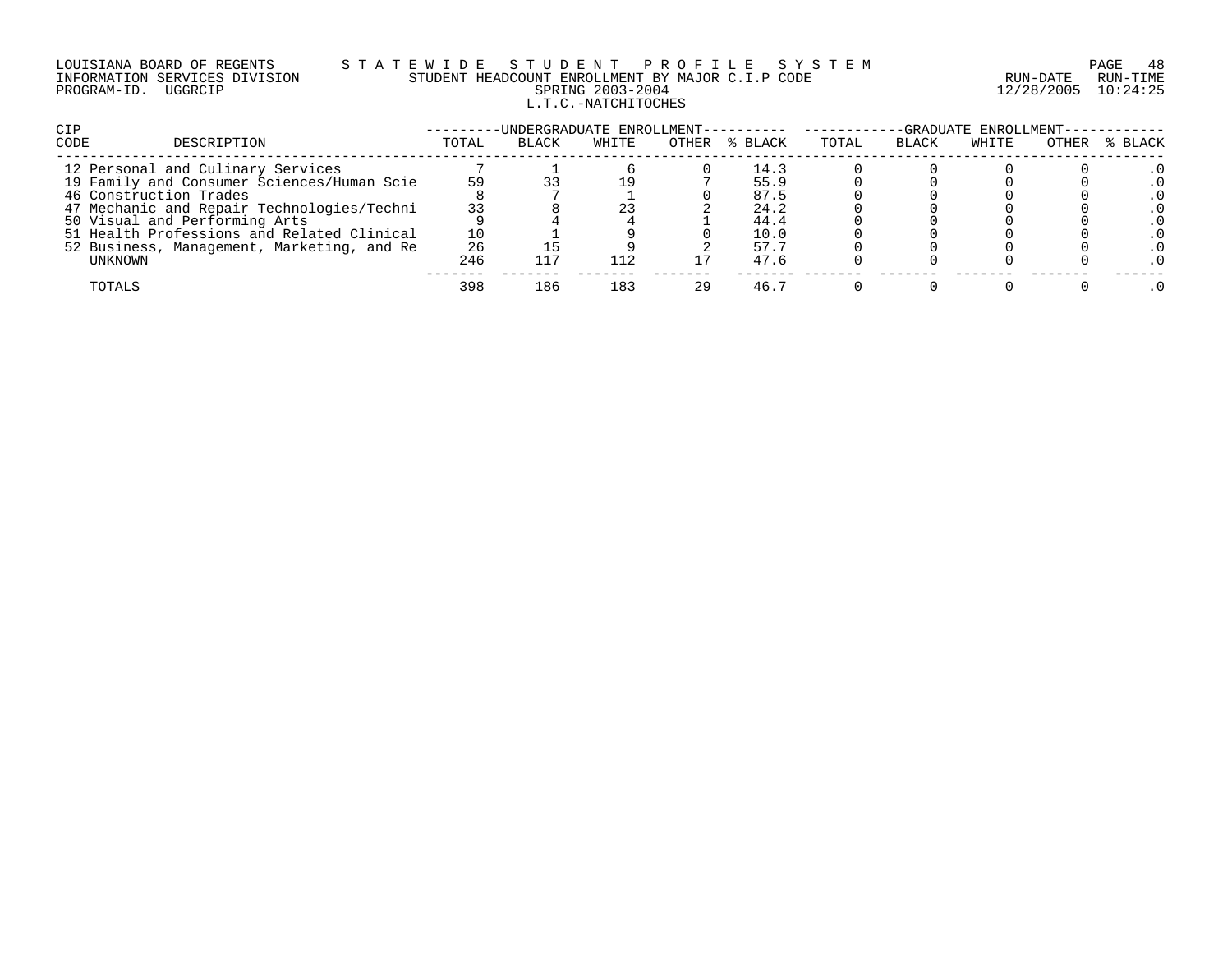### LOUISIANA BOARD OF REGENTS S T A T E W I D E S T U D E N T P R O F I L E S Y S T E M PAGE 49 INFORMATION SERVICES DIVISION STUDENT HEADCOUNT ENROLLMENT BY MAJOR C.I.P CODE RUN-DATE RUN-TIME PROGRAM-ID. UGGRCIP SPRING 2003-2004 12/28/2005 10:24:25 L.T.C.-NORTH CENTRAL

| CIP                                        |       | -UNDERGRADUATE ENROLLMENT---------- |       |       |         | -GRADUATE ENROLLMENT----- |              |       |       |         |
|--------------------------------------------|-------|-------------------------------------|-------|-------|---------|---------------------------|--------------|-------|-------|---------|
| CODE<br>DESCRIPTION                        | TOTAL | <b>BLACK</b>                        | WHITE | OTHER | % BLACK | TOTAL                     | <b>BLACK</b> | WHITE | OTHER | % BLACK |
| 11 Computer and Information Sciences and S |       |                                     |       |       | 61.5    |                           |              |       |       |         |
| 48 Precision Production                    |       |                                     |       |       | 40.0    |                           |              |       |       |         |
| 51 Health Professions and Related Clinical | 62    |                                     | 32    |       | 48.4    |                           |              |       |       |         |
| 52 Business, Management, Marketing, and Re | 22    |                                     | 10    |       | 54.5    |                           |              |       |       |         |
| UNKNOWN                                    |       |                                     | 34    |       | 43.5    |                           |              |       |       |         |
| TOTALS                                     | 174   |                                     | 90    |       | 47.5    |                           |              |       |       |         |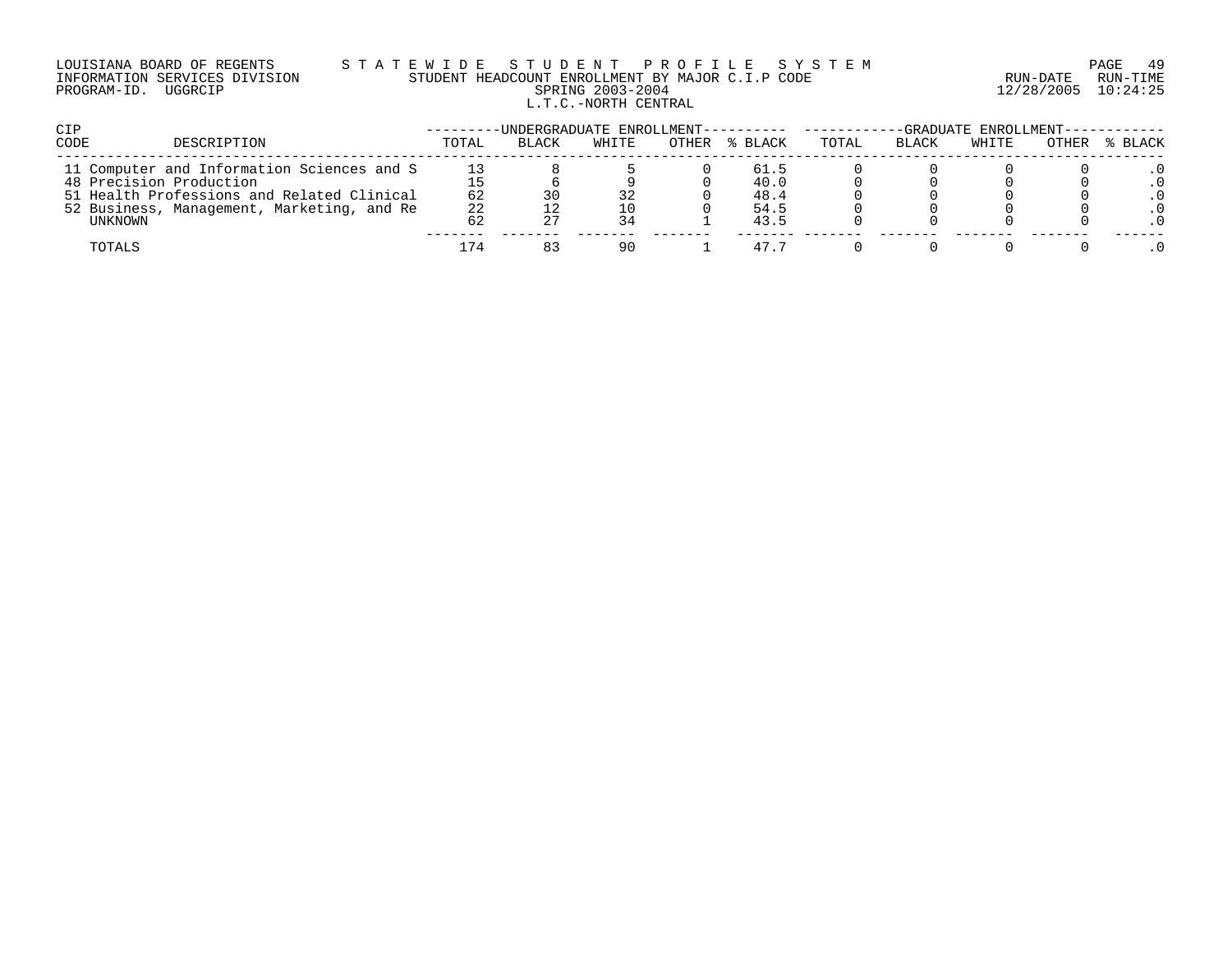| LOUISIANA BOARD OF REGENTS    |         |  |
|-------------------------------|---------|--|
| INFORMATION SERVICES DIVISION |         |  |
| PROGRAM-ID.                   | UGGRCIP |  |

# LOUISIANA BOARD OF REGENTS S T A T E W I D E S T U D E N T P R O F I L E S Y S T E M PAGE 50 INFORMATION SERVICES DIVISION STUDENT HEADCOUNT ENROLLMENT BY MAJOR C.I.P CODE RUN-DATE RUN-TIME PRING 2003-2004 12/28/2005 10:24:25 L.T.C.-NORTHEAST

| <b>CIP</b>                                 |       | -UNDERGRADUATE ENROLLMENT- |       |               | -GRADUATE ENROLLMENT- |              |       |       |         |
|--------------------------------------------|-------|----------------------------|-------|---------------|-----------------------|--------------|-------|-------|---------|
| CODE<br>DESCRIPTION                        | TOTAL | BLACK                      | WHITE | OTHER % BLACK | TOTAL                 | <b>BLACK</b> | WHITE | OTHER | % BLACK |
| 11 Computer and Information Sciences and S |       |                            |       |               |                       |              |       |       |         |
| 15 Engineering Technologies/Technicians    |       |                            |       | 18.2          |                       |              |       |       |         |
| 47 Mechanic and Repair Technologies/Techni |       |                            |       | 42.9          |                       |              |       |       |         |
| 48 Precision Production                    |       |                            |       | 14.3          |                       |              |       |       |         |
| 51 Health Professions and Related Clinical | 43    |                            |       | 27.9          |                       |              |       |       |         |
| 52 Business, Management, Marketing, and Re | 75    |                            | 43    | 42.7          |                       |              |       |       |         |
| UNKNOWN                                    | 177   |                            | 126   | 28.2          |                       |              |       |       |         |
| TOTALS                                     | 328   | 101                        | 226   | 30.8          |                       |              |       |       |         |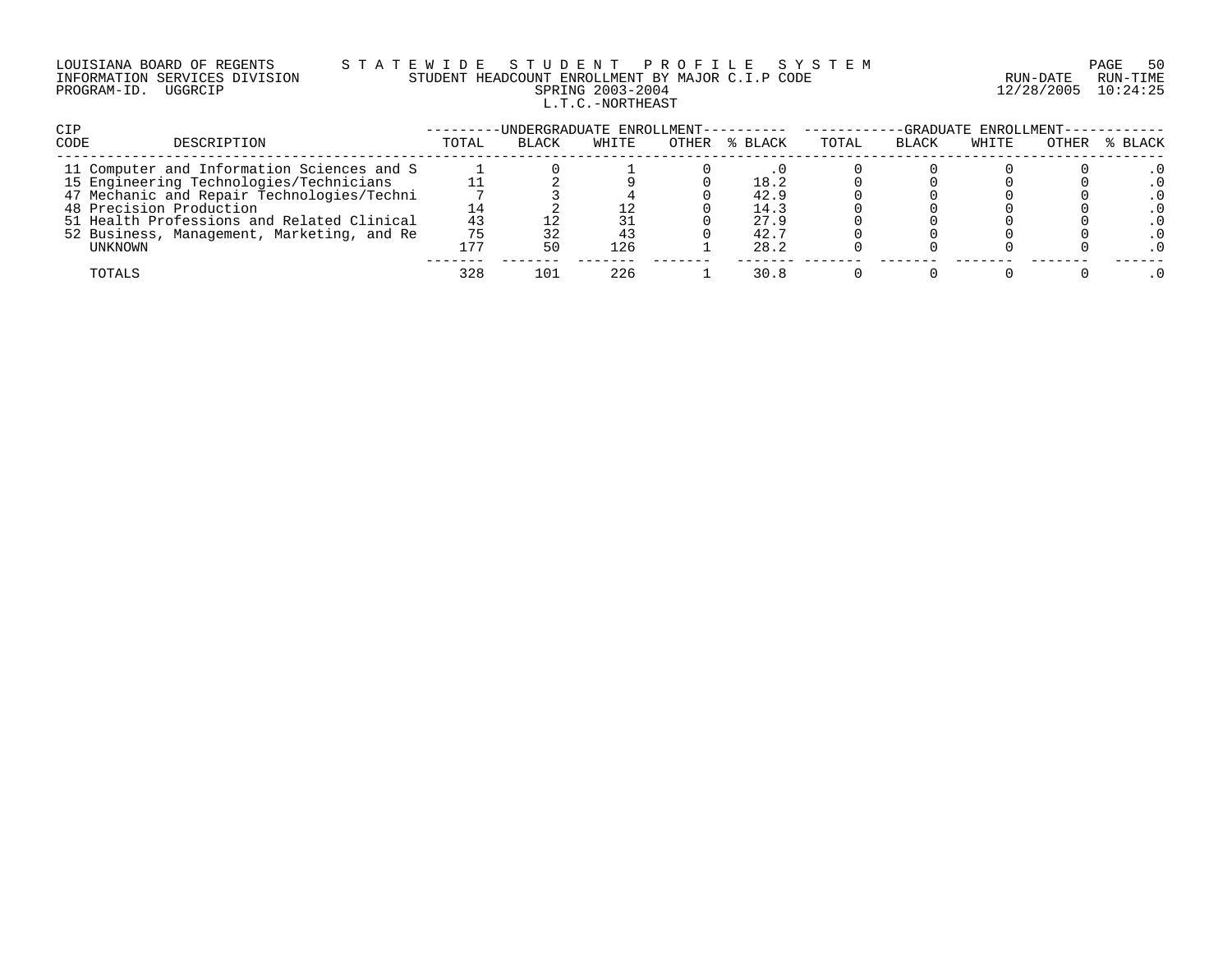|             | LOUISIANA BOARD OF REGENTS    |  |
|-------------|-------------------------------|--|
|             | INFORMATION SERVICES DIVISION |  |
| PROGRAM-ID. | UGGRCIP                       |  |

# S T A T E W I D E S T U D E N T P R O F I L E S Y S T E M PAGE 51 PAGE 51 STUDENT HEADCOUNT ENROLLMENT BY MAJOR C.I.P CODE STUDENT HEADCOUNT ENROLLMENT BY MAJOR C.I.P CODE PRING 2003-2004 12/28/2005 10:24:25 L.T.C.-NORTHWEST

| <b>CIP</b> |                                            |       | -UNDERGRADUATE ENROLLMENT- |       |       |         | -GRADUATE ENROLLMENT- |              |       |       |         |  |
|------------|--------------------------------------------|-------|----------------------------|-------|-------|---------|-----------------------|--------------|-------|-------|---------|--|
| CODE       | DESCRIPTION                                | TOTAL | <b>BLACK</b>               | WHITE | OTHER | % BLACK | TOTAL                 | <b>BLACK</b> | WHITE | OTHER | % BLACK |  |
|            | 01 Agriculture, Agriculture Operations, an | 12    |                            |       |       | 50.0    |                       |              |       |       |         |  |
|            | 11 Computer and Information Sciences and S | 56    |                            |       |       | 48.2    |                       |              |       |       |         |  |
|            | 15 Engineering Technologies/Technicians    |       |                            | 89    |       | 5.2     |                       |              |       |       |         |  |
|            | 19 Family and Consumer Sciences/Human Scie | 43    |                            | 26    |       | 37.2    |                       |              |       |       |         |  |
|            | 46 Construction Trades                     |       |                            |       |       | 38.9    |                       |              |       |       |         |  |
|            | 47 Mechanic and Repair Technologies/Techni | 69    |                            | 41    |       | 37.7    |                       |              |       |       |         |  |
|            | 48 Precision Production                    | 54    |                            | 34    |       | 35.2    |                       |              |       |       |         |  |
|            | 51 Health Professions and Related Clinical | 96    |                            | 53    |       | 39.6    |                       |              |       |       |         |  |
|            | 52 Business, Management, Marketing, and Re | 104   |                            |       |       | 46.2    |                       |              |       |       |         |  |
|            | UNKNOWN                                    | 215   | 141                        | 64    | 1 O   | 65.6    |                       |              |       |       |         |  |
|            | TOTALS                                     | 764   | 333                        | 401   | 30    | 43.6    |                       |              |       |       |         |  |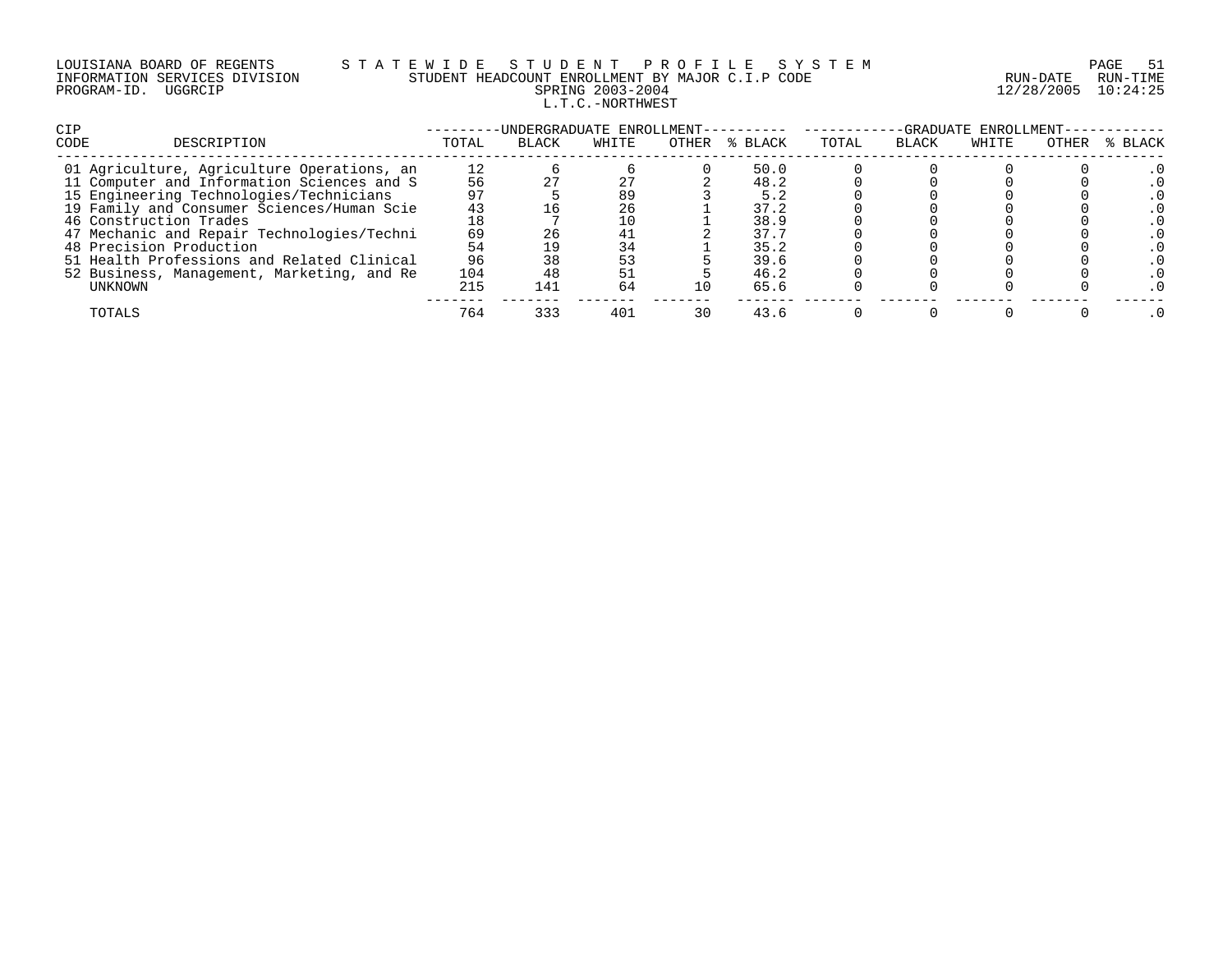# LOUISIANA BOARD OF REGENTS S T A T E W I D E S T U D E N T P R O F I L E S Y S T E M PAGE 52 INFORMATION SERVICES DIVISION STUDENT HEADCOUNT ENROLLMENT BY MAJOR C.I.P CODE RUN-DATE RUN-TIME PROGRAM-ID. UGGRCIP SPRING 2003-2004 12/28/2005 10:24:25 L.T.C.-OAKDALE

| <b>CIP</b>                                 |       | -UNDERGRADUATE ENROLLMENT---------- ------ |       |       |         | -GRADUATE ENROLLMENT-- |              |       |       |         |
|--------------------------------------------|-------|--------------------------------------------|-------|-------|---------|------------------------|--------------|-------|-------|---------|
| CODE<br>DESCRIPTION                        | TOTAL | <b>BLACK</b>                               | WHITE | OTHER | % BLACK | TOTAL                  | <b>BLACK</b> | WHITE | OTHER | % BLACK |
| 03 Natural Resources and Conservation      |       |                                            |       |       | 8.3     |                        |              |       |       |         |
| 19 Family and Consumer Sciences/Human Scie | 24    |                                            |       |       | 50.0    |                        |              |       |       |         |
| 43 Security and Protective Services        | 100   |                                            |       |       | 38.0    |                        |              |       |       |         |
| 48 Precision Production                    | 65    |                                            |       |       | 46.2    |                        |              |       |       |         |
| 51 Health Professions and Related Clinical | 22    |                                            | 20    |       | 9. .    |                        |              |       |       |         |
| 52 Business, Management, Marketing, and Re | 32    |                                            |       |       | 40.6    |                        |              |       |       |         |
| UNKNOWN                                    |       |                                            |       |       | 32.3    |                        |              |       |       |         |
| TOTALS                                     | 286   | 106                                        | 143   |       | 37.1    |                        |              |       |       |         |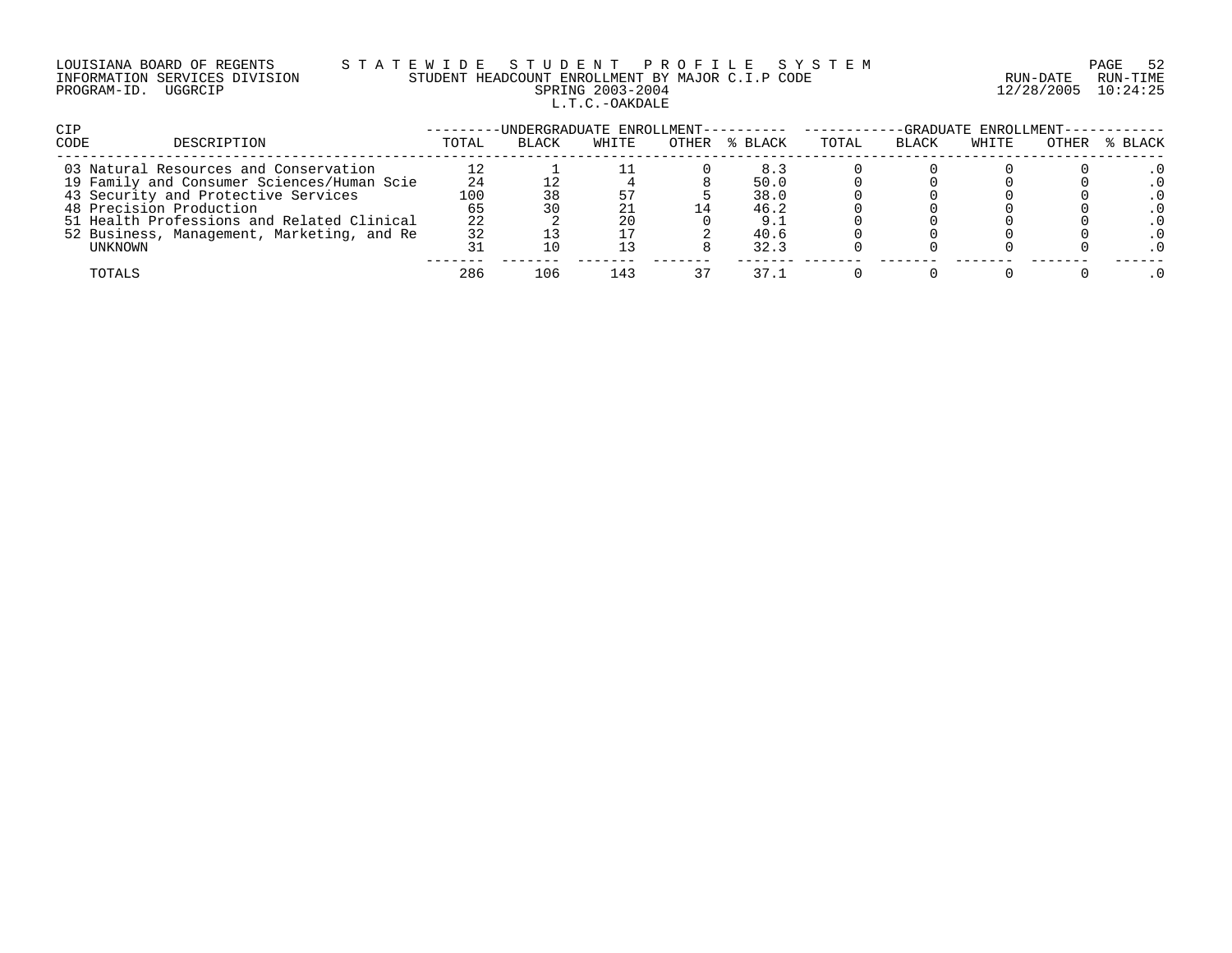# LOUISIANA BOARD OF REGENTS S T A T E W I D E S T U D E N T P R O F I L E S Y S T E M PAGE 53 INFORMATION SERVICES DIVISION STUDENT HEADCOUNT ENROLLMENT BY MAJOR C.I.P CODE RUN-DATE RUN-TIME PROGRAM-ID. UGGRCIP SPRING 2003-2004 12/28/2005 10:24:25 L.T.C.-RIVER PARISHES

| <b>CIP</b>                                 |       | -UNDERGRADUATE ENROLLMENT---------- ------- |       |       |         | -GRADUATE ENROLLMENT-- |              |       |       |         |
|--------------------------------------------|-------|---------------------------------------------|-------|-------|---------|------------------------|--------------|-------|-------|---------|
| <b>CODE</b><br>DESCRIPTION                 | TOTAL | <b>BLACK</b>                                | WHITE | OTHER | % BLACK | TOTAL                  | <b>BLACK</b> | WHITE | OTHER | % BLACK |
| 15 Engineering Technologies/Technicians    |       |                                             | 62    |       | 12.7    |                        |              |       |       |         |
| 41 Science Technologies/Technicians        | 65    |                                             | 50    |       | 20.0    |                        |              |       |       |         |
| 47 Mechanic and Repair Technologies/Techni | 41    |                                             | 30    |       | 26.8    |                        |              |       |       |         |
| 48 Precision Production                    | 18    |                                             |       |       | 72.2    |                        |              |       |       |         |
| 51 Health Professions and Related Clinical | 36    |                                             |       |       | 58.3    |                        |              |       |       |         |
| 52 Business, Management, Marketing, and Re | 28    |                                             |       |       | 57.1    |                        |              |       |       |         |
| UNKNOWN                                    |       |                                             | 30    |       | 39.2    |                        |              |       |       |         |
| TOTALS                                     | 310   | 103                                         | 202   |       | 33.2    |                        |              |       |       |         |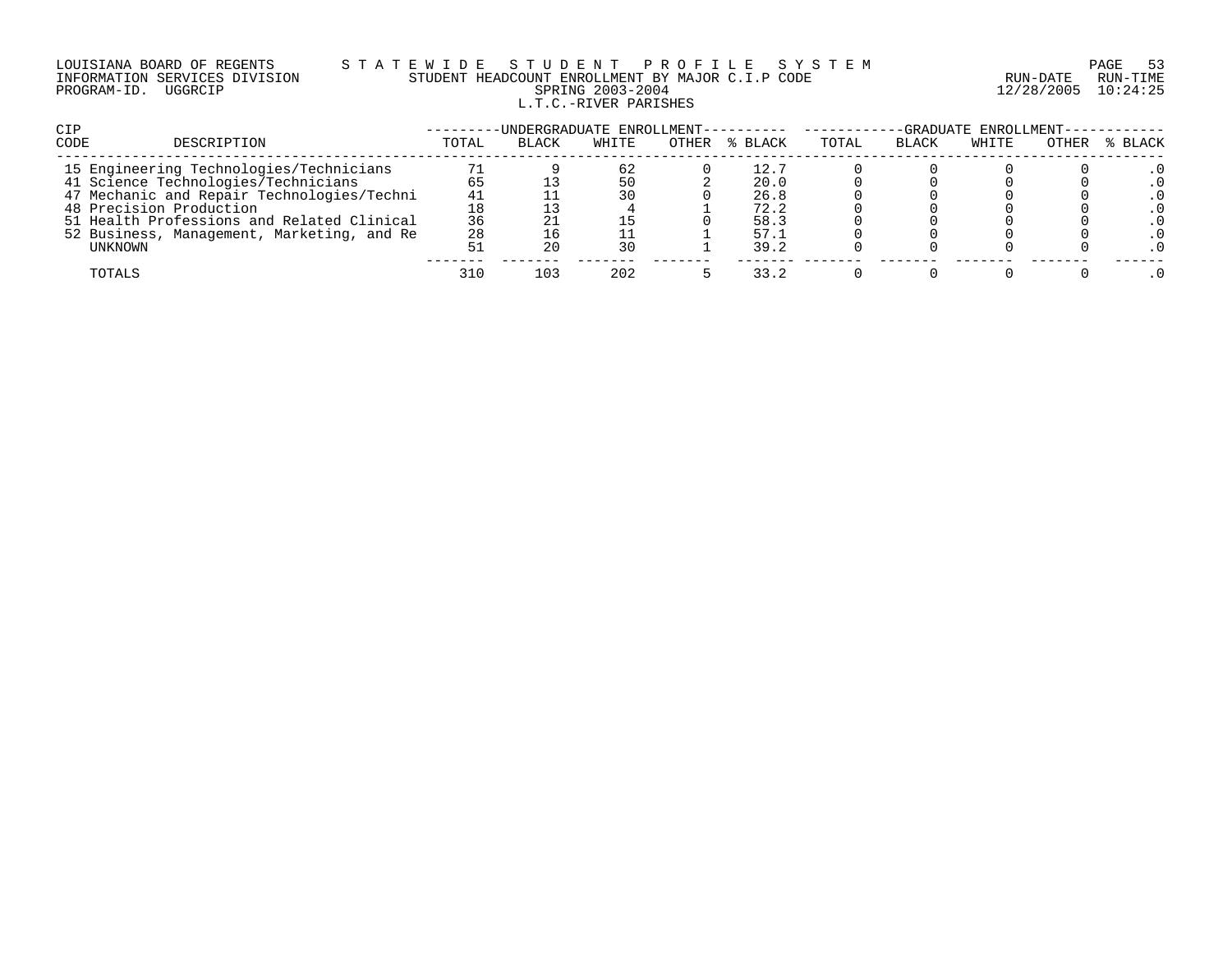# LOUISIANA BOARD OF REGENTS S T A T E W I D E S T U D E N T P R O F I L E S Y S T E M PAGE 54 INFORMATION SERVICES DIVISION STUDENT HEADCOUNT ENROLLMENT BY MAJOR C.I.P CODE RUN-DATE RUN-TIME PROGRAM-ID. UGGRCIP SPRING 2003-2004 12/28/2005 10:24:25 L.T.C.-RUSTON

| CIP                                        |       | -UNDERGRADUATE ENROLLMENT---------- ------ |       |       |         | -GRADUATE ENROLLMENT----------- |       |       |       |         |
|--------------------------------------------|-------|--------------------------------------------|-------|-------|---------|---------------------------------|-------|-------|-------|---------|
| CODE<br>DESCRIPTION                        | TOTAL | <b>BLACK</b>                               | WHITE | OTHER | % BLACK | TOTAL                           | BLACK | WHITE | OTHER | % BLACK |
| 15 Engineering Technologies/Technicians    | 23    |                                            |       |       | 39.1    |                                 |       |       |       |         |
| 47 Mechanic and Repair Technologies/Techni | 28    |                                            |       |       | 39.3    |                                 |       |       |       |         |
| 48 Precision Production                    |       |                                            |       |       | 50.0    |                                 |       |       |       |         |
| 51 Health Professions and Related Clinical | 39    |                                            | 21    |       | 43.6    |                                 |       |       |       |         |
| 52 Business, Management, Marketing, and Re | 51    |                                            |       |       | 66.7    |                                 |       |       |       |         |
| UNKNOWN                                    |       |                                            |       |       | 16.7    |                                 |       |       |       |         |
| TOTALS                                     | 161   | 79                                         | 78    |       | 49.1    |                                 |       |       |       |         |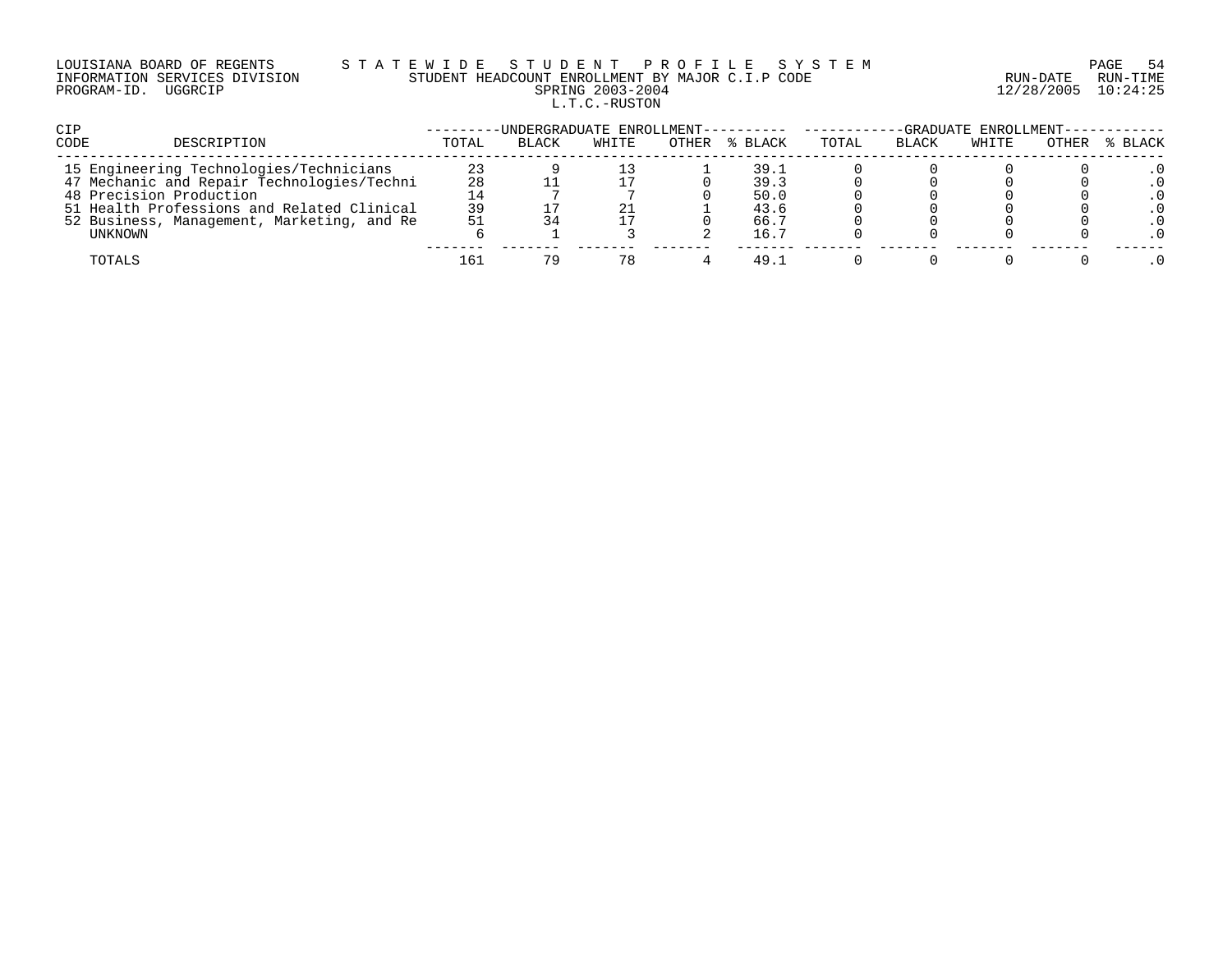# LOUISIANA BOARD OF REGENTS S T A T E W I D E S T U D E N T P R O F I L E S Y S T E M PAGE 55 INFORMATION SERVICES DIVISION STUDENT HEADCOUNT ENROLLMENT BY MAJOR C.I.P CODE RUN-DATE RUN-TIME PROGRAM-ID. UGGRCIP SPRING 2003-2004 12/28/2005 10:24:25 L.T.C.-WEST JEFFERSON

| <b>CIP</b>                                 |       | -UNDERGRADUATE ENROLLMENT---------- |       |       |         | -GRADUATE ENROLLMENT--- |              |       |       |         |
|--------------------------------------------|-------|-------------------------------------|-------|-------|---------|-------------------------|--------------|-------|-------|---------|
| <b>CODE</b><br>DESCRIPTION                 | TOTAL | <b>BLACK</b>                        | WHITE | OTHER | % BLACK | TOTAL                   | <b>BLACK</b> | WHITE | OTHER | % BLACK |
| 46 Construction Trades                     |       | 28                                  |       |       | 68.3    |                         |              |       |       |         |
| 47 Mechanic and Repair Technologies/Techni | 29    |                                     |       |       | 41.4    |                         |              |       |       |         |
| 48 Precision Production                    |       |                                     |       |       | 57.1    |                         |              |       |       |         |
| 51 Health Professions and Related Clinical | 124   | 88                                  | 32    |       | 71.0    |                         |              |       |       |         |
| 52 Business, Management, Marketing, and Re | 47    |                                     |       |       | 78.7    |                         |              |       |       |         |
| UNKNOWN                                    | 12ء   | 94                                  |       |       | 83.9    |                         |              |       |       |         |
| TOTALS                                     | 367   | 267                                 | 68    | 32    | 72.8    |                         |              |       |       |         |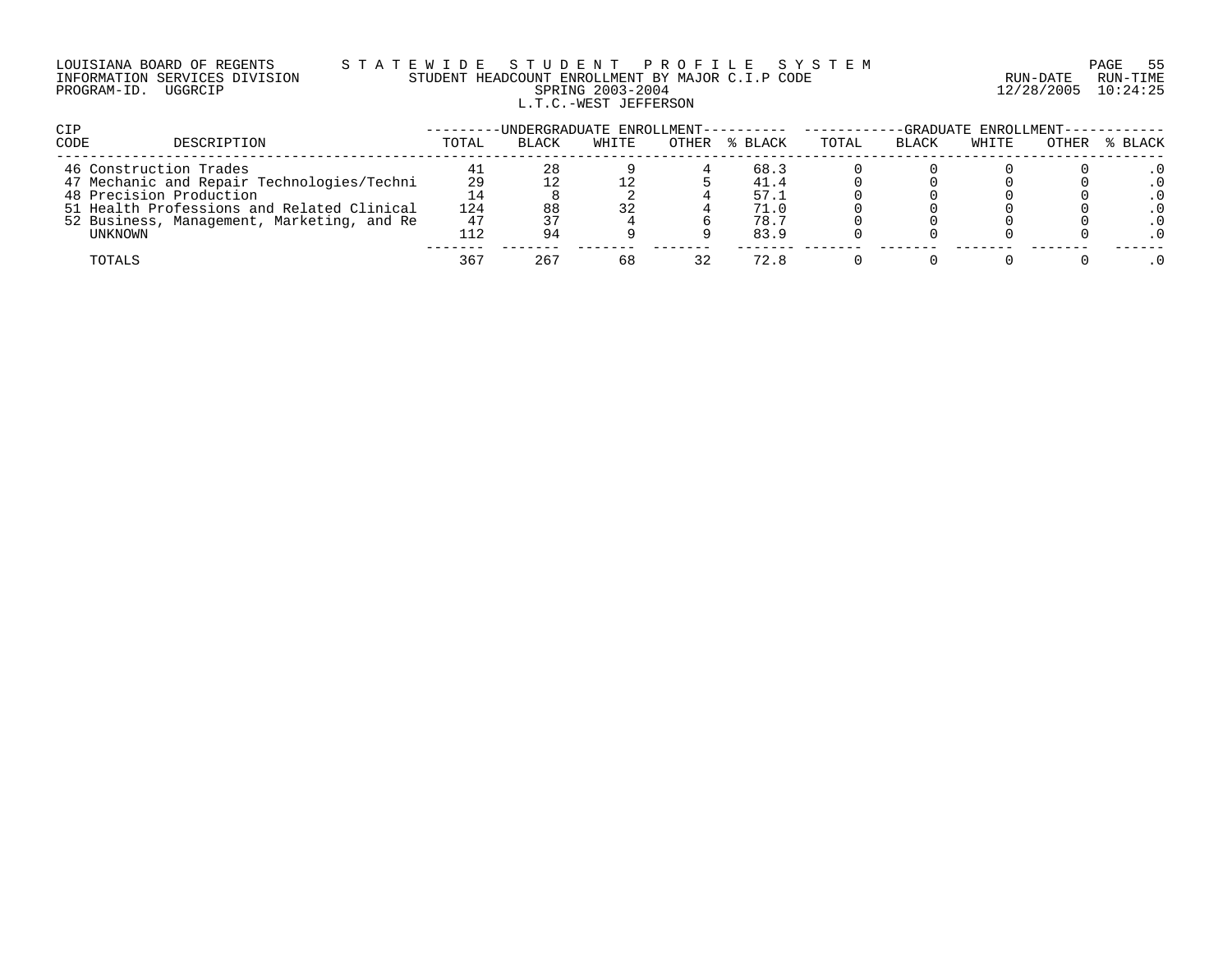### LOUISIANA BOARD OF REGENTS S T A T E W I D E S T U D E N T P R O F I L E S Y S T E M PAGE 56 INFORMATION SERVICES DIVISION STUDENT HEADCOUNT ENROLLMENT BY MAJOR C.I.P CODE RUN-DATE RUN-TIME PROGRAM-ID. UGGRCIP SPRING 2003-2004 12/28/2005 10:24:25 L.T.C.-WESTSIDE

| <b>CIP</b>                                                                                                                            |                 | -UNDERGRADUATE ENROLLMENT---------- |       |       |                               | -GRADUATE ENROLLMENT------------ |       |       |       |         |
|---------------------------------------------------------------------------------------------------------------------------------------|-----------------|-------------------------------------|-------|-------|-------------------------------|----------------------------------|-------|-------|-------|---------|
| CODE<br>DESCRIPTION                                                                                                                   | TOTAL           | <b>BLACK</b>                        | WHITE | OTHER | % BLACK                       | TOTAL                            | BLACK | WHITE | OTHER | % BLACK |
| 11 Computer and Information Sciences and S<br>48 Precision Production<br>51 Health Professions and Related Clinical<br><b>UNKNOWN</b> | 16<br>120<br>24 |                                     | 33    |       | 62.5<br>100.0<br>72.5<br>75.0 |                                  |       |       |       |         |
| TOTALS                                                                                                                                | 161             | ା ଲ                                 | 45    |       | 72.0                          |                                  |       |       |       |         |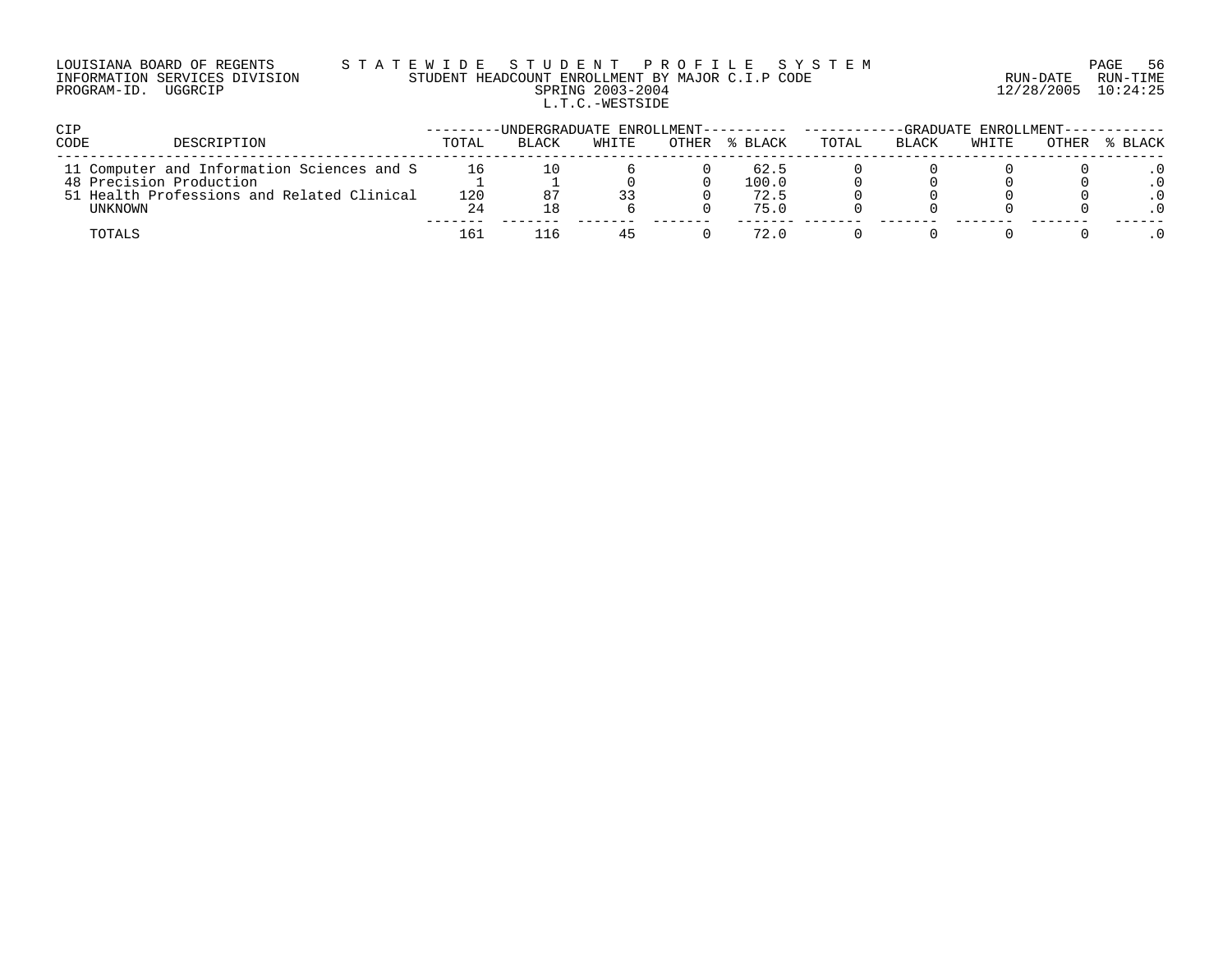# LOUISIANA BOARD OF REGENTS S T A T E W I D E S T U D E N T P R O F I L E S Y S T E M PAGE 57 INFORMATION SERVICES DIVISION STUDENT HEADCOUNT ENROLLMENT BY MAJOR C.I.P CODE RUN-DATE RUN-TIME PROGRAM-ID. UGGRCIP SPRING 2003-2004 12/28/2005 10:24:25 L.T.C.-YOUNG MEMORIAL

| <b>CIP</b>                                 |       | -UNDERGRADUATE ENROLLMENT- |       |       |         | -GRADUATE ENROLLMENT- |              |       |       |         |
|--------------------------------------------|-------|----------------------------|-------|-------|---------|-----------------------|--------------|-------|-------|---------|
| <b>CODE</b><br>DESCRIPTION                 | TOTAL | <b>BLACK</b>               | WHITE | OTHER | % BLACK | TOTAL                 | <b>BLACK</b> | WHITE | OTHER | % BLACK |
| 15 Engineering Technologies/Technicians    |       |                            |       |       | 6.5     |                       |              |       |       |         |
| 46 Construction Trades                     |       |                            |       |       | 58.8    |                       |              |       |       |         |
| 47 Mechanic and Repair Technologies/Techni | 10    |                            |       |       | 30.0    |                       |              |       |       |         |
| 48 Precision Production                    |       |                            |       |       | 62.5    |                       |              |       |       |         |
| 49 Transportation and Materials Moving     | 22    |                            |       |       | 4.5     |                       |              |       |       |         |
| 51 Health Professions and Related Clinical | 69    |                            | 41    |       | 36.2    |                       |              |       |       |         |
| 52 Business, Management, Marketing, and Re | 121   |                            | 67    |       | 39.7    |                       |              |       |       |         |
| UNKNOWN                                    | 605   | 128                        | 417   | 60    | 21.2    |                       |              |       |       |         |
| TOTALS                                     | 867   | 221                        | 571   |       | 25.5    |                       |              |       |       |         |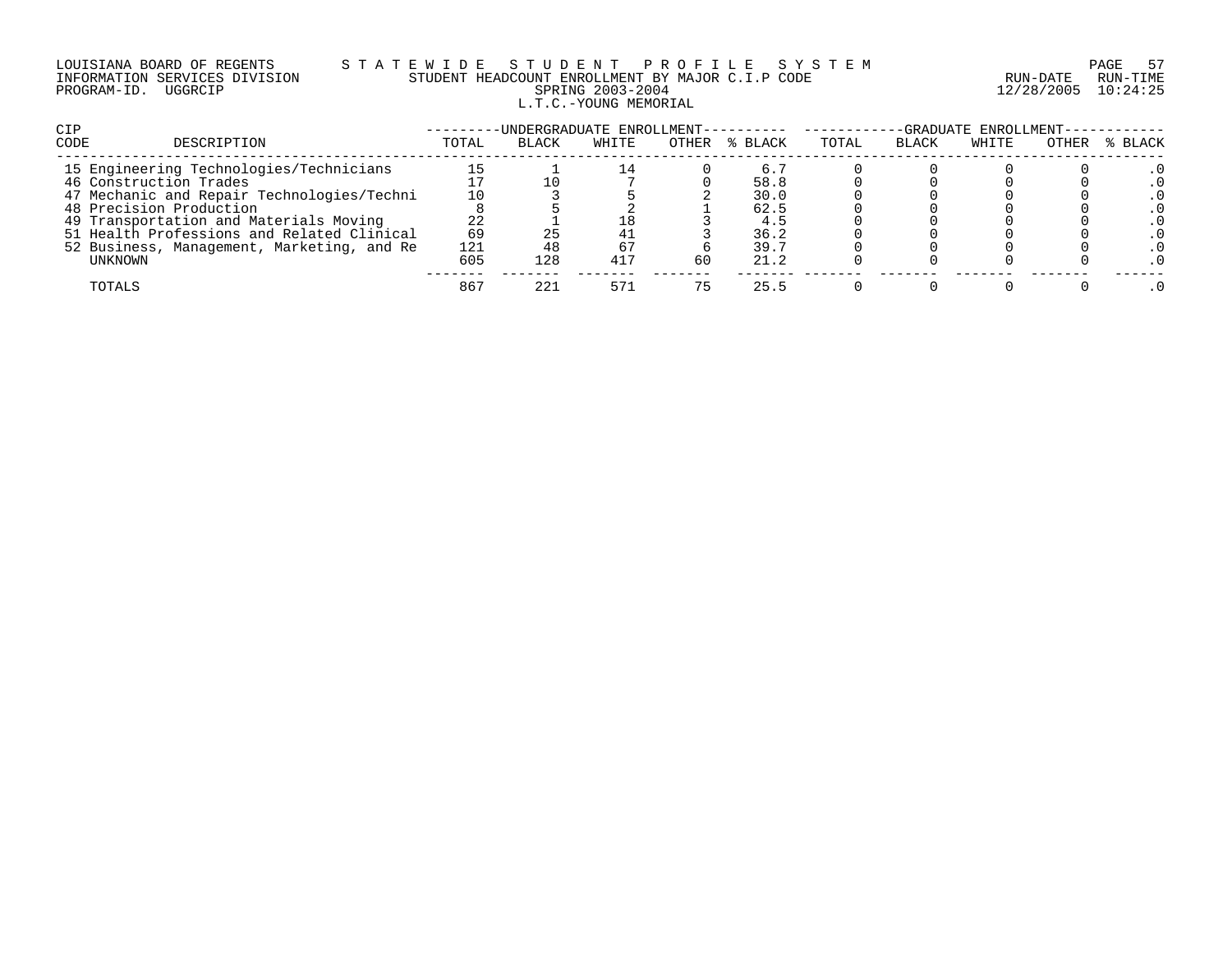#### LOUISIANA BOARD OF REGENTS S T A T E W I D E S T U D E N T P R O F I L E S Y S T E M PAGE 58 INFORMATION SERVICES DIVISION STUDENT HEADCOUNT ENROLLMENT BY MAJOR C.I.P CODE RUN-DATE RUN-TIME PROGRAM-ID. UGGRCIP SPRING 2003-2004 12/28/2005 10:24:25 L.T.C.-SABINE VALLEY

| <b>CIP</b>                                 |       | -UNDERGRADUATE ENROLLMENT---------- ------ |       |          |         | -GRADUATE ENROLLMENT----------- |              |       |       |         |
|--------------------------------------------|-------|--------------------------------------------|-------|----------|---------|---------------------------------|--------------|-------|-------|---------|
| <b>CODE</b><br>DESCRIPTION                 | TOTAL | <b>BLACK</b>                               | WHITE | OTHER    | % BLACK | TOTAL                           | <b>BLACK</b> | WHITE | OTHER | % BLACK |
| 11 Computer and Information Sciences and S | 35    |                                            |       | $10^{-}$ | 22.9    |                                 |              |       |       |         |
| 47 Mechanic and Repair Technologies/Techni |       |                                            |       |          | 55.6    |                                 |              |       |       |         |
| 48 Precision Production                    |       |                                            |       |          | 33.3    |                                 |              |       |       |         |
| 52 Business, Management, Marketing, and Re | 63    |                                            | 28    |          | 38.1    |                                 |              |       |       |         |
| UNKNOWN                                    | 28    |                                            | 16    |          | 32.1    |                                 |              |       |       |         |
| TOTALS                                     | 144   | 49                                         | 70    | 25       | 34.0    |                                 |              |       |       |         |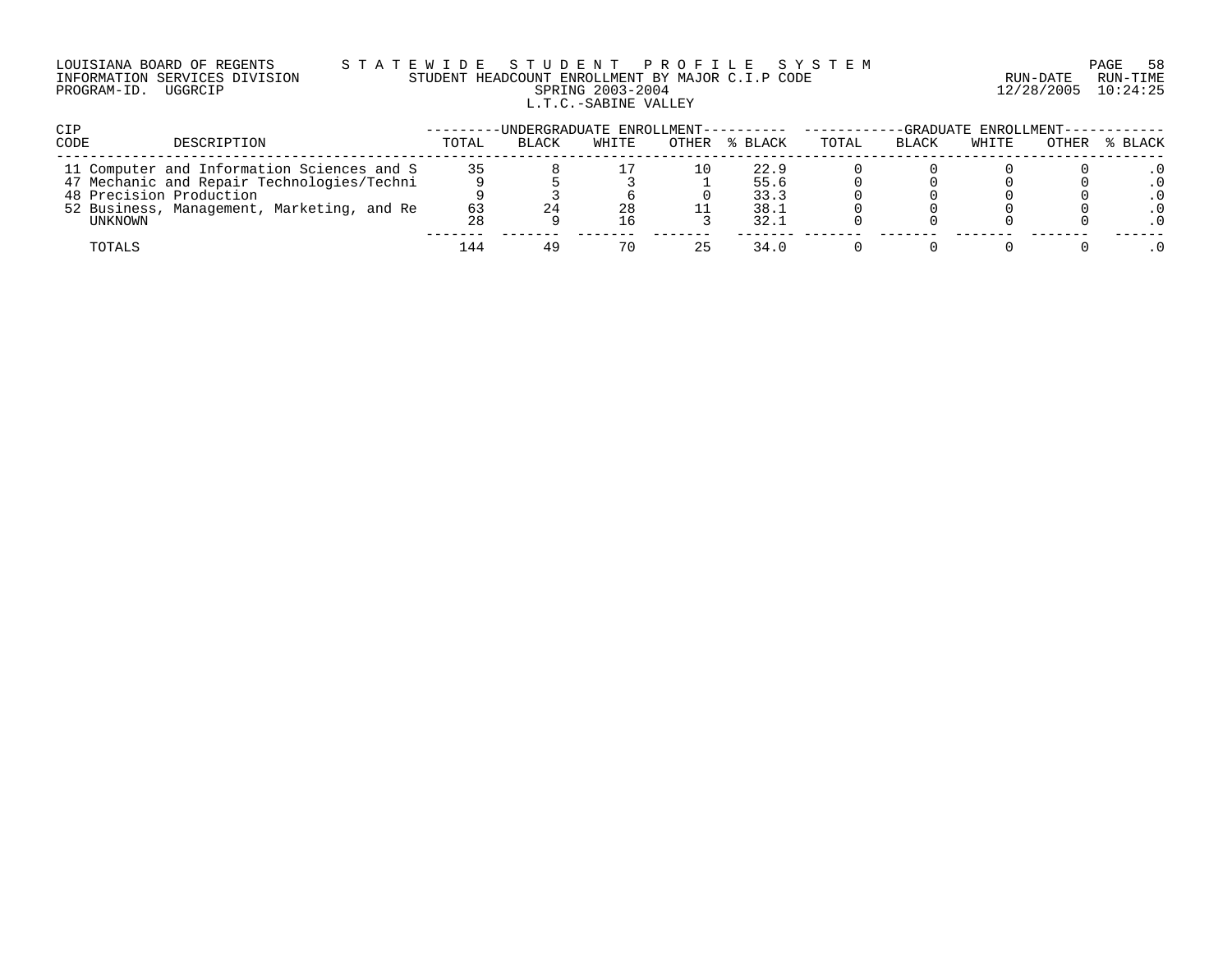# LOUISIANA BOARD OF REGENTS S T A T E W I D E S T U D E N T P R O F I L E S Y S T E M PAGE 59 INFORMATION SERVICES DIVISION STUDENT HEADCOUNT ENROLLMENT BY MAJOR C.I.P CODE RUN-DATE RUN-TIME PROGRAM-ID. UGGRCIP SPRING 2003-2004 12/28/2005 10:24:25 L.T.C.-SHELBY JACKSON

| <b>CIP</b>                                 |       | -UNDERGRADUATE ENROLLMENT---------- |       |       |         | -GRADUATE ENROLLMENT-- |              |       |       |         |
|--------------------------------------------|-------|-------------------------------------|-------|-------|---------|------------------------|--------------|-------|-------|---------|
| <b>CODE</b><br>DESCRIPTION                 | TOTAL | <b>BLACK</b>                        | WHITE | OTHER | % BLACK | TOTAL                  | <b>BLACK</b> | WHITE | OTHER | % BLACK |
| 11 Computer and Information Sciences and S | 21    |                                     |       |       | 33.3    |                        |              |       |       |         |
| 47 Mechanic and Repair Technologies/Techni |       |                                     |       |       | 33.3    |                        |              |       |       |         |
| 48 Precision Production                    |       |                                     |       |       | 75.0    |                        |              |       |       |         |
| 51 Health Professions and Related Clinical | 29    |                                     |       |       | 48.3    |                        |              |       |       |         |
| 52 Business, Management, Marketing, and Re | 37    |                                     | 16    |       | 48.6    |                        |              |       |       |         |
| UNKNOWN                                    |       |                                     |       |       | 65.7    |                        |              |       |       |         |
| TOTALS                                     | 150   | 78                                  | 66    |       | 52.0    |                        |              |       |       |         |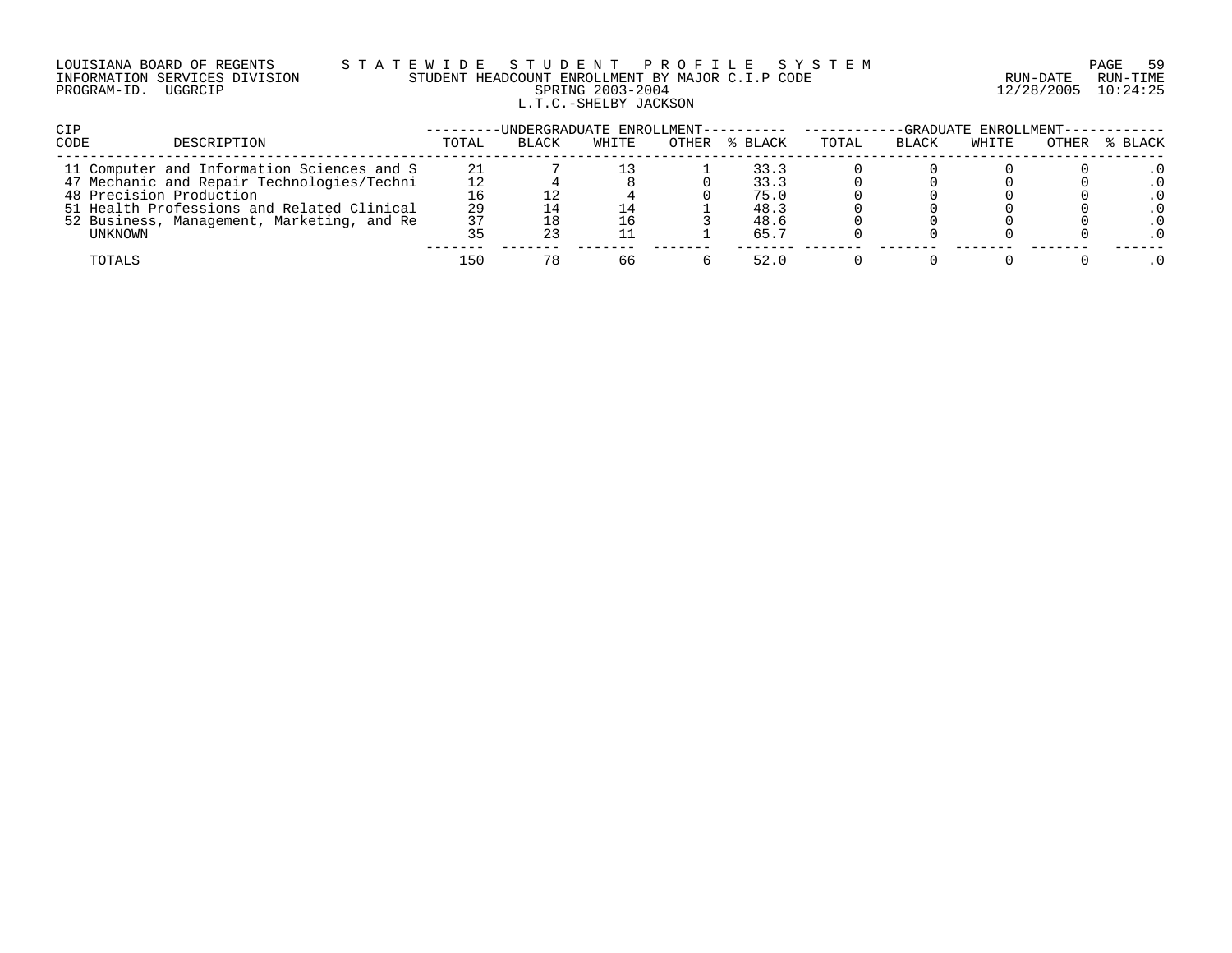# LOUISIANA BOARD OF REGENTS S T A T E W I D E S T U D E N T P R O F I L E S Y S T E M PAGE 60 INFORMATION SERVICES DIVISION STUDENT HEADCOUNT ENROLLMENT BY MAJOR C.I.P CODE RUN-DATE RUN-TIME PROGRAM-ID. UGGRCIP SPRING 2003-2004 12/28/2005 10:24:25 L.T.C.-SHREVEPORT BOSSIER

| <b>CIP</b> |                                            |       | -UNDERGRADUATE ENROLLMENT- |       |       |         | -GRADUATE ENROLLMENT- |              |       |       |         |
|------------|--------------------------------------------|-------|----------------------------|-------|-------|---------|-----------------------|--------------|-------|-------|---------|
| CODE       | DESCRIPTION                                | TOTAL | <b>BLACK</b>               | WHITE | OTHER | % BLACK | TOTAL                 | <b>BLACK</b> | WHITE | OTHER | % BLACK |
|            | 10 Communications Technologies/Technicians | 20    |                            |       |       | 10.0    |                       |              |       |       |         |
|            | 11 Computer and Information Sciences and S |       |                            |       |       | 33.3    |                       |              |       |       |         |
|            | 12 Personal and Culinary Services          | 116   |                            |       |       | 63.8    |                       |              |       |       |         |
|            | 15 Engineering Technologies/Technicians    |       |                            |       |       | 29.2    |                       |              |       |       |         |
|            | 46 Construction Trades                     | 40    |                            |       |       | 47.5    |                       |              |       |       |         |
|            | 47 Mechanic and Repair Technologies/Techni | 209   |                            | 114   |       | 39.2    |                       |              |       |       |         |
|            | 48 Precision Production                    | 30    |                            |       |       | 23.3    |                       |              |       |       |         |
|            | 51 Health Professions and Related Clinical | 176   | 99                         | 62    |       | 56.3    |                       |              |       |       |         |
|            | 52 Business, Management, Marketing, and Re | 64    |                            | 15    |       | 71.9    |                       |              |       |       |         |
|            | UNKNOWN                                    | 123   | 68                         | 52    |       | 55.3    |                       |              |       |       |         |
|            | TOTALS                                     | 805   | 405                        | 349   | -51   | 50.3    |                       |              |       |       |         |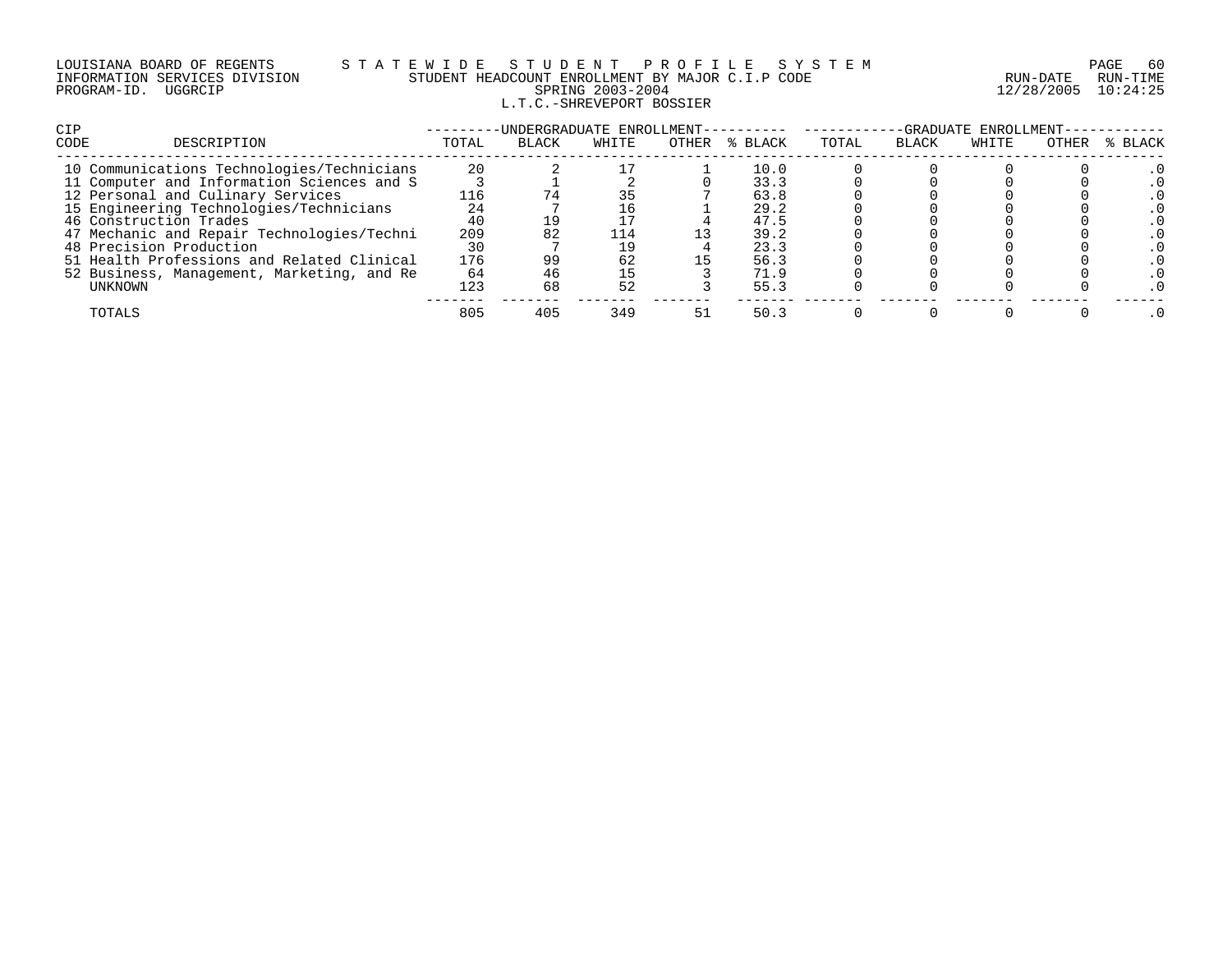| LOUISIANA BOARD OF REGENTS    |         |  |
|-------------------------------|---------|--|
| INFORMATION SERVICES DIVISION |         |  |
| PROGRAM-ID.                   | UGGRCIP |  |

# LOUISIANA BOARD OF REGENTS S T A T E W I D E S T U D E N T P R O F I L E S Y S T E M PAGE 61 INFORMATION SERVICES DIVISION STUDENT HEADCOUNT ENROLLMENT BY MAJOR C.I.P CODE RUN-DATE RUN-TIME PROGRAM-ID. UGGRCIP SPRING 2003-2004 12/28/2005 10:24:25 L.T.C.-SIDNEY COLLIER

| <b>CIP</b>                                 |       | UNDERGRADUATE ENROLLMENT--- |       |       |         | -GRADUATE ENROLLMENT- |              |       |       |         |
|--------------------------------------------|-------|-----------------------------|-------|-------|---------|-----------------------|--------------|-------|-------|---------|
| CODE<br>DESCRIPTION                        | TOTAL | <b>BLACK</b>                | WHITE | OTHER | % BLACK | TOTAL                 | <b>BLACK</b> | WHITE | OTHER | % BLACK |
| 11 Computer and Information Sciences and S |       |                             |       |       | 100.0   |                       |              |       |       |         |
| 12 Personal and Culinary Services          | 123   | 122                         |       |       | 99.2    |                       |              |       |       |         |
| 19 Family and Consumer Sciences/Human Scie |       |                             |       |       | 100.0   |                       |              |       |       |         |
| 46 Construction Trades                     |       |                             |       |       | 100.0   |                       |              |       |       |         |
| 47 Mechanic and Repair Technologies/Techni | 47    |                             |       |       | 97.9    |                       |              |       |       |         |
| 48 Precision Production                    | 26    | 26                          |       |       | 100.0   |                       |              |       |       |         |
| 51 Health Professions and Related Clinical | 66    |                             |       |       | 100.0   |                       |              |       |       |         |
| 52 Business, Management, Marketing, and Re | 12    |                             |       |       | 100.0   |                       |              |       |       |         |
| UNKNOWN                                    | 36    | 36                          |       |       | 100.0   |                       |              |       |       |         |
| TOTALS                                     | 340   | 338                         |       |       | 99.4    |                       |              |       |       |         |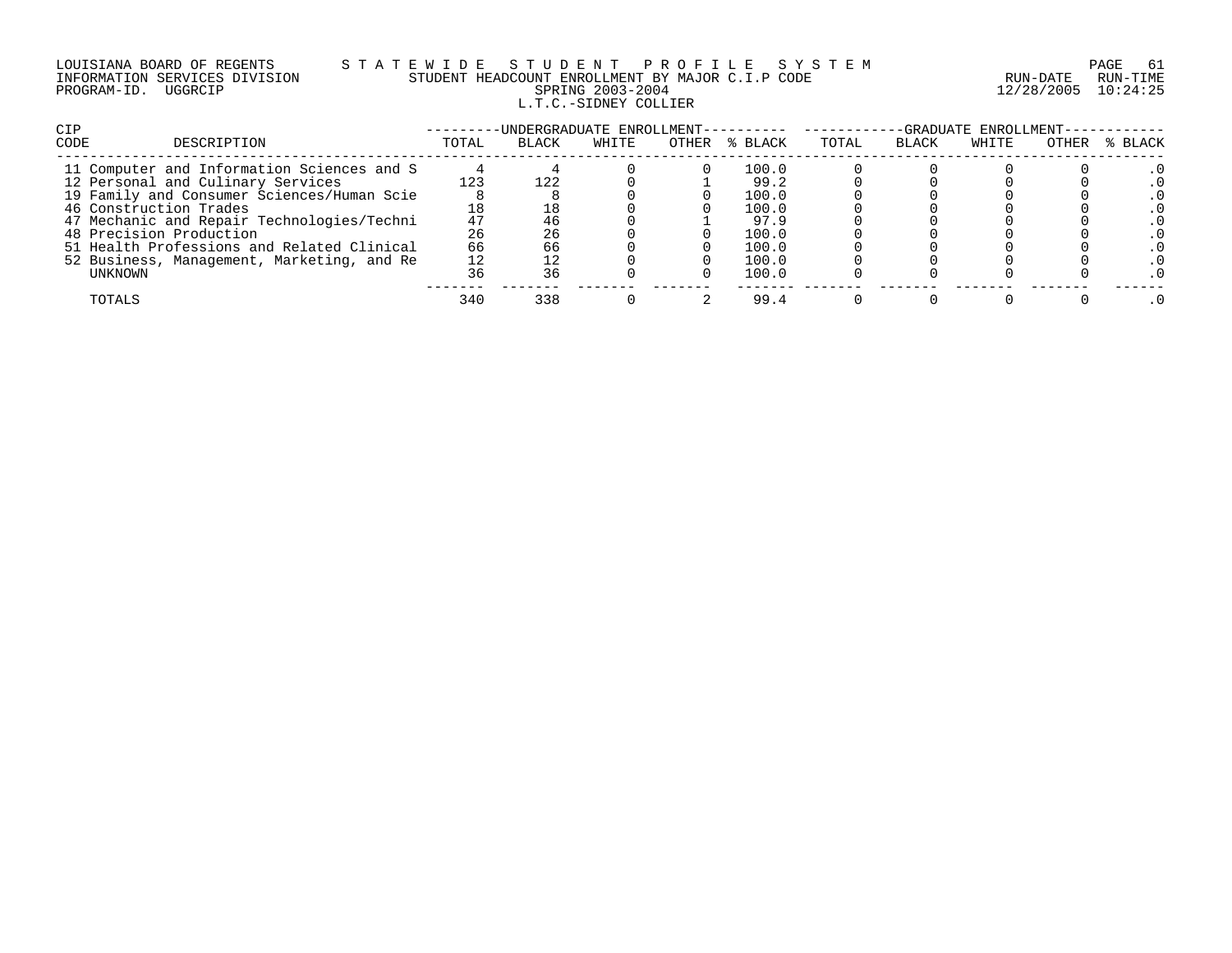|             | LOUISIANA BOARD OF REGENTS    |
|-------------|-------------------------------|
|             | INFORMATION SERVICES DIVISION |
| PROGRAM-ID. | UGGRCIP                       |

## LOUISIANA BOARD OF REGENTS S T A T E W I D E S T U D E N T P R O F I L E S Y S T E M PAGE 62 INFORMATION SERVICES DIVISION STUDENT HEADCOUNT ENROLLMENT BY MAJOR C.I.P CODE RUN-DATE RUN-TIME PRING 2003-2004 12/28/2005 10:24:25 L.T.C.-SLIDELL

| <b>CIP</b>                                 |       | -UNDERGRADUATE ENROLLMENT- |       |       |         | -GRADUATE ENROLLMENT- |       |       |       |         |  |
|--------------------------------------------|-------|----------------------------|-------|-------|---------|-----------------------|-------|-------|-------|---------|--|
| CODE<br>DESCRIPTION                        | TOTAL | BLACK                      | WHITE | OTHER | % BLACK | TOTAL                 | BLACK | WHITE | OTHER | % BLACK |  |
| 01 Agriculture, Agriculture Operations, an |       |                            |       |       |         |                       |       |       |       |         |  |
| 11 Computer and Information Sciences and S |       |                            |       |       | 25.0    |                       |       |       |       |         |  |
| 12 Personal and Culinary Services          |       |                            |       |       | 20.0    |                       |       |       |       |         |  |
| 15 Engineering Technologies/Technicians    |       |                            |       |       |         |                       |       |       |       |         |  |
| 46 Construction Trades                     |       |                            |       |       |         |                       |       |       |       |         |  |
| 47 Mechanic and Repair Technologies/Techni | 33    |                            | 24    |       | 21.2    |                       |       |       |       |         |  |
| 51 Health Professions and Related Clinical | 23    |                            |       |       | 39.1    |                       |       |       |       |         |  |
| 52 Business, Management, Marketing, and Re | 16    |                            |       |       | 31.3    |                       |       |       |       |         |  |
| UNKNOWN                                    |       |                            |       |       | 33.3    |                       |       |       |       |         |  |
| TOTALS                                     | -30   |                            |       |       | 25.4    |                       |       |       |       |         |  |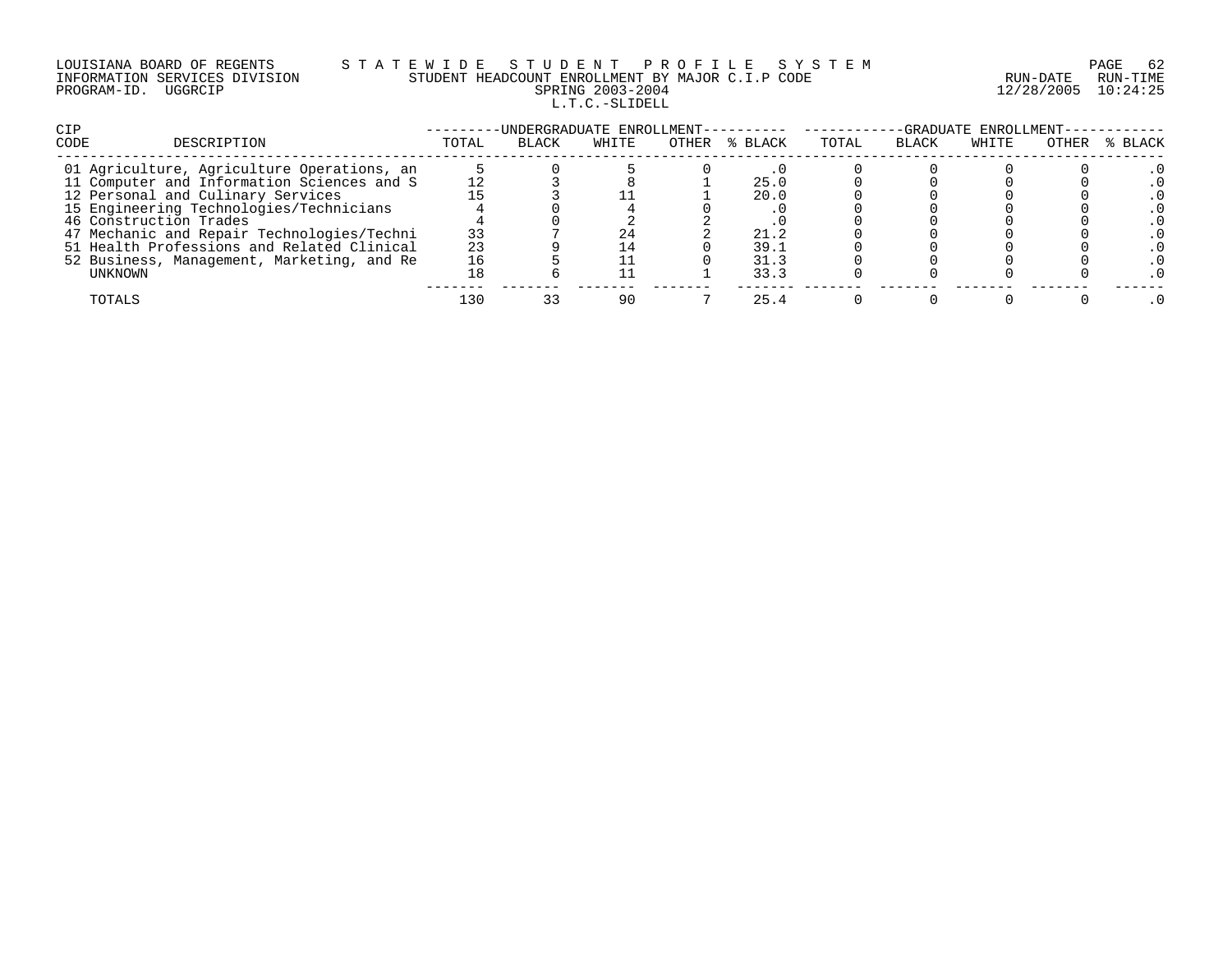#### LOUISIANA BOARD OF REGENTS S T A T E W I D E S T U D E N T P R O F I L E S Y S T E M PAGE 63 INFORMATION SERVICES DIVISION STUDENT HEADCOUNT ENROLLMENT BY MAJOR C.I.P CODE RUN-DATE RUN-TIME PROGRAM-ID. UGGRCIP SPRING 2003-2004 12/28/2005 10:24:25 SOWELA

| <b>CIP</b><br>CODE<br>DESCRIPTION          | TOTAL | -UNDERGRADUATE ENROLLMENT-<br>BLACK | WHITE | OTHER | % BLACK | TOTAL | BLACK | -GRADUATE ENROLLMENT-<br>WHITE | OTHER | % BLACK |
|--------------------------------------------|-------|-------------------------------------|-------|-------|---------|-------|-------|--------------------------------|-------|---------|
| 11 Computer and Information Sciences and S | 166   | 28                                  | 118   | 20    | 16.9    |       |       |                                |       |         |
| 12 Personal and Culinary Services          | 26    |                                     | 20    |       | 19.2    |       |       |                                |       |         |
| 13 Education                               |       |                                     | 21    |       | 35.3    |       |       |                                |       |         |
| 15 Engineering Technologies/Technicians    | 355   | 44                                  | 296   |       | 12.4    |       |       |                                |       |         |
| 43 Security and Protective Services        | 87    |                                     | 62    |       | 23.0    |       |       |                                |       |         |
| 46 Construction Trades                     | 34    |                                     | 30    |       | 8.8     |       |       |                                |       |         |
| 47 Mechanic and Repair Technologies/Techni | 166   | 34                                  | 124   |       | 20.5    |       |       |                                |       |         |
| 48 Precision Production                    | 67    |                                     | 36    |       | 38.8    |       |       |                                |       |         |
| 50 Visual and Performing Arts              | 86    |                                     | 78    |       | 8.1     |       |       |                                |       |         |
| 51 Health Professions and Related Clinical | 127   |                                     | 77    |       | 36.2    |       |       |                                |       |         |
| 52 Business, Management, Marketing, and Re | 223   | 60                                  | 156   |       | 26.9    |       |       |                                |       |         |
| UNKNOWN                                    | 180   | 95                                  | 65    | 20    | 52.8    |       |       |                                |       |         |
| TOTALS                                     | 1,568 | 386                                 | 1,083 | 99    | 24.6    |       |       |                                |       |         |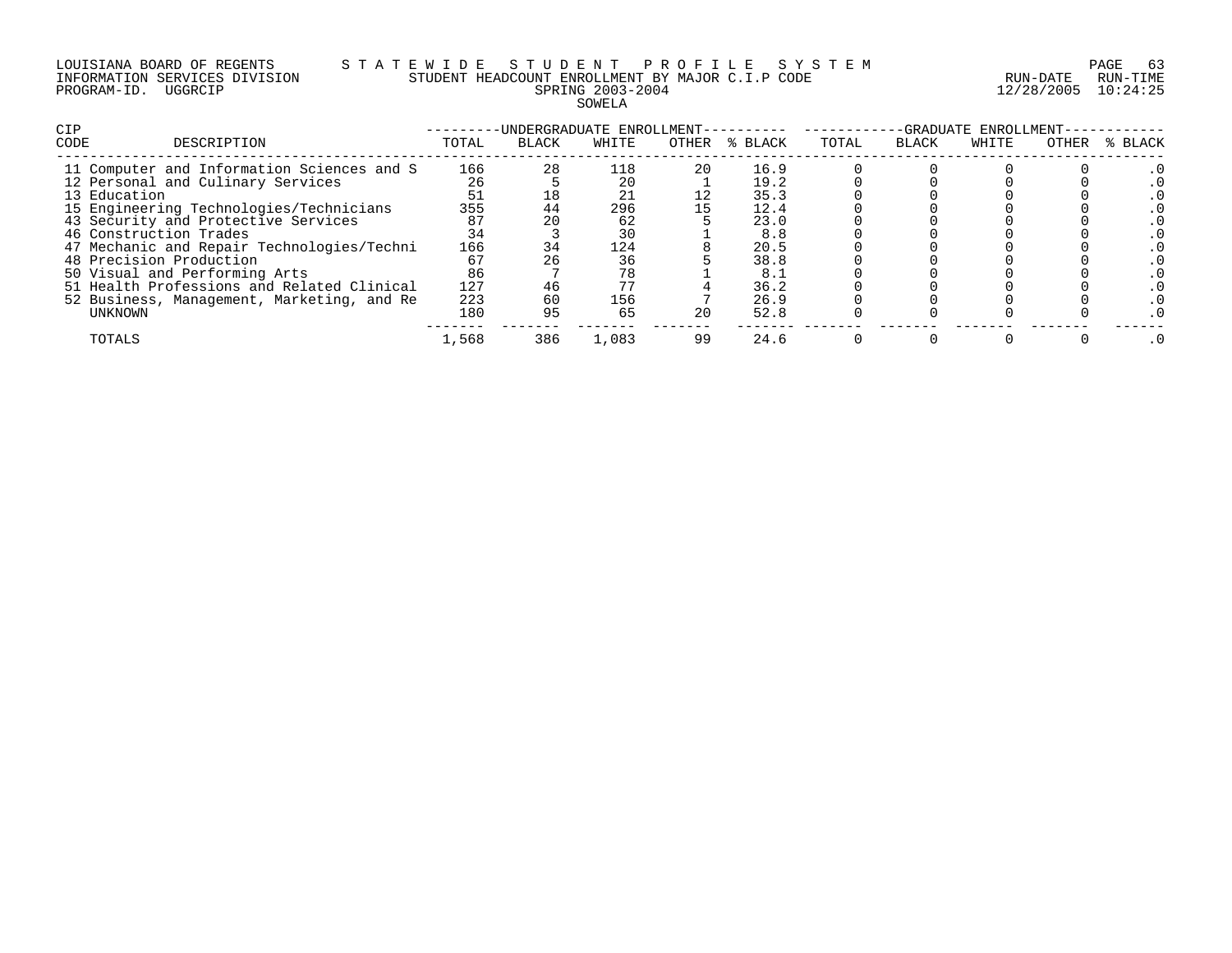# LOUISIANA BOARD OF REGENTS S T A T E W I D E S T U D E N T P R O F I L E S Y S T E M PAGE 64 INFORMATION SERVICES DIVISION STUDENT HEADCOUNT ENROLLMENT BY MAJOR C.I.P CODE RUN-DATE RUN-TIME PROGRAM-ID. UGGRCIP SPRING 2003-2004 12/28/2005 10:24:25 L.T.C.-SULLIVAN

| CIP                                        |       | -UNDERGRADUATE ENROLLMENT---------- |       |       |         | -GRADUATE ENROLLMENT--- |              |       |       |         |
|--------------------------------------------|-------|-------------------------------------|-------|-------|---------|-------------------------|--------------|-------|-------|---------|
| CODE<br>DESCRIPTION                        | TOTAL | <b>BLACK</b>                        | WHITE | OTHER | % BLACK | TOTAL                   | <b>BLACK</b> | WHITE | OTHER | % BLACK |
| 11 Computer and Information Sciences and S | 71    |                                     | 48    |       | 25.4    |                         |              |       |       |         |
| 46 Construction Trades                     |       |                                     | 30    |       | 41.8    |                         |              |       |       |         |
| 47 Mechanic and Repair Technologies/Techni |       |                                     | 52    |       | 26.7    |                         |              |       |       |         |
| 48 Precision Production                    |       |                                     | 36    |       | 20.0    |                         |              |       |       |         |
| 51 Health Professions and Related Clinical | 156   |                                     | 97    |       | 34.0    |                         |              |       |       |         |
| 52 Business, Management, Marketing, and Re | 64    |                                     | 40    |       | 35.9    |                         |              |       |       |         |
| UNKNOWN                                    | 215   | 126                                 | -81   |       | 58.6    |                         |              |       |       |         |
| TOTALS                                     | 681   | 272                                 | 384   | 25    | 39.9    |                         |              |       |       |         |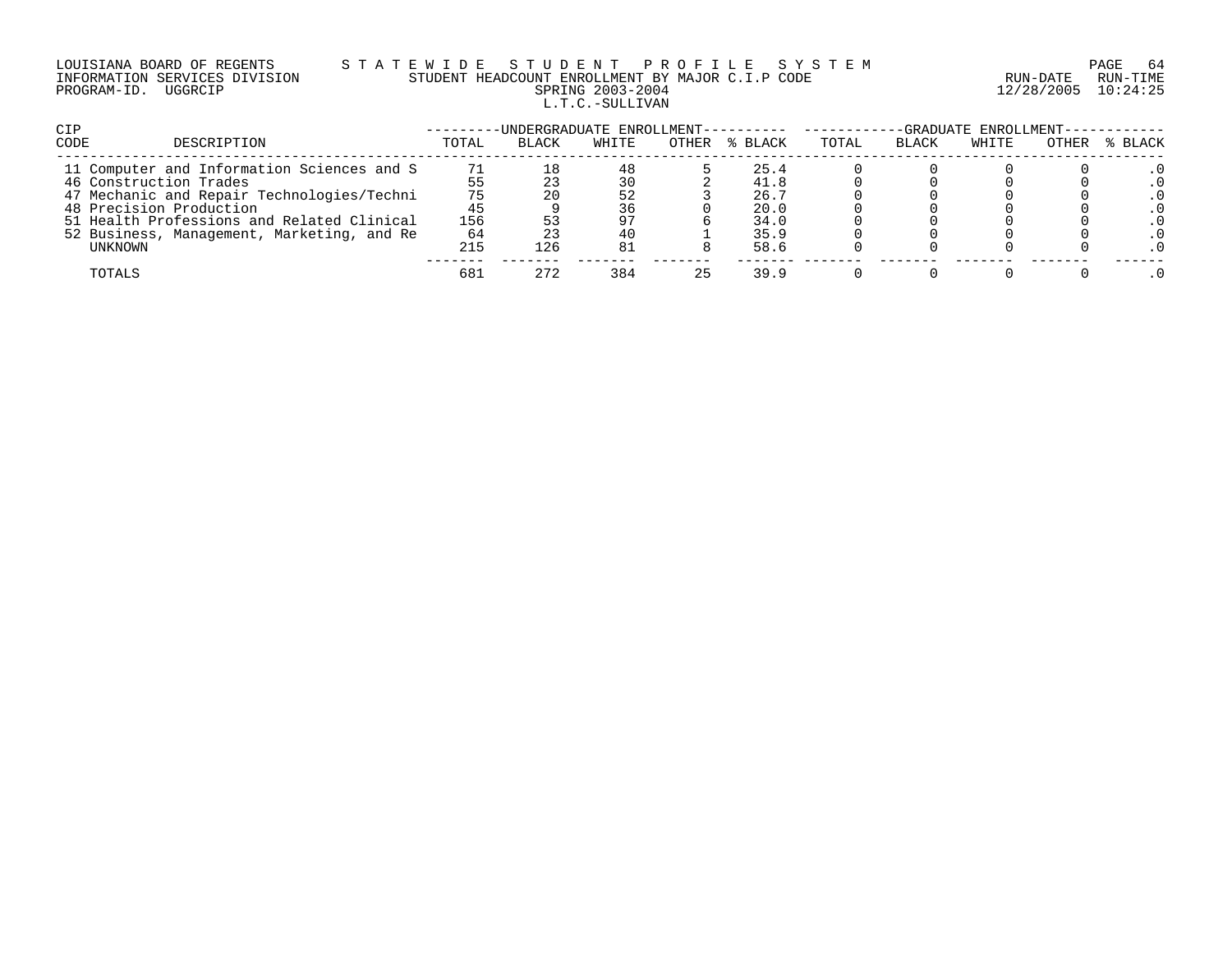# LOUISIANA BOARD OF REGENTS S T A T E W I D E S T U D E N T P R O F I L E S Y S T E M PAGE 65 INFORMATION SERVICES DIVISION STUDENT HEADCOUNT ENROLLMENT BY MAJOR C.I.P CODE RUN-DATE RUN-TIME PROGRAM-ID. UGGRCIP SPRING 2003-2004 12/28/2005 10:24:25 L.T.C.-T.H. HARRIS

| <b>CIP</b>                                 |       | -UNDERGRADUATE ENROLLMENT- |       |       |         |       |              | -GRADUATE ENROLLMENT- |       |         |
|--------------------------------------------|-------|----------------------------|-------|-------|---------|-------|--------------|-----------------------|-------|---------|
| CODE<br>DESCRIPTION                        | TOTAL | <b>BLACK</b>               | WHITE | OTHER | % BLACK | TOTAL | <b>BLACK</b> | WHITE                 | OTHER | % BLACK |
| 11 Computer and Information Sciences and S | 43    |                            |       |       | 14.0    |       |              |                       |       |         |
| 12 Personal and Culinary Services          |       |                            |       |       | 76.5    |       |              |                       |       |         |
| 14 Engineering                             |       |                            | 24    |       | 25.0    |       |              |                       |       |         |
| 15 Engineering Technologies/Technicians    |       |                            |       |       | 7.7     |       |              |                       |       |         |
| 41 Science Technologies/Technicians        | 49    |                            | 36    |       | 26.5    |       |              |                       |       |         |
| 46 Construction Trades                     | 26    |                            | 16    |       | 38.5    |       |              |                       |       |         |
| 47 Mechanic and Repair Technologies/Techni | 129   |                            | 92    |       | 26.4    |       |              |                       |       |         |
| 48 Precision Production                    | 50    | 28                         | 21    |       | 56.0    |       |              |                       |       |         |
| 51 Health Professions and Related Clinical | 123   |                            |       |       | 57.7    |       |              |                       |       |         |
| 52 Business, Management, Marketing, and Re | 90    |                            | 38    |       | 56.7    |       |              |                       |       |         |
| UNKNOWN                                    |       |                            |       |       | 66.7    |       |              |                       |       |         |
| TOTALS                                     | 581   | 241                        | 333   |       | 41.5    |       |              |                       |       |         |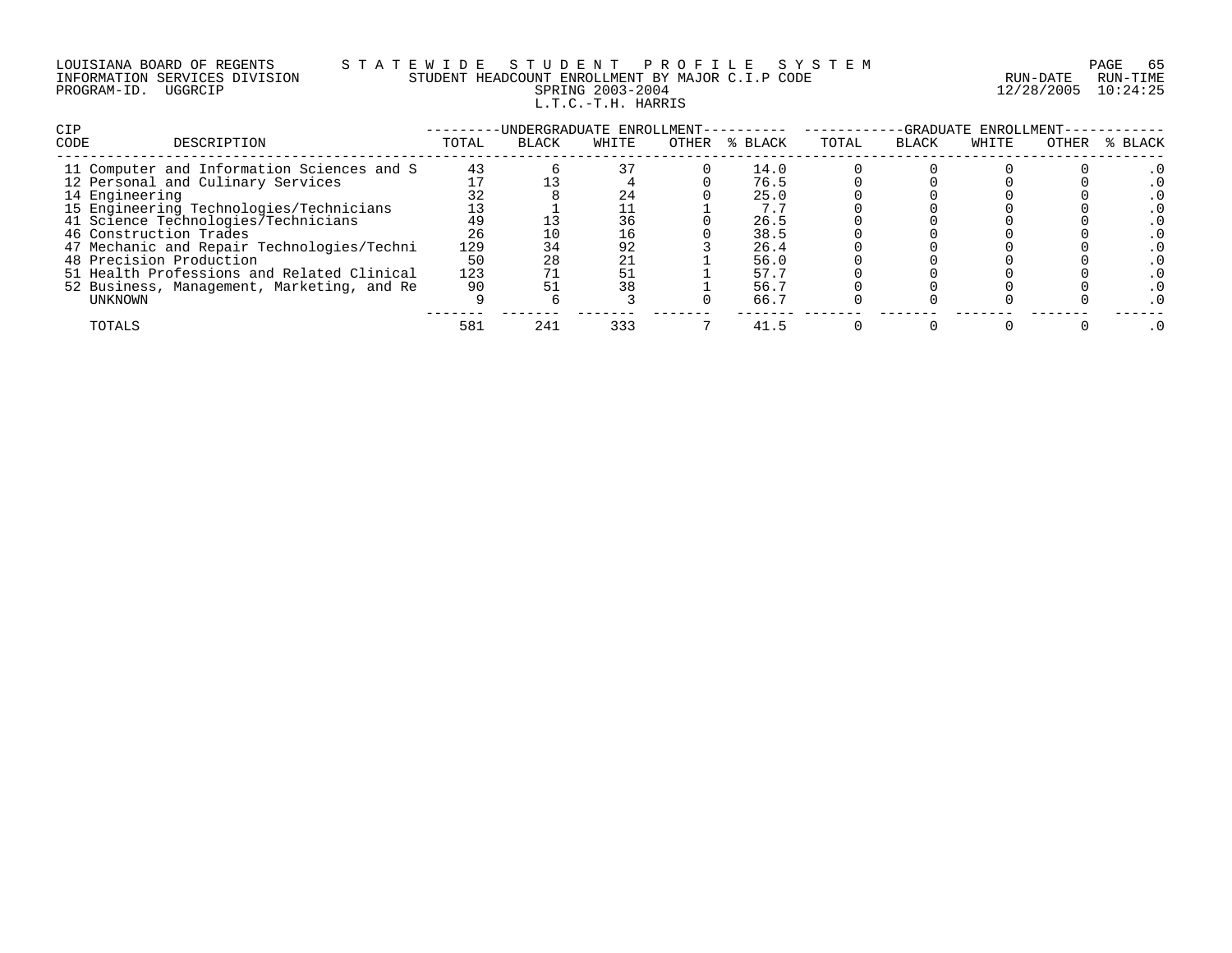# LOUISIANA BOARD OF REGENTS S T A T E W I D E S T U D E N T P R O F I L E S Y S T E M PAGE 66 INFORMATION SERVICES DIVISION STUDENT HEADCOUNT ENROLLMENT BY MAJOR C.I.P CODE RUN-DATE RUN-TIME PROGRAM-ID. UGGRCIP SPRING 2003-2004 12/28/2005 10:24:25 L.T.C.-TALLULAH/M. SURLES

| <b>CIP</b>                                 | -GRADUATE ENROLLMENT-----------<br>-UNDERGRADUATE ENROLLMENT---------- ------ |       |       |       |         |       |              |       |       |         |
|--------------------------------------------|-------------------------------------------------------------------------------|-------|-------|-------|---------|-------|--------------|-------|-------|---------|
| <b>CODE</b><br>DESCRIPTION                 | TOTAL                                                                         | BLACK | WHITE | OTHER | % BLACK | TOTAL | <b>BLACK</b> | WHITE | OTHER | % BLACK |
| 11 Computer and Information Sciences and S | 29                                                                            | 20    |       |       | 69.0    |       |              |       |       |         |
| 47 Mechanic and Repair Technologies/Techni |                                                                               |       |       |       | 50.0    |       |              |       |       |         |
| 48 Precision Production                    |                                                                               |       |       |       | 47.6    |       |              |       |       |         |
| 51 Health Professions and Related Clinical | 52                                                                            | 22    | 29    |       | 42.3    |       |              |       |       |         |
| 52 Business, Management, Marketing, and Re | 73                                                                            |       |       |       | 67.1    |       |              |       |       |         |
| UNKNOWN                                    | 231                                                                           | 163   | 63    |       | 70.6    |       |              |       |       |         |
| TOTALS                                     | 412                                                                           | 267   | 136   |       | 64.8    |       |              |       |       |         |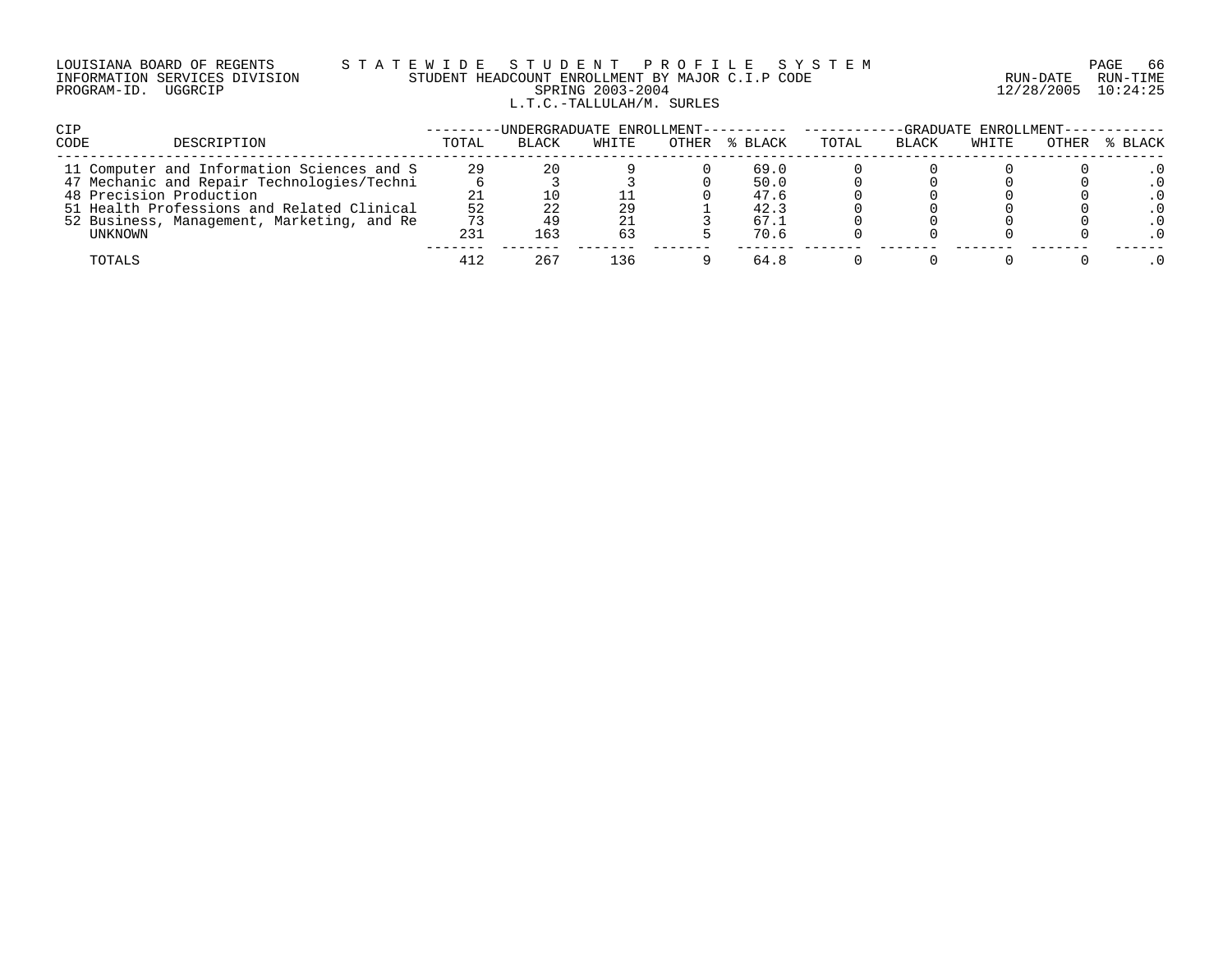|             | LOUISIANA BOARD OF REGENTS    |
|-------------|-------------------------------|
|             | INFORMATION SERVICES DIVISION |
| PROGRAM-ID. | UGGRCIP                       |

# S T A T E W I D E S T U D E N T P R O F I L E S Y S T E M PAGE 67 PAGE 67 STUDENT HEADCOUNT ENROLLMENT BY MAJOR C.I.P CODE STUDENT HEADCOUNT ENROLLMENT BY MAJOR C.I.P CODE PRING 2003-2004 12/28/2005 10:24:25 L.T.C.-TECHE AREA

| <b>CIP</b>                                 |       |              |       |       | -UNDERGRADUATE ENROLLMENT---------- -- |       |              | -GRADUATE ENROLLMENT- |       |         |
|--------------------------------------------|-------|--------------|-------|-------|----------------------------------------|-------|--------------|-----------------------|-------|---------|
| CODE<br>DESCRIPTION                        | TOTAL | <b>BLACK</b> | WHITE | OTHER | % BLACK                                | TOTAL | <b>BLACK</b> | WHITE                 | OTHER | % BLACK |
| 11 Computer and Information Sciences and S | 61    |              | 49    |       | 16.4                                   |       |              |                       |       |         |
| 15 Engineering Technologies/Technicians    | 26    |              | 24    |       |                                        |       |              |                       |       |         |
| 19 Family and Consumer Sciences/Human Scie | 70    |              |       |       | 72.9                                   |       |              |                       |       |         |
| 46 Construction Trades                     | 26    |              | 20    |       | 19.2                                   |       |              |                       |       |         |
| 47 Mechanic and Repair Technologies/Techni | 66    |              | 56    |       | 10.6                                   |       |              |                       |       |         |
| 48 Precision Production                    |       |              |       |       | 28.6                                   |       |              |                       |       |         |
| 51 Health Professions and Related Clinical | 35    |              | 22    |       | 37.1                                   |       |              |                       |       |         |
| 52 Business, Management, Marketing, and Re | 91    |              | 65    |       | 23.1                                   |       |              |                       |       |         |
| UNKNOWN                                    | 29    |              | 24    |       | 17.2                                   |       |              |                       |       |         |
| TOTALS                                     | 425   | 120          | 293   |       | 28.2                                   |       |              |                       |       |         |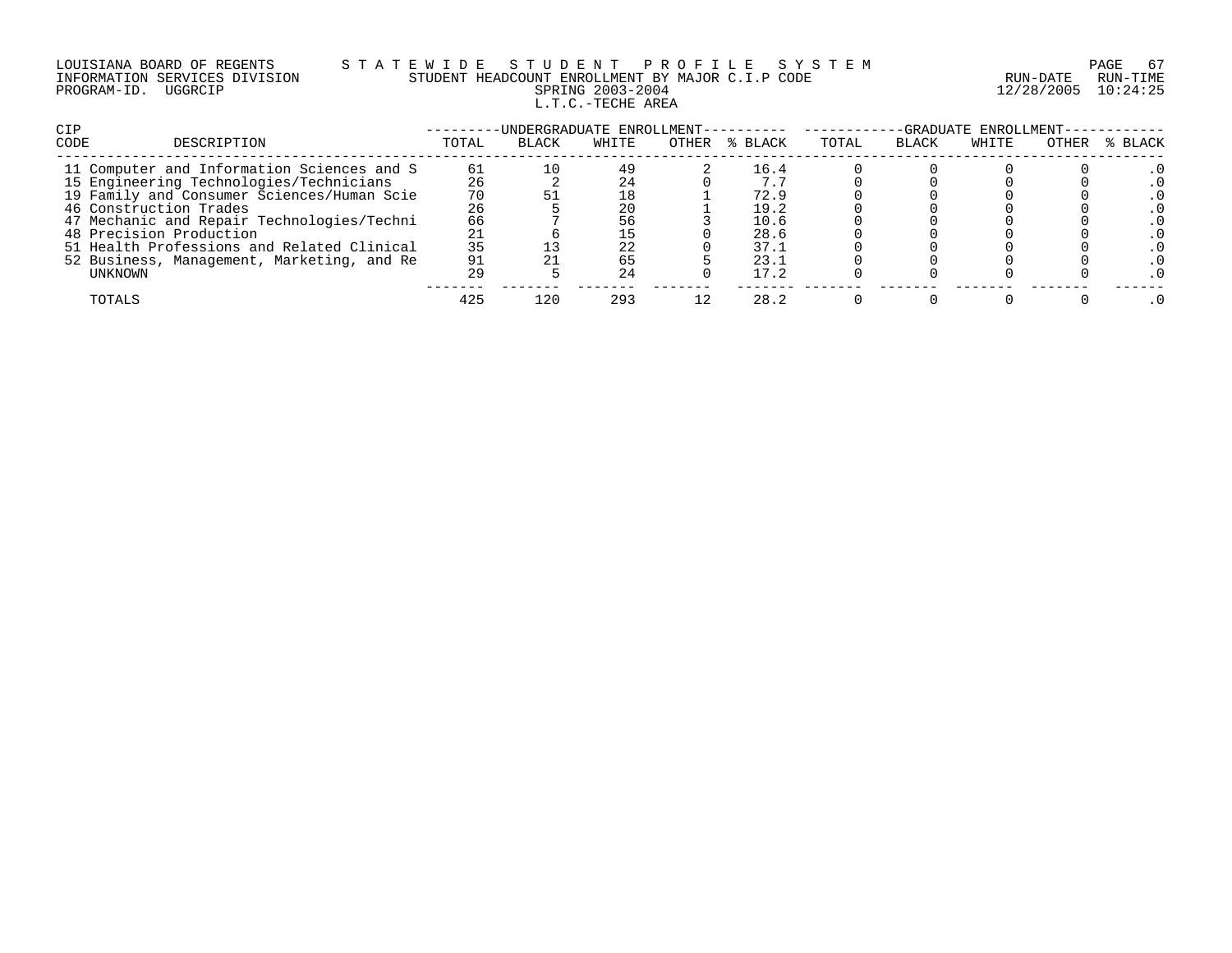| LOUISIANA BOARD OF REGENTS    |         |  |
|-------------------------------|---------|--|
| INFORMATION SERVICES DIVISION |         |  |
| PROGRAM-ID.                   | UGGRCIP |  |

# LOUISIANA BOARD OF REGENTS S T A T E W I D E S T U D E N T P R O F I L E S Y S T E M PAGE 68 INFORMATION SERVICES DIVISION STUDENT HEADCOUNT ENROLLMENT BY MAJOR C.I.P CODE RUN-DATE RUN-TIME PROGRAM-ID. UGGRCIP SPRING 2003-2004 12/28/2005 10:24:25 E HELBOOMI ENCORRET SING 2003-2004<br>SPRING 2003-2004<br>UNIVERSITY OF LA. SYSTEM TOTALS

| <b>CIP</b>                                               | --------        |              | -UNDERGRADUATE ENROLLMENT- |          | ---------     | -GRADUATE ENROLLMENT-<br>---------- |                |                |                |            |  |
|----------------------------------------------------------|-----------------|--------------|----------------------------|----------|---------------|-------------------------------------|----------------|----------------|----------------|------------|--|
| CODE<br>DESCRIPTION                                      | TOTAL           | <b>BLACK</b> | WHITE                      |          | OTHER % BLACK | TOTAL                               | <b>BLACK</b>   | WHITE          | OTHER          | % BLACK    |  |
| 01 Agriculture, Agriculture Operations, an               | 472             | 16           | 432                        | 24       | 3.4           |                                     | $\Omega$       |                |                |            |  |
| 03 Natural Resources and Conservation                    | 312             | 9            | 290                        | 13       | 2.9           | $\Omega$                            | $\Omega$       |                | 0              | $\cdot$ 0  |  |
| 04 Architecture and Related Services                     | 602             | 60           | 466                        | 76       | 10.0          | 5                                   | $\Omega$       |                | $\Omega$       | $\cdot$ 0  |  |
| 05 Area, Ethnic, Cultural, and Gender Stud               | $\Omega$        | $\Omega$     | $\Omega$                   | $\Omega$ | $\cdot$ 0     | 24                                  | $\mathbf 0$    |                | 17             | $\cdot$ 0  |  |
| 09 Communication, Journalism, and Related                | 1,750           | 534          | 1,136                      | 80       | 30.5          | 77                                  | 16             | 44             | 17             | 20.8       |  |
| 11 Computer and Information Sciences and S               | 1,635           | 710          | 772                        | 153      | 43.4          | 253                                 | 2              | 25             | 226            | .8         |  |
| 12 Personal and Culinary Services                        | 197             | 27           | 157                        | 13       | 13.7          | $\Omega$                            | $\overline{0}$ | $\Omega$       | $\overline{0}$ | $\cdot$ 0  |  |
| 13 Education                                             | 8,603           | 1,912        | 6,311                      | 380      | 22.2          | 3,273                               | 812            | 2,322          | 139            | 24.8       |  |
| 14 Engineering                                           | 2,190           | 261          | 1,694                      | 235      | 11.9          | 605                                 | 9              | 62             | 534            | 1.5        |  |
| 15 Engineering Technologies/Technicians                  | 1,659           | 389          | 1,189                      | 81       | 23.4          | 33                                  |                | 11             | 15             | 21.2       |  |
| 16 Foreign Languages, Literatures, and Lin               | 120             | 22           | 82                         | 16       | 18.3          | 10                                  | $\mathbf 0$    | 4              | 6              | $\cdot$ 0  |  |
| 19 Family and Consumer Sciences/Human Scie               | 1,267           | 397          | 828                        | 42       | 31.3          | 28                                  | $\mathbf{3}$   | 25             |                | 10.7       |  |
| 22 Legal Professions and Studies                         | 406             | 172          | 212                        | 22       | 42.4          | $\Omega$                            | $\Omega$       | $\Omega$       |                | $\cdot$ 0  |  |
| 23 English Language and Literature/Letters               | 751             | 124          | 597                        | 30       | 16.5          | 262                                 | 25             | 211            | 26             | 9.5        |  |
| 24 Liberal Arts and Sciences, General Stud               | 5,107           | 1,509        | 3,114                      | 484      | 29.5          | 11                                  | 11             | $\Omega$       | $\Omega$       | 100.0      |  |
| 26 Biological and Biomedical Sciences                    | 2,938           | 796          | 1,905                      | 237      | 27.1          | 181                                 | 9              | 133            | 39             | 5.0        |  |
| 27 Mathematics and Statistics                            | 202             | 34           | 148                        | 20       | 16.8          | 95                                  |                | 44             | 49             | 2.1        |  |
| 30 Multi/Interdisciplinary Studies                       | $\Omega$        | $\Omega$     | $\Omega$                   | - 0      | $\cdot$ 0     | 74                                  | 6              | 56             | 12             | 8.1        |  |
| 31 Parks, Recreation, Leisure, and Fitness               | 536             | 290          | 220                        | 26       | 54.1          | 75                                  | 54             | 21             |                | 72.0       |  |
| 38 Philosophy and Religious Studies                      | 25              | $\Omega$     | 24                         |          | . 0           | $\Omega$                            | $\Omega$       | $\Omega$       |                | $\cdot$ 0  |  |
| 40 Physical Sciences                                     | 547             | 103          | 383                        | 61       | 18.8          | 67                                  |                | 35             | 24             | 11.9       |  |
| 41 Science Technologies/Technicians                      |                 | $\Omega$     |                            |          | $\cdot$ 0     | $\Omega$                            | $\Omega$       | $\Omega$       | $\Omega$       | $\cdot$ 0  |  |
| 42 Psychology                                            | 2,154           | 599          | 1,418                      | 137      | 27.8          | 385                                 | 86             | 277            | 22             | 22.3       |  |
| 43 Security and Protective Services                      | 2,121           | 904          | 1,132                      | 85       | 42.6          | 73                                  | 55             | 17             |                | 75.3       |  |
| 44 Public Administration and Social Servic               | 742             | 404          | 306<br>855                 | 32       | 54.4          | 165                                 | 155            |                |                | 93.9       |  |
| 45 Social Sciences                                       | 1,409<br>255    | 466          |                            | 88<br>34 | 33.1          | 25<br>$\Omega$                      | 6<br>$\Omega$  | 19<br>$\Omega$ | $\Omega$       | 24.0       |  |
| 49 Transportation and Materials Moving                   |                 | 11<br>293    | 210<br>1,594               | 160      | 4.3<br>14.3   | 95                                  | 9              | 64             | 22             | $\cdot$ 0  |  |
| 50 Visual and Performing Arts                            | 2,047<br>11,234 | 2,761        |                            | 628      | 24.6          | 1,049                               | 101            | 813            | 135            | 9.5        |  |
| 51 Health Professions and Related Clinical               |                 | 2,655        | 7,845<br>7,881             | 778      | 23.5          | 760                                 | 42             | 529            | 189            | 9.6<br>5.5 |  |
| 52 Business, Management, Marketing, and Re<br>54 History | 11,314<br>544   | 74           | 435                        | 35       | 13.6          | 106                                 | 12             | 86             |                | 11.3       |  |
| TRANSFER                                                 | 279             | 49           | 204                        | 26       | 17.6          | $\Omega$                            | $\Omega$       | $\Omega$       |                | $\cdot$ 0  |  |
| UNKNOWN                                                  | 5,964           | 1,217        | 4,341                      | 406      | 20.4          | 2,404                               | 555            | 1,755          | 94             | 23.1       |  |
|                                                          |                 |              |                            |          |               |                                     |                |                |                |            |  |
| <b>TOTALS</b>                                            | 67,384          | 16,798       | 46,183                     | 4,403    | 24.9          | 10,135                              | 1,985          | 6,572          | 1,578          | 19.6       |  |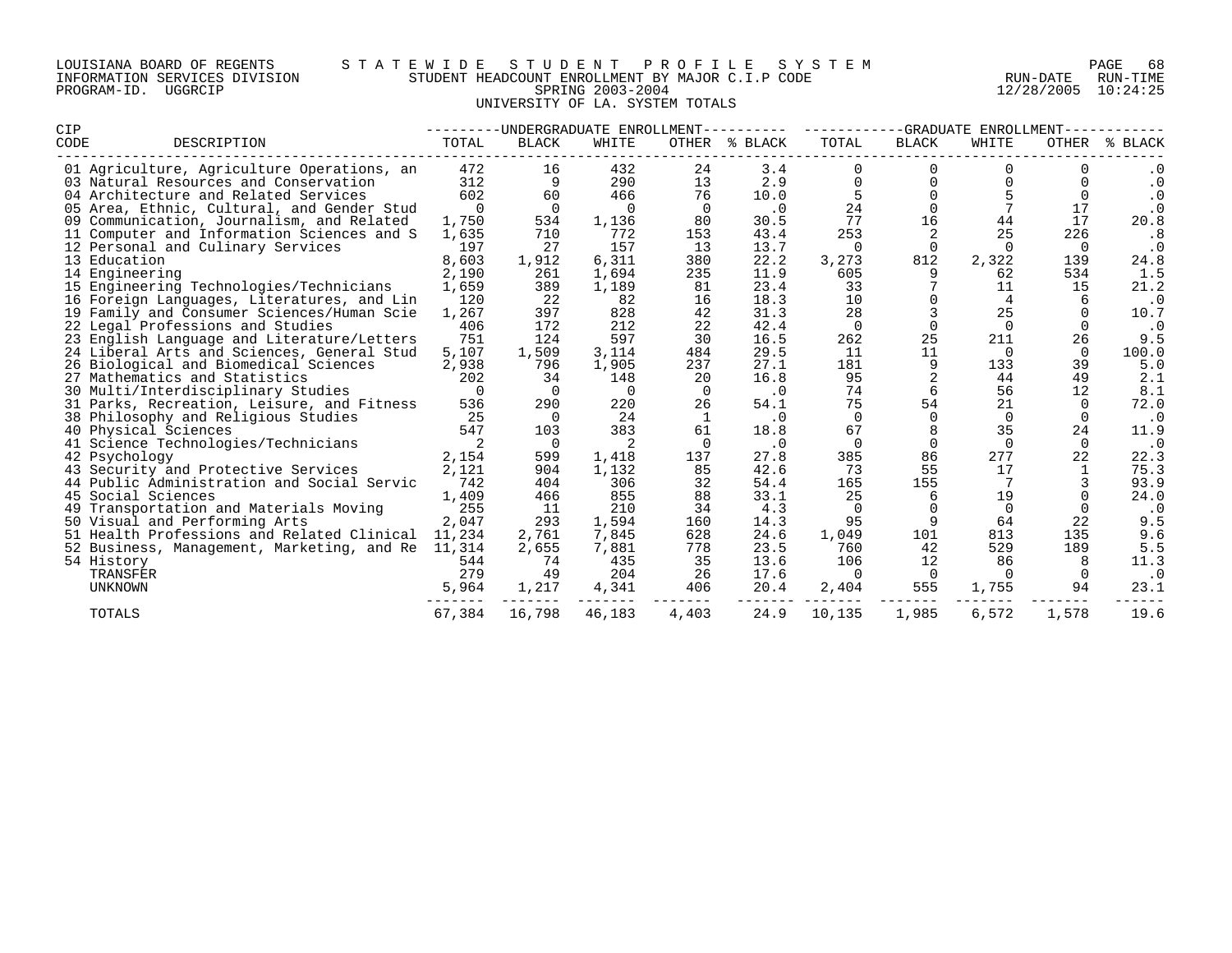| LOUISIANA BOARD OF REGENTS    |         |  |  |
|-------------------------------|---------|--|--|
| INFORMATION SERVICES DIVISION |         |  |  |
| PROGRAM-ID.                   | UGGRCIP |  |  |

# LOUISIANA BOARD OF REGENTS S T A T E W I D E S T U D E N T P R O F I L E S Y S T E M PAGE 69 INFORMATION SERVICES DIVISION STUDENT HEADCOUNT ENROLLMENT BY MAJOR C.I.P CODE RUN-DATE RUN-TIME PROGRAM-ID. UGGRCIP SPRING 2003-2004 12/28/2005 10:24:25 L.S.U. SYSTEM TOTALS

| CIP                                        |          | -UNDERGRADUATE ENROLLMENT- |          |                | -GRADUATE<br>ENROLLMENT |          |              |          |                |             |
|--------------------------------------------|----------|----------------------------|----------|----------------|-------------------------|----------|--------------|----------|----------------|-------------|
| CODE<br>DESCRIPTION                        | TOTAL    | <b>BLACK</b>               | WHITE    | OTHER          | % BLACK                 | TOTAL    | <b>BLACK</b> | WHITE    | OTHER          | BLACK<br>°≈ |
| 01 Agriculture, Agriculture Operations, an | 624      | 45                         | 520      | 59             | 7.2                     | 190      |              | 87       | 95             | 4.2         |
| 03 Natural Resources and Conservation      | 209      | 8                          | 187      | 14             | 3.8                     | 100      | 4            | 63       | 33             | 4.0         |
| 04 Architecture and Related Services       | 806      | 26                         | 703      | 77             | 3.2                     | 133      | 12           | 92       | 29             | 9.0         |
| 05 Area, Ethnic, Cultural, and Gender Stud | 18       |                            | 12       |                | 5.6                     | 0        | $\Omega$     | $\Omega$ | $\Omega$       | . 0         |
| 09 Communication, Journalism, and Related  | 1,923    | 303                        | 1,398    | 222            | 15.8                    | 70       | 14           | 37       | 19             | 20.0        |
| 11 Computer and Information Sciences and S | 1,047    | 200                        | 651      | 196            | 19.1                    | 170      |              | 32       | 133            | 2.9         |
| 13 Education                               | 3,677    | 509                        | 2,898    | 270            | 13.8                    | 1,208    | 274          | 796      | 138            | 22.7        |
| 14 Engineering                             | 3,659    | 447                        | 2,509    | 703            | 12.2                    | 809      | 19           | 167      | 623            | 2.3         |
| 15 Engineering Technologies/Technicians    | $\Omega$ | 0                          | $\Omega$ | $\overline{0}$ | $\cdot$ 0               | 34       | 3            | 20       | 11             | 8.8         |
| 16 Foreign Languages, Literatures, and Lin | 163      | 15                         | 109      | 39             | 9.2                     | 92       |              | 37       | 47             | 8.7         |
| 19 Family and Consumer Sciences/Human Scie | 160      | 17                         | 136      |                | 10.6                    | 35       | 3            | 22       | 10             | 8.6         |
| 22 Legal Professions and Studies           | 85       | 13                         | 66       |                | 15.3                    | 686      | 63           | 570      | 53             | 9.2         |
| 23 English Language and Literature/Letters | 1,164    | 127                        | 914      | 123            | 10.9                    | 197      | 13           | 155      | 29             | 6.6         |
| 24 Liberal Arts and Sciences, General Stud | 3,509    | 623                        | 2,581    | 305            | 17.8                    | 51       | 9            | 38       | $\overline{4}$ | 17.6        |
| 25 Library Science                         | $\Omega$ | $\Omega$                   | $\Omega$ | - 0            | $\cdot$ 0               | 178      | 19           | 137      | 22             | 10.7        |
| 26 Biological and Biomedical Sciences      | 3,175    | 397                        | 2,292    | 486            | 12.5                    | 216      | 8            | 127      | 81             | 3.7         |
| 27 Mathematics and Statistics              | 185      | 32                         | 126      | 27             | 17.3                    | 118      |              | 42       | 72             | 3.4         |
| 30 Multi/Interdisciplinary Studies         | 147      | 14                         | 102      | 31             | 9.5                     | 25       |              | 19       | -1             | 20.0        |
| 38 Philosophy and Religious Studies        | 158      | 12                         | 126      | 20             | 7.6                     | 11       | $\Omega$     | 9        | 2              | $\cdot$ 0   |
| 40 Physical Sciences                       | 457      | 59                         | 316      | 82             | 12.9                    | 396      | 48           | 145      | 203            | 12.1        |
| 42 Psychology                              | 1,608    | 269                        | 1,168    | 171            | 16.7                    | 129      |              | 111      | 13             | 3.9         |
| 43 Security and Protective Services        | 474      | 134                        | 310      | 30             | 28.3                    | $\Omega$ | $\Omega$     | $\Omega$ |                | $\cdot$ 0   |
| 44 Public Administration and Social Servic | $\Omega$ | 0                          | $\Omega$ |                | $\cdot$ 0               | 405      | 95           | 274      | 36             | 23.5        |
| 45 Social Sciences                         | 2,334    | 413                        | 1,660    | 261            | 17.7                    | 372      | 44           | 216      | 112            | 11.8        |
| 50 Visual and Performing Arts              | 1,374    | 125                        | 1,027    | 222            | 9.1                     | 456      | 36           | 308      | 112            | 7.9         |
| 51 Health Professions and Related Clinical | 2,704    | 560                        | 2,025    | 119            | 20.7                    | 523      | 29           | 438      | 56             | 5.5         |
| 52 Business, Management, Marketing, and Re | 8,976    | 1,450                      | 6,195    | 1,331          | 16.2                    | 1,395    | 179          | 831      | 385            | 12.8        |
| 54 History                                 | 602      | 59                         | 485      | 58             | 9.8                     | 90       | 8            | 66       | 16             | 8.9         |
| TRANSFER                                   | 1,600    | 288                        | 1,247    | 65             | 18.0                    |          | $\Omega$     | $\cap$   | $\Omega$       |             |
| UNKNOWN                                    | 5,675    | 1,453                      | 3,143    | 1,079          | 25.6                    | 2,293    | 508          | 1,438    | 347            | 22.2        |
| TOTALS                                     | 46,513   | 7,599                      | 32,906   | 6,008          | 16.3                    | 10,382   | 1,423        | 6,277    | 2,682          | 13.7        |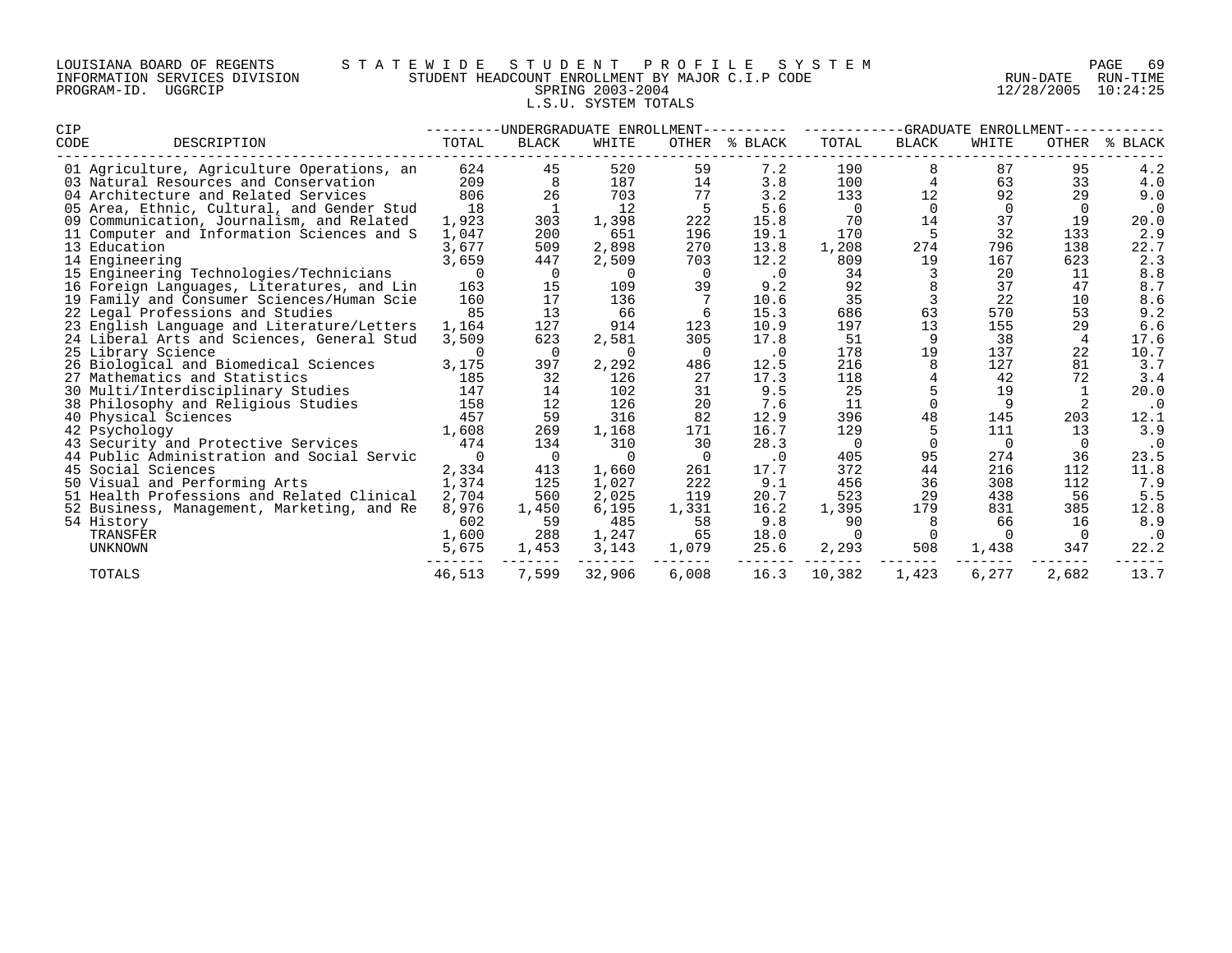# LOUISIANA BOARD OF REGENTS S T A T E W I D E S T U D E N T P R O F I L E S Y S T E M PAGE 70 INFORMATION SERVICES DIVISION STUDENT HEADCOUNT ENROLLMENT BY MAJOR C.I.P CODE RUN-DATE RUN-TIME PROGRAM-ID. UGGRCIP SPRING 2003-2004 12/28/2005 10:24:25 SOUTHERN U. SYSTEM TOTALS

| <b>CIP</b> |                                            |        | -UNDERGRADUATE ENROLLMENT |       |          |           | -GRADUATE ENROLLMENT |              |       |              |             |  |
|------------|--------------------------------------------|--------|---------------------------|-------|----------|-----------|----------------------|--------------|-------|--------------|-------------|--|
| CODE       | DESCRIPTION                                | TOTAL  | <b>BLACK</b>              | WHITE | OTHER    | % BLACK   | TOTAL                | <b>BLACK</b> | WHITE | <b>OTHER</b> | BLACK<br>°≈ |  |
|            | 01 Agriculture, Agriculture Operations, an | 68     | 68                        |       |          | 100.0     |                      |              |       |              | . 0         |  |
|            | 03 Natural Resources and Conservation      | 35     | 35                        |       |          | 100.0     | 14                   | 12           |       |              | 85.7        |  |
|            | 04 Architecture and Related Services       | 142    | 136                       |       |          | 95.8      | $\Omega$             | $\Omega$     |       |              | $\cdot$ 0   |  |
|            | 09 Communication, Journalism, and Related  | 295    | 292                       |       |          | 99.0      | 22                   | 20           |       |              | 90.9        |  |
|            | 11 Computer and Information Sciences and S | 702    | 672                       |       | 26       | 95.7      | 102                  | 58           |       |              | 56.9        |  |
|            | 12 Personal and Culinary Services          | 15     | 12                        |       |          | 80.0      | $\Omega$             |              |       |              | $\cdot$ 0   |  |
|            | 13 Education                               | 996    | 966                       | 26    |          | 97.0      | 468                  | 427          |       | 10           | 91.2        |  |
|            | 14 Engineering                             | 588    | 562                       |       | 21       | 95.6      | 37                   | 21           |       | 15           | 56.8        |  |
|            | 15 Engineering Technologies/Technicians    | 204    | 196                       |       |          | 96.1      |                      |              |       |              | . 0         |  |
|            | 16 Foreign Languages, Literatures, and Lin | 12     |                           |       |          | 75.0      |                      |              |       |              | 66.7        |  |
|            | 19 Family and Consumer Sciences/Human Scie | 178    | 173                       |       |          | 97.2      |                      |              |       |              | $\cdot$ 0   |  |
|            | 22 Legal Professions and Studies           |        |                           |       |          | 80.0      | 409                  | 274          | 124   |              | 67.0        |  |
|            | 23 English Language and Literature/Letters | 71     | 71                        |       |          | 100.0     |                      |              |       |              | 100.0       |  |
|            | 24 Liberal Arts and Sciences, General Stud | 1,029  | 918                       | 96    | 15       | 89.2      |                      |              |       |              | $\cdot$ 0   |  |
|            | 26 Biological and Biomedical Sciences      | 564    | 549                       |       |          | 97.3      | 32                   | 24           |       |              | 75.0        |  |
|            | 27 Mathematics and Statistics              | 57     | 53                        |       |          | 93.0      | 14                   | 12           |       |              | 85.7        |  |
|            | 30 Multi/Interdisciplinary Studies         |        |                           |       |          | $\cdot$ 0 | 11                   | 10           |       |              | 90.9        |  |
|            | 40 Physical Sciences                       | 160    | 148                       |       |          | 92.5      | 12                   | 11           |       |              | 91.7        |  |
|            | 42 Psychology                              | 458    | 453                       |       |          | 98.9      |                      |              |       |              | 100.0       |  |
|            | 43 Security and Protective Services        | 512    | 505                       |       |          | 98.6      | 69                   | 60           |       |              | 87.0        |  |
|            | 44 Public Administration and Social Servic | 405    | 395                       |       |          | 97.5      | 493                  | 433          |       |              | 87.8        |  |
|            | 45 Social Sciences                         | 296    | 293                       |       |          | 99.0      | 73                   | 71           |       |              | 97.3        |  |
|            | 47 Mechanic and Repair Technologies/Techni | 46     | 28                        | 14    |          | 60.9      |                      |              |       |              | $\cdot$ 0   |  |
|            | 50 Visual and Performing Arts              | 191    | 186                       |       |          | 97.4      |                      |              |       |              | $\cdot$ 0   |  |
|            | 51 Health Professions and Related Clinical | 2,024  | 1,890                     | 113   |          | 93.4      | 233                  | 214          | 16    |              | 91.8        |  |
|            | 52 Business, Management, Marketing, and Re | 1,645  | 1,602                     |       | 36       | 97.4      |                      |              |       |              | 100.0       |  |
|            | 54 History                                 | 80     | 79                        |       | $\Omega$ | 98.8      |                      |              |       |              | 100.0       |  |
|            | UNKNOWN                                    | 1,594  | 1,494                     | 54    | 46       | 93.7      | 594                  | 532          | 48    | 14           | 89.6        |  |
|            | <b>TOTALS</b>                              | 12,372 | 11,789                    | 366   | 217      | 95.3      | 2,600                | 2,195        | 279   | 126          | 84.4        |  |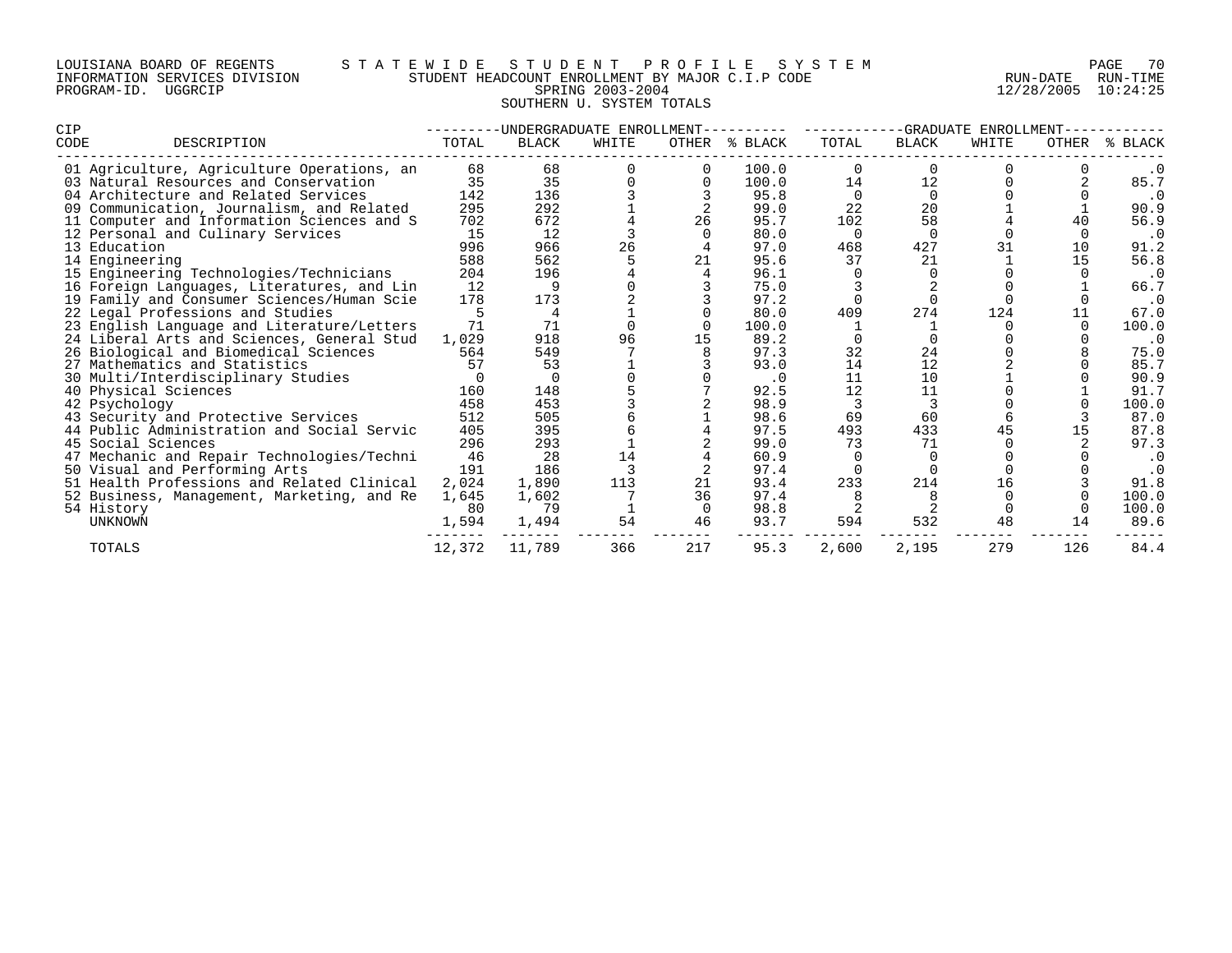# LOUISIANA BOARD OF REGENTS S T A T E W I D E S T U D E N T P R O F I L E S Y S T E M PAGE 71 INFORMATION SERVICES DIVISION STUDENT HEADCOUNT ENROLLMENT BY MAJOR C.I.P CODE RUN-DATE RUN-TIME PROGRAM-ID. UGGRCIP SPRING 2003-2004 12/28/2005 10:24:25 L.C.T.C.S TOTALS

| CIP                                        | -UNDERGRADUATE ENROLLMENT- |        |        |       |           |       | -GRADUATE<br>ENROLLMENT |       |       |             |  |
|--------------------------------------------|----------------------------|--------|--------|-------|-----------|-------|-------------------------|-------|-------|-------------|--|
| CODE<br>DESCRIPTION                        | TOTAL                      | BLACK  | WHITE  | OTHER | % BLACK   | TOTAL | BLACK                   | WHITE | OTHER | BLACK<br>°≈ |  |
| 01 Agriculture, Agriculture Operations, an | 120                        | 42     | 63     | 15    | 35.0      |       |                         |       |       |             |  |
| 03 Natural Resources and Conservation      | 12                         |        | 11     |       | 8.3       |       |                         |       |       |             |  |
| 09 Communication, Journalism, and Related  | 204                        | 93     | 69     |       | 45.6      |       |                         |       |       |             |  |
| 10 Communications Technologies/Technicians | 240                        | 66     | 156    | 18    | 27.5      |       |                         |       |       |             |  |
| 11 Computer and Information Sciences and S | 1,925                      | 734    | 969    | 222   | 38.1      |       |                         |       |       |             |  |
| 12 Personal and Culinary Services          | 1,041                      | 607    | 366    | 68    | 58.3      |       |                         |       |       |             |  |
| 13 Education                               | 1,237                      | 746    | 368    | 123   | 60.3      |       |                         |       |       |             |  |
| 14 Engineering                             | 32                         |        | 24     |       | 25.0      |       |                         |       |       |             |  |
| 15 Engineering Technologies/Technicians    | 1,959                      | 463    | 1,336  | 160   | 23.6      |       |                         |       |       |             |  |
| 16 Foreign Languages, Literatures, and Lin | 99                         | 44     | 40     | 15    | 44.4      |       |                         |       |       |             |  |
| 19 Family and Consumer Sciences/Human Scie | 547                        | 338    | 150    | 59    | 61.8      |       |                         |       |       |             |  |
| 22 Legal Professions and Studies           | 186                        | 73     | 93     | 20    | 39.2      |       |                         |       |       |             |  |
| 24 Liberal Arts and Sciences, General Stud | 6,359                      | 2,139  | 3,584  | 636   | 33.6      |       |                         |       |       |             |  |
| 26 Biological and Biomedical Sciences      |                            |        |        |       | $\cdot$ 0 |       |                         |       |       |             |  |
| 41 Science Technologies/Technicians        | 141                        | 35     | 104    |       | 24.8      |       |                         |       |       |             |  |
| 43 Security and Protective Services        | 1,173                      | 502    | 543    | 128   | 42.8      |       |                         |       |       |             |  |
| 46 Construction Trades                     | 567                        | 227    | 311    | 29    | 40.0      |       |                         |       |       |             |  |
| 47 Mechanic and Repair Technologies/Techni | 2,337                      | 750    | 1,394  | 193   | 32.1      |       |                         |       |       |             |  |
| 48 Precision Production                    | 1,077                      | 419    | 585    | 73    | 38.9      |       |                         |       |       |             |  |
| 49 Transportation and Materials Moving     | 133                        | 19     | 97     | 17    | 14.3      |       |                         |       |       |             |  |
| 50 Visual and Performing Arts              | 766                        | 224    | 421    | 121   | 29.2      |       |                         |       |       |             |  |
| 51 Health Professions and Related Clinical | 11,408                     | 5,024  | 4,999  | 1,385 | 44.0      |       |                         |       |       |             |  |
| 52 Business, Management, Marketing, and Re | 6,185                      | 2,731  | 2,923  | 531   | 44.2      |       |                         |       |       |             |  |
| TRANSFER                                   | 512                        | 57     | 403    | 52    | 11.1      |       |                         |       |       |             |  |
| UNKNOWN                                    | 11,291                     | 4,033  | 6,143  | 1,115 | 35.7      |       |                         |       |       |             |  |
| TOTALS                                     | 49,554                     | 19,375 | 25,155 | 5,024 | 39.1      |       |                         |       |       |             |  |